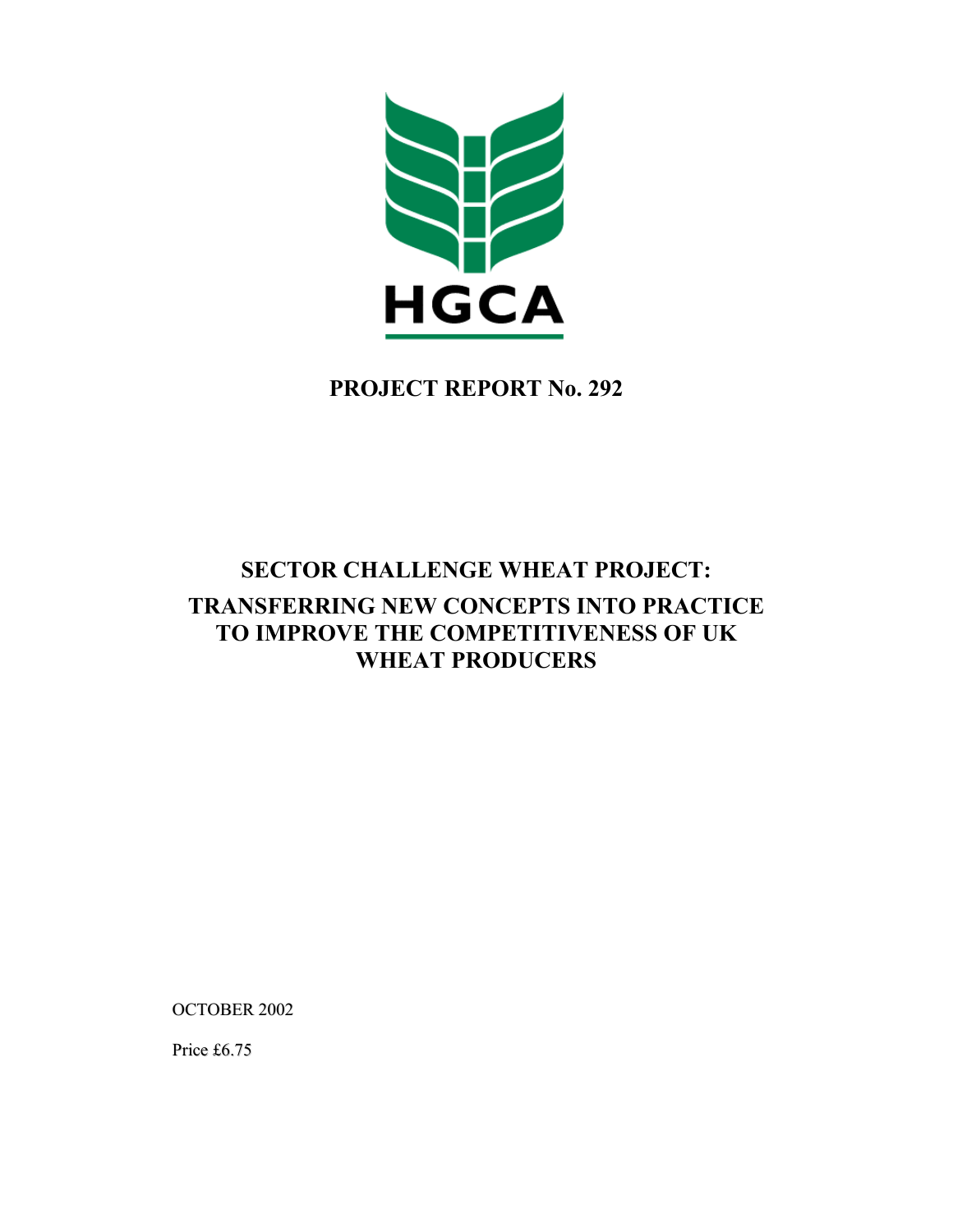#### **PROJECT REPORT No. 292**

## **SECTOR CHALLENGE WHEAT PROJECT: TRANSFERRING NEW CONCEPTS INTO PRACTICE TO IMPROVE THE COMPETITIVENESS OF UK WHEAT PRODUCERS**

by

<sup>1</sup>D Parish, <sup>1</sup>R Sylvester-Bradley, <sup>2</sup>J Spink <sup>1</sup>W S Clark, <sup>2</sup>R Clare

<sup>1</sup>ADAS Boxworth, Battlegate Road, Boxworth, Cambridge, CB3 8NN

<sup>2</sup>ADAS Rosemaund, Preston Wynne, Herefordshire, HR1 3PG

This is the final report of a 42-month project that started in July 1998. This work was funded by a grant of £130,000 from HGCA (project 2010), £130,000 from DTI (Sector Challenge), administered by DEFRA (Project SCI 46B), £212,014 from ADAS (Project XAA1R).

The Home-Grown Cereals Authority (HGCA) has provided funding for this project but has not conducted the research or written this report. While the authors have worked on the best information available to them, neither HGCA nor the authors shall in any event be liable for any loss, damage or injury howsoever suffered directly or indirectly in relation to the report or the research on which it is based.

Reference herein to trade names and proprietary products without stating that they are protected does not imply that they may be regarded as unprotected and thus free for general use. No endorsement of named products is intended nor is any criticism implied of other alternative, but unnamed products.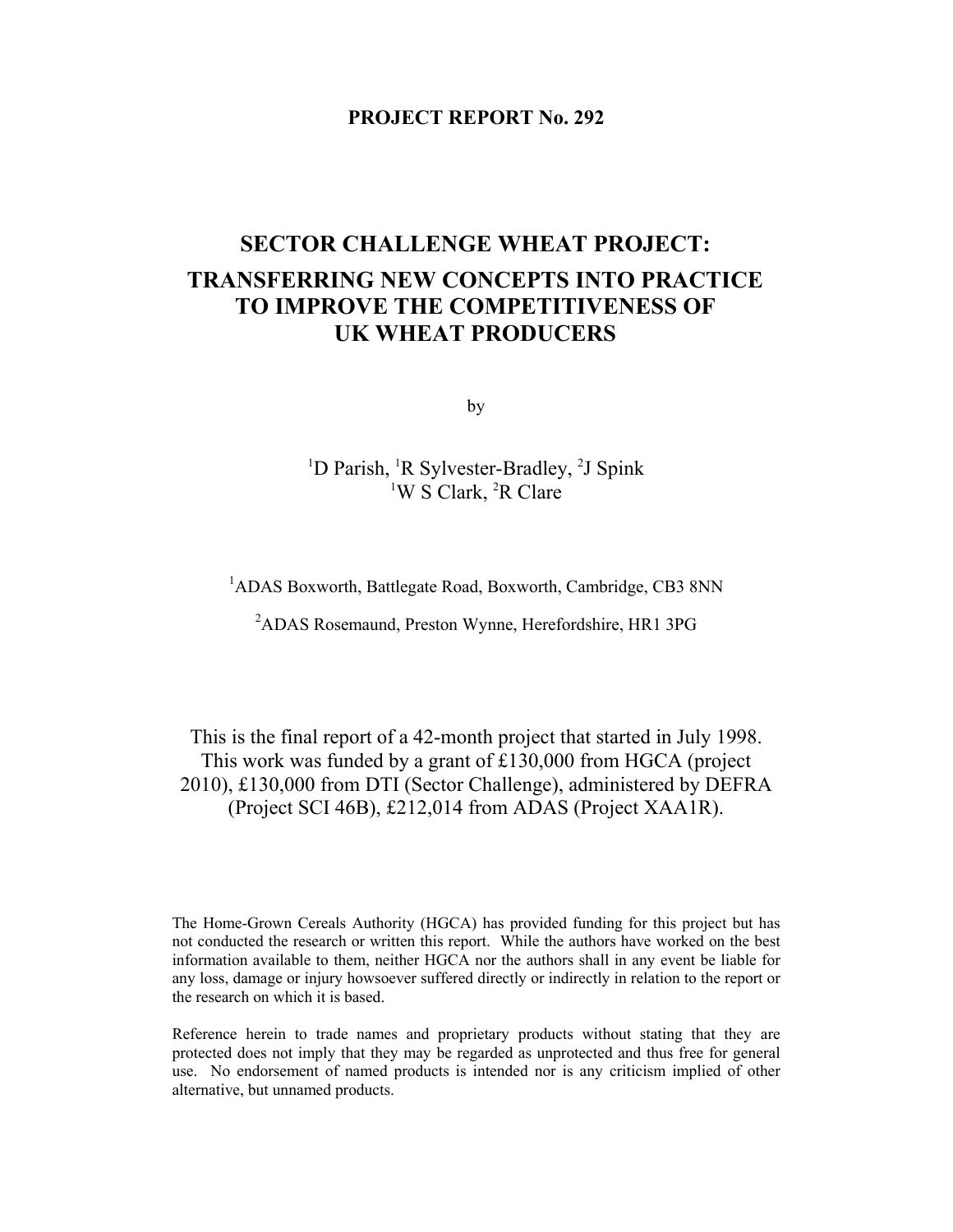# Contents

| <b>Contents</b>                                                | Page             |
|----------------------------------------------------------------|------------------|
| Abstract                                                       | 4                |
| Aims and objectives                                            | 6                |
| The wheat research programme                                   | $\boldsymbol{7}$ |
| Methodology of the project                                     | 8                |
| Appraisal from the trainers                                    | 11               |
| Project review                                                 | 13               |
| <b>Appendix</b> - Research programme abstracts                 | 14               |
| <b>EVALUATION REPORT</b> by Imperial College                   | 27               |
| Contents page                                                  | 28               |
| Executive summary                                              | 31               |
| 1. Introduction                                                | 32               |
| 2. The mechanics of group formation and maintenance            | 39               |
| 3. Characteristics of participants in training and of controls | 47               |
| 4. Management of the wheat crop and changes associated         | 55               |
| with the Sector Challenge project                              |                  |
| 5. The training programme and their impact on the              | 65               |
| acceptance of the new management techniques                    |                  |
| 6. The role of ADAS consultants in the process of farmer-      | 81               |
| to-farmer technology transfer                                  |                  |
| 7. Conclusions of the evaluation                               | 89               |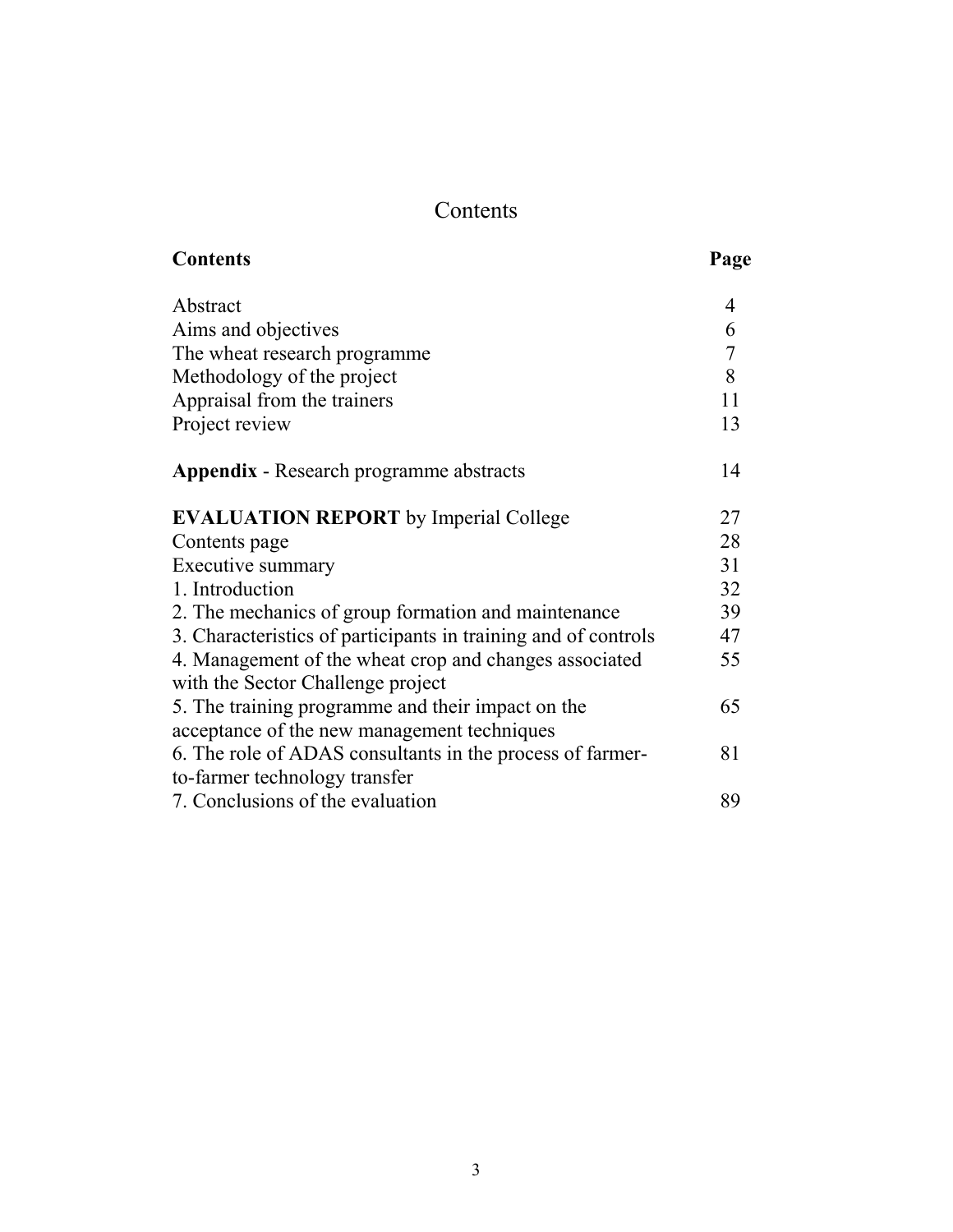## Abstract

Wheat production in the UK is intensive; its competitiveness depends on exploiting a climate that is conducive to growth with highly developed technology. Large increases in productivity have been due to improvements in plant breeding, pesticides and plant nutrition. However, it has proved difficult to resolve how best to use these technologies.

The physical environment for wheat growth in the UK is extremely variable, both in terms of the weather and soils. Crop growth is consequently variable leading to difficulties in optimising husbandry treatments. DEFRA and HGCA have recently been funding research programmes into the interpretation of differences in crop growth: one outcome has been a concept of 'canopy management' to optimise photosynthesis.

In order to maintain and improve the competitiveness of UK wheat production it is essential that the findings from this research are transferred effectively into farm practice. The comprehensiveness of canopy management (it covers variety choice, nitrogen nutrition, seed rate and sowing management, lodging avoidance and disease control) dictates that the transfer must effect *an ability to reason through crop processes*; transfer of husbandry instructions for each of the myriad different growing conditions would not be possible.

This project tested a novel two-tier method of technology transfer:

- (1) intensive discussions with and training of selected lead farmers and their advisers, leading to supervised adoption of the new approaches by their businesses, and
- (2) farmer to farmer transfer, with lead farmers being actively involved in the transfer of the new approaches to their neighbours.

Over a 3-year period 33 lead farmers (some accompanied by their advisor) went through an intensive training programme in which the researchers presented the key findings from their research. The understanding of 'canopy management' was based on the HGCA's "The Wheat Growth Guide". An initial pilot group of 3 farmers was actively involved in guiding the training programme and in the preparation of a supporting training manual for the project, "A Growers' Guide for Wheat".

The lead farmers then adopted the crop management practices on their own farms, and each farmer set up a group of 15 neighbouring farmers who were invited to monitor the new management practices and to understand the reasons for the changes in crop management practice. At each of the transfers, the farmers were supported by their adviser, the level of support varying according to need. By the end of the project 528 farmers had been involved in the training programme.

Professor Berkeley Hill of Imperial College, London, independently evaluated the project. His key findings were:

- 1. The project broadly met the objectives set
- 2. The training generated additionality in the use of the new crop management practices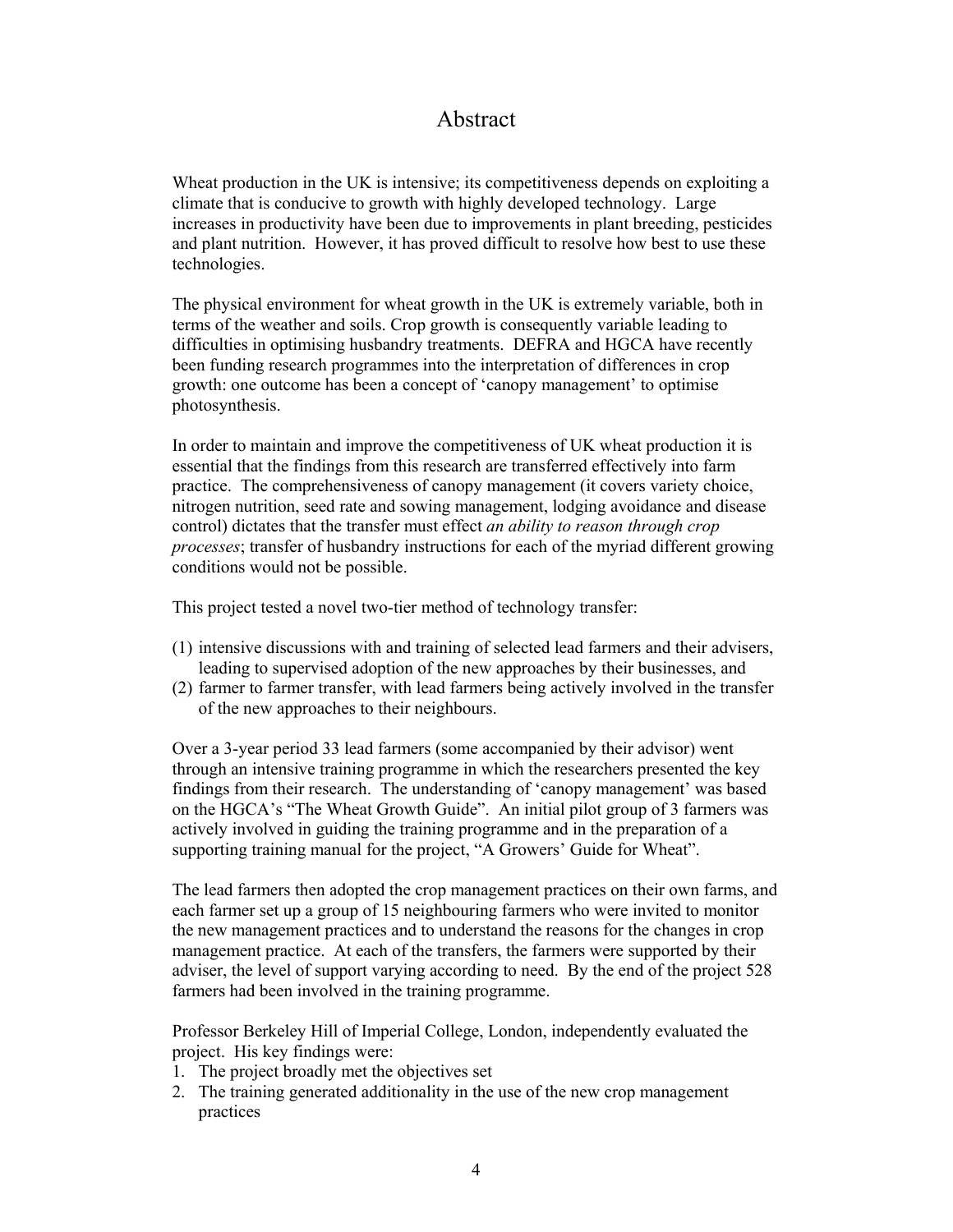- 3. The lead farmers adopted the new practices to a greater extent than those who only experienced farmer to farmer training
- 4. Application of the techniques continued beyond the first trial (limited numbers involved)
- 5. The farmers' adviser played a critical role in the success of the programme
- 6. Farmers were not able to attend all the meetings, due to business commitments, resulting in a shortfall in attendance at some farmer to farmer training sessions
- 7. The training of the lead farmers appeared to work well
- 8. The training guide "A Growers' Guide for Wheat" was seen as highly valuable
- 9. The farmers involved felt that the new crop management techniques had a positive effect on the profitability of wheat growing.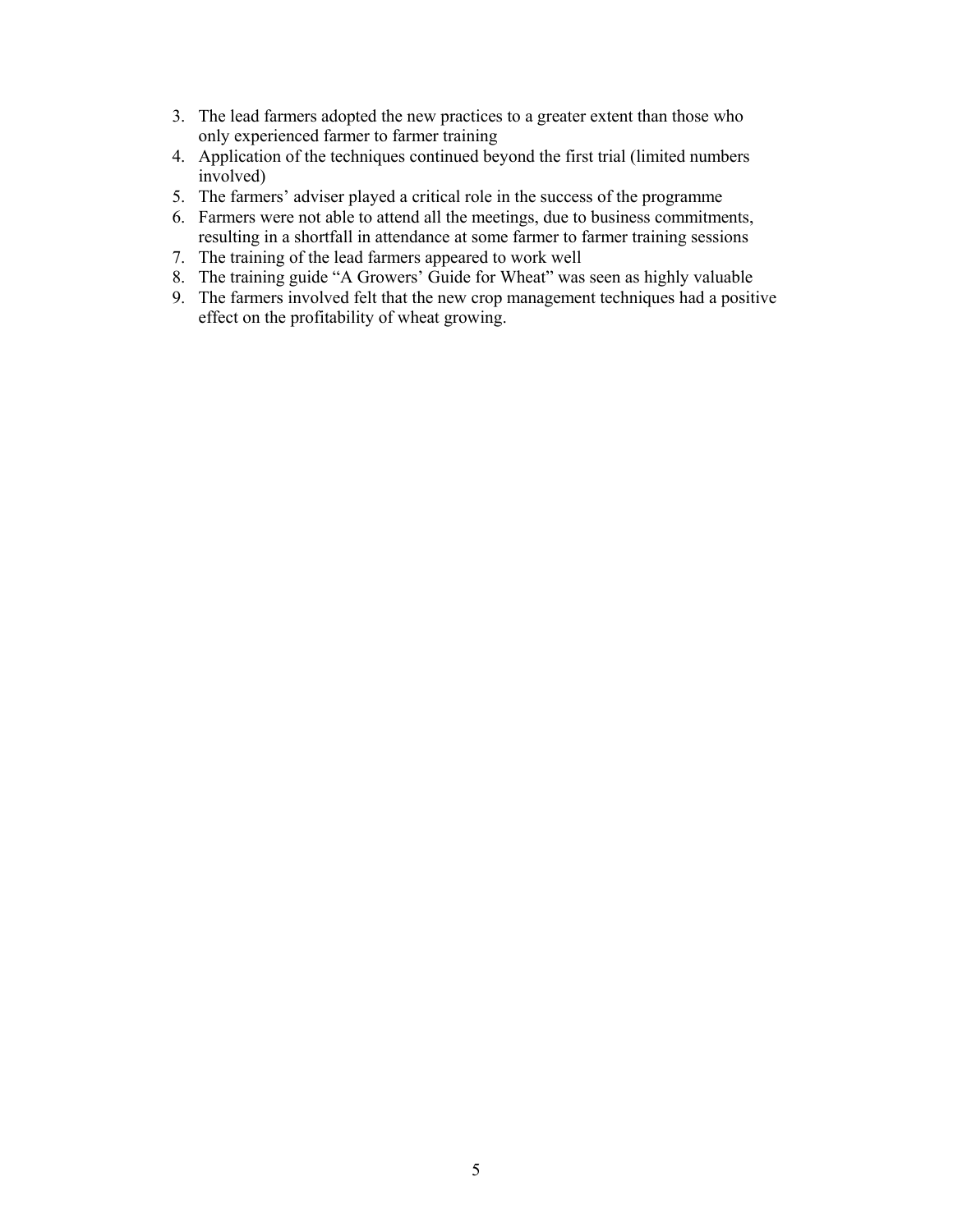## Aims and Objectives

#### Overall Aim

To improve the competitiveness of UK wheat production through developing the capacity of producers to optimise crop growth and to match management to growth and growing conditions, based on findings of completed DEFRA and levy-funded research.

#### **Objectives**

To establish a technology transfer mechanism that enables UK farmers to:

- 1. Optimise wheat growth through the manipulation of seed rates and nitrogen fertiliser to improve yield and quality.
- 2. Increase the precision with which the requirements for all inputs are judged according to crop growth, growing conditions and specific local needs with particular reference to pesticides and plant growth regulators.
- 3. Provide strategic guidance on the suitability of wheat varieties to specific locations.
- 4. Predict the crop protection requirements from the measurement of key traits of growth and existing information on fungicide response.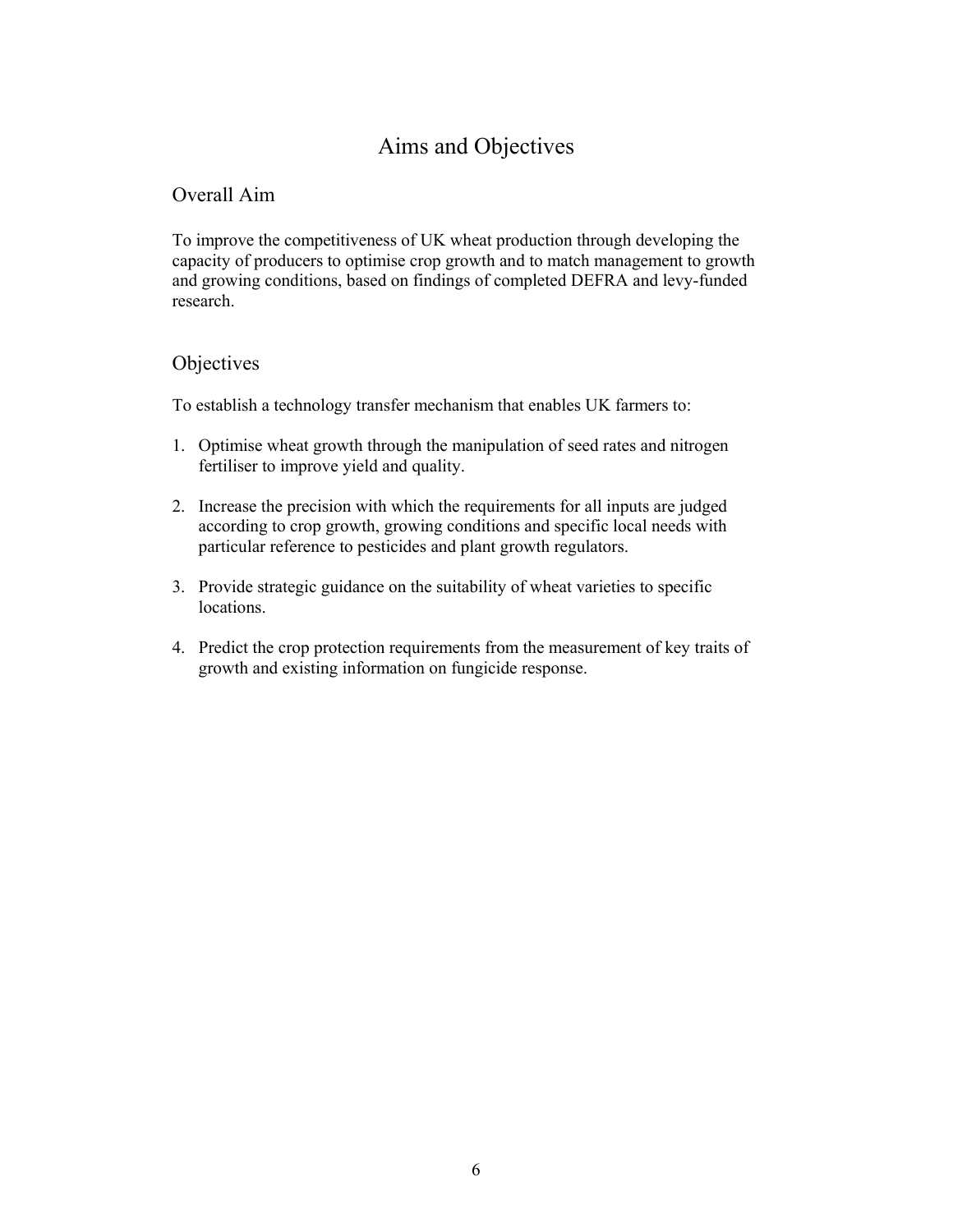## **The Wheat Research Programme**

The project results from the large programme of work which has been aiming to support 'precision decision'. The programme, with the associated benefits, was presented at the HGCA research conference in January 1998. The aim of this technology transfer project was to transfer the key findings of this research programme to the industry.

A summary of the benefits from the research programme is included in the table below (abstracts of research projects at Appendix 1):

| <b>CROP MANAGEMENT</b>                                                                                                                  | $\pounds$ /ha |
|-----------------------------------------------------------------------------------------------------------------------------------------|---------------|
| Avoiding stress through better variety choice, eg drought, take-<br>all (improved yield)                                                | 22            |
| Controlling seed rate to minimise seed costs and improve<br>anchorage (20% lower seed costs)                                            | 10            |
| Recognising weak anchorage, weak stem bases, and high shoot<br>leverage to target use of PGRs (halve lodging costs)                     | 6             |
| Controlling canopy size through nitrogen and using the canopy<br>to indicate seasons and sites when fertiliser efficiency is<br>unusual | 5             |
| Controlling nitrogen to optimise ear numbers, so enhancing<br>yields                                                                    | 9             |
| Timing fungicides to match leaf emergence and according to<br>canopy size so that doses an be minimised                                 | 9             |
| Better product choice according to the spectrum of diseases                                                                             | 5             |
| Recognising crops with good or poor buffering against late stress<br>so optimising late fungicides and aphicides                        | 3             |
| <b>TOTAL</b>                                                                                                                            | 69            |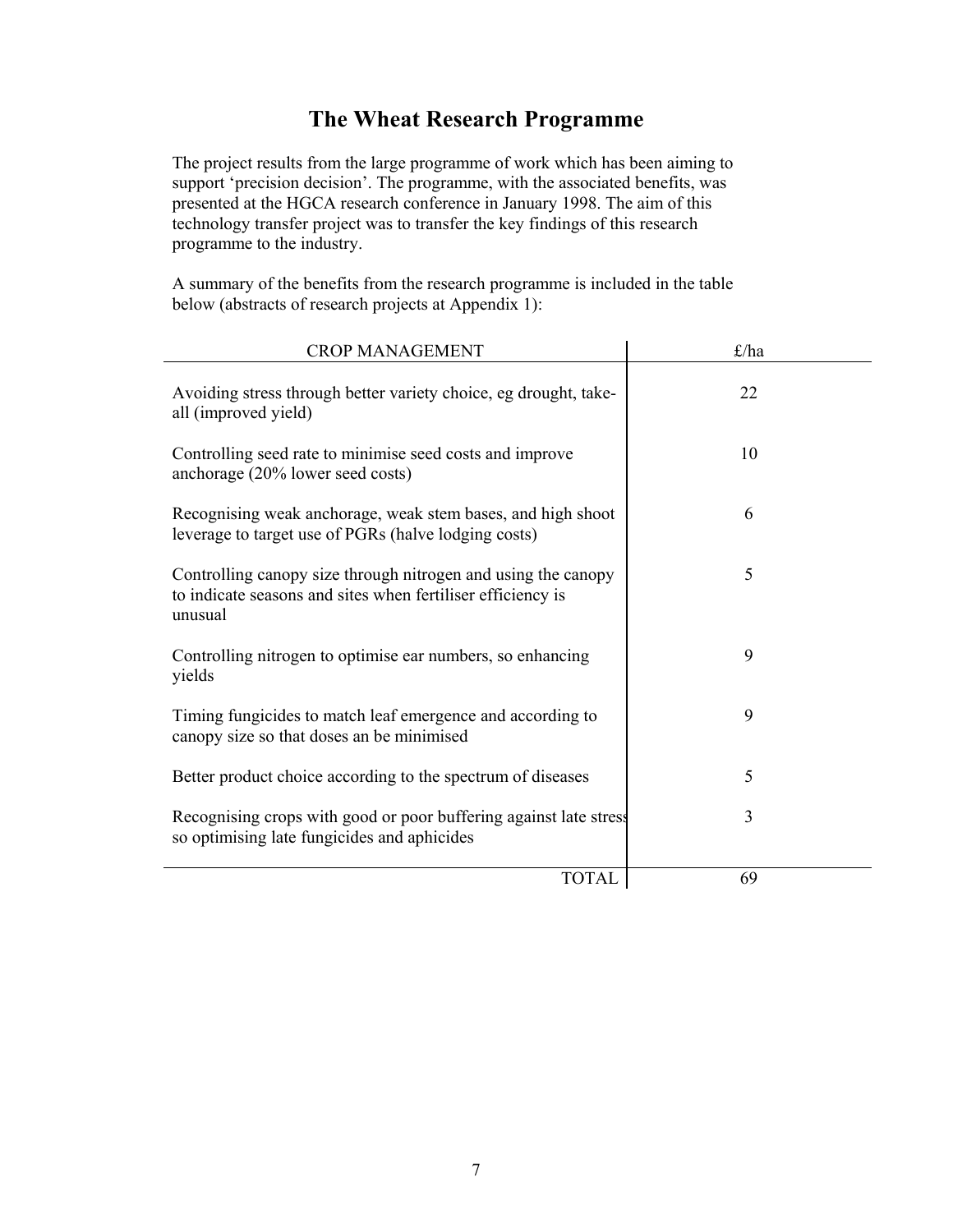## **Methodology**

The transfer of technology was done in three stages:

1.

- Identification of leading farmers who are good communicators to act as demonstrators of the new approaches.
- Intensive discussion with and training of these farmers and their advisers on the new approaches to wheat management, supported by field demonstration.
- Intensive training of these farmers in the crop assessment techniques required to adopt the new approaches to wheat management.

2.

- These leading farmers to adopt the new approaches to wheat management on a commercial scale, supported by their advisers and the researchers to ensure solutions to practical problems.
- These farmers to assist in the demonstration of the new approaches to wheat management to other groups of farmers in their area.
- 3.
- To evaluate through surveys the acceptance, practical advantages and problems of adopting the new approaches.

#### **Planned Programme of Events**

The project was in the following stages:

#### **Summer 1998**

- 1. In the summer of 1998 three farmers and their consultants received 'training' in the techniques of 'interactive wheat agronomy' (decision-making according to crop assessment), from researchers who had developed this approach, covering the areas of:
	- variety choice (by John Spink),
	- nitrogen nutrition (by Roger Sylvester-Bradley),
	- seed rate management (by John Spink),
	- lodging avoidance (by John Spink) and
	- disease control (by Bill Clark),

 but starting with training in growth and development of the wheat crop (by Roger Sylvester-Bradley), as described in the HGCA booklet 'The Wheat Growth Guide'.

2. A set of 'training notes' was produced (A Growers' Guide for Wheat), which converted the scientific messages discussed in the training into a practical decision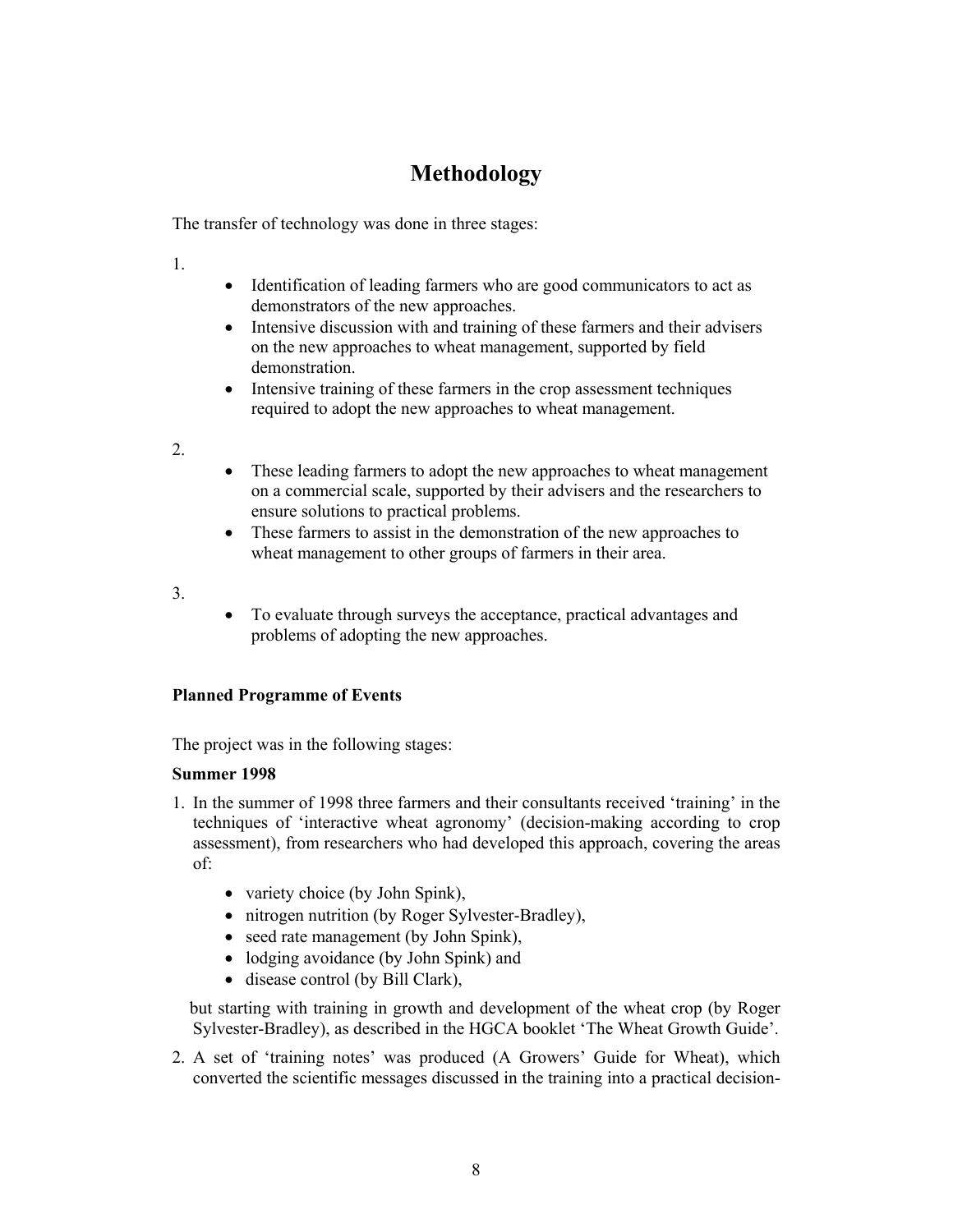making guide, suitable for use by all farmers and their advisers in this project. These notes were then used as a training aid for the next stages of the project.

#### **Autumn 1998 to Summer 1999**

- 3. For the harvest year 1999 each of the 3 farmers, with their consultants, grew one or more fields of wheat according to the new principles. These crops were used by the farmers to gain experience in growing the wheat crop according to the principles received during the training sessions.
- 4. During the spring and summer 1999, 15 further farmers and their consultants received a similar training programme on the technical subjects listed above.

#### **Autumn 1999 to Summer 2000**

- 5. For the harvest year 2000 each of the 18 farmers, with their consultants, grew one or more fields of wheat according to the new principles. These crops were used by the farmers to demonstrate the growing of the wheat crop according to the principles received during the training sessions.
- 6. During the spring and summer of 2000 all 18 'trained' farmers led a group of 15 selected farmers (18 x  $15 = 270$ ) and, with ADAS support, provided three or more training sessions at which the updated principles of wheat agronomy were discussed. The trained farmers used their own field(s) of wheat, in which they were managing the crop using the principles they had been trained in, to demonstrate to the farmer group.
- **7.** Also during the spring and summer of 2000 15 more farmers were trained by the 'trainers' and received a similar training programme on the technical subjects listed above.

#### **Autumn 2000 to Summer 2001**

- 8. Each of the 270 farmers managed at least one of their own fields of wheat according to the new principles seen at the group meetings.
- 9. In the harvest year 2001 each of the 15 farmers, who had received their intensive training the previous year, grew one or more fields of wheat according to the principles discussed, with the support of a consultant where requested. These crops were used by the farmers to demonstrate the growing of the wheat crop according to the principles received during training.
- 10.During the spring and summer of 2001 all 15 'trained' farmers led a group of 15 selected farmers (15 x 15 = 225) and provided three or more training sessions at which the updated principles of wheat agronomy were discussed. The trained farmers used their own field(s) of wheat, in which they managed the crop using the new principles, to demonstrate to the farmer group.

Through the operation of this technology transfer programme, 33 farmers were intensively trained by the researchers, and a further 495 received sufficient information to be confident in adopting the updated principles of wheat agronomy on their own farms.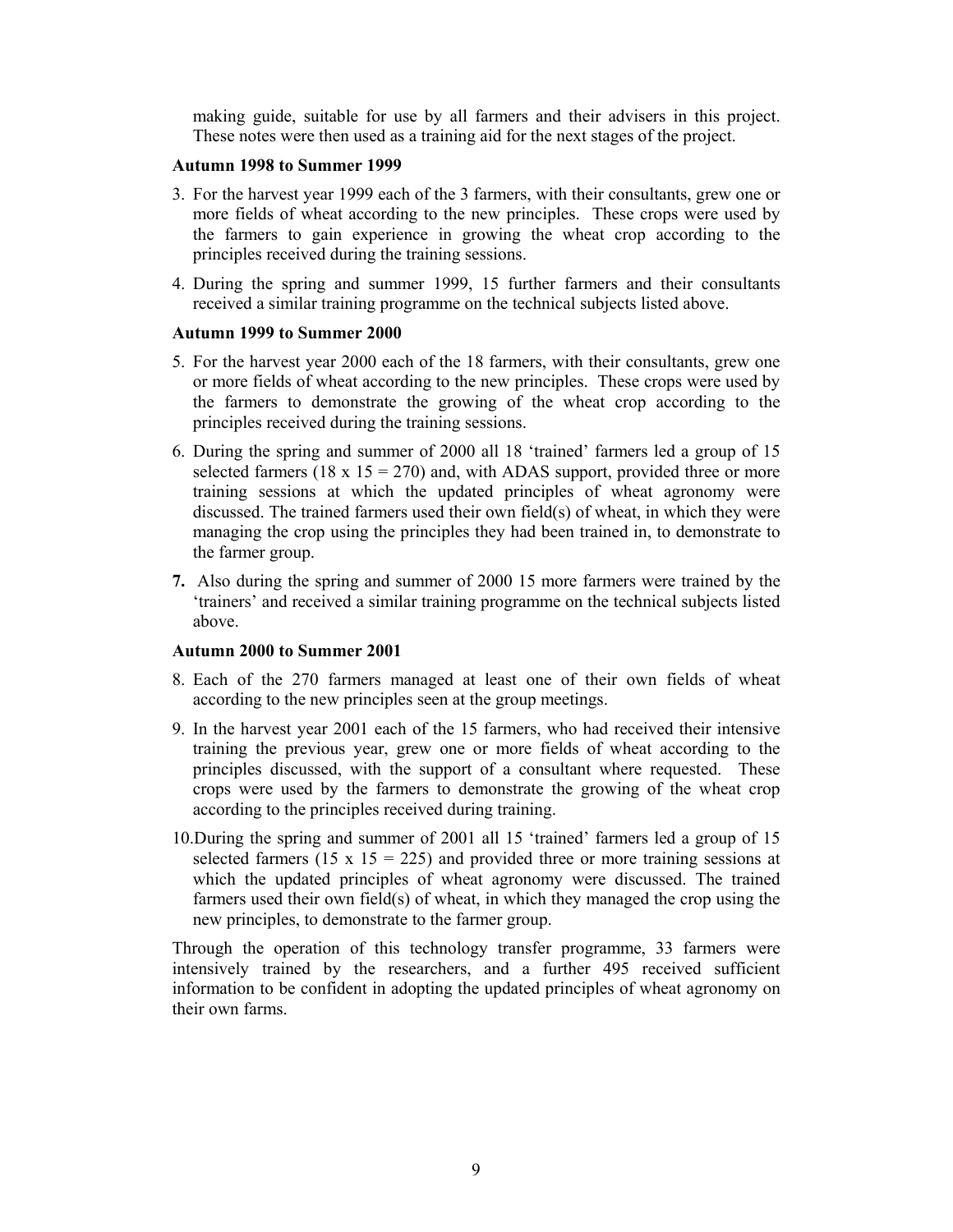### **Summary of Project Events**

| Harvest Year 1998  | Harvest Year 1999  | Harvest Year 2000      | Harvest Year 2001      |
|--------------------|--------------------|------------------------|------------------------|
| 3 farmers:         | 3 farmers:         | 3 farmers:             | 3 farmers:             |
| intensive training | crop               | further crop           | more crop              |
|                    | growing experience | growing experience     | growing experience     |
|                    |                    | and                    |                        |
|                    |                    | technology transfer to | 45 farmers:            |
|                    |                    | groups of 15 farmers   | crop                   |
|                    |                    | $(3 \times 15 = 45)$   | growing experience     |
|                    | 15 farmers:        | 15 farmers:            | 15 farmers:            |
|                    | intensive training | crop                   | further crop           |
|                    |                    | growing experience     | growing experience     |
|                    |                    | and                    |                        |
|                    |                    | technology transfer to | 225 farmers:           |
|                    |                    | groups of 15 farmers   | crop                   |
|                    |                    | $(15 \times 15 = 210)$ | growing experience     |
|                    |                    | 15 farmers:            | 15 farmers:            |
|                    |                    | intensive training     | crop                   |
|                    |                    |                        | growing experience     |
|                    |                    |                        | and                    |
|                    |                    |                        | technology transfer to |
|                    |                    |                        | groups of 15 farmers   |
|                    |                    |                        | $(15 \times 15 = 225)$ |
|                    |                    |                        |                        |
|                    |                    |                        | $TOTAL = 528$          |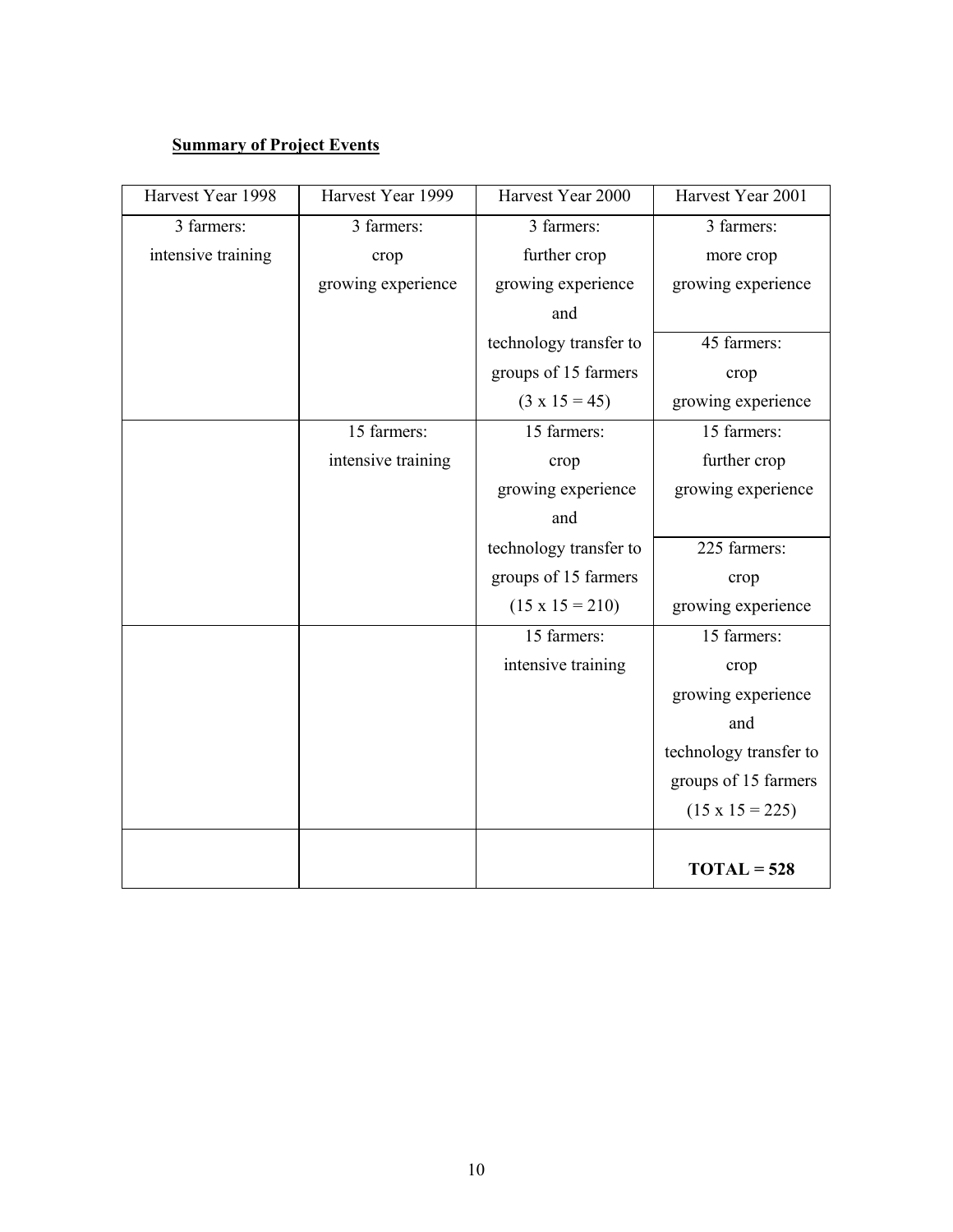## **Appraisal from the Trainers**

#### **The research approach, and its value to the levy payer:**

The message was developed over ten or so years of research. Whilst, at its simplest, this might be summarised as 'You can save costs by growing thinner crops', the knowledge that farmers need, to adopt this approach, is greater than for many messages. Thus the challenge of this project was large.

The 'pyramid transfer approach' in this project (researcher-to-farmer training, coupled to with farmer-to-farmer transfer) was successful, but expensive (in terms of numbers of messages transferred per researcher). This should be regarded as one of several methods by which such messages may be transferred.

**Where farmers adopted the messages to the full, large commercial advantages were apparent, and considerable enthusiasm was evident. The commercial advantages have been quantified elsewhere (see 'Evaluation of HGCA Research' Project Reports 234 and 235), but approximated to £4.40/tonne on an example East Anglian farm.** 

#### **The requirement of the researcher to form messages:**

Even with four days of intensive training, the requirement for researchers to summarise and simplify their knowledge was crucial. The best example was in the transfer of protocols for planning fertiliser applications. This was ineffective when the full research findings were provided (about 70 calculations), but was greatly improved, with the second training group, by reducing their complexity (to about 7 calculations).

This simplification process was not only important in promoting transfer, but also in guiding the degrees of complexity to attempt in further research.

#### **The relative confidence of the message:**

Although researcher confidence in the overall message was high, existence of some associated information was inevitably weak or lacking. Effectiveness of transfer depends on confidence and belief in the message. It was found important to clarify this issue with trainees at the outset. For example, trainers would state "I am 90% sure this is right", or "I am 50% certain this is right". As a consequence, the boundaries of current understanding were more properly appreciated, and the mode of communication tended towards 'sharing' rather than 'listening'.

Thus researchers were able to gauge the importance of uncertain issues in practice, and to acquire reactions to research questions from on-farm observers. This has enabled better prioritisation of further research proposals.

#### **The intensive training days:**

Whilst the messages were based on fundamental crop science, effective transfer required that theory was transferred mainly in the subtext to the practical messages. For example, appreciation of how light drives growth was best transferred along with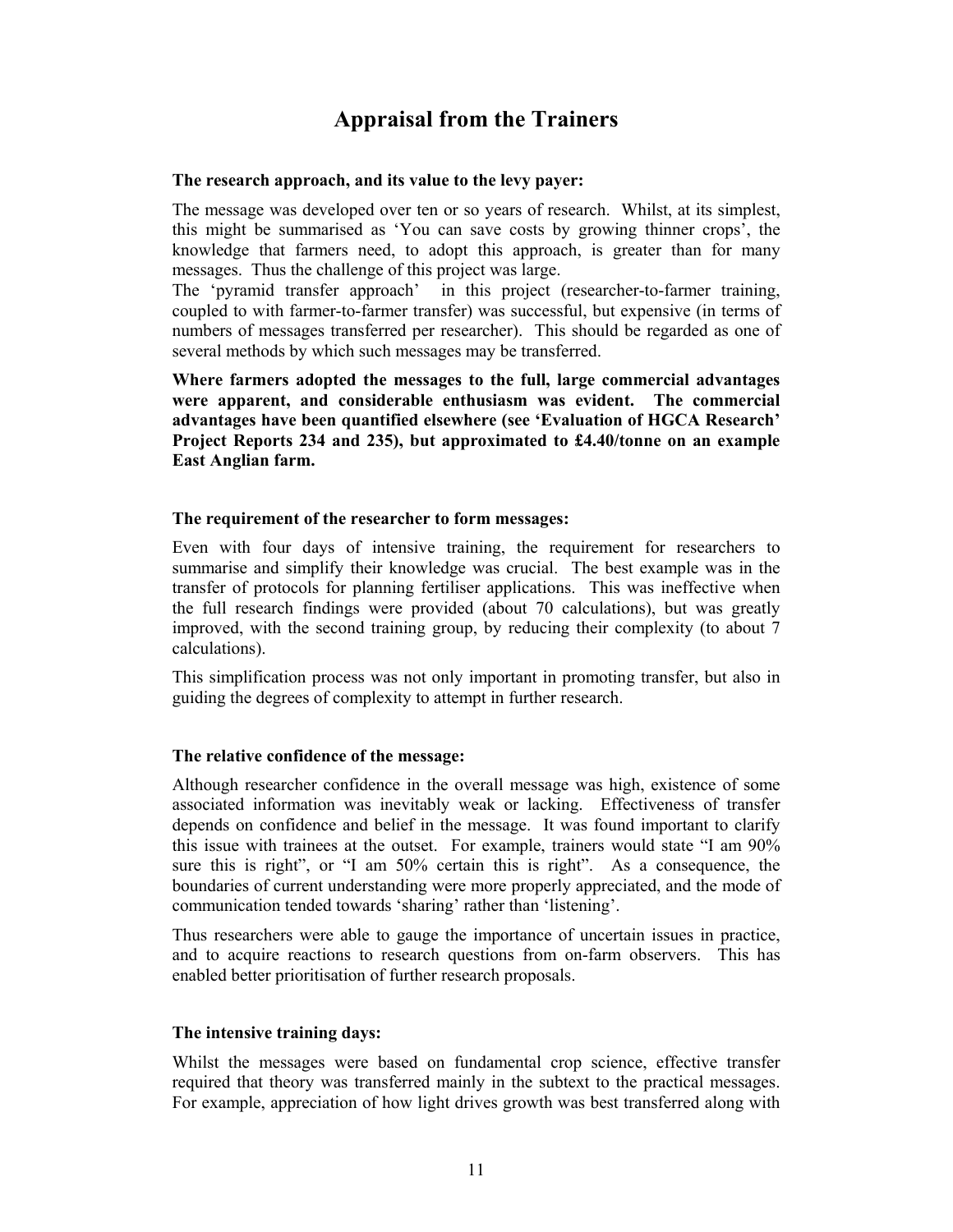the explanations of fertiliser application (fertiliser is understood to increase canopy size, hence to increase light capture, hence to increase yield).

Formulation of the training manual was concurrent with the first two rounds of intensive training. The quality of transfer was markedly assisted by having the completed manual at hand, from the outset of the third phase of intensive training.

#### **The role of the farmer and the consultant; the combined decision making unit:**

In general, training of farmer-consultant pairs was more efficient than training of farmers alone. The consultants tended to be the decision-makers for complex inputs such as fungicide applications. They are also more aware of the possibilities and limitations of research results and hence could facilitate the measured transfer of messages, particularly the more complex messages typical of this project.

#### **Future training projects:**

In future, it will be important to match the transfer method to the message. The method adopted here was broadly appropriate; transfer of complex technical messages is best restricted to those who have the time and inclination to base their business approach on technical excellence. A college-based environment should be considered for transfer of similarly complex messages in future.

In future it will be best for increased effort to be put into wider dissemination of simpler messages. For this to work, a 'message distillation' process must be undertaken, and its products must be tested.

#### **The value of the project to the researchers:**

The process of summarising the results of 10 years' research so that farmers could take appropriate action was valuable to the researcher, in that it forced a judgement of the most telling conclusions from the research, and identified the main uncertainties, which then go to form the next topic for research. Comments and opinions from participants were also helpful in (a) improving researchers' transfer techniques (especially in maintaining simplicity) and (b) identifying important topics for further research.

Examples of helpful conclusions from the Sector Challenge project included realisation that:

- light interception does not relate easily to apparent canopy size further research will be needed here.
- the difficulty for farmers in comparing the efficacy of the various commercial plant growth regulators - research required here also.

Even the concept of 'thin' crops being advantageous was itself useful. Scientific reports and papers on this research did not derive the conclusions from the Canopy Management research specifically in terms of 'thin' crops. Rather, an optimum canopy size was identified.

It was clear in this instance, as with other Technology Transfer activities, that 'transfer' is very much a 2-way process.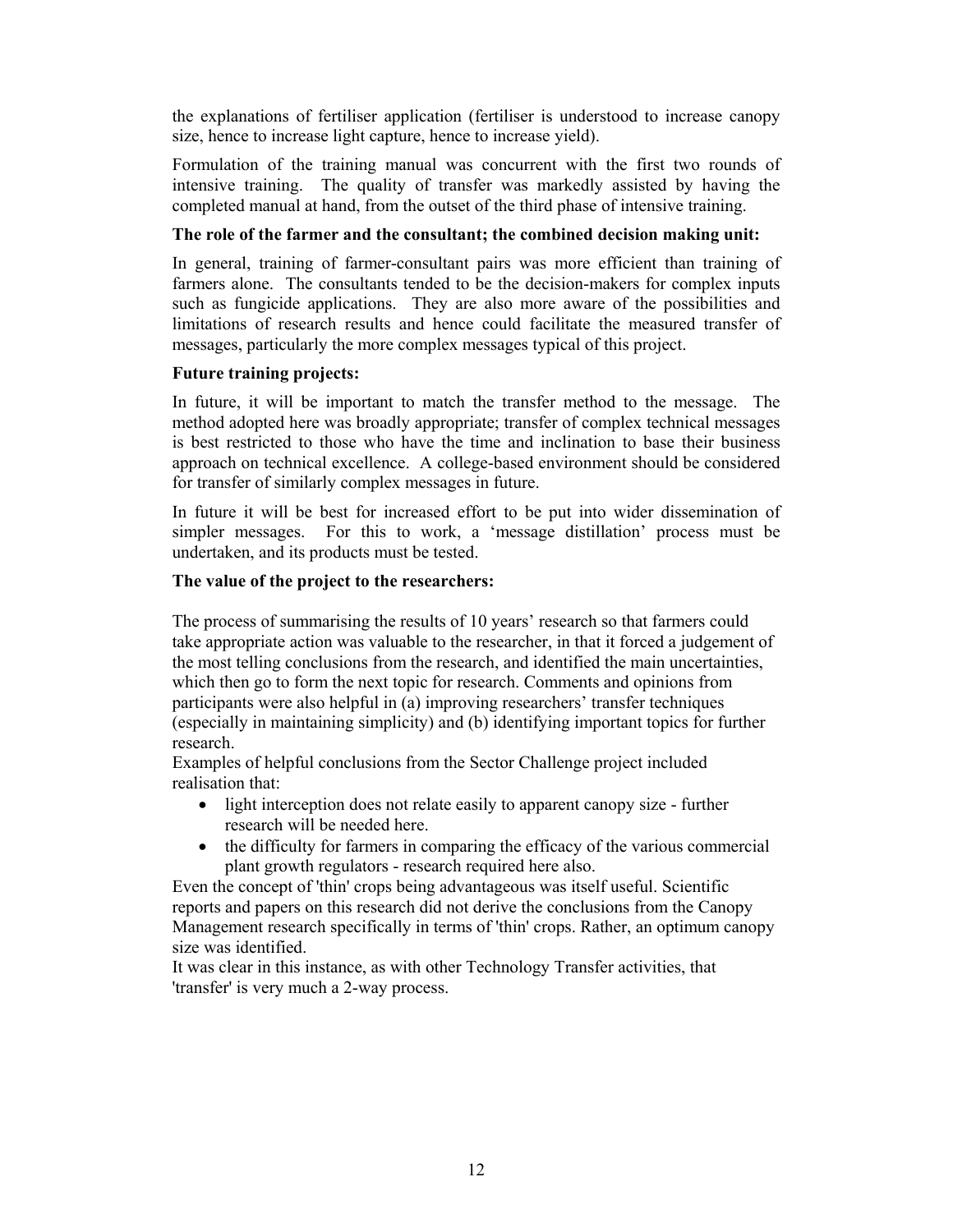## **Project Review**

#### **Farmer Commitment**

Farmer involvement in and commitment to this project was vital. The farmers involved in the intensive training sessions volunteered to commit 4 or 5 days of their time to attend. Meetings were held in central England requiring the farmers to travel from as far as Scotland and South West England; this made for long days for such farmers. Following that commitment they were then asked to manage crops on their own farm according to the new principles they had been trained in. This involved extra time input in crop management on the farm as well as the logistical difficulties associated with changing management practices on a small number of fields. These farmers were then asked to host 2 to 4 meetings on their farm at which neighbouring farmers were invited to monitor the fields that the host farmer was managing according to the new Sector Challenge principles. This was also a significant commitment by the farmers concerned, not least demonstrating their fields of wheat in which they were managing **for the first time** the new principles of crop management.

Despite all the commitments itemised above we had the full support and involvement of all the farmers concerned, so making that part of the technology transfer the success it was.

#### **Farmer Groups**

When setting up the groups of 15 farmers associated with each intensively trained farmer there was a very positive response. Indeed we had several instances of farmers asking to be part of the group when they heard of its existence. So there was never any problem in getting farmer involvement in or commitment to the groups.

#### **Attendance at Group Meetings**

When setting up a series of on-farm meetings dates are committed well in advance. Attendance at these meetings is therefore very dependent on the farmers' commitments on that day. Most farmers involved were the key decision makers on the farm any many were also the ones that carried out the on-farm work as well; they were in fact one man businesses. Instances frequently arose where farmers could not attend the meeting we had set up due to commitments on-farm. This was especially noticeable when meetings were held during the growing season - March to June. Full turn out at all the on-farm meetings was rarely achieved for the above reasons despite the full commitment of those farmers to the project.

#### **Conclusion**

In conclusion there was full commitment to the project by all the farmers involved. There was no shortfall in farmer numbers in the project or problems in recruiting and maintaining the farmer groups. However, attendance at some meetings was reduced by the on-farm commitments of some farmers. Future technology transfer projects will need to address the issues of the difficulties many farmers now face in finding the time to leave their businesses in order to attend training events. More emphasis needs to be given to 'distance learning' capabilities in any new technology transfer projects.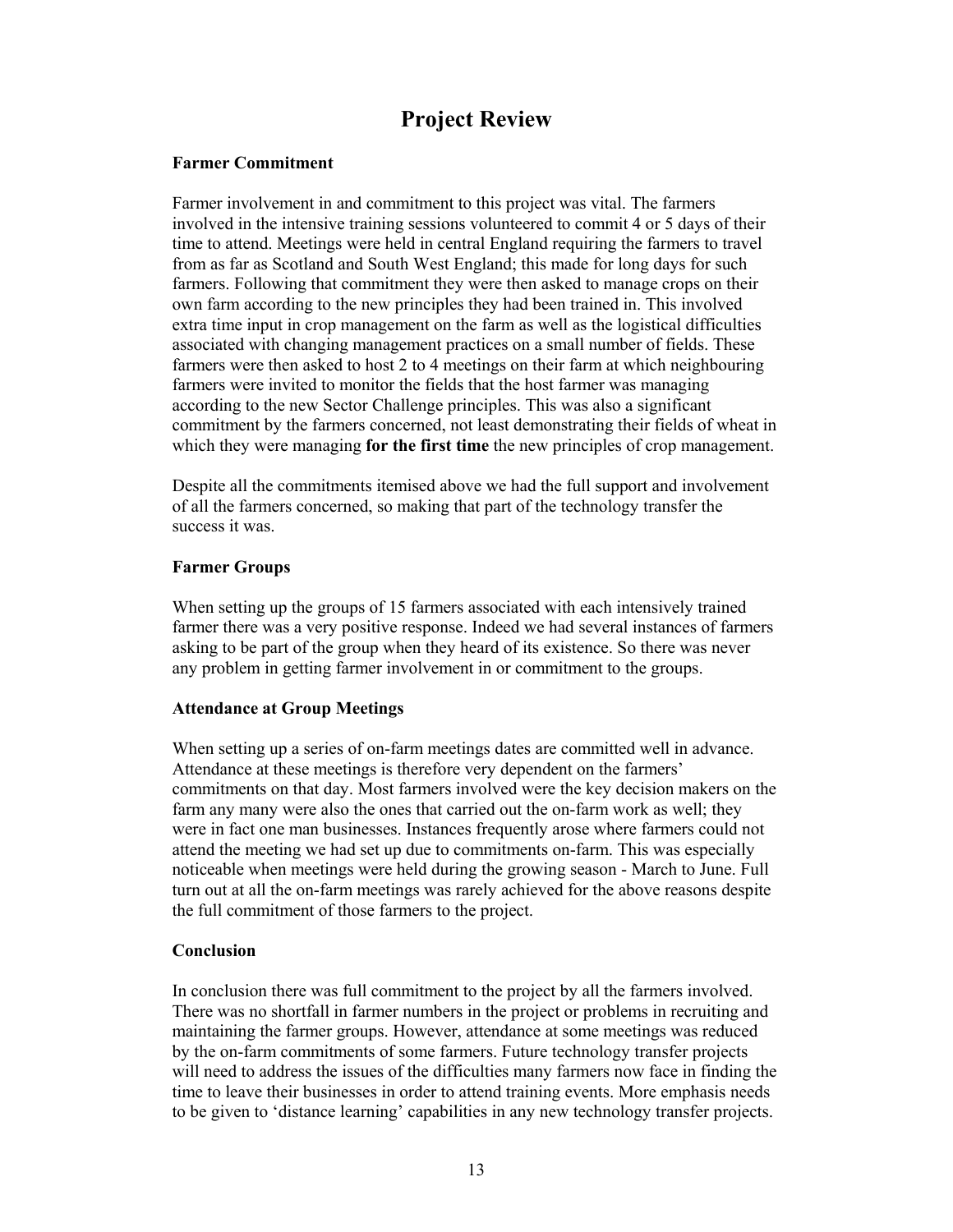#### **APPENDIX**

#### **Abstracts from the Research Programme on which this Project was Based**

Project Report: 151 **Assessments of wheat growth to support its production and improvement Volume I: The wheat growth digest; Methods for in-field crop assessment; Forecasting crop progress for wheat Volume II: How to run a reference crop Volume III: The dataset R Sylvester-Bradley ADAS Boxworth February 1998** 

#### **Summary**

Eighteen crops of the winter wheat variety Mercia were grown at six locations in 1992-3, 1993-4 and 1994-5, and their development and growth were recorded frequently. The husbandry of these crops aimed to avoid limitations of yield caused by low nitrogen supply, weeds, diseases, pests or lodging through prophylactic use of fertilisers and pesticides, hence attention was focused on effects of site and weather. Techniques of measurement were developed for accuracy and precision. These are presented in Volume II, '*How to Run a Reference Crop*' with sufficient detail for interested researchers or groups of cereal growers to assess soil and weather effects at locations representing their own crops. The resultant data have been summarised to provide comparators for many attributes of wheat performance, and the implications for husbandry decisions are outlined. These have been presented in different ways so that (a) through the section entitled '*The Dataset*', Volume III, crop scientists can study the variation between sites and seasons in the many interconnected facets of development and growth, and (b) through the section entitled '*The Wheat Growth Digest*', practitioners can derive a summary of these same facets against which to compare observations of their own crops. The significance of deviations from the 'norms' is considered in terms of adjustments to husbandry.

Simplified techniques are described to enable wheat growers to assess the most important attributes of individual crops, in '*Methods for In-field Crop Assessment*'. In the section entitled '*Forecasting Crop Progress for Wheat*', 'look-up' tables are provided to allow the forward prediction of stages of development, green canopy size, crop dry weight , weight per grain, and grain yield. The rules on which these tables are based are presented, and their advantages and deficiencies are discussed. The general conclusions to the project include an assessment of the potential for the wheat industry of further exploiting this research, and an assessment of the feasibility of undertaking similar research on barley.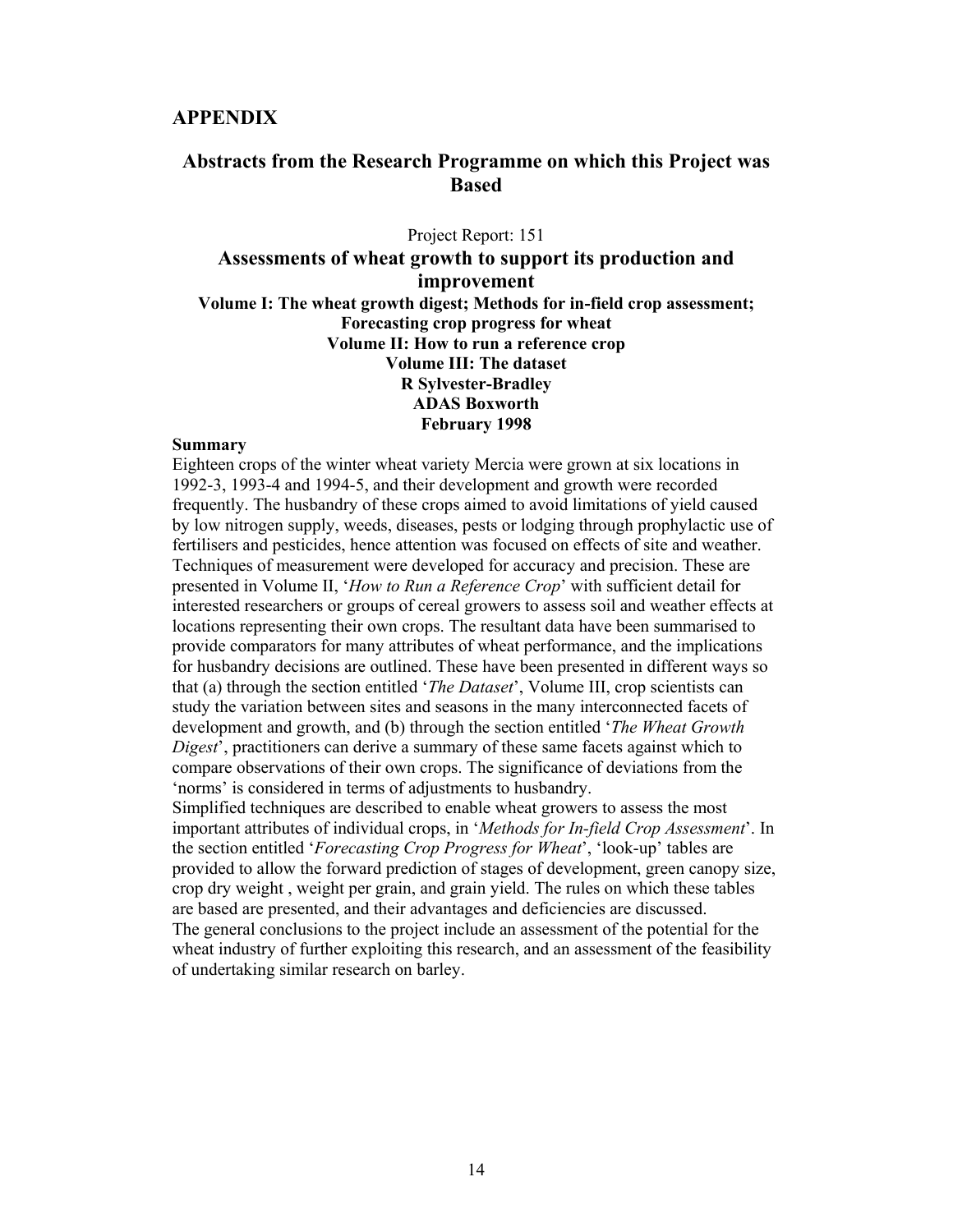#### Project Report: 159

#### **An integrated approach to nitrogen nutrition for wheat D T Stokes and R K Scott, University of Nottingham, Sutton Bonington R Sylvester-Bradley, ADAS, Boxworth, Cambridge J Hopkinson and G F J Milford, IACR-Rothamsted, Harpenden S E Salmon, Campden and Chorleywood Food Research Association, Chipping Campden R W Clare, ADAS Rosemaund, Hereford**

**April 1998** 

#### **Summary**

This project developed a new approach to using fertiliser N on winter wheat, and it showed this approach to have economic and environmental advantages over conventional N use. The new approach, which has been dubbed 'Canopy Management', is more sophisticated than the conventional approach to N use, in that it entails field by field measurement of mineral N in the soil, and field by field assessments of the size of the crop's photosynthetic canopy, as opposed to simple identification of previous crop, soil type and expected yield.

The aim of this project was to augment developments from the understanding of soil N supply with developments based upon the understanding of crop N demand. This was possible through (i) accepting that a crop's performance must relate closely to the amount of sunlight its green canopy can use for photosynthesis, and (ii) applying our finding that the size of a crop's canopy relates directly to the amount of N it contains. Thus a 'Canopy Management' approach could be envisaged in which the growers' aim would be to ensure an optimum 'photosynthetic machine', and accepting that the grower has a limited capacity to predict or control grain yield. A theoretical framework was developed to link N application to grain yield through a series of quantitative steps: (i) recovery of fertiliser N by the crop, (ii) use of this N to form the green canopy, (iii) interception of sunlight by the canopy, (iv) conversion of sunlight to crop dry matter, and (v) partitioning of dry matter to grain. From this framework, we estimated the optimum canopy size for light capture to be between 5 and 6 units of green area index; smaller than many conventionally fertilised crops. A series of 'rules' was then developed to help judge the amounts and timings of fertiliser N applications necessary to supplement soil supply and provide for the expansion of the canopy to this optimum size. Additional N was then applied late, at flowering, to prolong the canopy's life during grain filling.

Experiments were designed to compare Canopy Management with conventional N management across the range of conditions in which winter wheat is likely to be grown. Soil mineral N in February varied from 20 to 150 kg/ha N and crop N uptake in February ranged from nil with very late sowings to almost 60 kg/ha N where sowing was early and soil N supplies were large. Soil mineral N in February was often near-uniformly distributed through the 90 cm depth of soil measured, particularly after large applications of N had been made to the preceding crops. The relationship between soil mineral N in February and subsequent uptake by crops not receiving fertiliser N was remarkably (and conveniently) direct, demonstrating for a wide range of crop conditions that the recovery of soil mineral N can be predicted confidently. Fertiliser N required to make good the shortfall in uptake from soil supply was best estimated by assuming 60% recovery, and applications should be timed before maximum canopy size, allowing for a minimum N uptake rate of 2 kg/ha/day. The recovery of N applied at flowering was generally poor, averaging only 25%, and there was no significant improvement in recovery from using foliar urea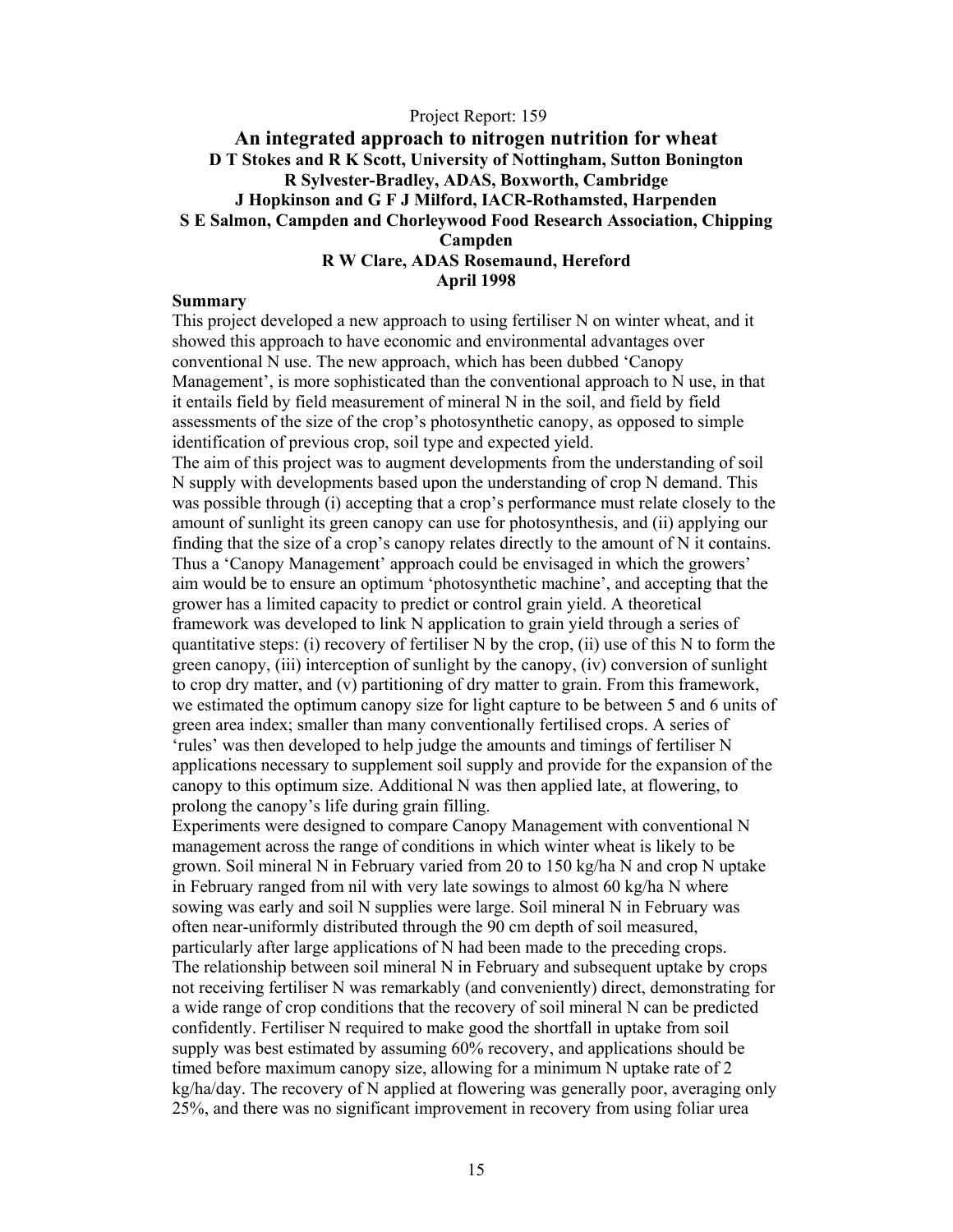compared to granular ammonium nitrate because a significant proportion of sprayed N either did not reach the canopy or passed through the canopy to the soil. Canopy expansion rates and maximum canopy sizes were strongly related to the amounts of N taken up. There was direct evidence that the 'canopy nitrogen requirement' for Mercia should be revised from 30 to 28 kg/ha if a green area index of 6 is the target maximum canopy size. The results demonstrated that Beer's Law (which predicts a diminishing increase in light interception from successive increases in canopy size) holds for Mercia wheat grown over a wide range of conditions, and there was little benefit in terms of light interception from increasing canopy size to more than 6 units of green area index. During the early phase of grain filling, the coefficient (*k*) describing attenuation of sunlight by Mercia is best taken to be between 0.45 and 0.50 when considering all solar radiation, or between 0.50 and 0.55 when considering photosynthetically active radiation. There was more variation than expected in the efficiency with which crops converted solar energy into biomass. Significant variation in this efficiency was attributable to seasonal effects, to a change in sowing date and to use of fertiliser N. Notwithstanding these effects, Canopy Managed crops converted sunlight into biomass with similar efficiency to conventionally fertilised crops.

The partitioning of biomass to grain was significantly improved by Canopy Management. In 17 out of 24 comparisons, Canopy Management produced either the same or larger yields of grain when compared with the conventional approach. Analyses from milling and baking tests on samples taken in all years, showed that Canopy Management resulted in similar concentrations of grain protein and an equivalent quality of grain for loaf production.

Canopy Management resulted in average savings in N of 35 and 10 kg/ha in 1993 and 1994 respectively. However, slightly more N (16 kg/ha) was used in 1995 compared with conventional N management. Comparing the value of the yield improvements and the changes in N use, and taking into account the cost of analysing the soil for mineral N, Canopy Management resulted in an overall economic benefit of almost £10/ha.

These results are sufficiently promising for Canopy Management to be introduced into commercial practice on farms. Probably this could best be achieved in a step by step manner, perhaps through first adopting wider use of soil mineral N analyses, then by changing from a yield target to a canopy target, or alternatively the complete system might be adopted, but on a few selected fields, so that the demand for more intensive management is small at first, allowing the operator to gain familiarity with and confidence in the system. But, Canopy Management is not yet at a stage for *wholesale* adoption by the industry. Further work is needed to show how growers can best accommodate the requirement of Canopy Management for more detailed field by field assessments of both soil and crop on a whole farm scale.

Finally, irrespective of the economic or environmental advantages found for the Canopy Management approach, this project provides strong support of the *justification* that the industry makes for its dependence on fertiliser N.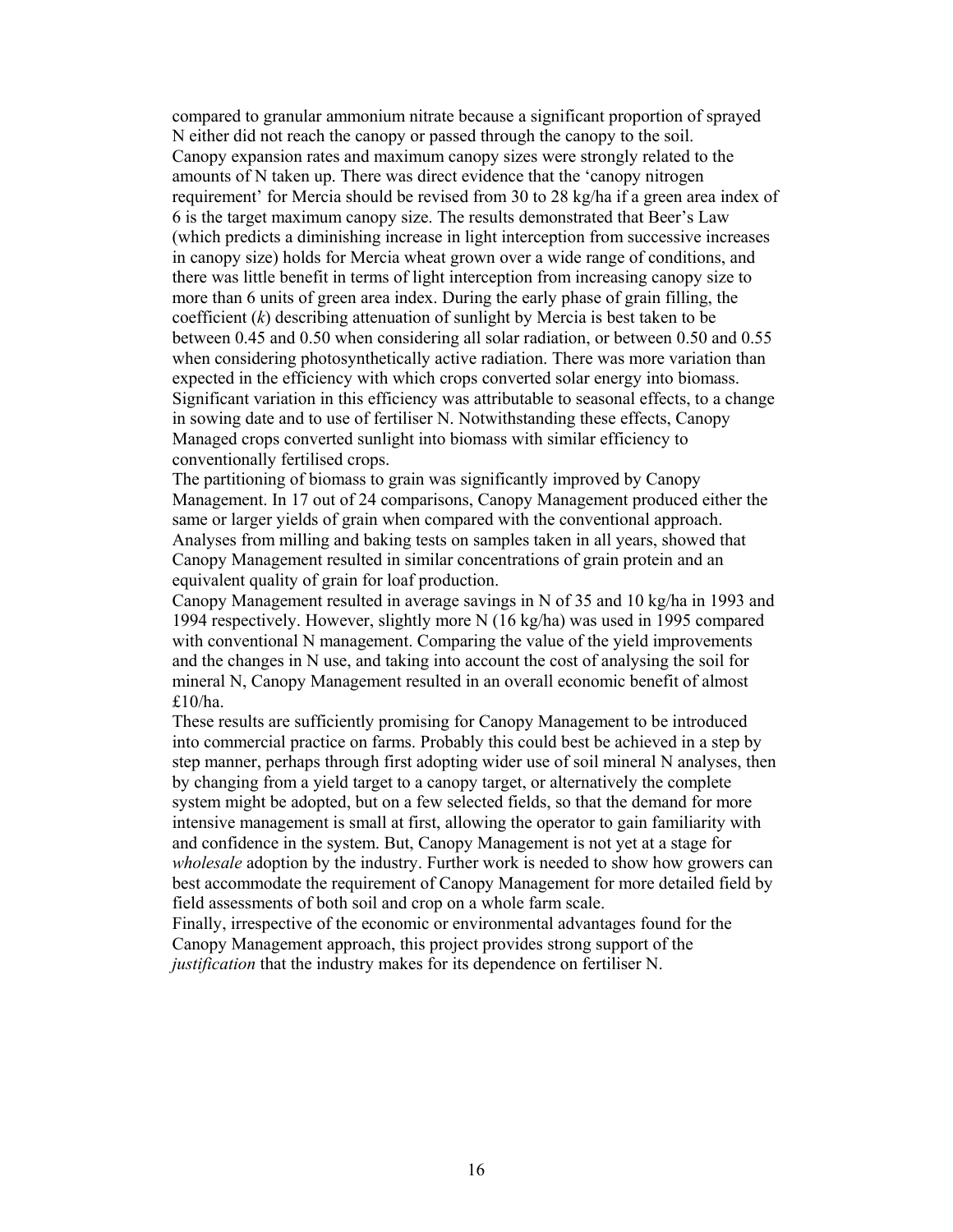#### Project Report: 169 **Research to understand, predict and control factors affecting lodging in wheat P M Berry, J M Griffin, R K Scott, The University of Nottingham, Loughborough J H Spink, R W Clare, ADAS Rosemaund, Hereford R Sylvester-Bradley, ADAS Boxworth, Cambridge C J Baker, The University of Nottingham, Nottingham September 1998**

#### **Summary**

The aim of this study was to lessen lodging in winter wheat by providing a guide to how factors affect lodging and by testing whether spring crop assessments could identify lodging-prone crops.

An aerial survey of 340 fields (2865 ha) in 1991-92, quantified the extent of lodging in a widespread lodging year. 91% of fields had some lodging, resulting in 16% area lodged. From these values it was estimated that a severe lodging year costs the UK wheat industry £60 million through yield loss and a further £60 million due to loss of bread making premium, grain drying costs and delayed harvest. 95% of lodged fields had lodging within the overlaps between the field margin and field centre, but only 2% had lodging immediately adjacent to the field tramlines. Regional differences in lodging were closely linked with soil type, rather than rainfall and wind speed, with most lodging on silt soils. The percent area lodged per field commonly varied from 10 - 90% within individual localities.

A model of the lodging process accounting for weather, soil and crop factors was developed to investigate which factors influence lodging most. Simulations for a wide range of crops and environments expected in the UK predicted root lodging to occur more frequently than stem lodging. Variation in clay content and macroporosity of the soil influenced lodging more than rainfall and wind speed. Importantly, variation in the structure of wheat crops influenced the risk of stem and root lodging as much as variation in soil type and weather. The plant characters which influenced lodging most included shoot height at centre of gravity, natural frequency of shoot oscillation and the number of shoots per plant, which affect shoot and plant leverage; stem diameter and material strength of the stem wall, which affect stem strength; and the spread of the root plate and depth of structural roots, which affect anchorage strength. A field experiment was used to develop the lodging model and to investigate possible spring predictors of lodging. Two levels for each of sowing date, seed rate and soil residual N were factorially combined. Within each treatment four levels of lodging control, untreated 5C cycocel, 5C cycocel with Terpal and Canopy Management were compared. 13% of the 1993-94 experimental plots root lodged, 33% plots stem lodged in 1994-95 and 82% plots root lodged in 1995-96. Large treatment differences were found for the percent area lodged and in the values of the lodging-associated plant characters. Early sowing produced shoots with a high centre of gravity and slow natural frequency, resulting in greater shoot leverage and increased risk to stem and root lodging. Fertile soils in combination with early sowing reduced stem diameter and material strength of the stem wall, which resulted in weak stems and greater stem lodging risk. High seed rates reduced root plate spread resulting in poor anchorage and greater root lodging risk. Plant growth regulators reduced height at centre of gravity and increased natural frequency, reducing shoot leverage by up to 30%, but had no effect on the strength of the stem base or anchorage system. Reduced N applications with Canopy Management reduced shoot number per plant which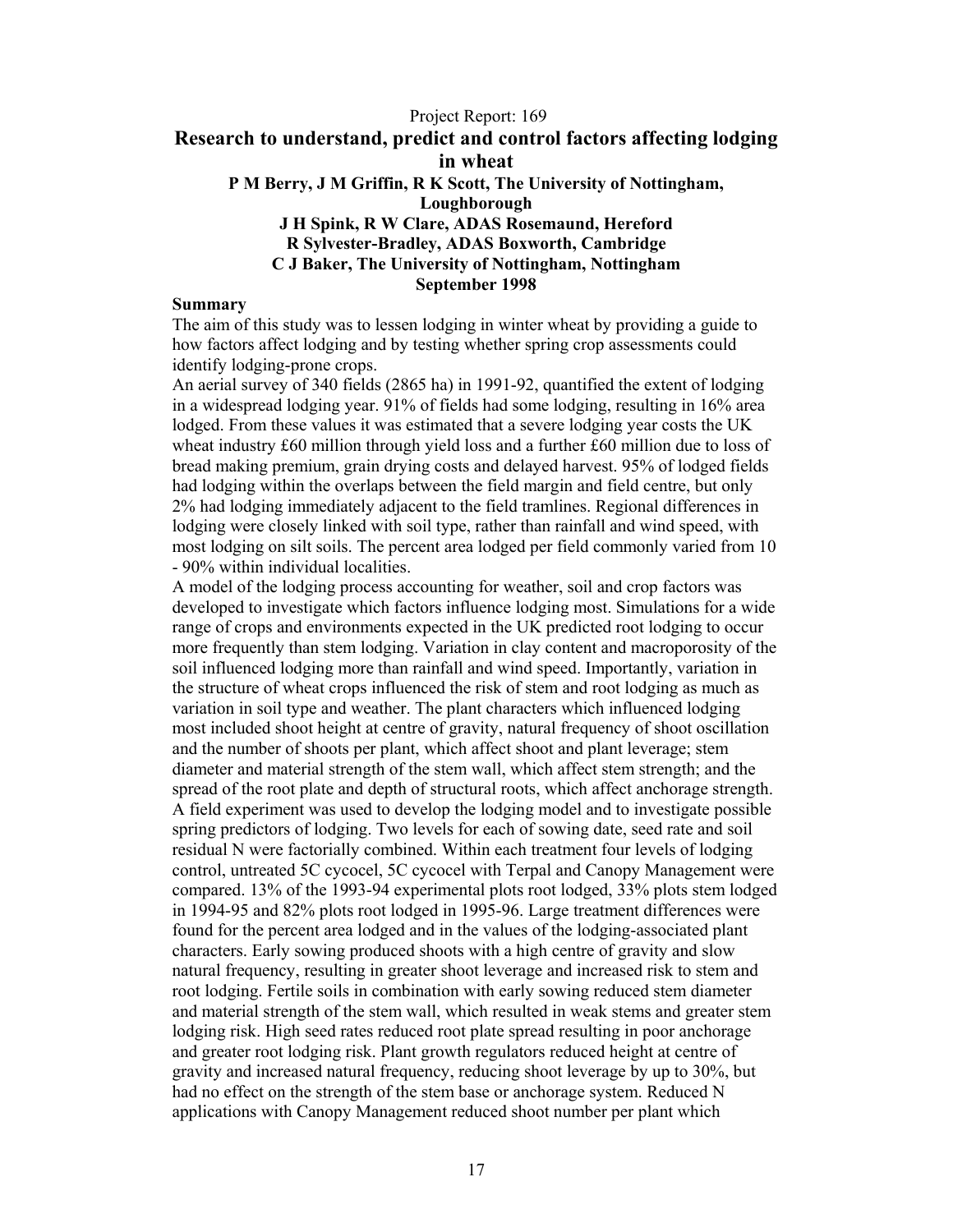decreased plant leverage. This also improved stem strength on fertile soils. Preliminary investigations showed large genotypic variation in all the lodgingassociated plant characters.

Spring crop assessments were proven to be indicative of later developing lodgingassociated plant characters and thus lodging risk. Root plate spread and structural rooting depth at grain fill were negatively correlated with spring plant density. Crops with 150 plants  $m<sup>2</sup>$  had four times the anchorage strength of crops with 500 plants m<sup>-</sup> <sup>2</sup>. Stem diameter and wall width at grain fill could be predicted from spring canopy size and shoot number  $m<sup>2</sup>$ . Crops which were lush in the spring, with canopy green area index (GAI) 3 and 1500 shoots  $m^2$ , resulted in narrow thin walled stems which were approximately half as strong as stems in sparse crops with GAI 1 and 500 shoots m<sup>-2</sup>. Shoot number per plant and plant leverage force were negatively related with spring plant number  $m<sup>2</sup>$ . Theoretical prediction schemes were developed for shoot height at centre of gravity and natural frequency based on additional spring measurements of soil N supply, final leaf number per main stem and rate of leaf emergence (phyllochron).

This study has shown that taking the correct decisions at sowing can reduce lodging risk without adversely affecting yield potential. Methods of reducing lodging risk include avoiding early sowing which results in tall crops with high leverage, reducing seed rate to strengthen crop anchorage and avoiding excess N supply before stem extension to prevent the production of weak stemmed crops. The importance of structurally strong topsoil to improve crop anchorage is also identified. Furthermore, methods by which growers can assess lodging risk in the spring are given which will help lodging controls to be targeted at the crops with greatest lodging risk. In spring, large canopies with many shoots indicate crops with potentially weak stems which will be prone to stem lodging, and large plant populations with poor structural root development indicate poorly anchored crops which will be prone to root lodging. Thus the aims of this study have been achieved by identifying the main factors which promote lodging and showing that their values during the grain fill period can be predicted from assessments of the spring crop. Some of this work is applicable now, but further work is required to test the lodging model, further develop and test the lodging predictions, identify the lodging-associated plant characters as varietal traits and to investigate the effectiveness of more lodging control methods.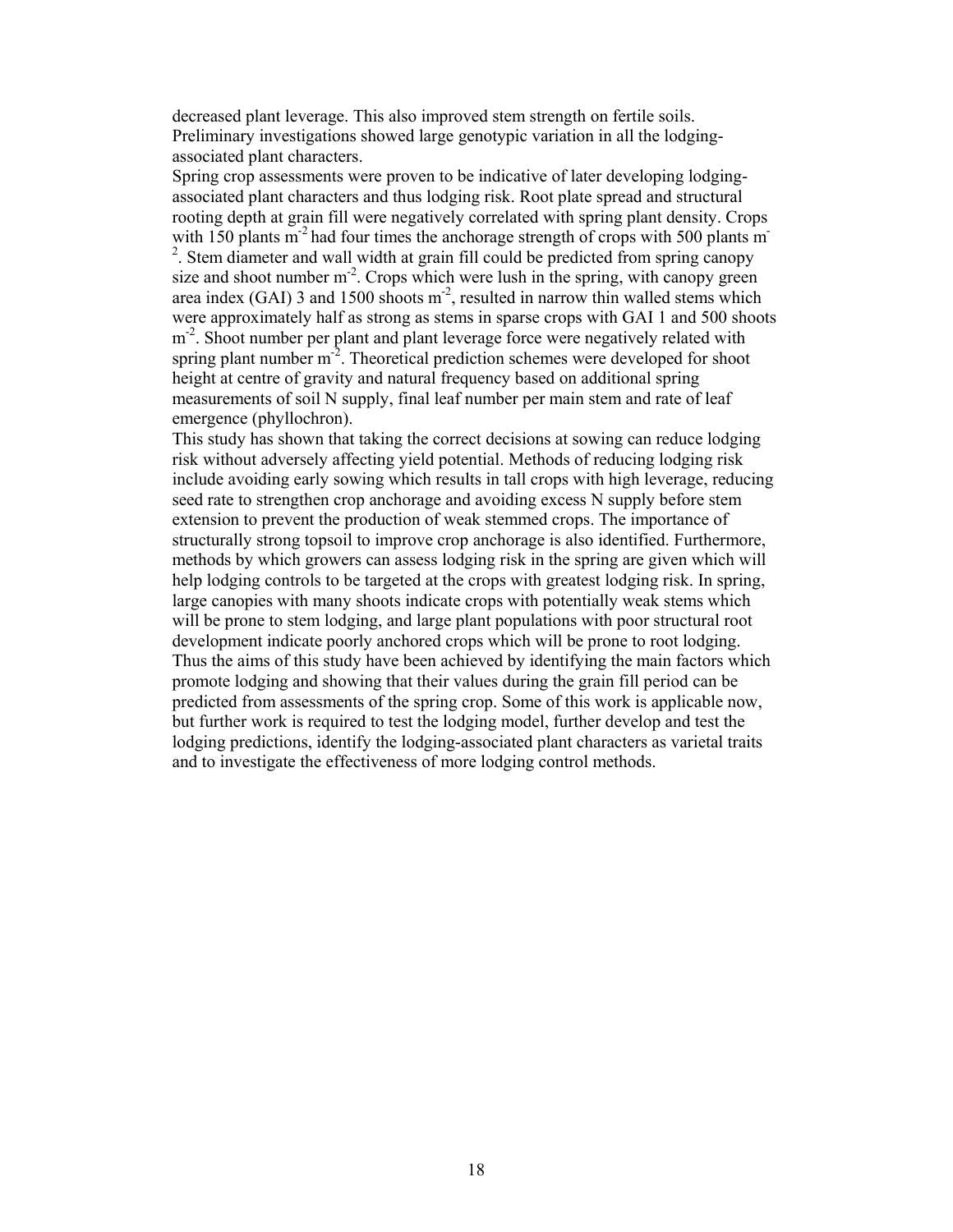#### Project Report: 166 **Appropriate fungicide doses for winter wheat and Matching crop management to growth and yield potential N D Paveley, ADAS High Mowthorpe M J Hims, CSL York W S Clark and R J Bryson, ADAS Boxworth, Cambridge D B Stevens, Morley Research Centre, Wymondham June 1998**

#### **Introduction to appropriate fungicide doses**

There are almost as many opinions on the 'right' way to grow cereals as there are growers and consultants.

This diversity of opinion exists because of the large number of variable inputs that influence the unit cost of cereal production, the complexity of their interactions and the difficulty of quantifying the effect of changing any one of these variables, within the farm system.

One variable input that has a substantial effect on the economic efficiency of production, is the use of fungicides to control foliar diseases. Fungicides applied to the UK winter wheat crop in 1993 cost the industry in excess of £100m, but prevented losses estimated at £400m. More recent survey data suggest that potential losses fluctuate with season, but the fungicide spend remains substantial. Getting disease control 'right' is clearly important.

Growers and consultants use experience to make judgements about fungicide applications. This experience, often accumulated over many years, is a valuable commodity. Nevertheless, consistently good decisions seem more likely where experience is backed up by research information which quantifies responses to changes to individual components of the production system.

This report describes some of the principles behind the manipulation of fungicide dose to optimise the economic efficiency of disease control, and presents research information to support crop management decisions.

#### The dose-response curve

If the severity of foliar disease is measured in experimental plots which received fungicide treatment, at a range of doses, some time before, the results will typically look like those in Figure 1. Those plots which received no treatment will suffer a level of disease determined by the local 'disease pressure'. Fungicide treated plots will suffer less disease and the higher the dose, the lower the disease severity. However, a law of diminishing returns operates and each successive increase in dose causes a smaller additional effect.

The decrease in disease with increasing dose is commonly represented by a line, rather than bars, and is described as a 'dose-response curve'.

The maximum dose that can be used is specified on the label, as the recommended dose, and must not be exceeded. However, there is no legal limit to the minimum dose that should be applied, and the majority of crops now receive fungicides at doses substantially below those recommended. To understand why, it is helpful to consider how the recommended dose is set.

#### The recommended dose

Disease control to 100% control is usually either technically unachievable in the field on a consistent basis, or is not cost effective. Furthermore, when the same fungicide is applied to control the same disease at a range of locations, the response to the applied chemical varies from place to place. The dose which gives 90% control in one field can be quite different to that which gives 90% control in another. To allow for this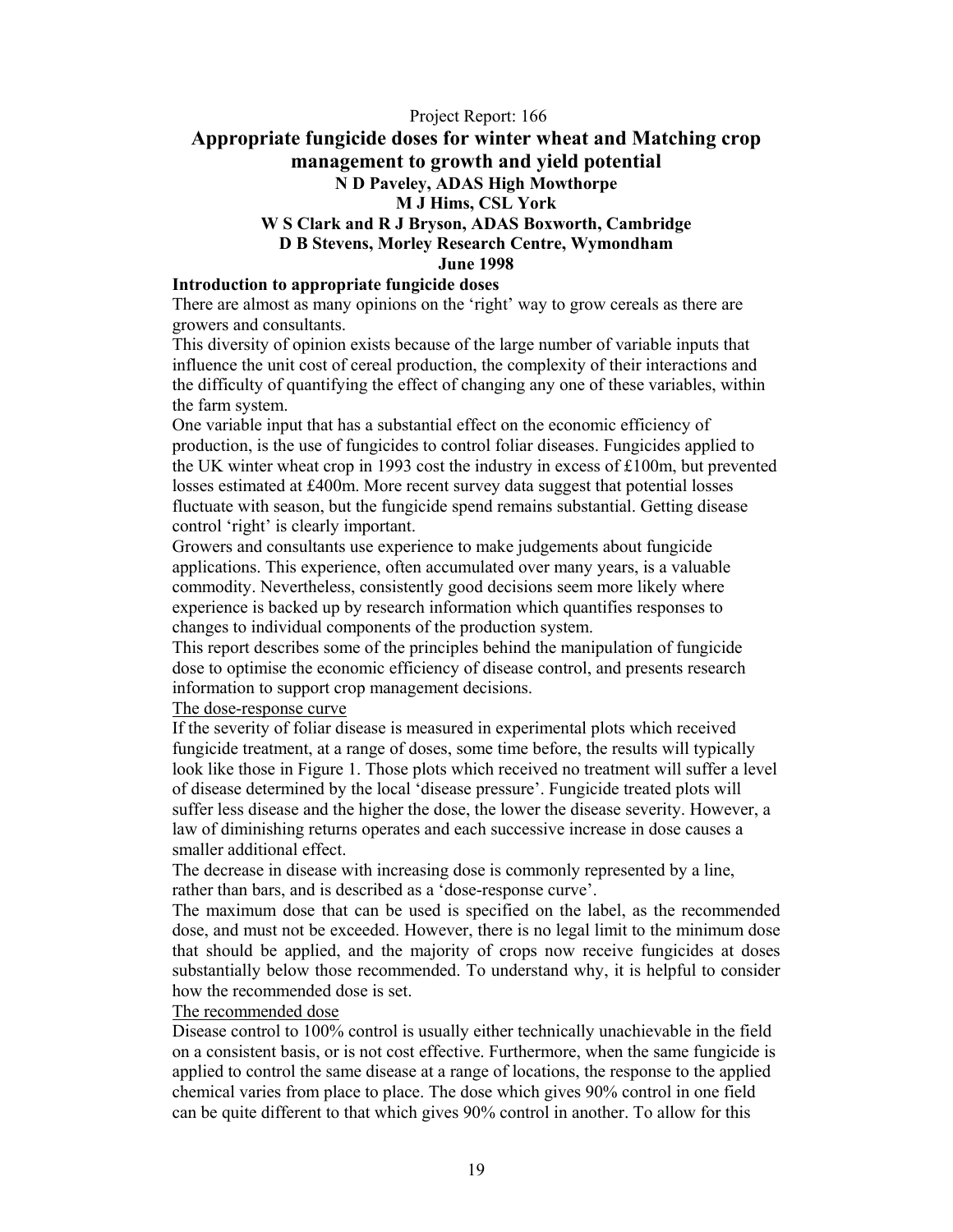inherent variability and avoid product dissatisfaction, the label recommended dose is usually set at a level which consistently gives a high level of control across locations and seasons, typically 80-90% control 80-90% of the time.

#### Reduced doses

During the late 1980's and early 1990's, growers recognised the safety margin built into the label recommended dose and, under pressure to reduce input costs, began to reduce the doses of fungicides applied to cereal crops. Survey data suggest that these reductions were and still are often made in an arbitrary manner.

#### Appropriate fungicide doses

Fungicide cost increases in direct proportion to the dose applied. As the loss of yield and grain quality is proportional to the level of disease, a point can be found on the dose-response curve, beyond which the cost of any further increase in dose would not be paid for by the resulting yield increase. At this point, profit is maximised (Figure 1) and unnecessary pesticide use minimised - by definition the **appropriate dose** to apply.



**Figure 1.** Dose-response curve, margin over fungicide cost and appropriate dose

At doses below the appropriate dose, profit is reduced by ineffective disease control. At doses above the appropriate dose, profit is reduced by excessive fungicide cost. It is important to note that the loss of profit is more severe if the dose is reduced below the appropriate dose than if increased above it. Hence, where there is uncertainty about the appropriate dose to apply, it is prudent to apply more, rather than less. The greater the uncertainty, the greater the safety margin required. On what basis can a crop manager decide on the appropriate dose to apply - given that, as the shape of the dose-response curve varies from site to site and season to season, so must the appropriate dose? And how can the uncertainty surrounding the choice of dose be minimised, to allow doses to be applied that are consistently close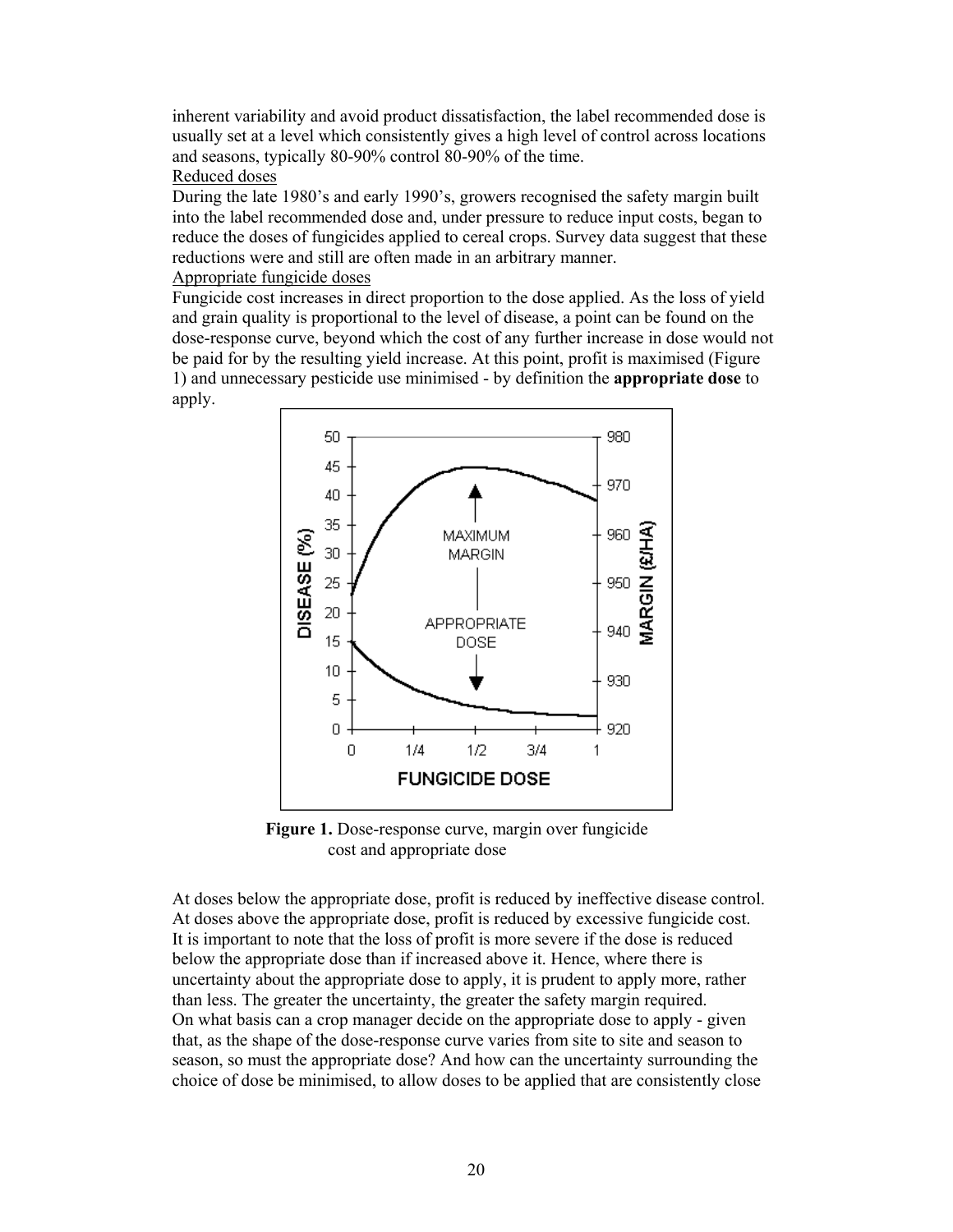to the economic optimum, without suffering occasional severe losses due to underapplication?

The answers must come from taking account of the causes of the variation in disease control between sites and seasons; otherwise we are not *managing* crops, but merely playing the averages.

Variation in dose-response curves

One of the main reasons for variation in disease control between sites and seasons is that, in the absence of treatment, disease severity varies between sites and seasons. There is a big effect on the dose-response curve and the appropriate dose of different levels of untreated disease. For example, a crop of a disease susceptible variety, that experienced weather conditions favourable to disease development requires a large dose; a more resistant variety or a susceptible variety under conditions less favourable to disease requires a moderate dose; and a variety with complete immunity to disease requires no dose.

Clearly, higher disease pressure justifies higher inputs. However, the appropriate dose also depends on efficiency of control. Figure 2 takes the high disease pressure case (A) and shows the effect of applying alternative products that are more (B), or less (C), effective.

All else being equal, more effective products have lower appropriate doses. However, efficacy is often reflected in price, so the best product/dose combination needs to be selected to do the job.



**Figure 2.** Effect of fungicide activity on dose-response curves and appropriate dose.

Input management for minimum unit cost

It can be seen, from the examples shown above, that the appropriate dose in a range of circumstances can vary between the recommended dose and zero.

A crop manager who is better able to quantify disease pressure and predict efficiency of control, will be able to apply doses that are consistently closer to the economic optimum - to the benefit of unit cost of production and the defensibility of pesticide use.

Experiment 1, reported in this Section, provides information to help predict the efficiency of control that might be expected from a range of widely used conazole and morpholine fungicides.

Experiment 2 measures the extent to which fungicide dose might be reduced by exploiting the reduction in disease pressure brought about by the genetic resistance of varieties.

Experiment 3 describes how individual fungicide applications can be most efficiently combined into spray programmes, and how treatments interact within programmes.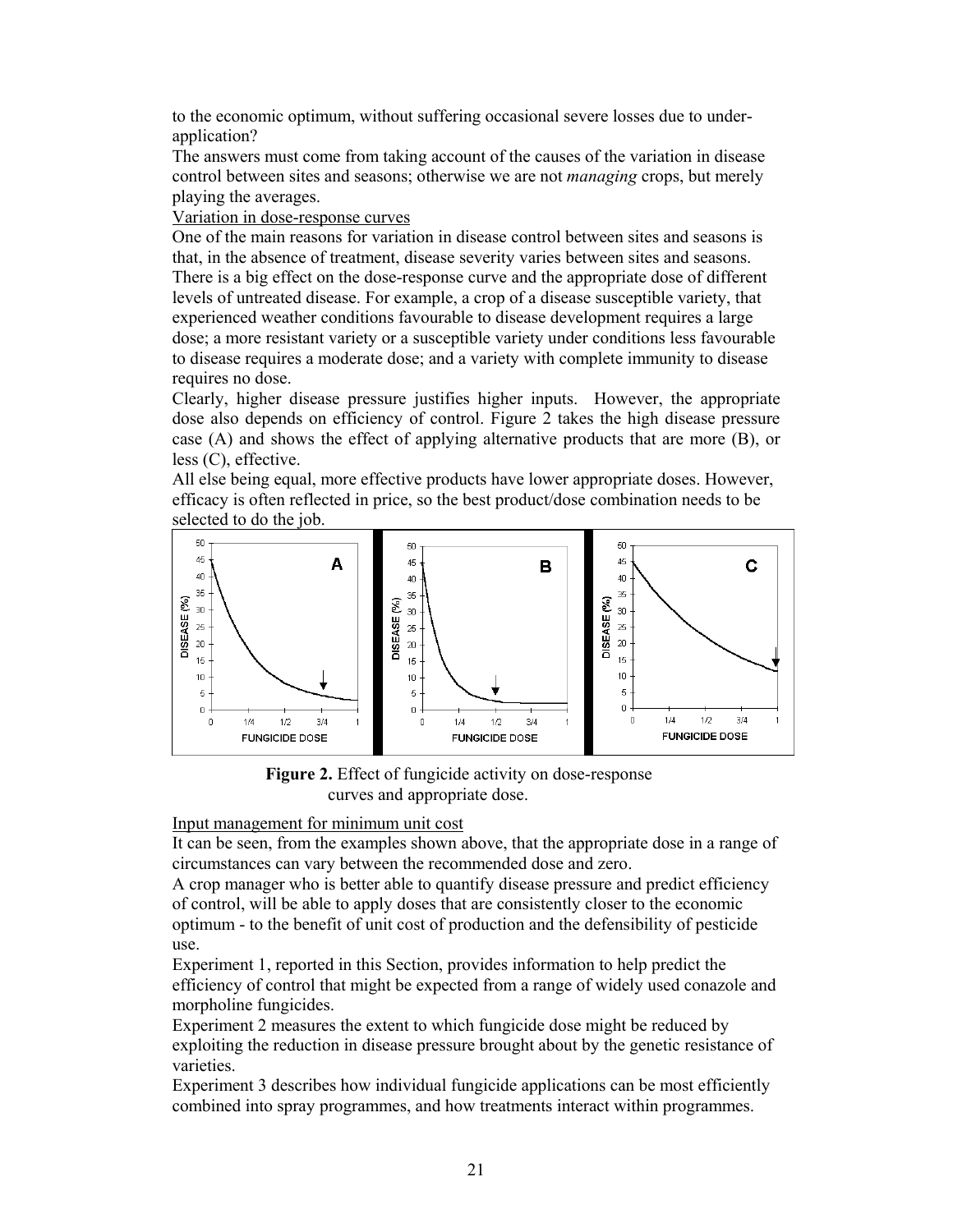Matching Crop Management to Growth and Yield Potential, integrated within Experiment 3, investigates how responses to disease control (and hence dose optima) vary with the physiological state of the crop.

Research projects to improve the prediction of disease pressure, through understanding of: (i) weather-disease relationships, (ii) the role of within-crop inoculum on future epidemic progress, (iii) the effects of genetic resistance and disease escape, and (iv) variation in the relationship between disease and yield loss, are ongoing as part of the Integrated Disease Risk (IDR) programme (funded jointly by the Ministry of Agriculture, Fisheries and Food and the HGCA). **Introduction to matching crop management to growth and yield potential**  Traditionally, disease epidemics have been quantified by measuring disease severity, generally assessed as the percentage of leaf area expressing visible symptoms. Disease epidemics may be defined using the integral model, area under disease progress curve (AUDPC). This model is used effectively in the report to demonstrate the effect of increasing fungicide dose on disease development and progress on individual leaf layers within the crop canopy. By fitting exponential curves to AUDPC values it is then possible to establish optimal timings and doses of fungicide applications. However, measurements of disease severity alone may not fully reflect the effects of disease on the yield forming process in the host. In Figure 4 the relationship between yield and total AUDPC value for leaves 1, 2 and 3 is given for *Septoria tritici* epidemics at Aberdeen, Morley and Rosemaund. AUDPC values relate reasonably well to yields at Morley ( $R^2 = 0.66$ ) but poorly at Aberdeen and Rosemaund ( $R^2 = 0.36$  and 0.01). AUDPC values of over 1500 at Morley were found to relate to similar yields as values of less than 500 at Rosemaund. If data from a yellow rust epidemic (Terrington) is compared with *S. tritici* (Figure 5) it can be seen that AUDPC values of 4000 for yellow rust relate to similar yields as AUDPC values of between 0 and 2000 for *S. tritici*. Clearly, AUDPC values cannot be used to predict yield between sites. It may be argued that this is a site effect due to environmental conditions. However, when AUDPC values of *S. tritici* epidemics from different seasons on the same site are compared (Figure 6) then again AUDPC values cannot be used as a predictor of yield with values of approximately 300 relating to yields of between 7.5 and 10 t/ha in one year (1996) and 500 relating to 7.9, 9.4 and 8.7 t/ha in 1994, 1995 and 1996 respectively.

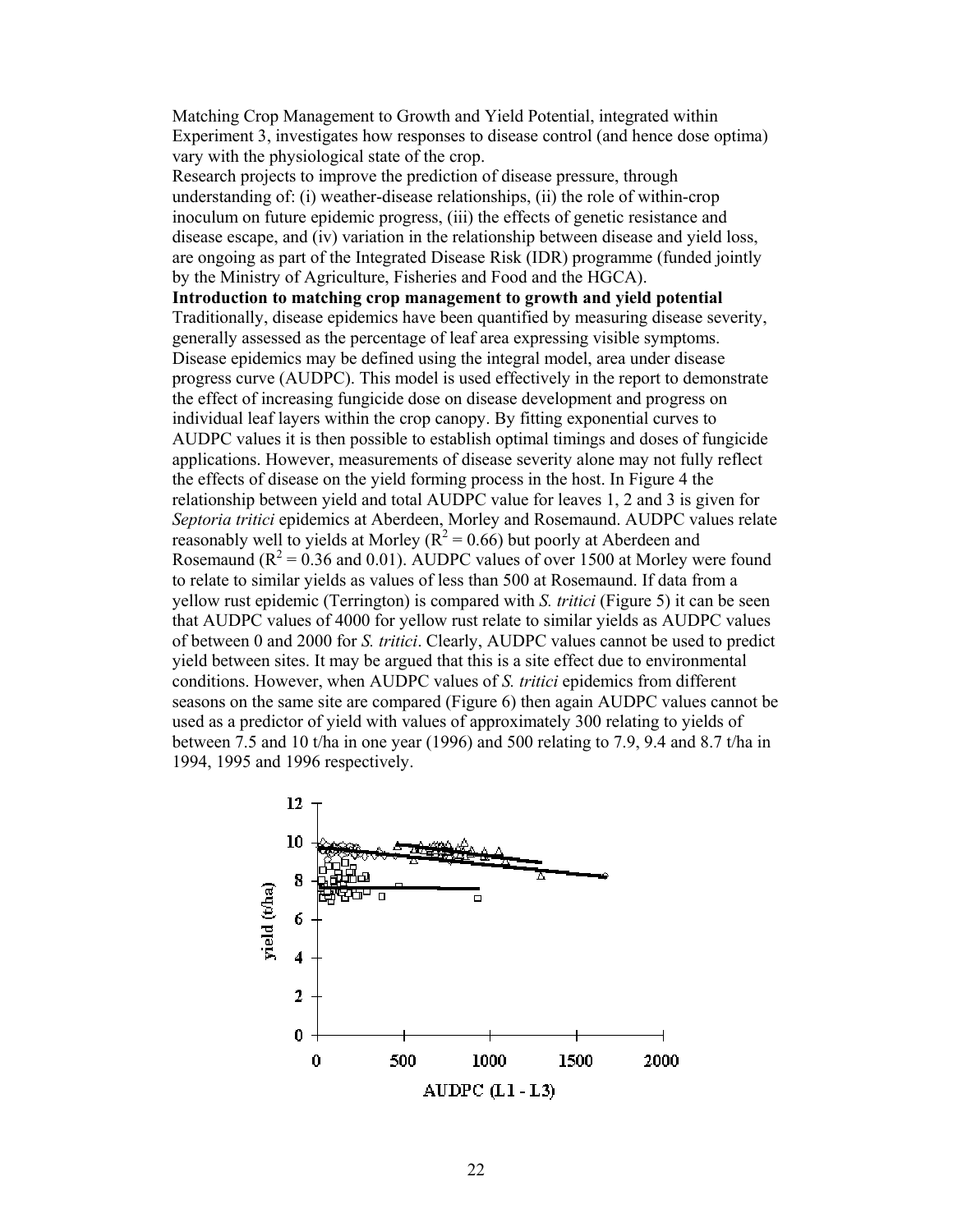

**Figure 4**. The relationship between AUDPC (L1 - L3) of *S. tritici* and grain yield (t/ha) at Aberdeen, Morley and Rosemaund in 1995.

**Figure 5**. The relationship between AUDPC (L1 - L3) of *S. tritici* and yellow rust and grain yield (t/ha) at Aberdeen, Morley, Rosemaund and Terrington in 1995.



**Figure 6.** The relationship between AUDPC (L1 - L3) of *S. tritici* and grain yield (t/ha) at Morley in 1994, 1995 and 1996.

The relationship between disease and yield-loss is more complex than is implied by simple AUDPC:yield relationships. A single AUDPC value may describe a severe epidemic for a short time or a minor epidemic for a long time. Single point, multiple point and integral models such as AUDPC all rely on measures of percentage disease severity and as such have only an indirect link to the productivity of the host plant. Also, they do not take account of environmental conditions which affect yield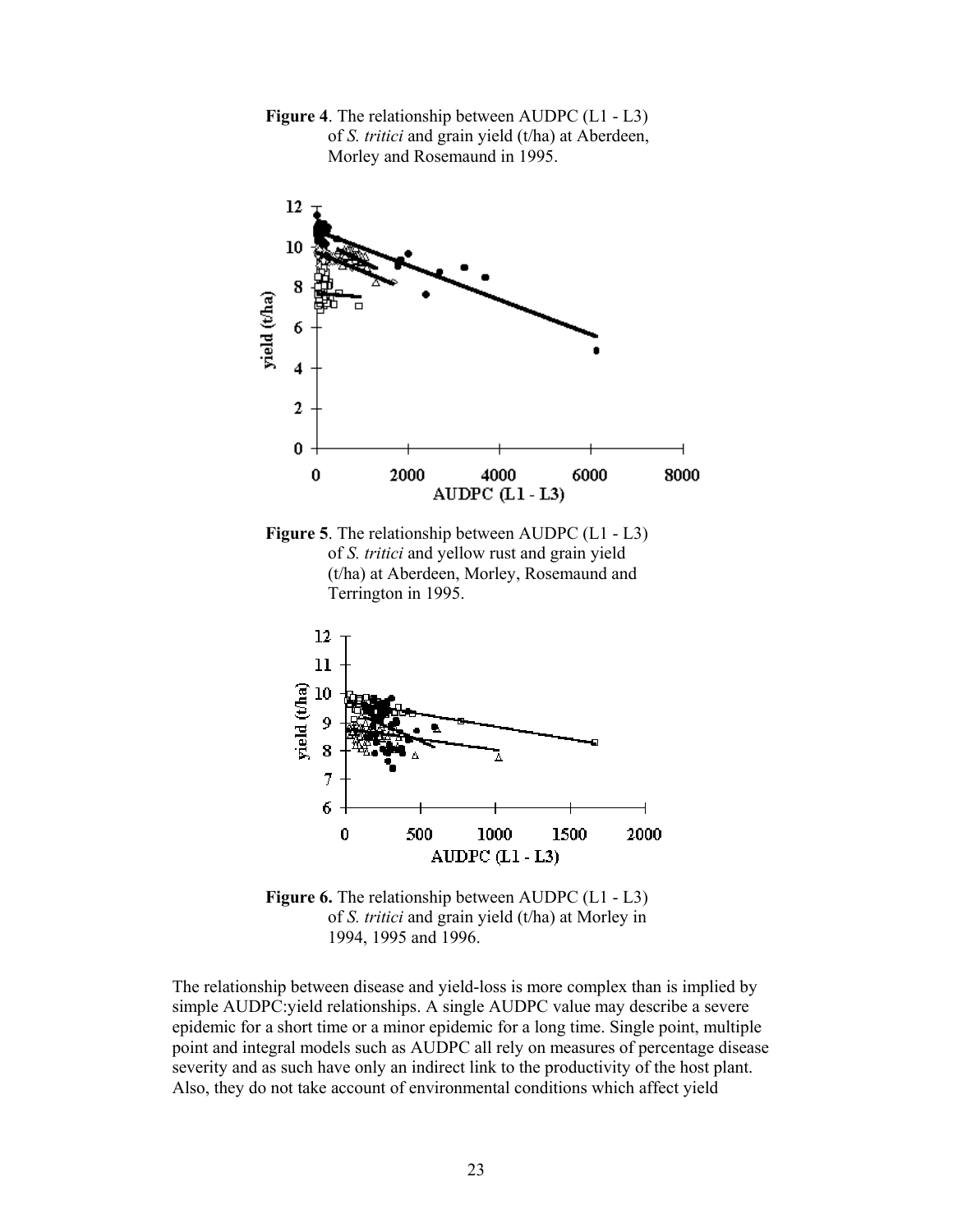potential. Hence relationships between disease severity and yield have generally proved poor over sites and seasons.

There are two important practical implications of this variation in the relationship between disease and yield. Firstly, the success of a disease control programme cannot be judged accurately by observations of disease later in the season. In crops where the disease:yield loss relationship is steep, even a small amount of disease remaining after treatment may be economically unacceptable. Whereas in crops where the relationship is shallow, even moderate levels of disease would have negligible impact. Secondly, the ability to identify, at the time of fungicide treatment decisions, those crops which will provide an economic yield response, is prejudiced if the physiological state of the crop is not taken into account.

A better alternative may be to base disease management decisions on an understanding of the effects of disease on crop function. Yield is predominantly determined by the crop's capacity to intercept light energy and utilise it for growth. Potential yield is directly related to the amount of photosynthetically active radiation intercepted by green tissue. This can be described formally by an equation derived from Beer's Law:  $f = 1 - \exp(-kL)$ , where  $f =$  fraction of light intercepted,  $k =$ extinction coefficient (which is dependent on canopy geometry) and  $L =$  green leaf area index (GLAI). GLAI is defined as the number of units of planar area of leaves per unit area of ground. The Beer's Law analogy implies that there is an optimal canopy size, considering all green tissues, at which the cost of creating or protecting a further increment in canopy size may prove uneconomic in terms of growth. In order to explain more fully the effects of fungicide dose and timing on disease development and hence crop yield, experiments were carried out on and within the main Appropriate Fungicide Dose (AFD) experiments at Morley, Rosemaund and Terrington in 1994, 1995 and 1996. Data were also used from the Aberdeen site but intensive crop physiology analysis was not possible due to its location. The hypothesis behind these experiments was that yield loss due to disease can be better explained using measurements of green leaf area and radiation interception than by assessments of disease severity alone.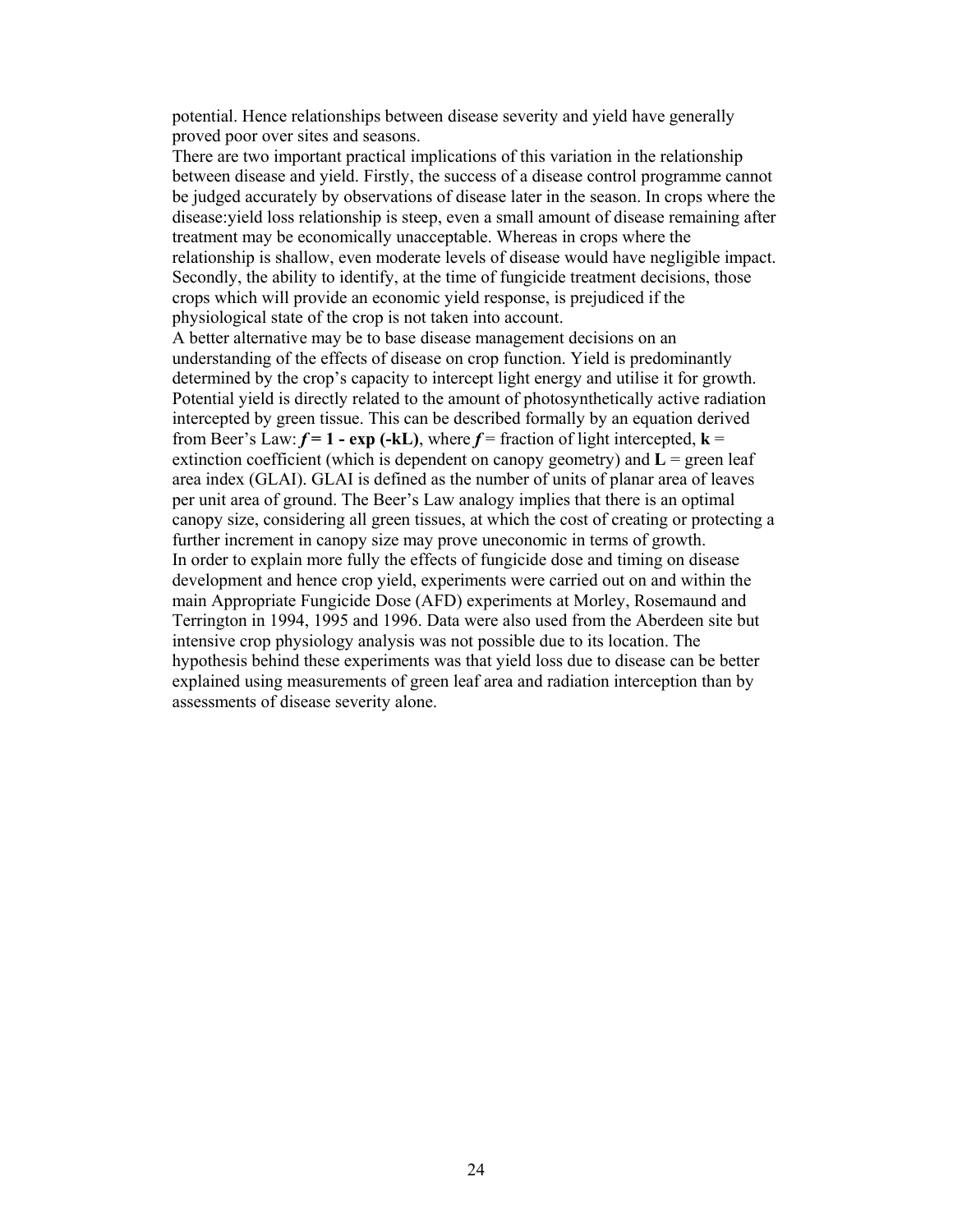#### Project Report: 234

#### **Prediction of optimum plant population in winter wheat**

J H Spink<sup>1</sup>, J Whaley<sup>2</sup>, T Semere<sup>1</sup>, A Wade<sup>1</sup>, D Sparkes<sup>2</sup> and J Foulkes<sup>2</sup>

1 ADAS Rosemaund, Preston Wynne, Hereford, Herefordshire HR1 3PG

<sup>2</sup>Division of Agriculture & Horticulture, School of Biosciences, University of

Nottingham, Sutton Bonington Campus, Loughborough, Leicestershire LE12 5RD

August 2000

#### **ABSTRACT**

Field experiments were set up at ADAS Rosemaund (Herefordshire) and Sutton Bonington (Leicestershire) to examine the effects of reducing seed rate on the yield and yield components of 4 varieties of winter wheat, in harvest years 1996-9. Each variety was sown at six seed rates from 20 to 640 seeds  $m<sup>2</sup>$  and at 3 sowing dates at ADAS Rosemaund. Sampling, at harvest and at major growth stages, facilitated comparisons of yield, crop growth and yield components. A second series of experiments at ADAS Rosemaund only, investigated interactions between seed rate and variety (using two seed rates and up to 22 varieties).

Economic optimum plant populations were significantly lower than current commercial practice. Increased tiller number per plant was the main compensatory mechanism, although increased grain number per ear and to a lesser extent grain size also contributed. Increased shoot number per plant was not due to increased tiller production rate, but due to an increase in the duration of the tillering phase. A reduction in plant density from 218 to 30 plants  $m<sup>2</sup>$  increased duration of tillering by 37 days in 1996/7 and by 97 days in 1997/8. There was also an increase in tiller survival with reductions in plant density. When sown at 218 plants  $m<sup>2</sup>$  there was a mean tiller survival of only  $43\%$  but at 19 plants m<sup>-2</sup> 87% of initiated shoots survived. It was apparent that tiller production and death were not closely linked to the development of the crop, as is currently the perceived wisdom in much of agronomy. The time at which tiller production ceases and tiller death commences appeared to be almost completely controlled by competition for resources between shoots. Increased tillering was insufficient to maintain ear number  $m<sup>2</sup>$ , but there was an increase in green area per shoot with decreases in plant density. It was calculated that green area index (GAI) of approximately 5.6 would be required to intercept 90% of available photosynthetically-acitive radiation (PAR). To produce this canopy size, 68 plants  $m<sup>2</sup>$ were required in 1996/7 and 35 plants  $m<sup>2</sup>$  in 1997/8. Reduced GAI, with a reduction in plant density, was also compensated for by an increase in the efficiency of radiation use at low populations, with nearly 50% more dry matter being produced for each unit of light intercepted. Thus, by the critical phases of yield formation differences in radiation capture between high and low population crops were negligible.

The optimum seed rate was calculated using a grain price of  $\text{\pounds}80\;\text{t}^{-1}$  and seed cost of  $\text{\pounds}300\ \text{t}^{-1}$ , however, the optima were found to be relatively insensitive to changes in the seed cost to grain price ratio. The economic optimum plant population was significantly affected by the sowing date, due to the reduced ability of the crop to compensate through increased tillering. Other aspects of compensation were unaffected by drilling date. The optimum plant population averaged 62 plants  $m<sup>2</sup>$  at the end of September and increased by 1.6 plants per day delay in drilling. This gave optimum populations of about 90 plants  $m<sup>2</sup>$  in mid-October and 140 plants  $m<sup>2</sup>$  in mid-November. These optima are, however, likely to be higher in the north of the country, this is the subject of an ongoing HGCA-funded project (No 2249). Varietal differences in tillering ability did not have a significant effect on compensation for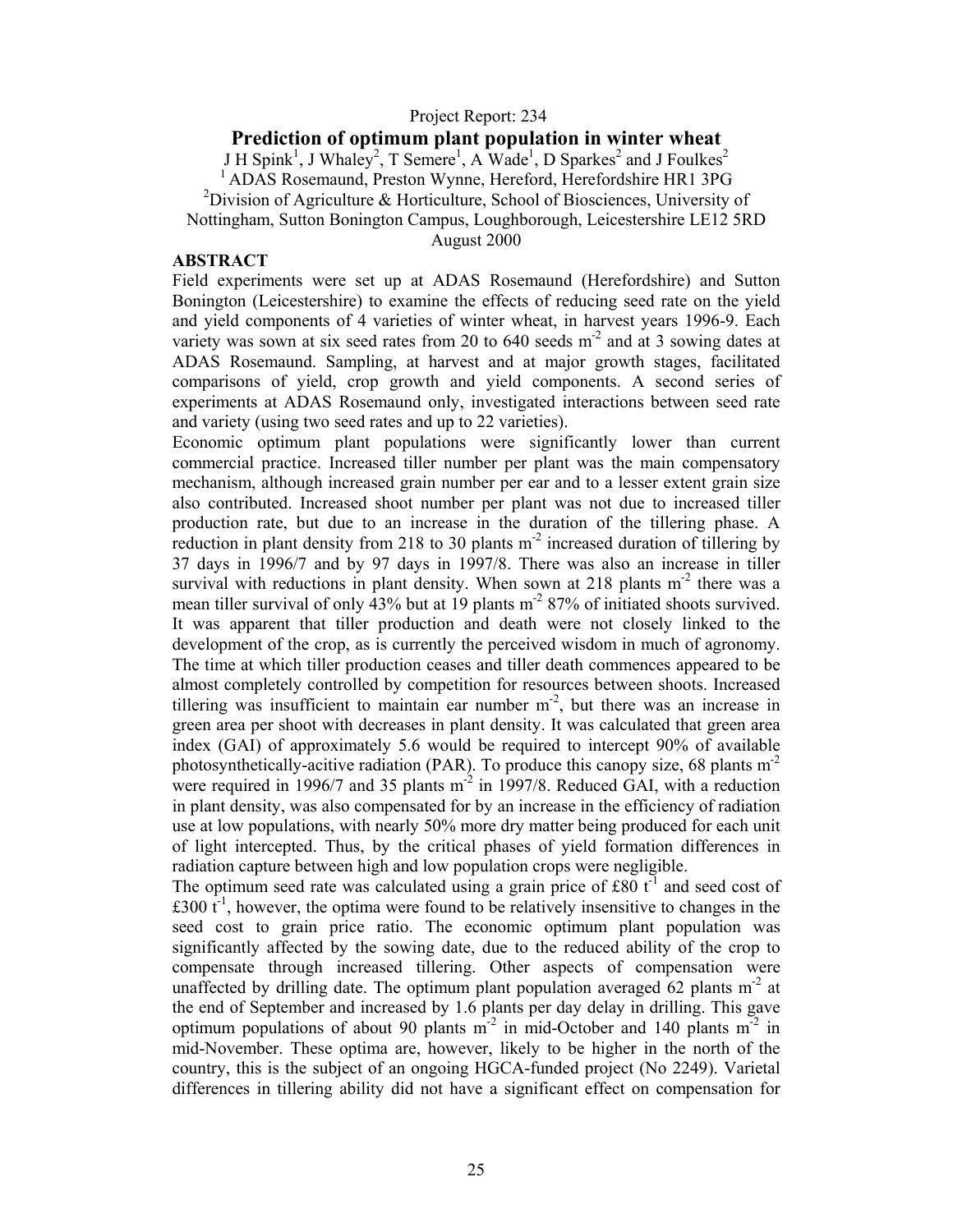reduced plant population. In the absence of lodging, no interaction was found between variety and plant population.

Potentially significant savings in input costs, particularly in earlier sown crops, are therefore available to the grower. Careful account must, however, be taken of likely establishment percentage and of the optimum population applicable to each specific situation, as yield falls rapidly when crops are grown at populations below the optimum. Currently this is best estimated on a site-by-site basis, based on soil type, seed bed crumb structure, moisture content and risk of pest damage. There is the potential for future research to address this issue for cereals using an approach similar to that used in HGCA-funded work on oilseed rape (HGCA Project Report OS31).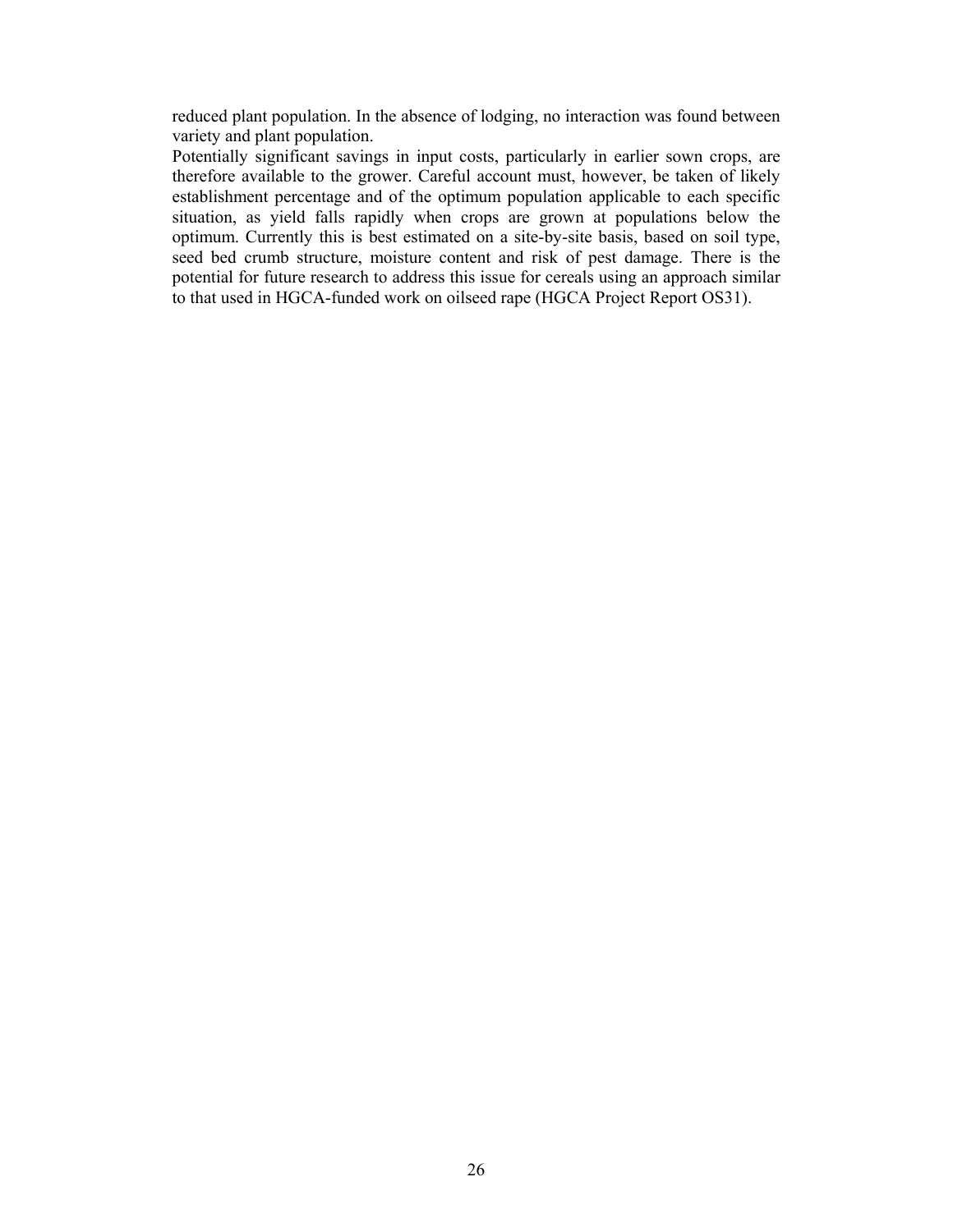# **EVALUATION REPORT**

#### **March 2002**

**Imperial College, University of London for ADAS** 

**The staff responsible for this evaluation were** 

**Berkeley Hill with Ruth Gasson (1998 to 2000) Angela Edwards (2000 to 2002)**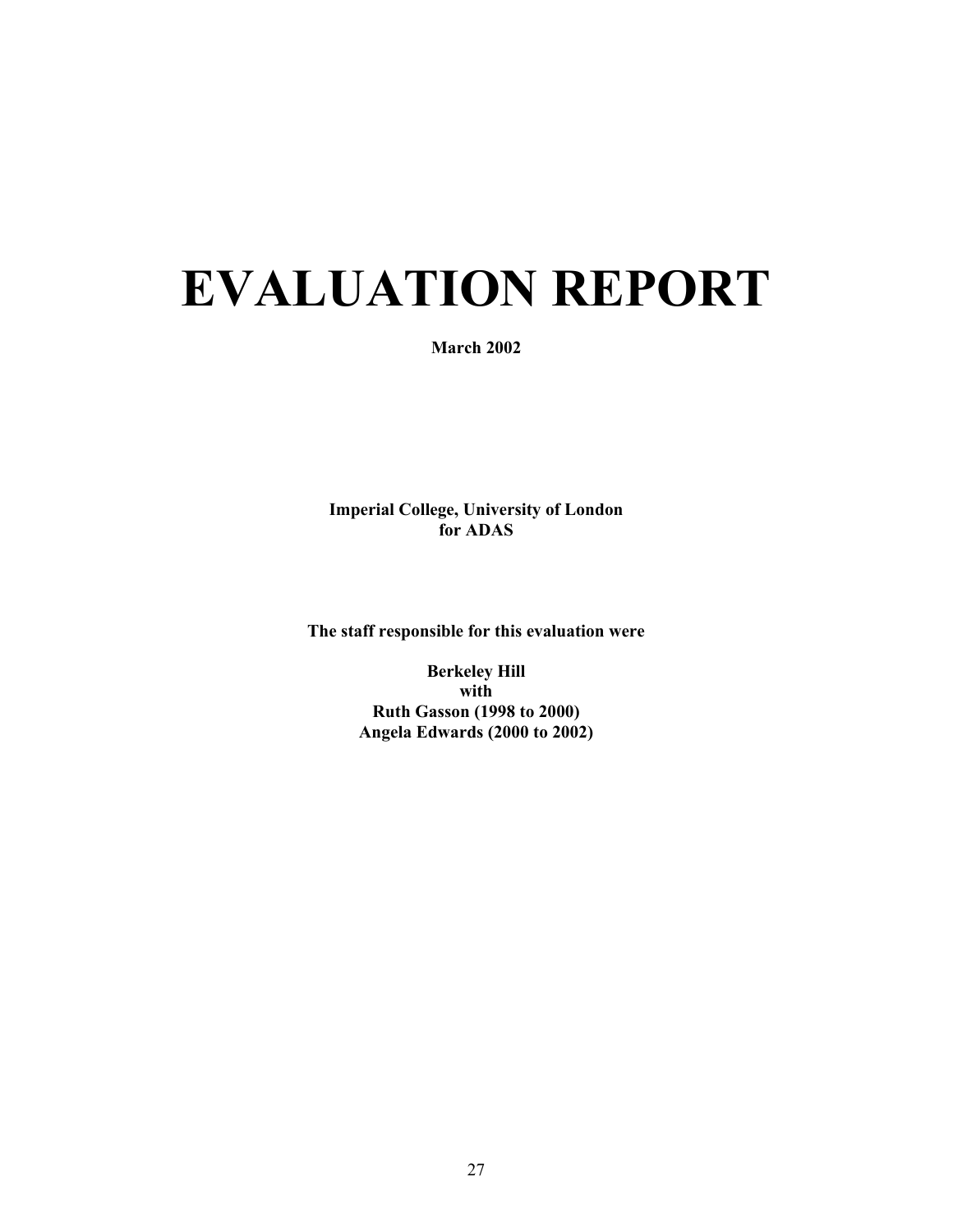# **CONTENTS**

|              | List of tables and figures                                                                                                                                                          | 29 |
|--------------|-------------------------------------------------------------------------------------------------------------------------------------------------------------------------------------|----|
|              | <b>EXECUTIVE SUMMARY</b>                                                                                                                                                            | 31 |
| $\mathbf{1}$ | Introduction                                                                                                                                                                        | 32 |
| 2            | The mechanics of group formation and maintenance                                                                                                                                    | 39 |
| 3            | Characteristics of participants in training and of controls                                                                                                                         | 47 |
| 4            | Management of the wheat crop, and changes associated<br>with the Sector Challenge project                                                                                           | 55 |
| 5            | The training programmes and their impact on the<br>acceptance of the new management techniques                                                                                      | 65 |
|              | Annex 1 to Chapter 5: Responses by Intensively Trained farmers to the<br>question "Have you any other comments about  the training you<br>received in wheat management?"            | 78 |
|              | Annex 2 to Chapter 5: Responses by farmers given Farmer-to-Farmer<br>training to the question "Have you any other comments about the<br>training you received in wheat management?" | 80 |
| 6            | The role of ADAS consultants in the process of farmer-to-<br>farmer technology transfer                                                                                             | 81 |
|              | Annex 1 to Chapter 6: Consultants' comments after participating in<br>(intensive) training sessions                                                                                 | 87 |
|              | Annex 2 to Chapter 6: Consultants' Impressions after Farmer-to-Farmer<br><b>Training Sessions</b>                                                                                   | 88 |
| 7            | Conclusions of the evaluation                                                                                                                                                       | 89 |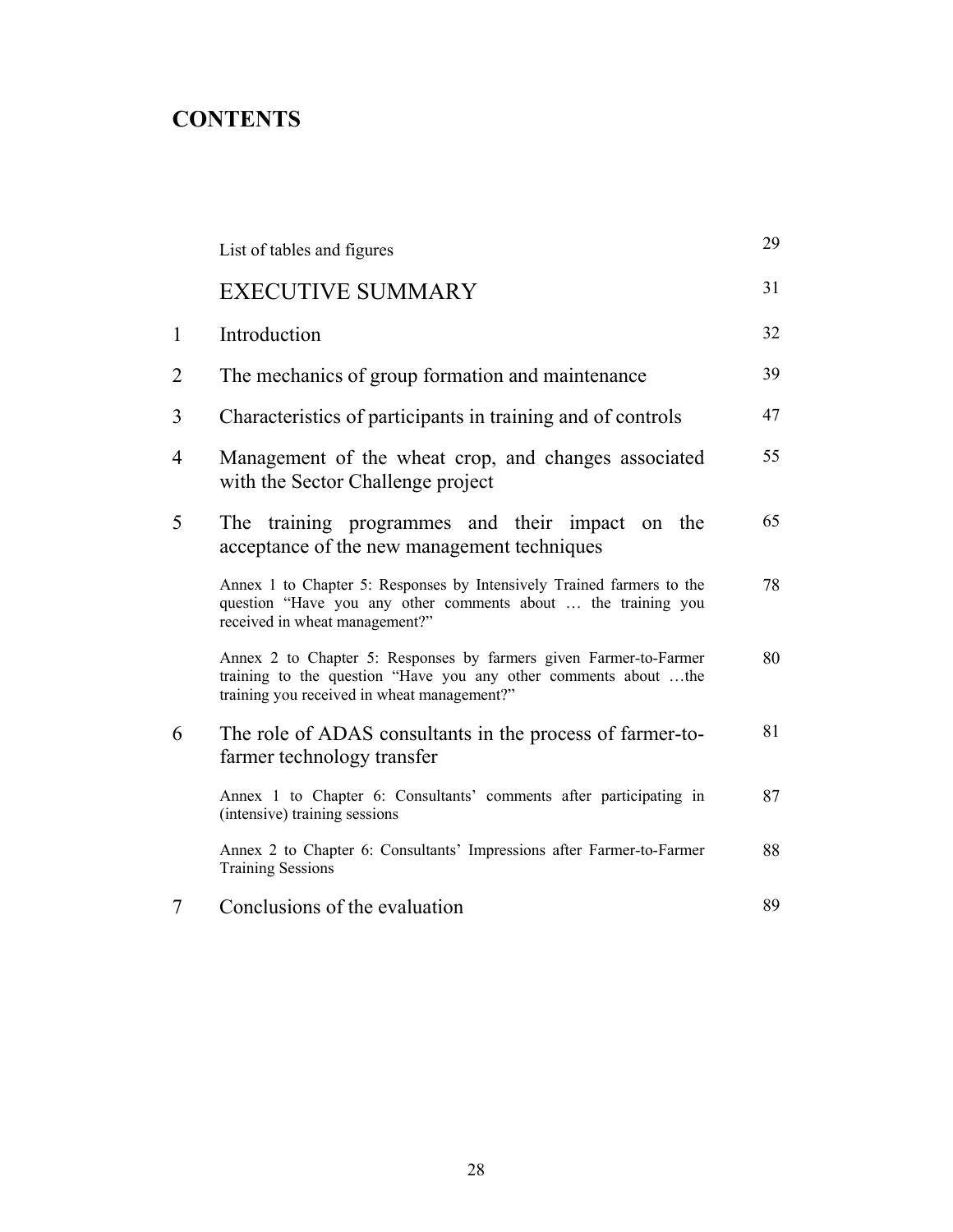# **List of tables\* and figures**

| $\ast$ | Indicates significance at the 5% level of statistical significance                                                                     |
|--------|----------------------------------------------------------------------------------------------------------------------------------------|
| 1.1    | Summary of contacts with participating management units                                                                                |
| 2.1    | Anticipated and actual numbers trained                                                                                                 |
| 2.2    | Perceptions by intensively trained farmers of difficulties in organising<br>farmer-to-farmer training                                  |
| 2.3    | Numbers of responses from first group of intensively trained farmers,<br>and their trainees                                            |
| 2.4    | Numbers of responses from second group of intensively trained<br>farmers, and their trainees                                           |
| 3.1    | Characteristics of farms by group of farmers                                                                                           |
| 3.2    | Characteristics of farmers by group                                                                                                    |
| 3.3    | Responsibilities for decisions concerning various aspects of wheat<br>management                                                       |
| 3.4    | Recognition scores by group of farmer (baseline)                                                                                       |
| 3.5    | Recognition of individual "flag" terms by group of farmer (baselines)                                                                  |
| 3.6    | Practice scores by group of farmer (baseline)                                                                                          |
| 3.7    | Individual practise declared by group of farmer                                                                                        |
| 4.1    | Practices of control group (constant sample of 265)                                                                                    |
| 4.2    | Practices of Intensively Trained farmers – Group 1 (IT1, constant 10)<br>cases) and Group 2 (IT2, constant 12 cases)                   |
| 4.3    | Practices of farmers given Farmer-to-Farmer Training (FFT) – first<br>group (constant 54 cases)                                        |
| 4.4    | Percentage of the group conducting "flag" practices before and after<br>training                                                       |
| 4.5    | Change in percentage of the group conducting "flag" practices before<br>and after training                                             |
| 4.6    | Impressions of the financial impact of adopting new practices (some or<br>all)                                                         |
| 5.1    | Intensions after intensive training                                                                                                    |
| 5.2    | Confidence of Intensively Trained farmers to act as trainers                                                                           |
| 5.3    | Post-experience confidence about having put across new concepts                                                                        |
| 5.4    | Intentions after training – Farmer-to-Farmer trainees                                                                                  |
| 5.5    | Response through the tiers of training                                                                                                 |
| 5.6    | Sources of trainees' information on managing the wheat $\text{crop} - \text{events}$<br>attended, literature seen and discussions held |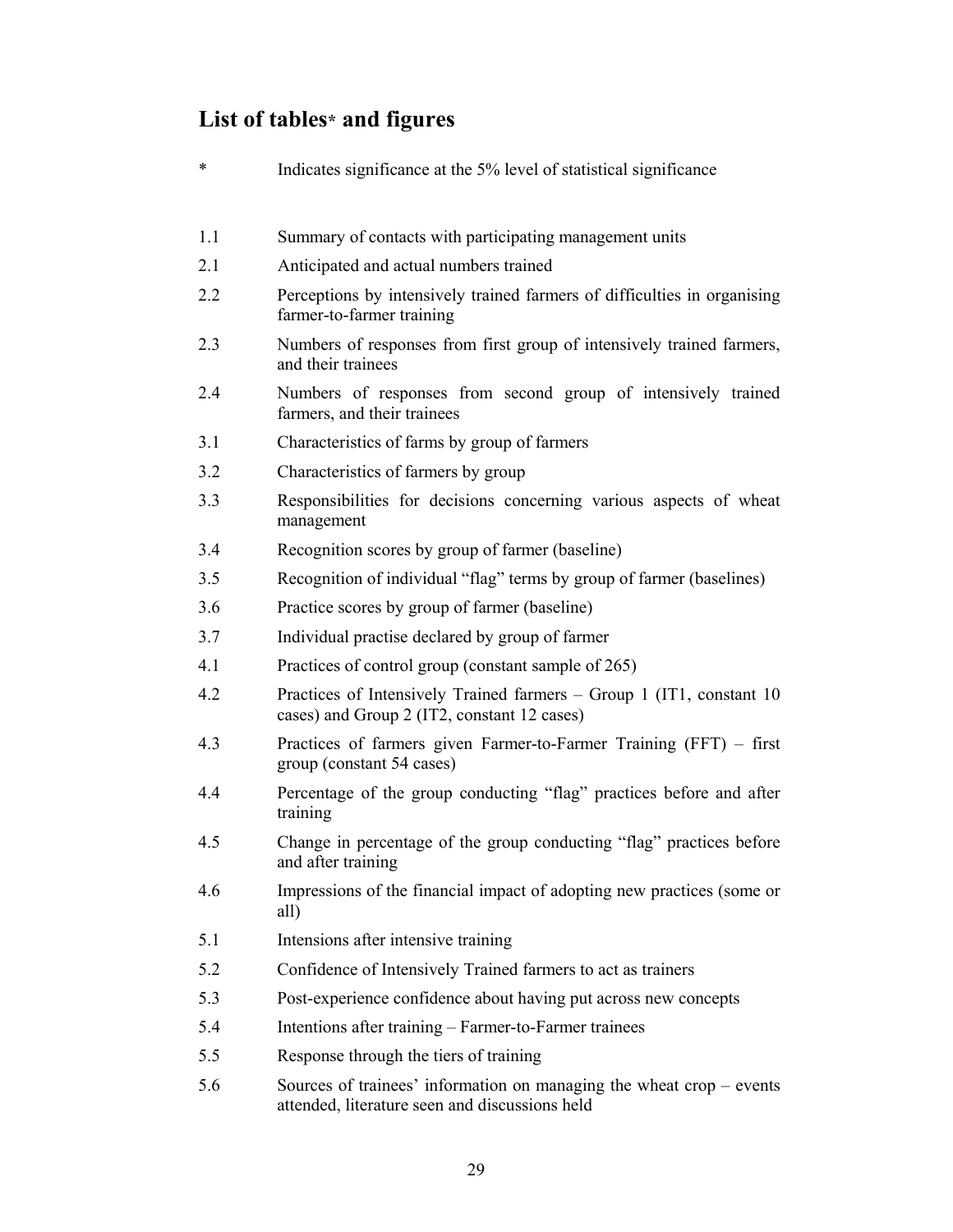- 5.7 Control group sources of information on managing the wheat crop
- 6.1 Consultants before intensive training (a) recognition of terms (b) practices
- 6.2 View of consultants of their role in presentation
- 6.3 Perceptions by intensively trained farmers of support provided by consultants and ADAS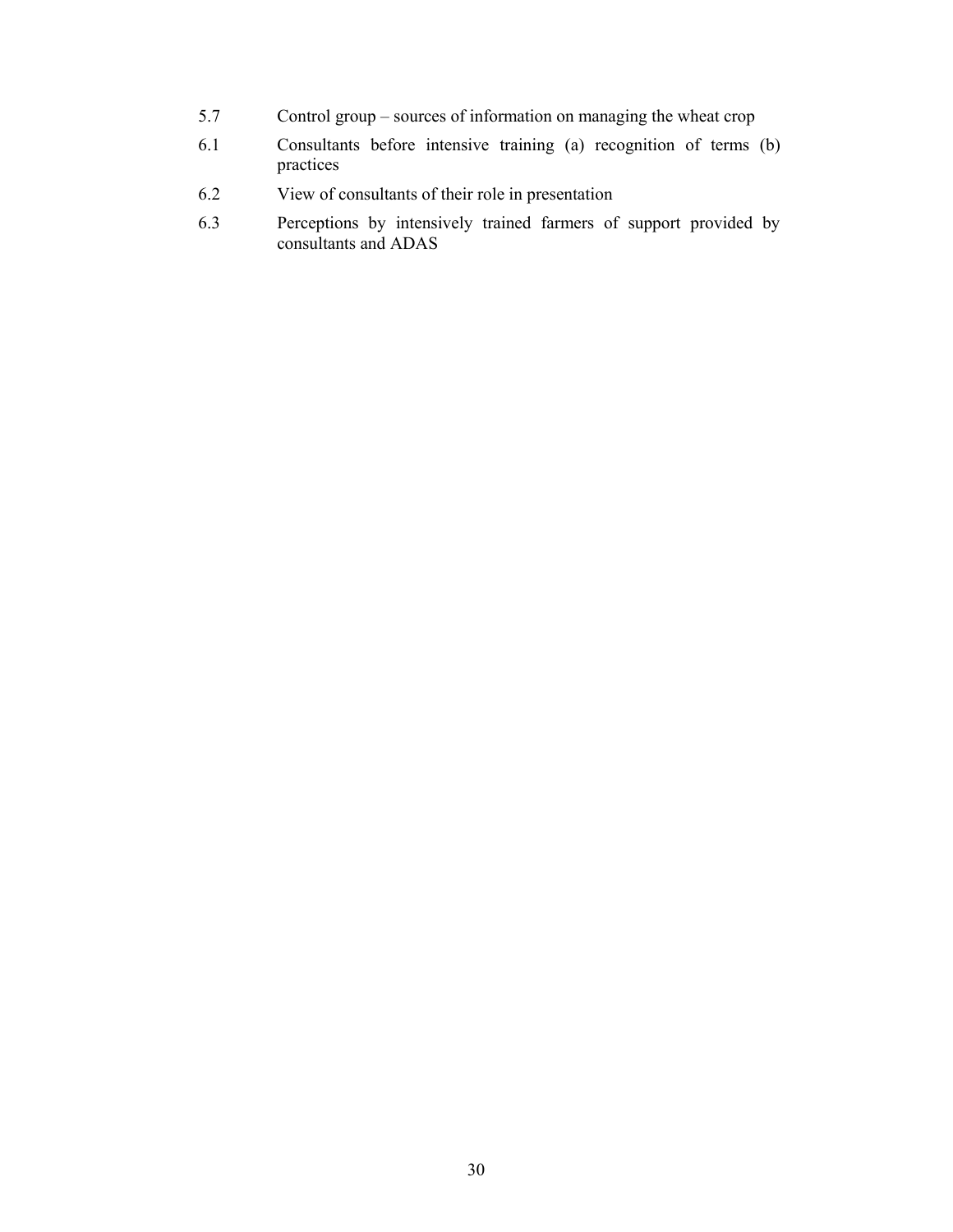## **EXECUTIVE SUMMARY**

- This Sector Challenge project in technology transfer possessed some unusual characteristics. It attempted to use farmers who had been intensively trained by ADAS in new management practices in wheat growing as change agents in the adoption by other farmers (farmer-to-farmer training). It was concerned with a range of techniques, some complex, and some already in partial use; the project was not the only source of information; and the time horizon was long. The project was disrupted by the unusual weather conditions and Foot  $\&$ Mouth Disease restrictions of the 2000/01 season. These and other factors presented problems in evaluation.
- By agreement, this evaluation was concerned with the effectiveness of the two-stage training programme, not with its economy or efficiency.
- In broad terms, the project met the objectives by which the effectiveness was to be judged, as set out in the Evaluation Plan agreed with the Steering Group.
- There was evidence that the training generated additionality in the use of new management practices. While there were negative changes in the control group, linked to the 2000/01 season, positive changes occurred among the farmers who participated in training.
- The intensively trained farmers adopted new practices to a greater extent than those who only experienced farmer-to-farmer training. The limited evidence from farmers who had two years of experience of applying the techniques suggested that they continued to be used beyond the first trial.
- Crop consultants linked to individual farmers played a large role in the programme, especially at the farmer-to-farmer training stage. This involved the organisation and maintenance of groups of trainees and the explanation of techniques, especially those relating to agro-chemicals. Without their involvement it is unlikely that the project would have been effective.
- Though no specific targets were set for the numbers of farmers who received farmer-to-farmer training, there appeared to be a shortfall compared with expectations. This applied even in the season that was relatively normal in terms of weather and disease restrictions (1999/2000). The problems of recruiting and maintaining groups of trainees present a challenge that this project did not fully meet.
- The method of intensive training (researcher to farmer) appeared to work well; access to a written guide to complement this was seen as highly valuable. A large proportion of farmers intended to use some of the techniques. The farmer-to-farmer training was partially successful; it was less effective at influencing intentions but broadly met the target set in the evaluation plan.
- The perception of farmers was that the new techniques had a positive effect on the profitability of wheat growing.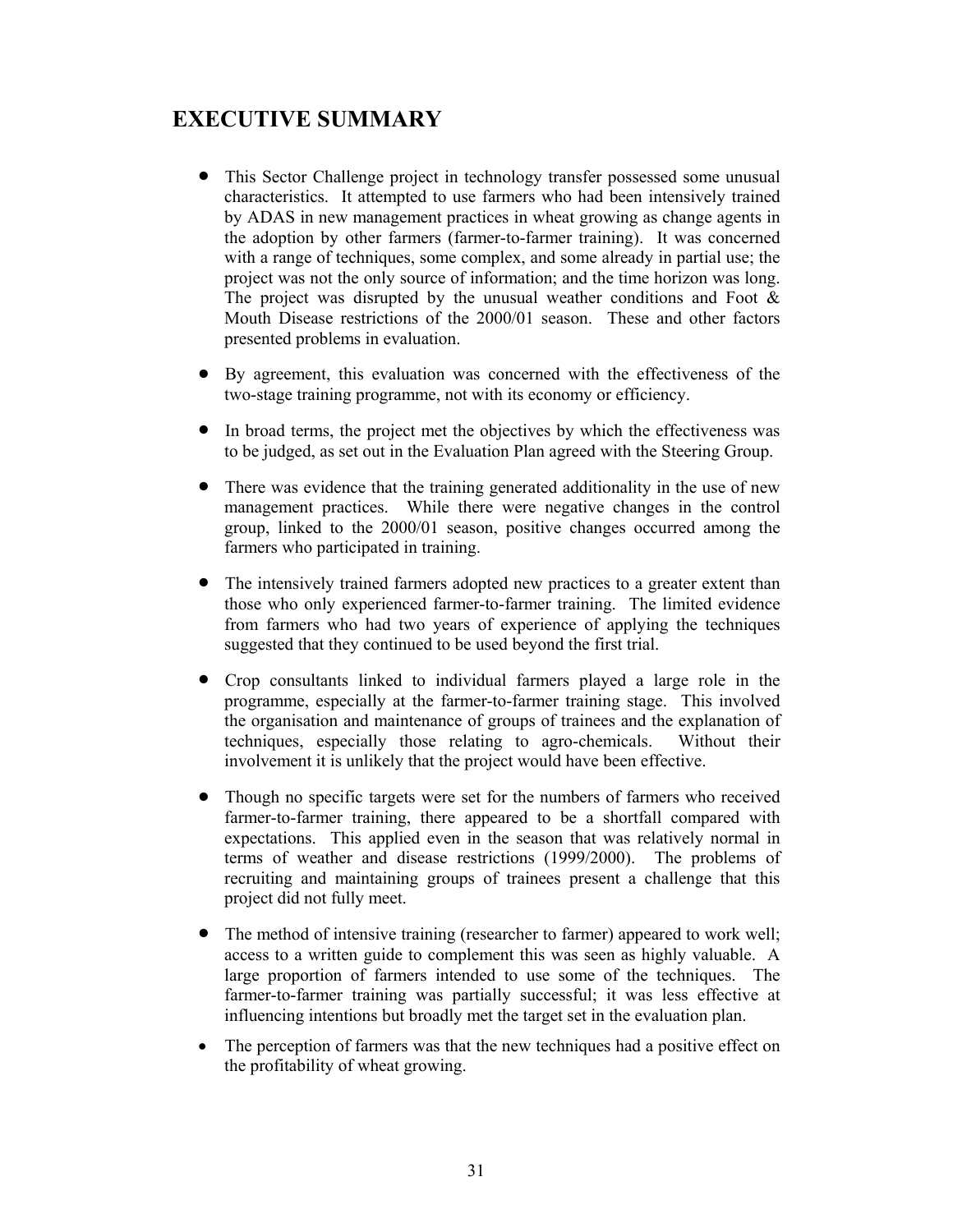## **1 Introduction**

#### **1.1 Nature of the project evaluated**

This project involved the transfer to wheat growers of information about scientific advances in plant physiology that had a direct relevance to the management of this crop. These advances in knowledge were several, frequently inter-related, and increasing over time. When reflected in actual management practice on farms these advances were assumed to have the potential to improve the profitability of UK wheat growing, at least in some of the circumstances encountered. The decisions were spread over the production cycle of the crop (from choice of variety to applications of chemicals late in the growing season).

The system of technology transfer that formed the subject of this evaluation employed a tiered training approach. The first tier in the transmission consisted of an intensive training course delivered by ADAS to small groups of leading farmers, selected by ADAS on the basis of their interest and perceived ability to transfer good practice to others. The course covered advances in wheat physiology and their practical application and comprised a number of "indoor" sessions held over the winter plus later visits to demonstration crops. Written guides and other literature accompanied this training.

In view of the close association of the chosen farmers with their crop advisors, the training was offered to the combined farmer/advisor management unit. Each group was intended to comprise approximately 15 management units (15 farmers plus a smaller number of advisors, as some shared the same consultant). Following training over the winter and spring of crop year *t*, the intensively trained farmers were expected to apply the new techniques in year  $t+1$ , during which time they both gained experience and acted as transfer agents by passing on the management techniques to other farmers.

The second tier comprised a less intensive training programme delivered by the intensively-trained farmers on their own holdings. Each intensively-trained demonstrating farmer (plus consultant) was intended to assemble a group of approximately 15 further farmers for this purpose. The training at this level was intended to consist of one session of instruction ("inside"), plus two visits to observe the new management in practice ("field" visits). Farmers who had experienced this farmer-to-farmer training were expected to apply the new techniques in the subsequent growing season (*t+2*).

The training programmes at both levels were replicated over time, duplicates being staggered by one year. An intended doubling of numbers in the second set (that is, the intensive training of two groups of 15 in the second year) was not carried out in order to use the resources elsewhere.

The focus of attention for assessing the success of this system was the extent to which the new management techniques were taken up by participating growers. However, this project's training was not the only way in which information about the techniques reached the industry. Farmers who were not part of the training programme in either tier may have become aware of the management advances in various ways, including access to literature and networking by professional advisors and commercial channels. To assess what was going on in the background a control group was selected and their changing practices monitored.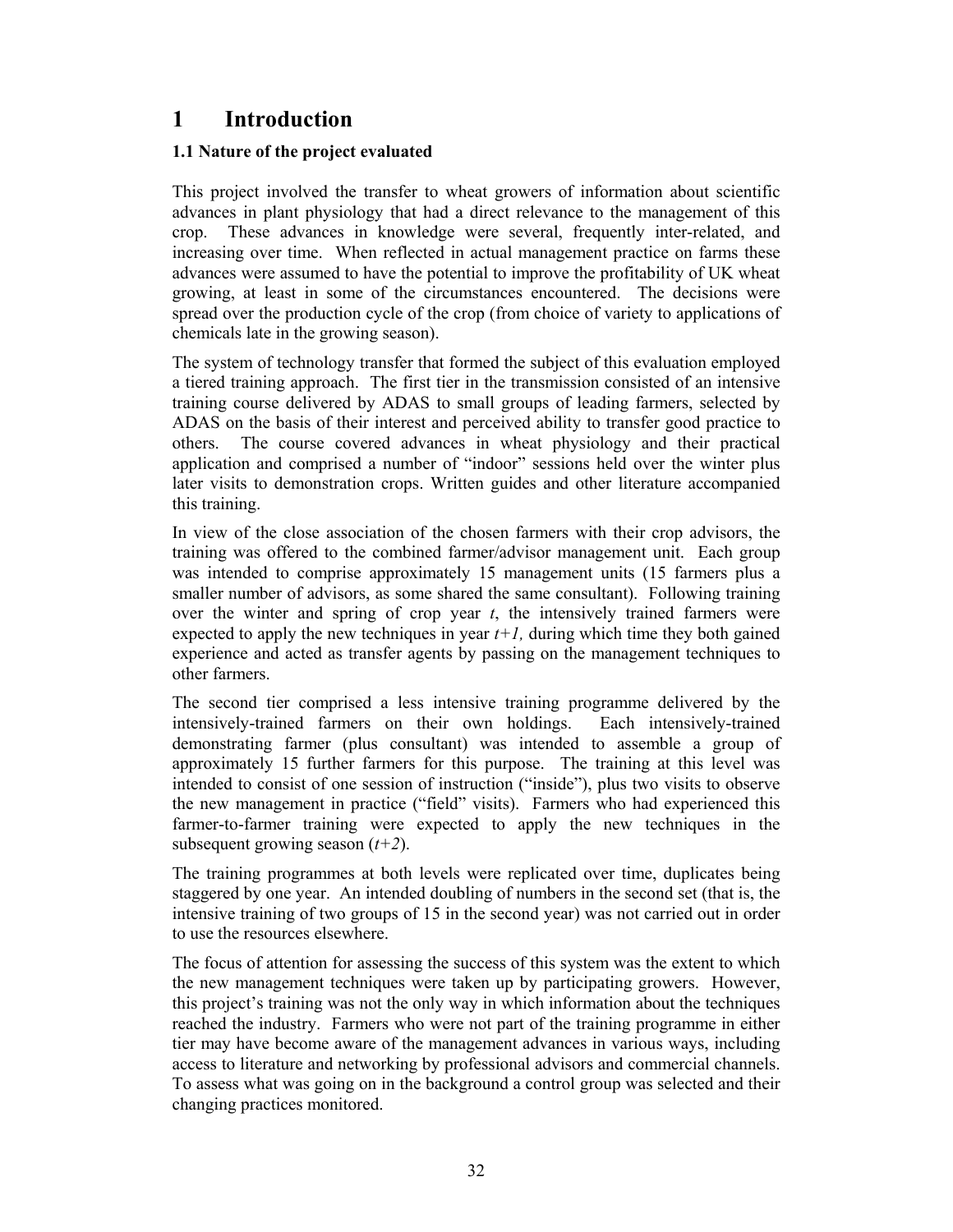#### **1.2 The nature of the evaluation**

An evaluation plan for this project was agreed between ADAS and Wye College, and given a final form in 17 December 1998. This set out aims and guidelines. The evaluation was to be concerned with the project's particular method of communicating with potential adopters. It would examine the transfer at various stages that had been identified in previous studies (such as awareness, acceptance, intention, implementation).

Explicitly the evaluation excluded other aspects in the process the development and implementation of scientific advances, as follows:

- It did not extend to a formal examination of the **rationale** on which this technology transmission project was based.
- It did not cover any (ex ante) **appraisal** of the project that may have taken place; Wye College was brought into the exercise at too late a stage for this, though, in the event of the transfer mechanism performing poorly, questions regarding appraisal might be raised.
- No attempt was required to evaluate the effectiveness of the **particular training programme** (of the first-tier intensively-trained farmers or the second-tier less intensively trained groups) against alternative training programmes.
- No attempt was required to measure the **impact on the profitability** of those farm businesses whose operators adopted the new techniques
- No attempt was required to compare the costs of developing the scientific advances with the benefit to the agricultural industry (**benefit/cost analysis**)

#### **1.3 Objectives of the technology transfer project**

The evaluation aimed to test the degree to which certain objectives, stated or implied in the transfer exercise, were achieved. These objectives were agreed between the evaluators (Wye College) and ADAS and stated in the evaluation plan. In line with good practice, these objectives were designed to be Specific, Measurable, Accessible, Relevant and Time-circumscribed (SMART).

- (a) That the first-tier intensively trained farmers will demonstrate that they have understood the new concepts and are in a position to transfer this knowledge to other groups of farmers through group activity.
- (b) That 75% of the farmers who have attended the second-tier training programme will accept that the practical adoption of the new approaches to wheat management will lead to crop management decisions that have the potential to increase the profitability of the enterprise.

(c) To test for a positive relationship between the levels of information made available to potential adopters of techniques relating to certain crop management decisions and procedures, and the degree of response of these adopters. This relationship is to be tested using a ranking of degrees of information/training inputs and of degrees of response, to be agreed between ADAS and Wye College.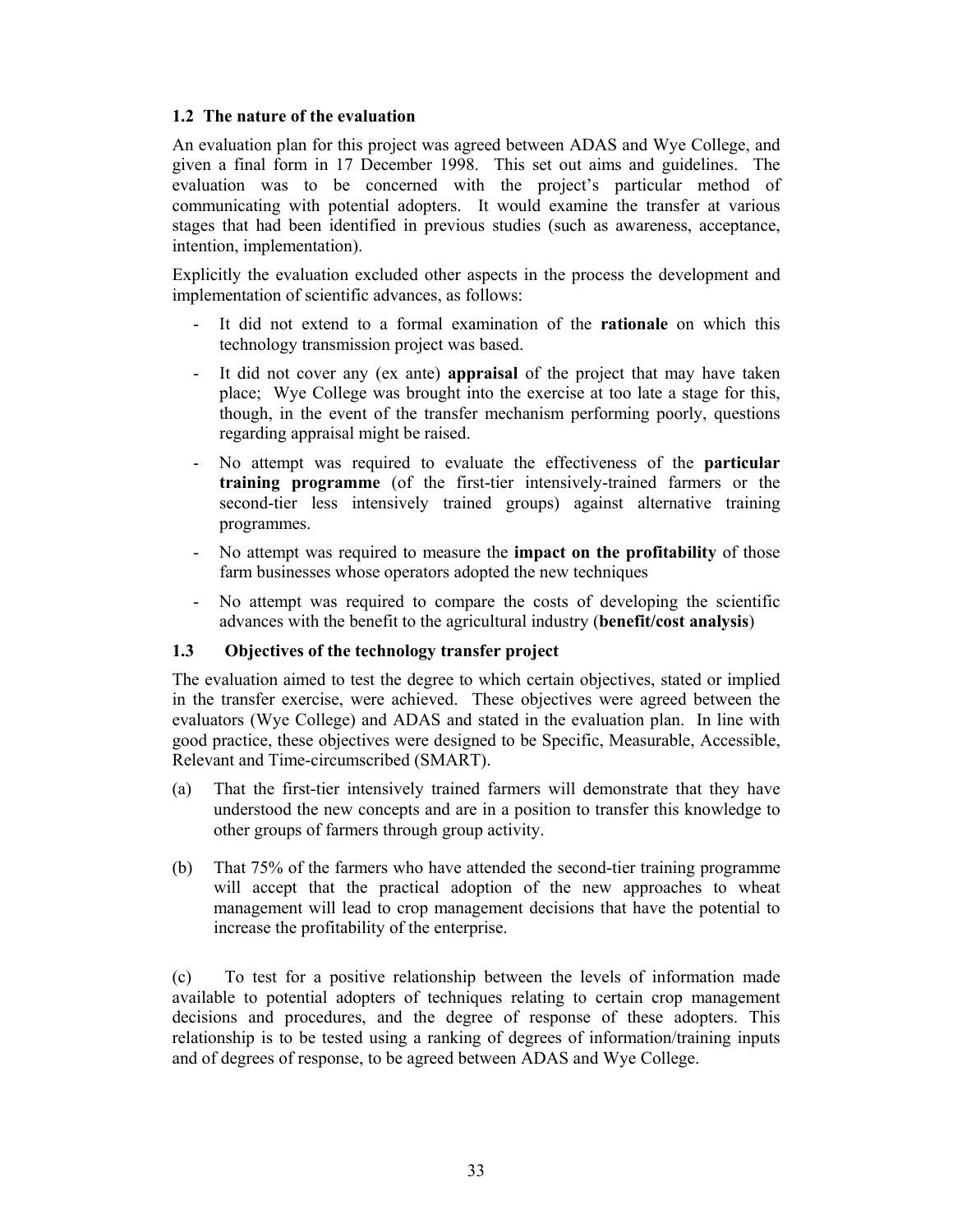(d) Within the context of (c) above, and as far as proves practicable, to test for the relative effectiveness of the various forms of information/training involved, including the cumulative nature of these forms.

(e) To test for the extent to which this form of transfer process provides additionality to the awareness of potential adopters who are not directly involved as trainees and have not visited the farms of trainees.

#### **1.4 The mechanism of evaluation**

Data for the evaluation were collected from participating farmers (both tiers of training and replications) and the control group using questionnaires, drafts of which were given in the evaluation plan. Information was collected that related to management practices in wheat growing, to the socio-economic characteristics of the farmer and the business, to the decision-making process, and to lines of communication from change agents. Copies of the final questionnaires are contained in the Appendix to this report.

For farmers undergoing training (intensive or farmer-to-farmer), data were collected at various stages:

- *Before training began*; base-line data mainly about awareness of techniques and practices in wheat management
- *After training*; gathering impressions of the training experience and gauging intentions to put the new techniques into practice
- *After experience of application*; to measure which of the new techniques had been applied, with some indication of the outcome on the rewards of using them.
- For the intensively-trained farmers, *after acting as trainers for the second tier,*  to gather information on their experiences and the preparation they had been given by the ADAS programme.

For farmers *not* participating in training (the control group), data were collected at the following stages:

- *Base-line data,* mainly on awareness and management techniques in use, contemporary with the base-line survey of the first group of second-tier farmers
- *Follow-up data,* mainly of the same variables, contemporary with the survey of what this same second-tier group did in their first year of applying the techniques.

The timings of surveys were carried out as in Table 1.1. Some slippage occurred compared with the planned timings because of changes in the operational timetable of the training programme. All surveys (except to the control group) were followed up by letter one month after the main posting, and by telephone to the intensively trained farmers. In addition, surveys of consultants were carried out about their role in the technology transfer process.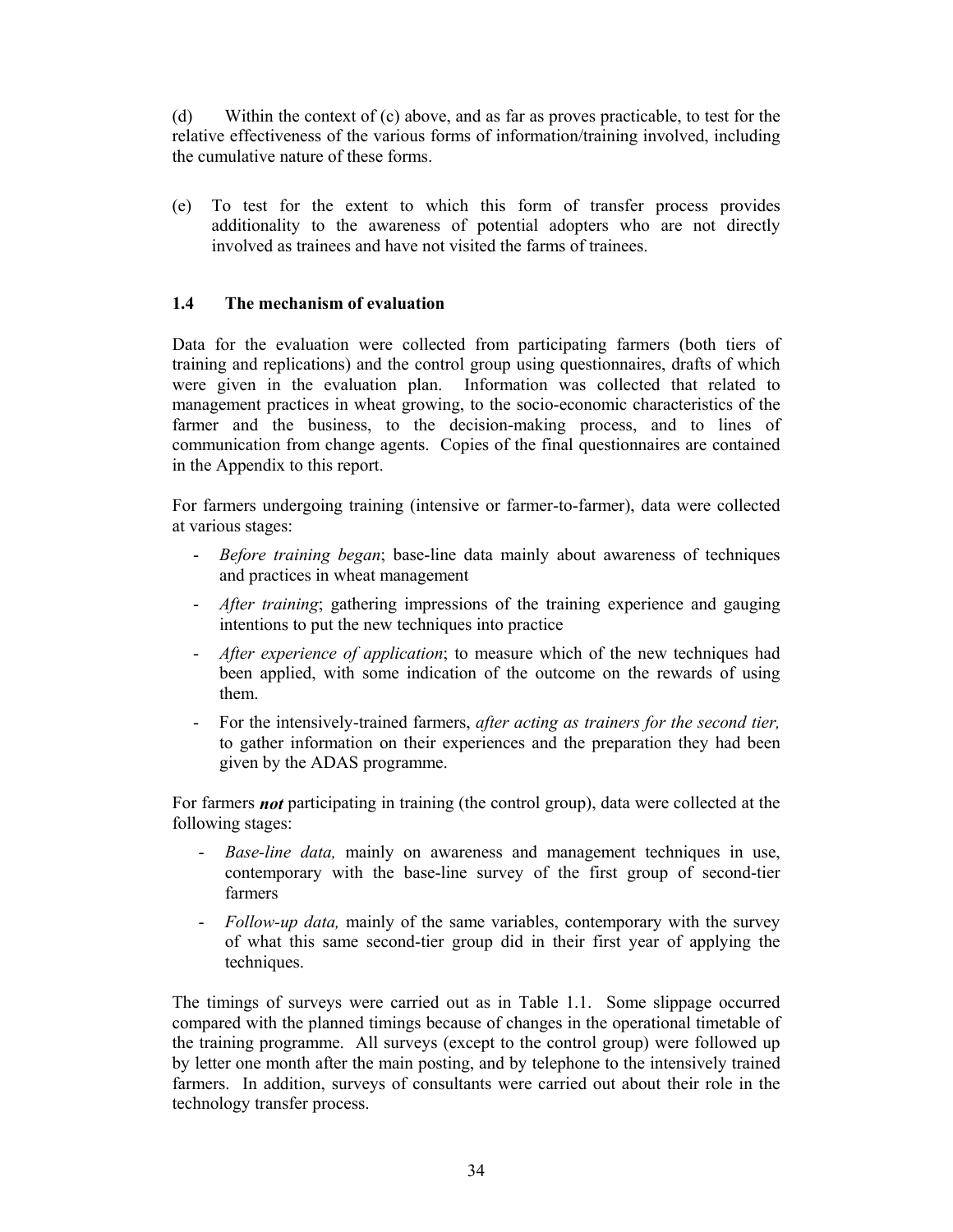|                    |       | 1999         |   |                     | 2000<br>2001 |              |                     |                         |     |                     |         |         |        |                |
|--------------------|-------|--------------|---|---------------------|--------------|--------------|---------------------|-------------------------|-----|---------------------|---------|---------|--------|----------------|
| <b>QUARTER</b>     |       | $\mathbf{2}$ | 3 | $\overline{\bf{4}}$ |              | $\mathbf{2}$ | 3                   | $\overline{\mathbf{4}}$ | - 1 | $\mathbf{2}$        | 3       | 4       |        | $\overline{2}$ |
| <b>Reporting</b>   |       |              |   | PR                  |              |              |                     | PR                      |     |                     |         | Interim | Final  |                |
|                    |       |              |   |                     |              |              |                     |                         |     |                     |         | Report  | report |                |
| <b>Intensively</b> | $BL-$ | AI           |   |                     |              |              | 1 <sup>st</sup> APL |                         |     | 2 <sup>nd</sup> APL |         |         |        |                |
| trained Group 1    | AW    | $^{+}$       |   |                     |              |              | $(+ t.t. exp.)$     |                         |     |                     |         |         |        |                |
| $45" + 3"$         |       | IN           |   |                     |              |              |                     |                         |     |                     |         |         |        |                |
| Farmer-to-         |       |              |   |                     | $BL-$        |              | $AI+$               |                         |     | 1 <sup>st</sup> APL |         |         |        |                |
| trained<br>farmer  |       |              |   |                     | AW           |              | IN                  |                         |     |                     |         |         |        |                |
| "270"              |       |              |   |                     |              |              |                     |                         |     |                     |         |         |        |                |
| Intensively        |       |              |   |                     | $BL-$        | $AI+$        |                     |                         |     | 1 <sup>st</sup> APL |         |         |        |                |
| trained Group 2    |       |              |   |                     | AW           | IN           |                     |                         |     |                     |         |         |        |                |
| "15"               |       |              |   |                     |              |              |                     |                         |     |                     |         |         |        |                |
| Farmer-to-         |       |              |   |                     |              |              |                     |                         | BL- |                     | $AI+IN$ |         |        |                |
| trained<br>farmer  |       |              |   |                     |              |              |                     |                         | AW  |                     |         |         |        |                |
| "225"              |       |              |   |                     |              |              |                     |                         |     |                     |         |         |        |                |
| <b>Controls</b>    |       |              |   |                     | $BL-$        |              |                     |                         |     | $IN-$               |         |         |        |                |
|                    |       |              |   |                     | AW           |              |                     |                         |     | AP(C)               |         |         |        |                |
|                    |       |              |   |                     |              |              |                     |                         |     |                     |         |         |        |                |

**Table 1.1: Summary of contacts with participating farmer management units** 

| Nature of information collected |                                                              |  |  |  |
|---------------------------------|--------------------------------------------------------------|--|--|--|
|                                 | $BL-AW =$ Base-line information on Awareness                 |  |  |  |
| AI<br>$=$                       | Acceptance and intentions                                    |  |  |  |
| IN<br>$=$                       | Inputs of information and training                           |  |  |  |
| APL<br>$=$                      | Application in the previous season                           |  |  |  |
| AP(C)<br>$=$                    | Control group application (condensed form of AC/INT and APL) |  |  |  |
| <b>PR</b><br>$=$                | Progress report                                              |  |  |  |
|                                 | $t.t. exp. = \ttechnology transfer experience$               |  |  |  |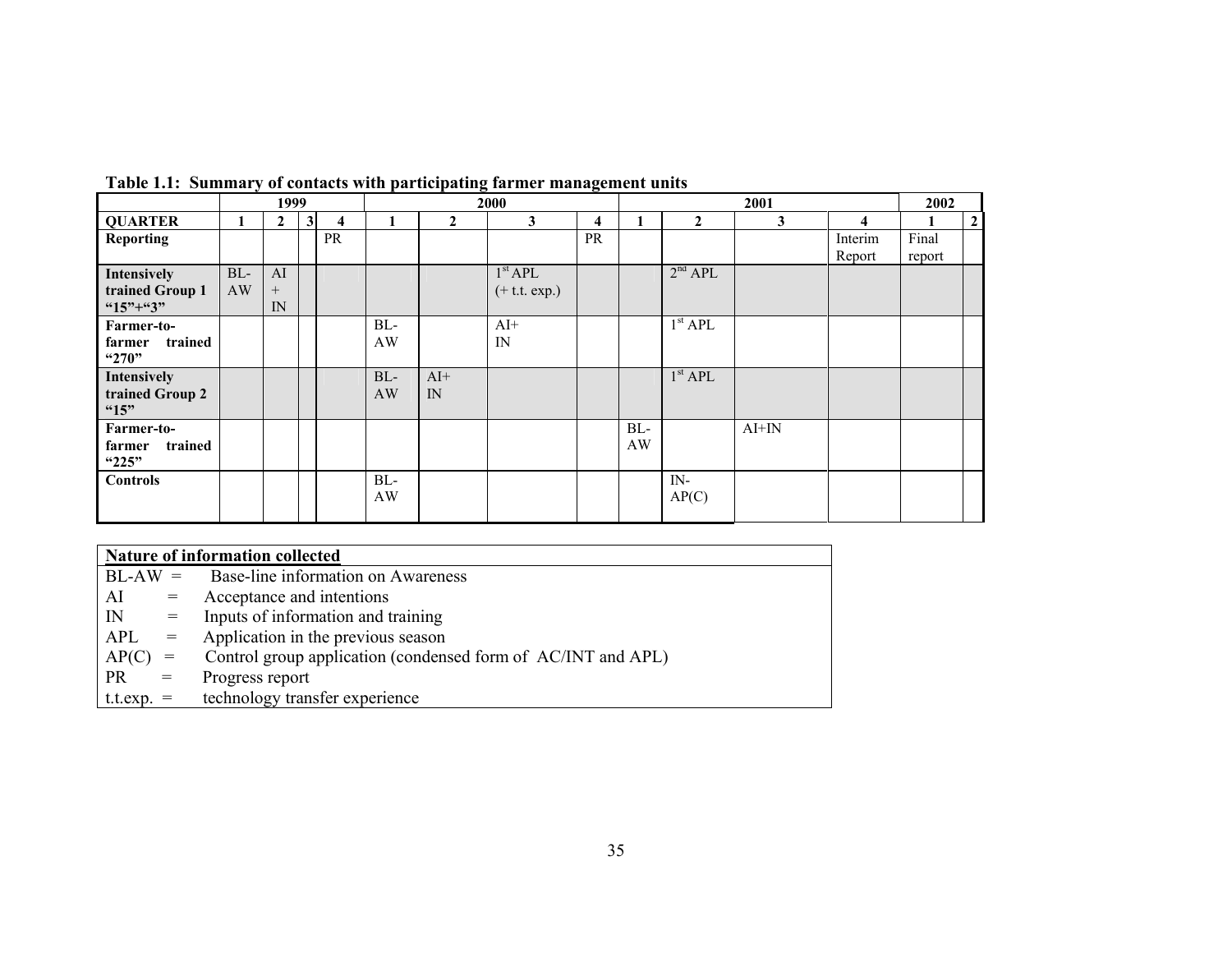#### **1.5 "Flags" relating to the new management techniques**

In view of the wide range of scientific advances and related wheat management techniques that this project encompassed, it was agreed with ADAS that the evaluation should concentrate on a number of "flags". These consisted of familiarity with pieces of information or techniques that were integral with the training programme and which farmerparticipants were unlikely to have knowledge of other than through the training programme. The choice of these "flags" and procedures bore in mind that the use of postal questionnaires meant that a simple set of indicators would be preferable.

On the advice of ADAS these "flags" were as shown below:

|                                | Not<br>recognise | Recognise | Familiar<br>with |
|--------------------------------|------------------|-----------|------------------|
| soluble stem reserves          |                  |           |                  |
| canopy management              |                  |           |                  |
| root anchorage                 |                  |           |                  |
| shoot leverage                 |                  |           |                  |
| harvest index                  |                  |           |                  |
| green area index               |                  |           |                  |
| canopy nitrogen<br>requirement |                  |           |                  |
| benchmark value                |                  |           |                  |
| valley of optimal<br>control   |                  |           |                  |
| green leaf area<br>retention   |                  |           |                  |

*Familiarity with the following terms* (to which degrees of familiarity have been added)

#### *Selected practices:*

Did farmers carry out the following practices?

- **consider** earliness of flowering when choosing a wheat variety?
- **consider** tillering characteristics when choosing a variety?
- **calculate** soil nitrogen (N) reserves?
- **measure** shoot numbers before the first N application?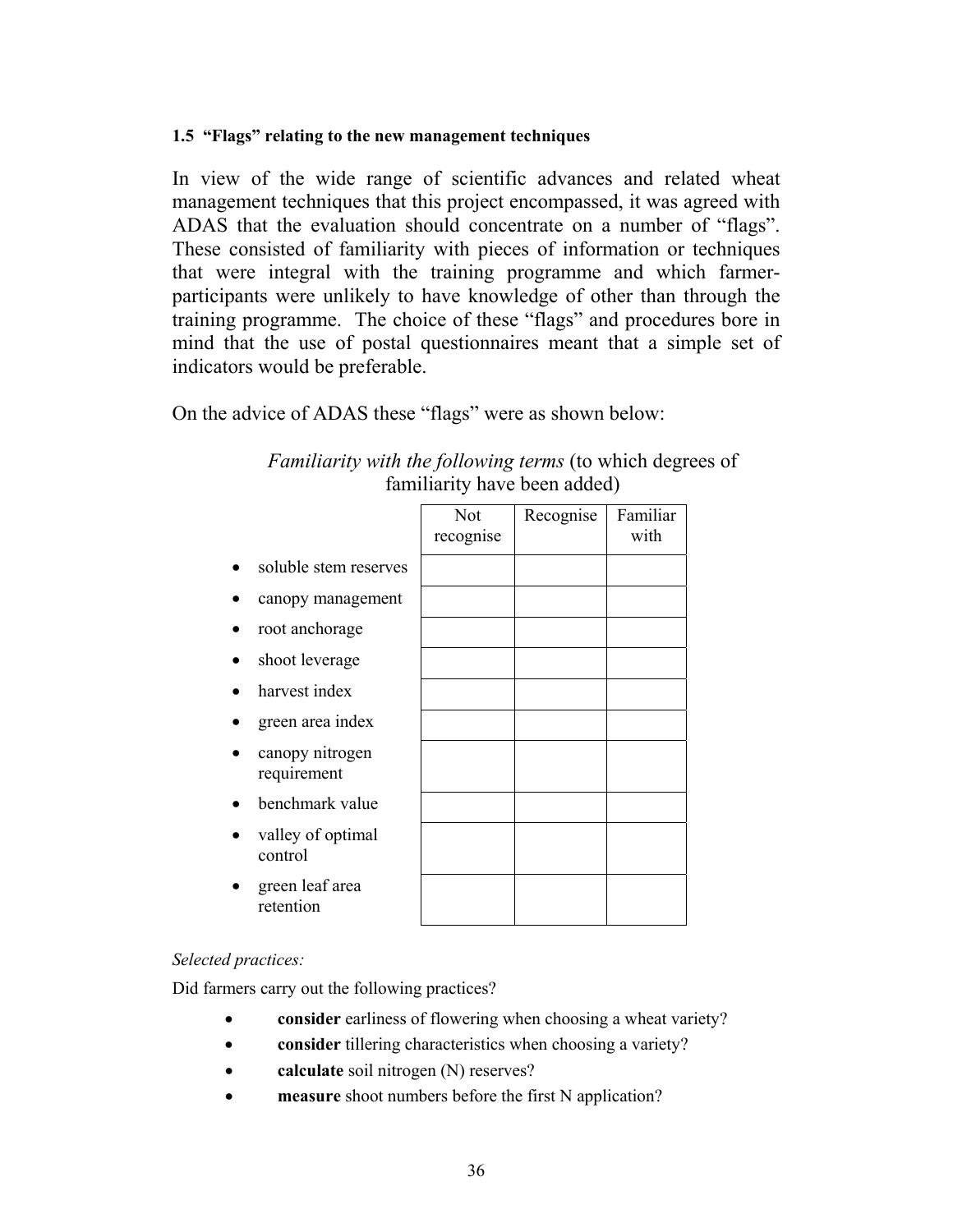- **measure** canopy size before the main N application?
- adjust your N rate and/or timing as a result of **measuring** shoot numbers?
- **measure** plant numbers before deciding on Plant Growth Regulator use?
- **estimate** root anchorage when considering whether to use a PGR?
- adjust fungicide rates and timing **relative to canopy size**?
- consider **stem reserves** when deciding whether to apply ear sprays?

#### **1.6 Additionality**

In line with stages of innovation identified in the literature (that can be summarised as awareness, mental acceptance, and adoption), this evaluation used questionnaires to

- establish the initial degree of familiarity of growers with the flag terms
- the extent to which they carried out the flagged procedures before training
- detect the changed intentions to carry out the flagged procedures that flowed from the training (questions were specific about the change that was linked to training)
- measure the changes in practice after training

As noted above, the evaluation was more interested in how the actual practices changed among the trained farmers rather than their intentions. However, intentions are (a) an indicator of the effectiveness of the training process itself and (b) a guide to what might happen. They are of particular interest if either the external environment experiences atypical conditions (such as unusual weather conditions, as happened in the 2000/1 growing season) to the extent that normal practices are disturbed, or where no observations are possible because of timing.

Establishing additionality must acknowledge that the impact of training is probably spread out over a number of seasons. On the one hand, initial enthusiasm may lead growers and their advisors to employ techniques with which they are not fully competent, resulting in poor experiences and a withdrawal from some. On the other, confidence may grow with the lessons learned from applying new management techniques to a limited area of the crop, so that in subsequent seasons they are applied more widely, and perhaps some that were initially not used are tried out. To capture such features observation would need to be extended over several seasons. This was not possible within the timespan of the present evaluation, as only the first tranche of intensively trained farmers were surveyed for two growing seasons, the second of which was one of unusual weather conditions. For other groups important to the evaluation (the first tranche experiencing farmer-to-farmer training, and the second tranche of intensively trained farmers) this unusual year was the only one for which data on actual management practices are available. Thus the longer term impact of training is thus only imperfectly captured, and there must be some conjecture about what would happen in more "normal" growing conditions.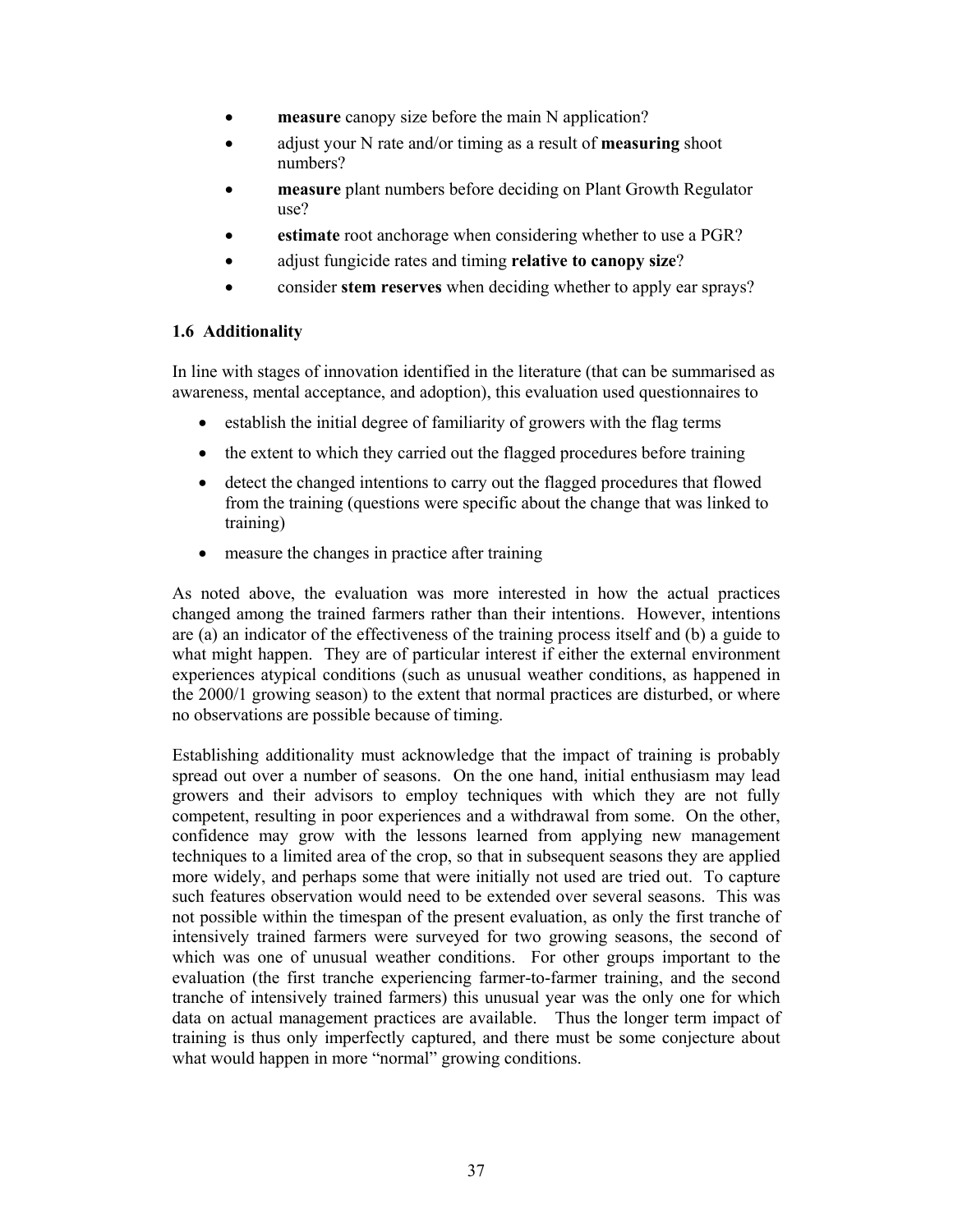But the issue of additionality could not be satisfactorily addressed simply by looking at what happened among the growers (and their consultants) who were trained. Reference needs to be made with what was happening to the control group. These were also receiving information about the developing body of new management techniques via their normal channels of communication (farming press etc.) and from their crop consultants and advisors. They were also subject to the same adverse weather conditions in 2000/1 as the trained farmers. Thus the additionality of the training programmes had to be judged against a moving background and conditions that were, at least in one season, atypical. This was not a simple task.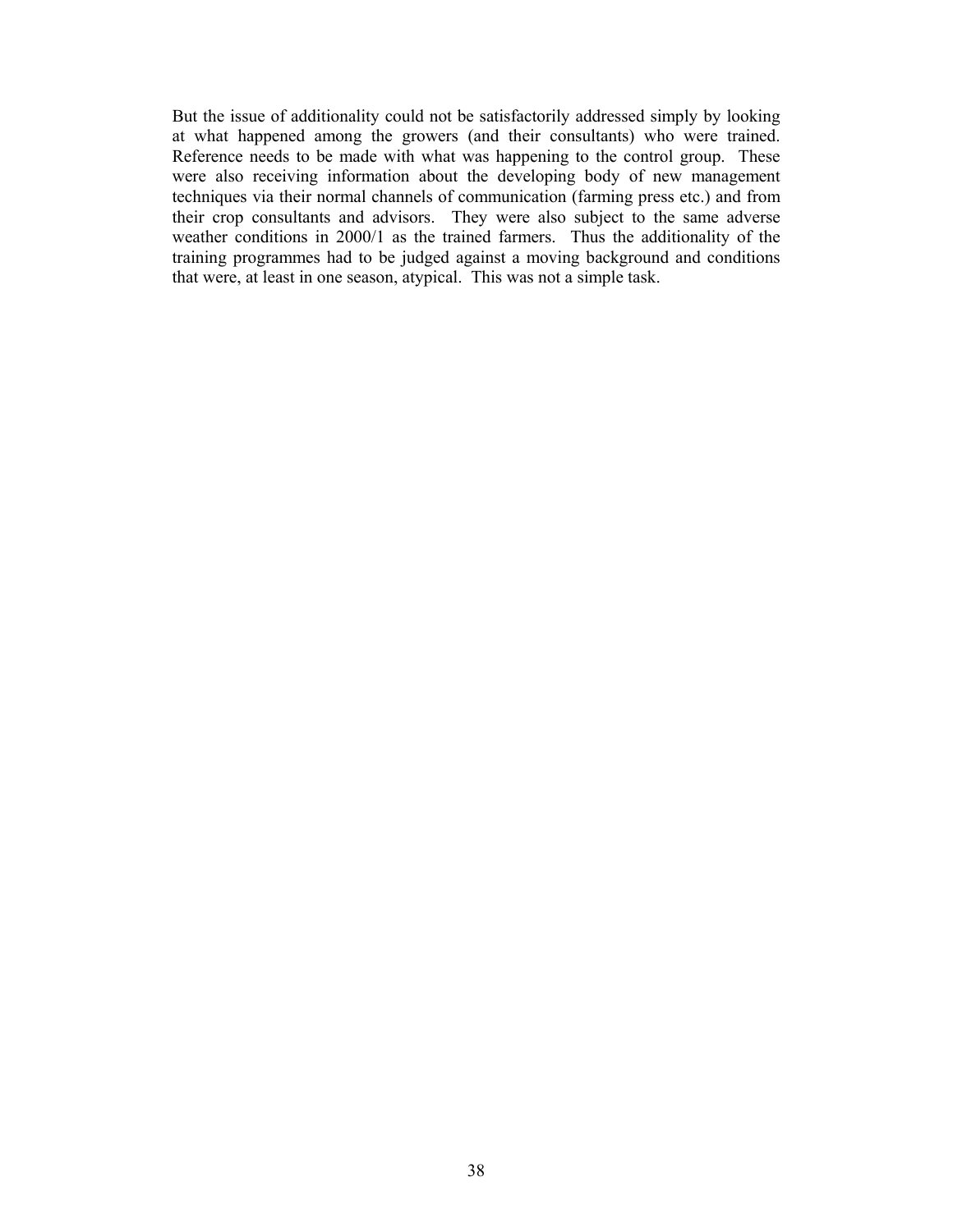# **2 The mechanics of group formation and maintenance**

# **2.1 Planned numbers in the training programme**

As first described to the evaluation team, the Sector Challenge technology transfer programme comprised a first tier of intensive training (IT) of groups of 15 farmers, each of whom would go on to train a further 15 farmers in the second (farmer-tofarmer training) tier (FFT). In the first replication, there would be one IT group, which would also sweep up three farmers who had acted as a pilot. In the second (one year later) there would be two IT groups.

Before the evaluation plan was finalised it became evident that each farmer in the first group selected for intensive training would be accompanied in the training sessions by the ADAS consultant who was currently advising that farmer. In effect, the training was to be given to the wheat management team on each farm, comprising the ADAS consultant and client. Thus the session involved about thirty people plus the ADAS staff delivering the training. It also transpired that the consultants would be involved in the farmer-to-farmer training provided by the IT1 group.

Consideration was given to views that the role of ADAS consultants should be reduced in the second replication, with the opportunity for non-ADAS consultants to be involved and for farmers without consultant to participate. As far as the evaluators were aware, in the second round training was given only to farmers though, as will be seen later, there was an involvement by consultants in the farmer-to-farmer training (FFT) stage.

With the agreement of the evaluators, the proposal for intensively training two groups of farmers in the second year of the programme was cut back to only one group, the resources so released being used elsewhere in the project.

An over-view of the anticipated numbers and the outcome is given in Table 2.1

|                                         | First tranche      | Second tranche              |
|-----------------------------------------|--------------------|-----------------------------|
| <i>Intensively Trained (IT) Farmers</i> | IT 1               | IT2                         |
| Anticipated numbers                     | 18                 | 15                          |
| Recruited and trained                   | 20                 | 15                          |
| Grew crop in first year and             | 16                 | 14                          |
| provided farmer-to-farmer               |                    |                             |
| training                                |                    |                             |
| Grew in second year and retained        | 16                 |                             |
| in group                                |                    |                             |
| Farmer-to-Farmer Trained (FFT)          | <i>FFT1</i>        | FFT <sub>2</sub>            |
| Anticipated numbers                     | 270                | 225                         |
| Recruited and trained at least in       | $169 (+ c.24)$ for | $105$ (+ c. 12 for whom the |
| part                                    | whom the           | documentation is not        |
|                                         | documentation is   | available, plus two groups  |
|                                         | not available)     | that did not meet)          |

**Table 2.1 Anticipated and actual numbers trained**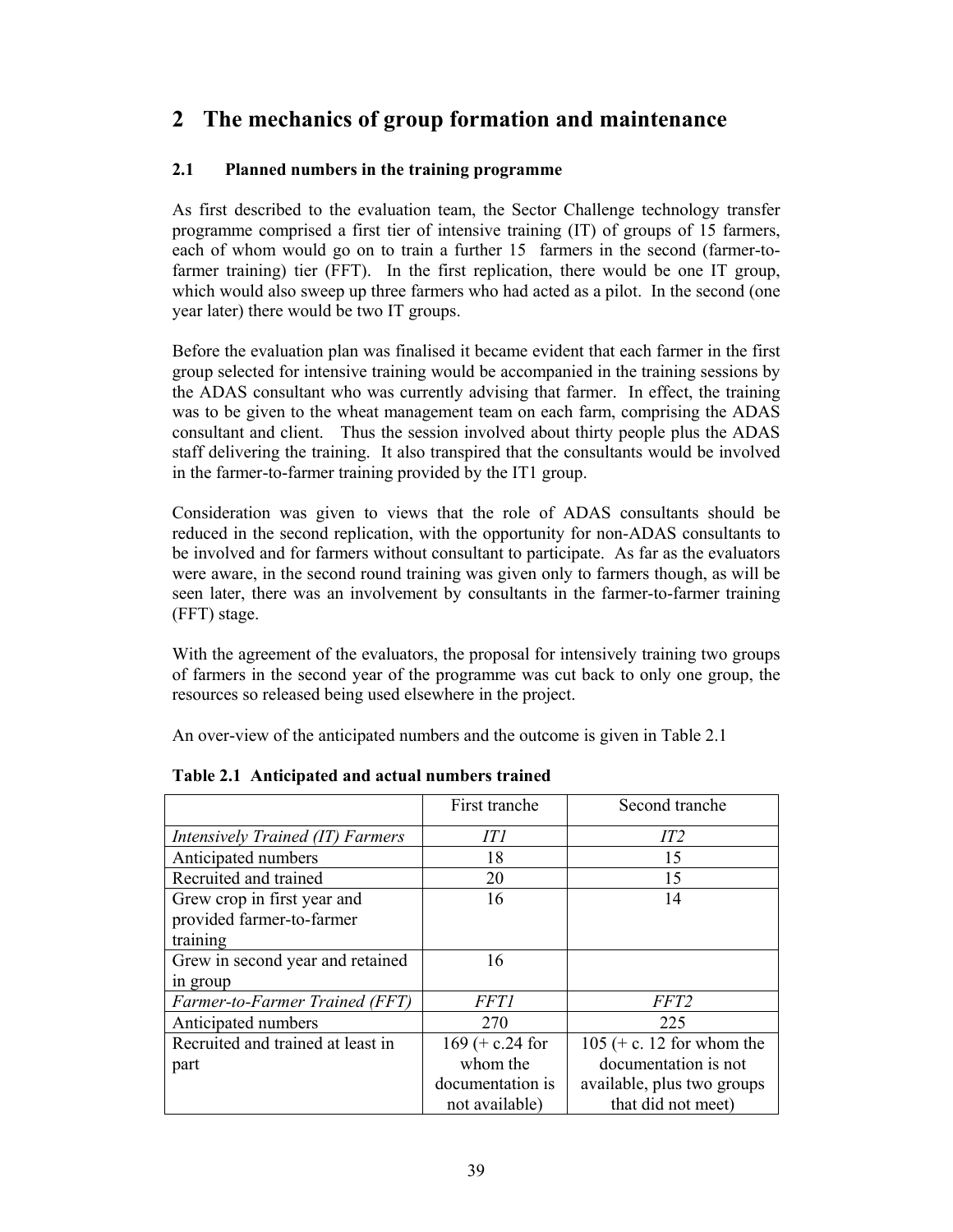It is clear that, while the numbers in the groups of farmers who were intensively trained was of the anticipated levels, this was not the case for the farmers who underwent farmer-to-farmer training. For the first tranche, whose training took place in 2000, numbers were approximately two-thirds the anticipated levels. For the second tranche, numbers trained were substantially lower, at about half the expected level. However, the impact of Foot & Mouth disease in 2001 played a part in this; for two groups all on-farm training was cancelled and for almost all the others it was curtailed to various extents. Taking this into account suggests a level that was perhaps similar to the first year but still far short of what was anticipated. This suggests that a closer examination of the process of recruitment and retention is justified.

#### 2.2 **Recruitment, retention and responses**

#### *2.2.1 Intensively trained farmers*

ADAS consultants chose and recruited farmers for intensive training. The criteria used depended largely on personal and professional relationships but important factors influencing this choice were the farmer's technical competence, his ability to understand the training material, his communications skills and, to some extent, the size of his wheat enterprise (see later section on responses from consultants).

Initially a pilot group of 3 farmers was used to test the training material. Then 17 further farmers were recruited and intensively trained in 1999, providing a first group of 20. After the initial training sessions the group quickly lost 3 members, 2 who left when their consultant left ADAS and another due to ill health in his family. Another member was included as an observer only. Some 16 remained to deliver the farmerto-farmer training (FFT) to the second tier.

Data were collected from most but not all of these IT1 farmers. Only 11 completed all the questionnaires at the various stages of the project, but 15 (including the pilots) continued to provide data at the end of the project, by which time they had two years of experience of applying the new management techniques. Stringent efforts were made by follow-ups (post and telephone) to obtain questionnaires from this IT1 group The situation is shown in Table 2.2

A further 15 farmers were recruited and intensively trained in 2000 (IT2). One farmer dropped out early on due to pressure of work. Of the 14 who then applied the procedures for their first growing year and had intended to deliver farmer-to-farmer training, replies were received from 12. Again, follow up was vigorous.

## *2.2.2 Candidates for farmer-to-farmer training (FFT)*

It was intended that the intensively trained farmers would each recruit and train 15 other farmers. The first group had help of varying degrees from their consultant, an input that was seen as part of the transfer programme. According to the replies to questionnaires from farmers and consultants, in the majority of cases farmer and consultant either worked together or selected some trainees each. In no case did the farmer select all the trainees. The most important selection criteria were the (perceived) ability to understand the training material and technical competence. The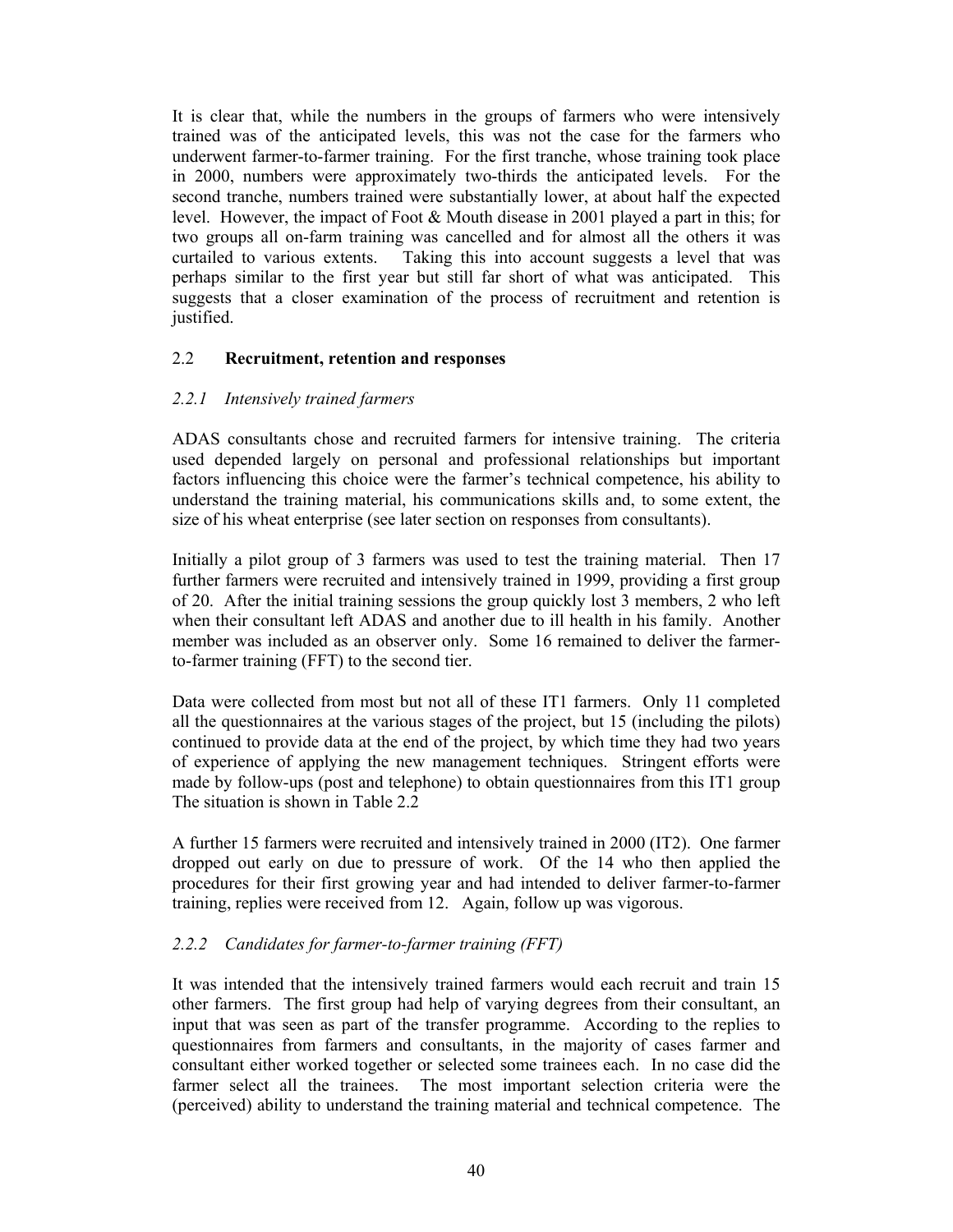consultants were almost wholly responsible for issuing invitations, arranging meetings and maintaining attendance.

Once the recruits were at the first farmer-to-farmer session, they were given a baseline questionnaire to complete, which included their name, addresses and telephone number. This address list was used to contact trainees at various later stages in the project to gather information on their training experience and wheat management activities. The evaluation team has been told of examples of farmers who received elements of the training without a baseline questionnaire having been completed and thus who do not appear in the data set; this may have arisen because they missed the first farmer-to-farmer session, or because the consultant attending the session failed to issue and collect forms from all participants. The evaluation should bear in mind that the training provided may have been somewhat more widespread than the evidence of completed questionnaires indicates, though by a degree that is not readily quantifiable but unlikely to be large.

It appeared from replies to questions that there was little or no difficulty in recruiting the target 15 each, only one farmer reporting difficulty (Table 2.2). However, this was not always borne out by the evidence in the form of numbers of base-line questionnaires that were distributed by consultants at the first session, collected and forwarded to the evaluation team. While 1 farmer managed to start training 18 and another 16, two only managed 8 trainees. The average (and median) number in the group was 12.

| Intensively trained              | Very             | Quite            | A little         | Not              |
|----------------------------------|------------------|------------------|------------------|------------------|
| Group 1                          | <b>Difficult</b> | <b>Difficult</b> | <b>Difficult</b> | <b>Difficult</b> |
| Choosing group                   |                  | 7%               | 36%              | 57%              |
| $N = 14$                         |                  |                  | 5                | 8                |
| Arranging visits                 | 7%               | ~                | 29               | 64%              |
| $N = 14$                         |                  |                  | 4                | 9                |
| Maintaining attendance           | 21%              | 50%              | 21%              | 7%               |
| $N = 14$                         | 3                | 7                | 3                |                  |
| Presenting subject matter        |                  | 7%               | 57%              | 36%              |
| $N = 14$                         |                  |                  | 8                | 5                |
| Intensively trained              | Very             | Quite            | A little         | Not              |
| Group 2                          | <b>Difficult</b> | <b>Difficult</b> | <b>Difficult</b> | <b>Difficult</b> |
| Choosing Group                   |                  | 20%              | 30%              | 50%              |
| $N = 10$                         |                  | $\overline{2}$   | 3                | 5                |
| <b>Arranging Visits</b>          | 13%              | 38%              |                  | 50%              |
| $N = 8$                          |                  | 3                |                  | 4                |
| Maintaining Attendance           | 67%              |                  | 17%              | 17%              |
| $N = 6$                          | 4                | ~                |                  |                  |
| <b>Presenting Subject matter</b> | 14%              |                  | 71%              | 14%              |
| $N = 7$                          |                  |                  | 5                |                  |

**Table 2.2 Perceptions by intensively trained farmers of difficulties in organising farmer-to-farmer training.**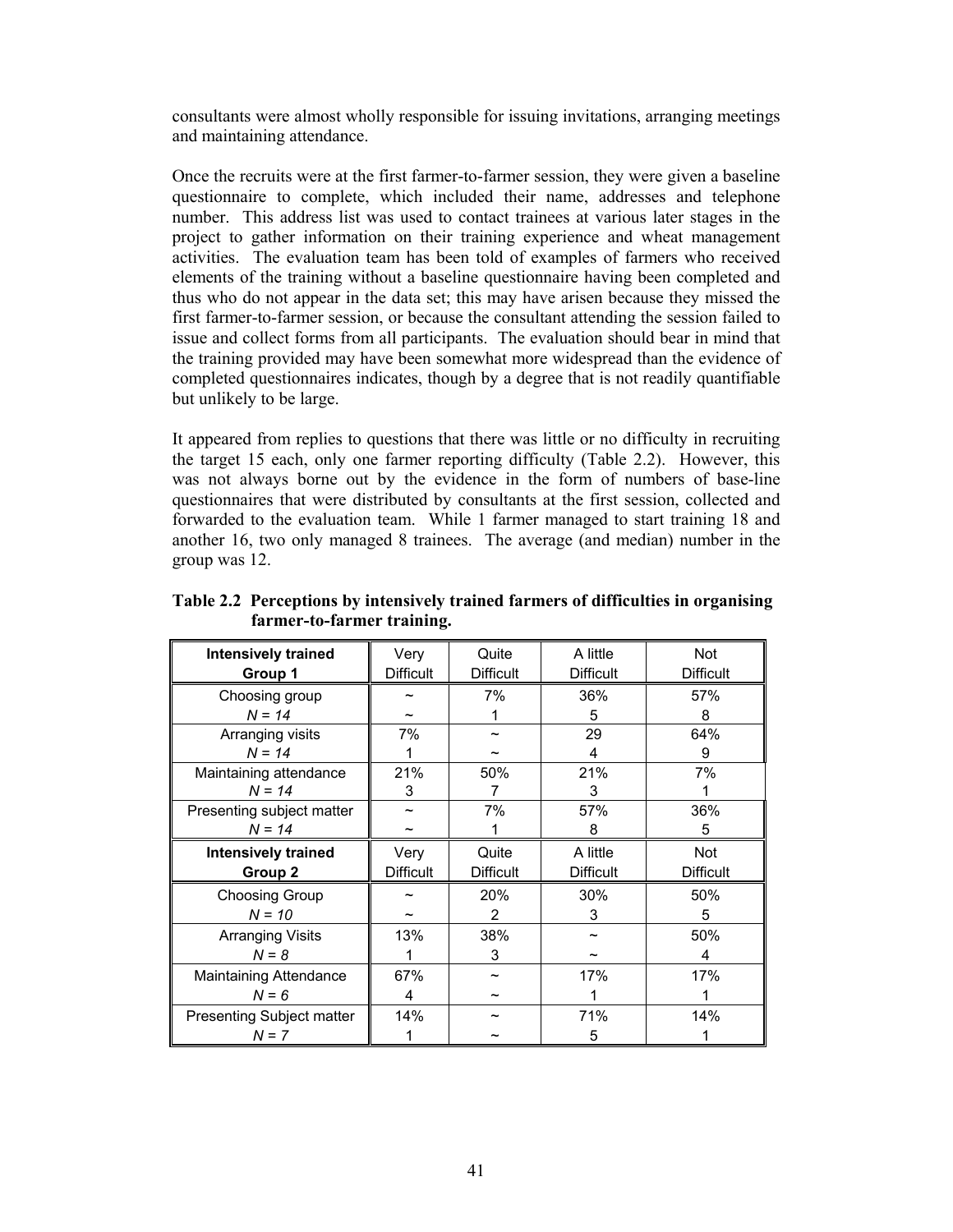Unfortunately, baseline questionnaires relating to two of the groups were not received by the evaluators, so it is not possible to present a complete picture, though there is no obvious reason to expect these were substantially different in size from the others. Table 2.3 shows the numbers trained by each farmer in IT1; names have been suppressed.

Maintaining attendance throughout the farmer-to-farmer training programme was more difficult, with 7 out of 14 farmers finding it quite difficult and another 3 finding it a little difficult. As registers were not kept of the numbers of trainees turning up for the on-farm sessions it is not possible to correlate this experience with attendance rates; in retrospect registers would have been an advantage, even if only informally kept. From the 169 that completed base-line questionnaires only 99 provided information on their response to the training on offer, though it should not be concluded that the other 70 had all dropped out. In the post-training questionnaire an open-ended response by trainees was invited on the organisation of the farmer-tofarmer sessions. Among their comments several indicated why they had not attended. This was usually pressure of work, but a few did not see the relevance of the training to them, or stated that they did not need the information.

The second year in which this part of the project was intended to run was to have been different from the first in that the planned role of ADAS consultants was reduced. ADAS consultants did not form part of the groups given intensive training (unlike the first tranche) and were not seemingly given explicit responsibility for organising groups, managing them or taking part in farmer-to-farmer training. Nevertheless, as things turned out, consultants did play important roles in these respects.

The planned programme of second tranche of farmer-to-farmer training should have taken place in 2001, but this was severely truncated by Foot & Mouth Disease restrictions. Consequently the numbers trained by the second group of intensively trained farmers (FFT2, trained by IT2) was far less than had been hoped and below those of the previous year (Table 2.4). The extent to which the initial recruitment was affected by F&M is not clear. Two farmers managed to recruit at or near the target 15, but these could only deliver the introductory session before the series had to be called off. However, 5 farmers only apparently assembled groups of less than 10 members. Questions were asked of trainees about the number of sessions that had been cancelled. While one might have assumed the smallest groups to be the ones that started later and thus lost the majority of their series, this is not apparently the case. These small group tended to have only lost "some" sessions cancelled.

The conclusion from looking at both years is that recruitment and retention of trainees for the farmer-to-farmer part of the programme is important for the success of project as a whole. Without adequate numbers and satisfactory attendance over the sessions, the opportunity for the intensively trained farmers (plus their consultants) is constrained. The choice of groups of 15 (rather than 10, or 20) was determined before the evaluation plan was drawn up and had to be accepted. We have no direct evidence that this is an optimum size. But there is sufficient here to suggest that this target may be difficult to achieve.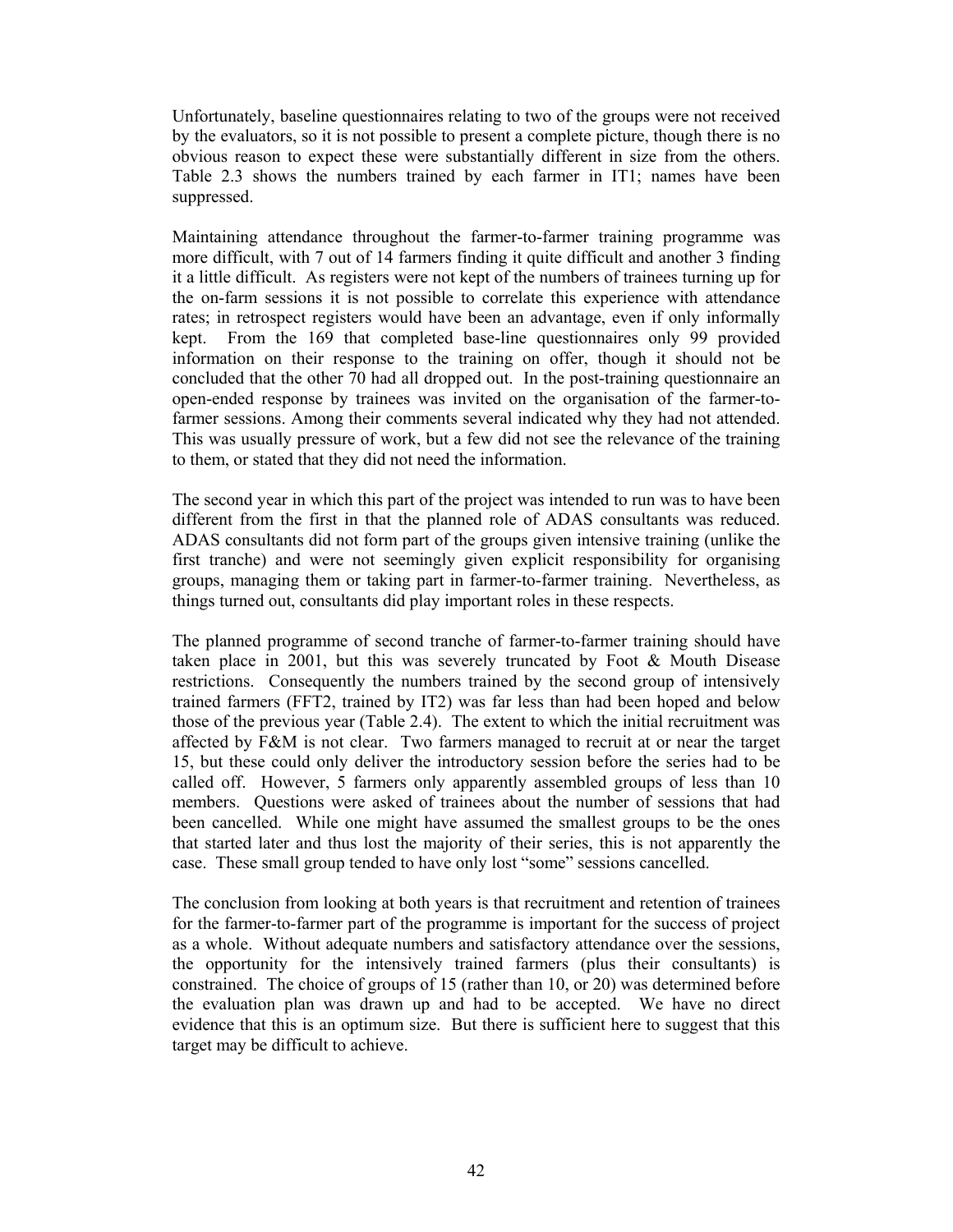| Questionnaires to intensively trained farmers (IT1) |                                    |                       |                                              | Questionnaires to their trainees (FFT1) |                                                |                                          |                                              |
|-----------------------------------------------------|------------------------------------|-----------------------|----------------------------------------------|-----------------------------------------|------------------------------------------------|------------------------------------------|----------------------------------------------|
| <b>Identity</b><br><b>Pilots</b>                    | <b>Baseline</b><br>before training | <b>After training</b> | After 1-year<br>growing and<br>demonstrating | After 2-years<br>growing                | No.in<br>Group<br>(baseline)<br>Q <sub>1</sub> | <b>Responses</b><br>after training<br>Q2 | After 1-year<br>of growing<br>Q <sub>3</sub> |
| A                                                   | <b>No</b>                          | <b>No</b>             | Yes                                          | Yes                                     | 18                                             | 12                                       | 3                                            |
| B                                                   | Yes                                | <b>No</b>             | Yes                                          | Yes                                     | 8                                              | 3                                        | 3                                            |
| Ć                                                   | No                                 | <b>No</b>             | Yes                                          | Yes                                     | 10                                             | 5                                        | $\overline{2}$                               |
| First main group (IT1)                              |                                    |                       |                                              |                                         |                                                |                                          |                                              |
|                                                     | Yes                                | Yes                   | Yes                                          | Yes                                     | 11                                             | 9                                        | 5                                            |
| $\overline{2}$                                      | Yes                                | Yes                   | Yes                                          | Out                                     | 13                                             | 6                                        | 4                                            |
| 3                                                   | Yes                                | Yes                   | <b>No</b>                                    | <b>No</b>                               | 11                                             | 8                                        | 4                                            |
| 4                                                   | Yes                                | Yes                   | Yes                                          | Yes                                     | Not received                                   |                                          |                                              |
| 5                                                   | Yes                                | Yes                   | Yes                                          | Yes                                     | 14                                             | 10                                       | 3                                            |
| 6                                                   | Yes                                | Yes                   | <b>Yes</b>                                   | Yes                                     | 16                                             | 10                                       | 6                                            |
| $\overline{7}$                                      | Yes                                | Yes                   | Yes                                          | Yes                                     | 8                                              | 4                                        | 4                                            |
| 8                                                   | Yes                                | Yes                   | Yes                                          | Yes                                     | Not received                                   |                                          |                                              |
| 9                                                   | Yes                                | Yes                   | Yes                                          | Yes                                     | 10                                             | 5                                        | 4                                            |
| 10                                                  | Yes                                | No                    | No                                           | Out                                     | $\star$                                        | $\star$                                  | $\star$                                      |
| 11                                                  | Yes                                | Yes                   | <b>No</b>                                    | Yes                                     | 14                                             | $\boldsymbol{9}$                         | 6                                            |
| 12                                                  | Yes                                | Yes                   | Yes                                          | Yes                                     | 10                                             | $\overline{2}$                           | 1                                            |
| 13                                                  | Yes                                | Yes                   | Yes                                          | Yes                                     | 13                                             | $\overline{7}$                           | 4                                            |
| 14                                                  | Yes                                | No                    | <b>No</b>                                    | Out                                     | $***$                                          | $***$                                    | $***$                                        |
| 15                                                  | Yes                                | Yes                   | Yes                                          | Yes                                     | 13                                             | 9                                        | 5                                            |
| 16                                                  | Yes                                | Yes                   | Yes                                          | Yes                                     | $\widetilde{\phantom{m}}$                      |                                          |                                              |
| 17                                                  | Yes                                | Yes                   | No                                           | Out                                     | $\star$                                        | $\star$                                  | $\star$                                      |
|                                                     | 18                                 | 15                    | 15                                           | 15                                      | 169                                            | 99                                       | 54                                           |

**Table 2.3 Numbers of responses from first group of intensively trained farmers, and their trainees** 

~ Attended sessions as observer only; \* Left with ADAS consultant; \*\* Left due to ill heath in family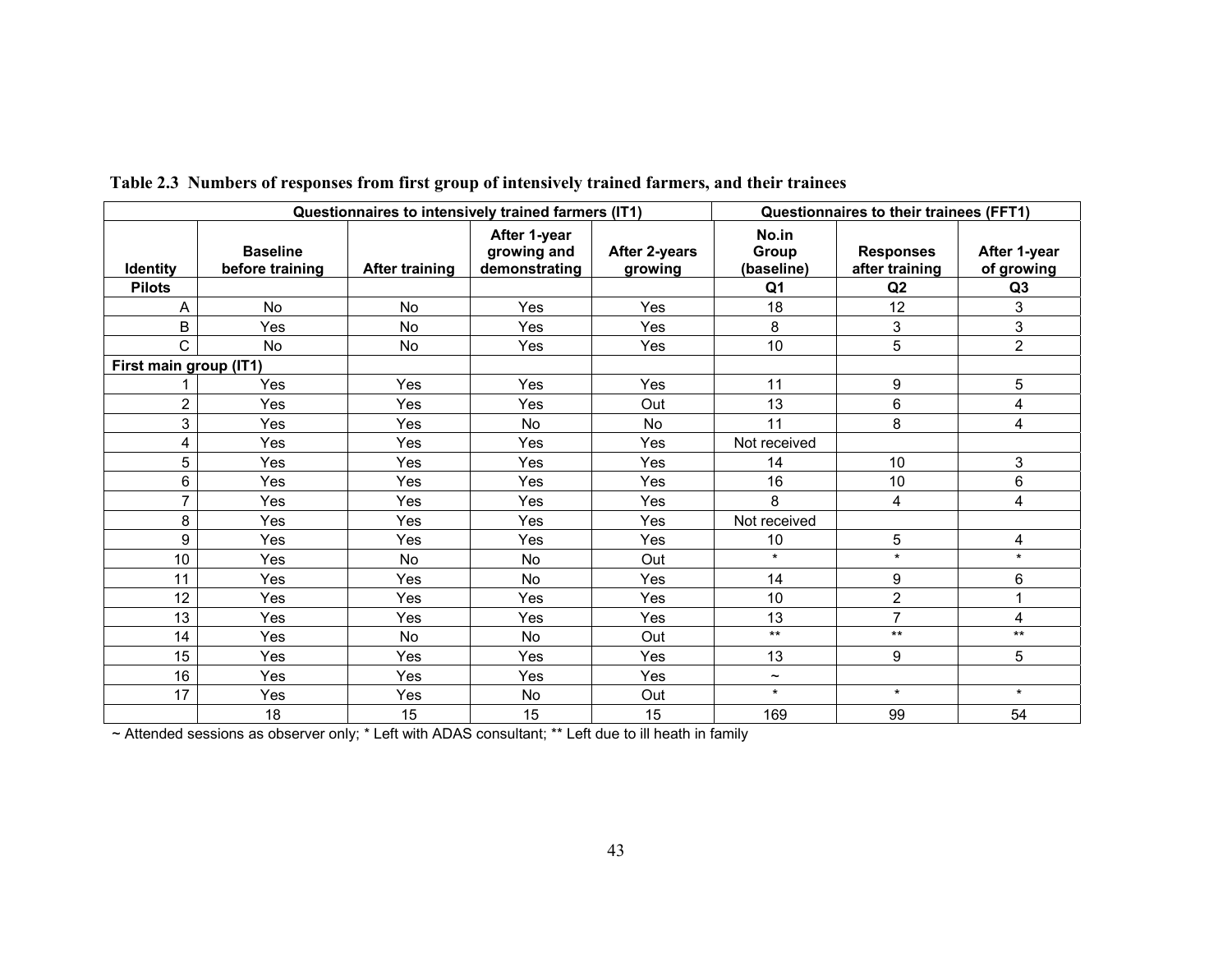|                 | Questionnaires to intensively trained farmers (IT2) |                       |                                              | Questionnaires to their trainees (FFT2) |              |  |
|-----------------|-----------------------------------------------------|-----------------------|----------------------------------------------|-----------------------------------------|--------------|--|
| <b>Identity</b> | <b>Baseline</b><br>before training                  | <b>After training</b> | After 1-year<br>growing and<br>demonstrating | No. in Group<br>(baseline)              | F & M impact |  |
|                 | Second main group (IT2)                             |                       |                                              |                                         | $\star$      |  |
| 18              | Yes                                                 | Yes                   | Yes                                          | 5                                       | Some lost    |  |
| 19              | Yes                                                 | Yes                   | Yes                                          | 11                                      | Some lost    |  |
| 20              | Yes                                                 | Yes                   | Yes                                          | Not received                            | Intro only   |  |
| 21              | Yes                                                 | Yes                   | Yes                                          | 15                                      | Intro only   |  |
| 22              | Yes                                                 | <b>Yes</b>            | Yes                                          | 10                                      |              |  |
| 23              | Yes                                                 | Yes                   | Yes                                          | 11                                      | 2 only       |  |
| 24              | Yes                                                 | Yes                   | Yes                                          | 7                                       |              |  |
| 25              | Yes                                                 | Yes                   | Yes                                          | No meetings                             | None         |  |
| 26              | Yes                                                 | Yes                   | Yes                                          | 14                                      | Intro only   |  |
| 27              | Yes                                                 | No.                   | No.                                          |                                         | Some lost    |  |
| 28              | Yes                                                 | Out                   | Out                                          | Out                                     | Out          |  |
| 29              | Yes                                                 | Yes                   | Yes                                          | 10                                      | None?        |  |
| 30              | Yes                                                 | <b>Yes</b>            | Yes                                          | No meetings                             | None         |  |
| 31              | Yes                                                 | Yes                   | Yes                                          | 6                                       |              |  |
| 32              | Yes                                                 | Yes                   | No                                           | 9                                       | 2 only       |  |
|                 | 15                                                  | 13                    | 12                                           | 105                                     |              |  |

**Table 2.4 Numbers of responses from second group of intensively trained farmers, and their trainees**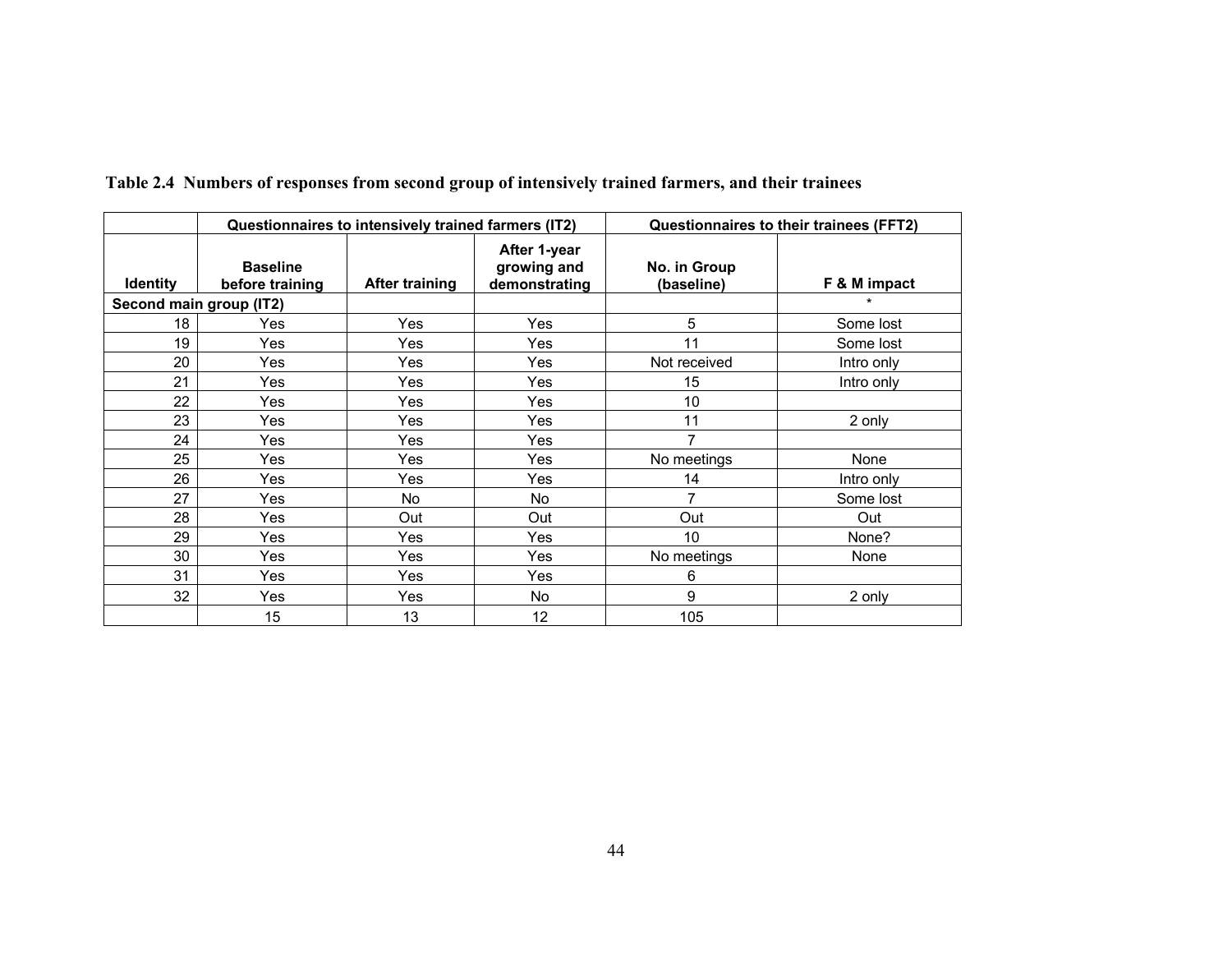#### *2.2.3 The control group*

The evaluation required a control group of farmers, recruited independently of the intensively trained farmers groups, who would be broadly representative of cereal growers as a whole in the UK. This group would serve to show how knowledgeable farmers as a whole are of the wheat technology being passed on by the project and how much of it is already being put into practice. It would also permit the representative nature of the intensively trained farmers and those undergoing farmerto-farmer training to be tested.

The control group was recruited using the HGCA mailing list of farmers (and others) who had asked to receive the periodic HGCA Topic Sheets newsletter. It is worth noting how this list was assembled. In 1999 the HGCA had a mailing list of some 7,000, made up of organisations and individuals who had got to know about the information published by HGCA from the press, road shows etc.. In November 1999 MAFF (DEFRA) sent a letter to all cereal levy payers (70,000) whose identities were not known to HGCA inviting them to contact the HGCA. Between 27,000 and 28,000 responded. These were sent another letter, this time from HGCA, thanking them for responding, giving more information about HGCA and its publications, and including a questionnaire. Those who subsequently ordered Topic Sheets or asked for more information were added to the original mailing list, making up its current size to 8,600. Of this total, growers constituted 72%, agronomists 3%, and a further 23% were plant breeders, DEFRA staff, libraries etc.).

To set up a control group for this Sector Challenge Project, a baseline questionnaire, introductory letter and prepaid envelope were included in the mailings to all those on the list that requested single copies of the HGCA Topic Sheet, thereby reaching most of the growers. This resulted in the distribution of about 6,000 questionnaires. This mailing took place in March 2000 and coincided with a similar survey of farmer-tofarmer trainees.

Some 1,300 baseline questionnaires were returned to the evaluators of this project, of which 1274 were used in the analysis. Any known participants at either level of training were eliminated at this stage. The control group had a wide geographical spread, from Aberdeen to Plymouth and from Canterbury to Swansea but is most heavily represented in the main cereal growing areas. Compared with the distribution of cereal enterprises for the UK as a whole, the control group had a significantly higher representation of the larger enterprises and holdings. Despite this, the control group provided a very useful source of information on the sort cereal growers with an active interest in new developments who would be the most likely to try novel management techniques and thus who would ostensibly be the ones targeted by this Sector Challenge project.

Rather more than a year later, (July 2001) 400 from this control group were contacted again with a similar questionnaire to discover how their knowledge and practice of the new wheat technology had changed. The respondents to the baseline survey were divided into four size groups and equal numbers were selected from each. This was done to ensure an adequate coverage of the larger holdings. Reasons for selecting a subset, rather than resurveying all controls, was (a) it was not necessary to establish whether the background against which evaluation was to take place had changed and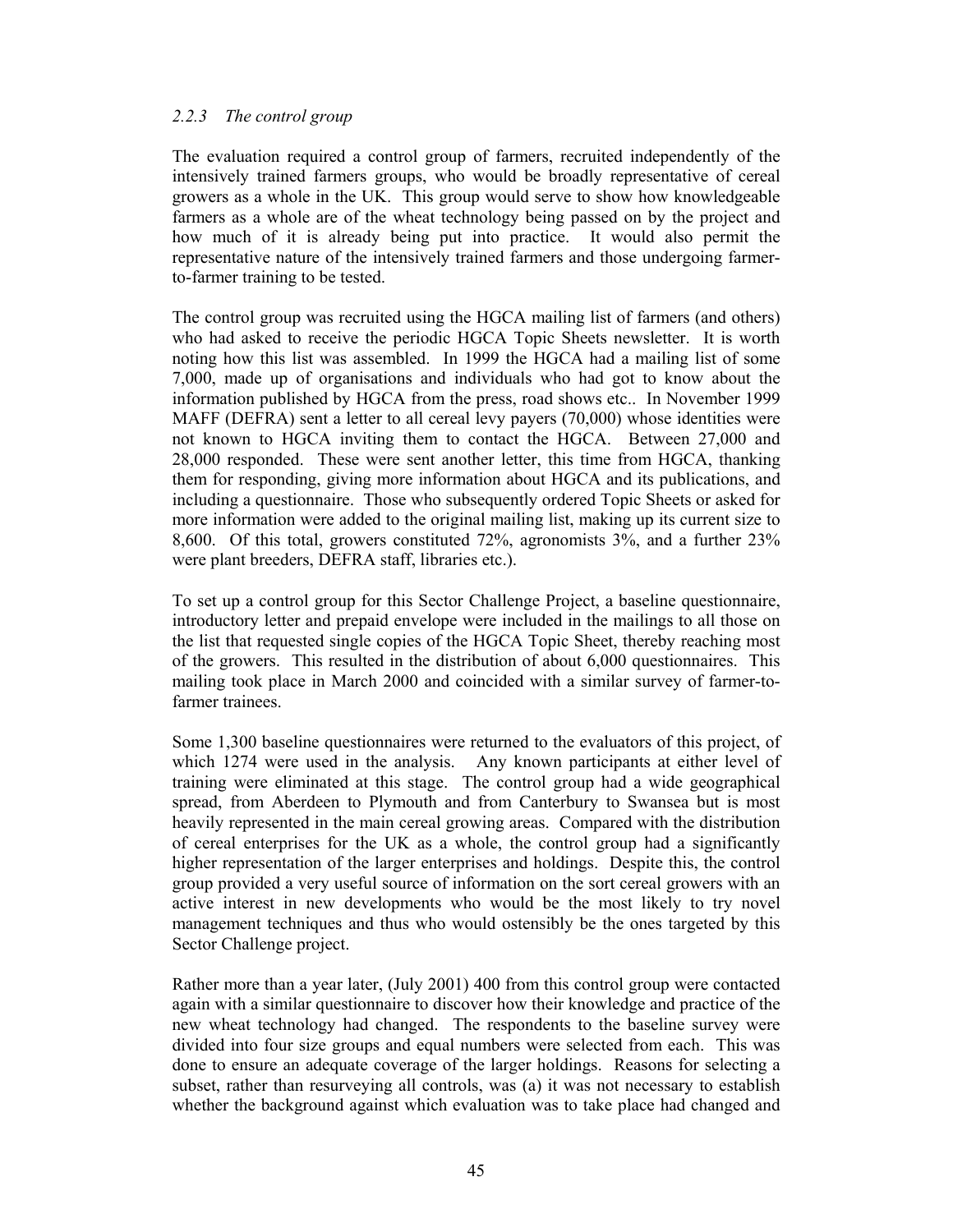(b) it preserved the possibility of going back to other subsets of undisturbed controls at later dates, should the life of this project be extended.

Of the 400 controls contacted, 265 replied, an unexpectedly high response rate. In terms of farm areas, distribution and wheat area they were a representative sample of the control group as a whole.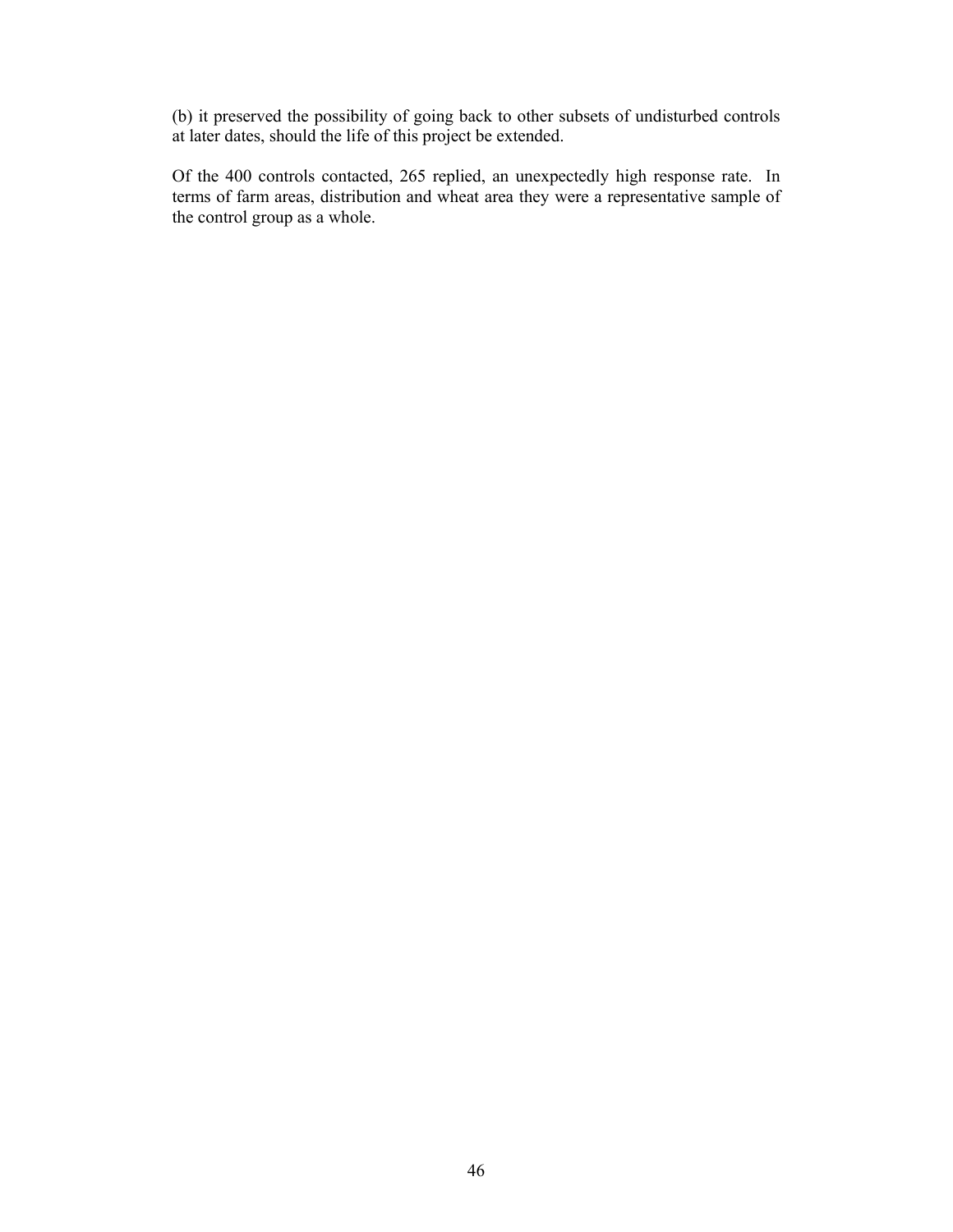# 3 **Characteristics of participants in training and of controls**

The process of selection might be expected to lead to the farmers who were chosen for intensive training being rather different from growers in general. Selection might favour the larger-scale farmer, the younger and the better educated. They would also be expected to be already familiar with some of the terms and already using some of the new concepts and management techniques being disseminated by the training programme. This might also be anticipated, though to perhaps a lesser degree, among the growers that these intensively trained farmers (plus their consultants) approached for farmer-to-farmer training. While some characteristics accord with expectations, this is not the situation when looking at familiarity with technical terms associated with the new technology and the way that the crop is managed

#### *3.1 Farm and enterprise size, ages of farmer and education*

In some respects this is borne out by socio-economic data collected in the baseline surveys. Table 3.1 shows the size distribution of farm and cereal areas for each group. (In this table the two sets of intensively trained farmers have been combined as there was no reason to expect them to differ, but only one FFT group is included, because of the difficult situation in the second year in which the programme was run). Compared with the control group (where average farm size was 389 ha) among the IT group average farm size was much greater (some 78% larger at 696 ha), the farmerto-farmer group taking an intermediate position (averaging 576 ha). Wheat areas followed a similar pattern, with the average area of the IT growers approaching double that of the control group. However, in terms of the share of the farms taken by wheat, the percentages were similar, at  $40 - 44\%$ . When distributions by farm and wheat areas are examined it is clear that the farmers selected for training tended to be larger ones. Almost two-thirds of the IT farmers had farms of more than 400 ha, compared with almost half for the FFT group and less than one third for the controls. Considering only the wheat enterprise, more than three-quarters of the controls had less than 100 ha of wheat, compared with less than a quarter among both the IT and FFT groups. Similarly, large wheat enterprises (400 ha and more) were least frequent among the controls and most frequent among farmers selected for intensive training, those undergoing FFT taking an intermediate position.

Farmers selected for training were noticeably younger than the control group. About 50% of IT and FFT farmers were aged under 40 years, compared with 29% for the controls. The FFT group contained particularly few aged over 50. IT and FFT farmers also had significantly more agricultural qualifications than the control group at degree/diploma level (over 60% in contrast with 52%). Among all three groups the large majority of persons given the training were business principals (that is, they bore some entrepreneurial responsibility). However, among the group selected for intensive training there were more managers than in either of the other groups, with more than a quarter (28%) describing themselves as salaried managers. In part this may be explained by the way in which recruitment took place. The first group selected for farmer-to-farmer training had significantly more business principals than even the controls.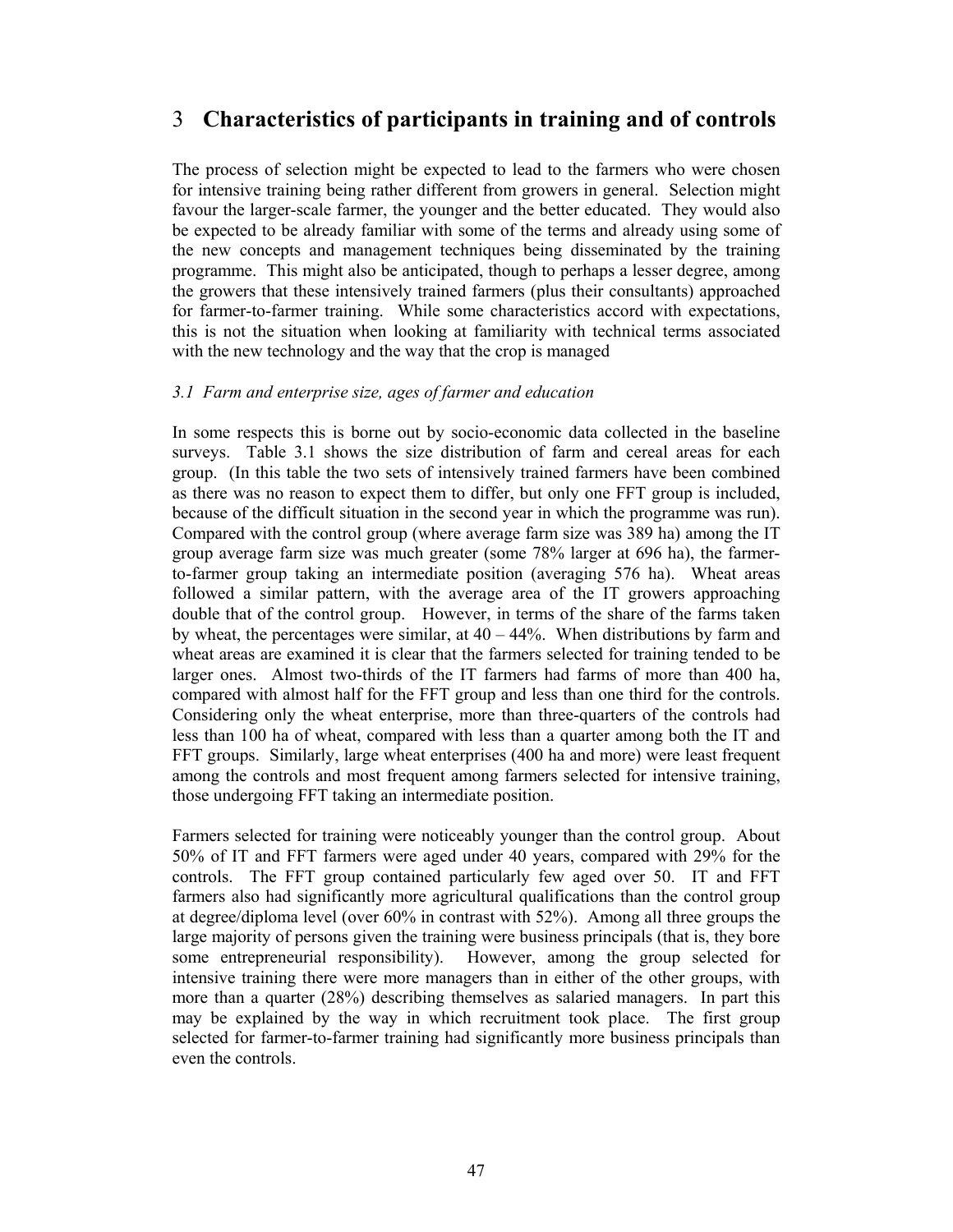| <b>Farm Area Distribution</b>  | Control<br>Group | Intensively trained<br>(IT1 and 2) | <b>Farmer-to-farmer</b><br>trained (FFT1) |
|--------------------------------|------------------|------------------------------------|-------------------------------------------|
| <b>Number</b>                  | 1274             | 32                                 | 167                                       |
| <b>Farm Size</b>               | $\%$             | $\%$                               | $\%$                                      |
| 1-49 ha                        | 1.5              | $0^*$                              | $0^*$                                     |
| 50-99 ha                       | 10.5             | $3.1*$                             | $1.2*$                                    |
| 100-199 ha                     | 24.8             | $6.3*$                             | $15.2*$                                   |
| 200-399 ha                     | 32.7             | 25                                 | 35.2                                      |
| 400-599 ha                     | 13.9             | 21.9                               | 20.6                                      |
| 600 ha and over                | 16.7             | 43.8*                              | $27.9*$                                   |
|                                | 100              | 100                                | 100                                       |
| Average size                   | 389 ha           | 696 ha                             | 576 ha                                    |
| <b>Wheat Area Distribution</b> |                  |                                    |                                           |
| <b>Wheat Area</b>              | $\%$             | %                                  | %                                         |
| 1-49 ha                        | 24.8             | $6.3*$                             | $6*$                                      |
| 50-99 ha                       | 24.4             | $12.5*$                            | $15.1*$                                   |
| 100-199 ha                     | 28.1             | 34.4                               | 33.1                                      |
| 200-399 ha                     | 15.1             | 25                                 | $34.3*$                                   |
| 400-599 ha                     | 4.4              | $12.5*$                            | 3                                         |
| 600 ha and over                | 3.2              | $9.4*$                             | $8.4*$                                    |
|                                | 100              | 100                                | 100                                       |
| Average size                   | 155 ha           | 291 ha                             | 253 ha                                    |

**Table 3.1 Characteristics of farms by group of farmers** 

\* significantly different from control group

|  | Table 3.2 Characteristics of farmers by group |  |  |
|--|-----------------------------------------------|--|--|
|--|-----------------------------------------------|--|--|

|                             | Control<br>Group | <b>Intensively trained</b><br>$(IT1$ and $IT2)$ ) | <b>Farmer-to-farmer</b><br>trained (FFT1) |
|-----------------------------|------------------|---------------------------------------------------|-------------------------------------------|
| Number                      | 1214             | 28                                                | 94                                        |
|                             |                  |                                                   |                                           |
| Age group (years)           | %                | %                                                 | %                                         |
| $30$                        | 6.3              | 3.6                                               | 7.4                                       |
| 30-39                       | 22.5             | 46.4*                                             | 42.6*                                     |
| 40-49                       | 31.9             | 21.4                                              | 34.0                                      |
| 50-59                       | 27.3             | 25.0                                              | $13.8*$                                   |
| 60-69                       | 9.3              | $0.0*$                                            | $2.1*$                                    |
| $70 +$                      | 2.7              | 3.6                                               | 0.0                                       |
| Qualifications              | %                | $\%$                                              | % (99 replies)                            |
| Agric. Certificate          | 26               | 32                                                | 27                                        |
| Agric. Diploma/Degree       | 52               | 61                                                | 64*                                       |
| Other                       | 18               | 21                                                | 14                                        |
| <b>Number</b>               | 1274             | 28                                                | 167                                       |
| Farmer (business principal) | 78.3             | 71.9                                              | 85.2*                                     |
| Manager                     | 16.2             | 28.1                                              | 13.0                                      |

\* significantly different from control group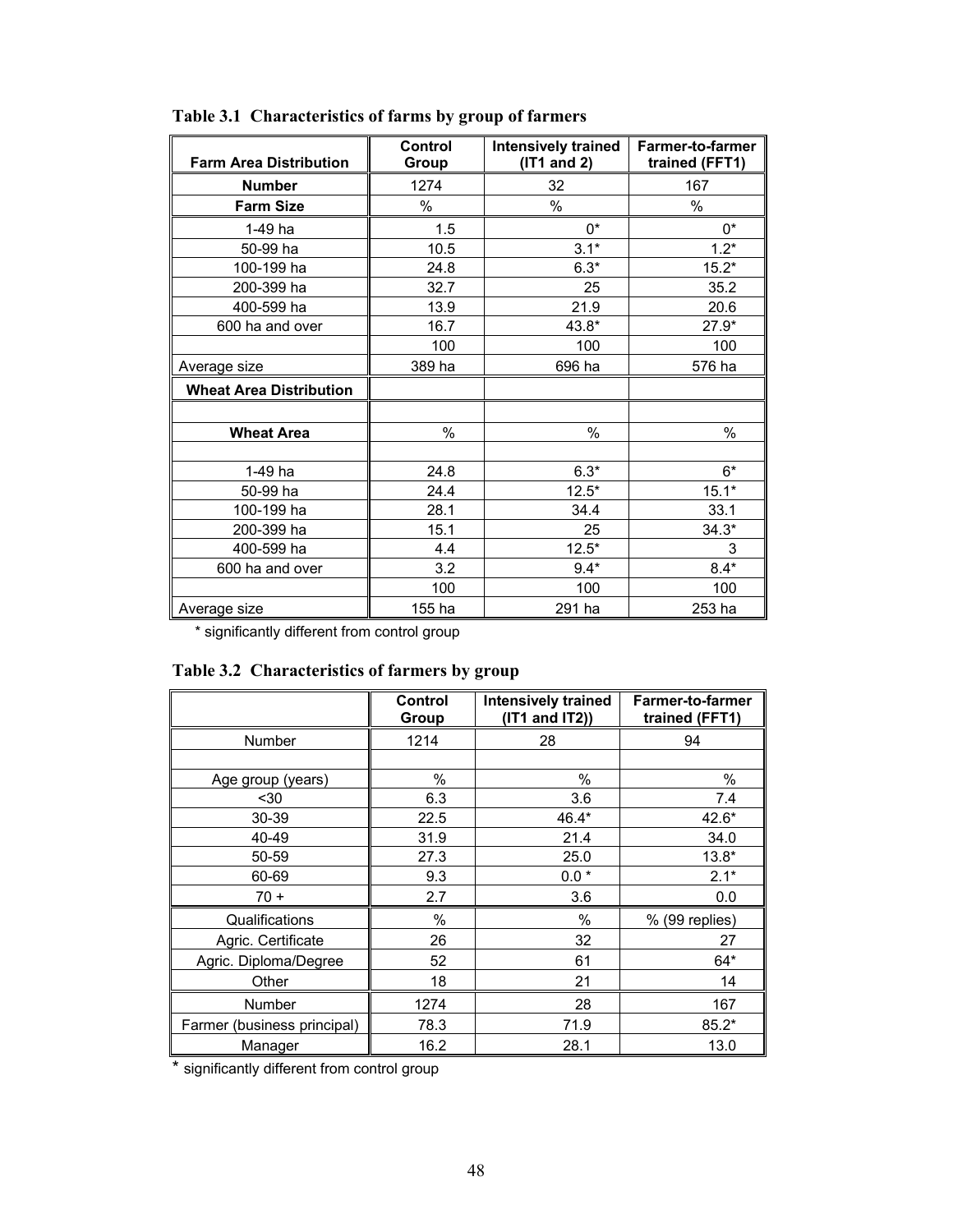#### *Responsibilities for decisions*

The person who makes the decisions about management of the wheat crop is the point of entry for the introduction of new techniques. This is not always the farmer or manager who attended the training sessions. It might other principals in the business or consultants who are employed to give specialist advice. In the baseline questionnaires farmers were asked who was responsible for the management of their wheat crop, the farmer, someone else, or both farmer and someone else. Because of the different sorts of choices that have to be made, this question was subdivided into decisions about variety choice, seed rates and planting time, fertilizer applications, and agro-chemical applications.

A similar pattern emerged among all three groups (Table 3.3). Farmers themselves assume most of the responsibility for variety choice, seed rate and timing of planting, a little less for fertilizer application. Among participants in the training programme farmers claimed that between half to two thirds of them were solely responsible, though among the control group this was somewhat higher, at nearly three-quarters. Among the intensively trained group the main other person involved was the agronomist/consultant, perhaps to be expected among a group that consultants were responsible for recruiting. Among those given farmer-to-farmer training the balance between sharing decisions with a consultant and with other members of the business or family was approximately equal for variety choice but somewhat more dominated by the former when decision on seed rate and planting date were considered. The involvement of consultants was similar among the control group as in those given farmer-to-farmer training.

However, the situation concerning the responsibility for decisions regarding agrochemicals was rather different. Less than a quarter of the intensively trained farmers decided independently on agro-chemical applications. Farmers reporting that the agronomist/consultant was involved accounted for more than half of cases, with little difference observable among the various groups.

It is clear that consultants play a significant role in decisions, especially in agrochemicals. In Section 2 the role of the consultants in running the training programme itself was highlighted. A later chapter will bring together all these aspects.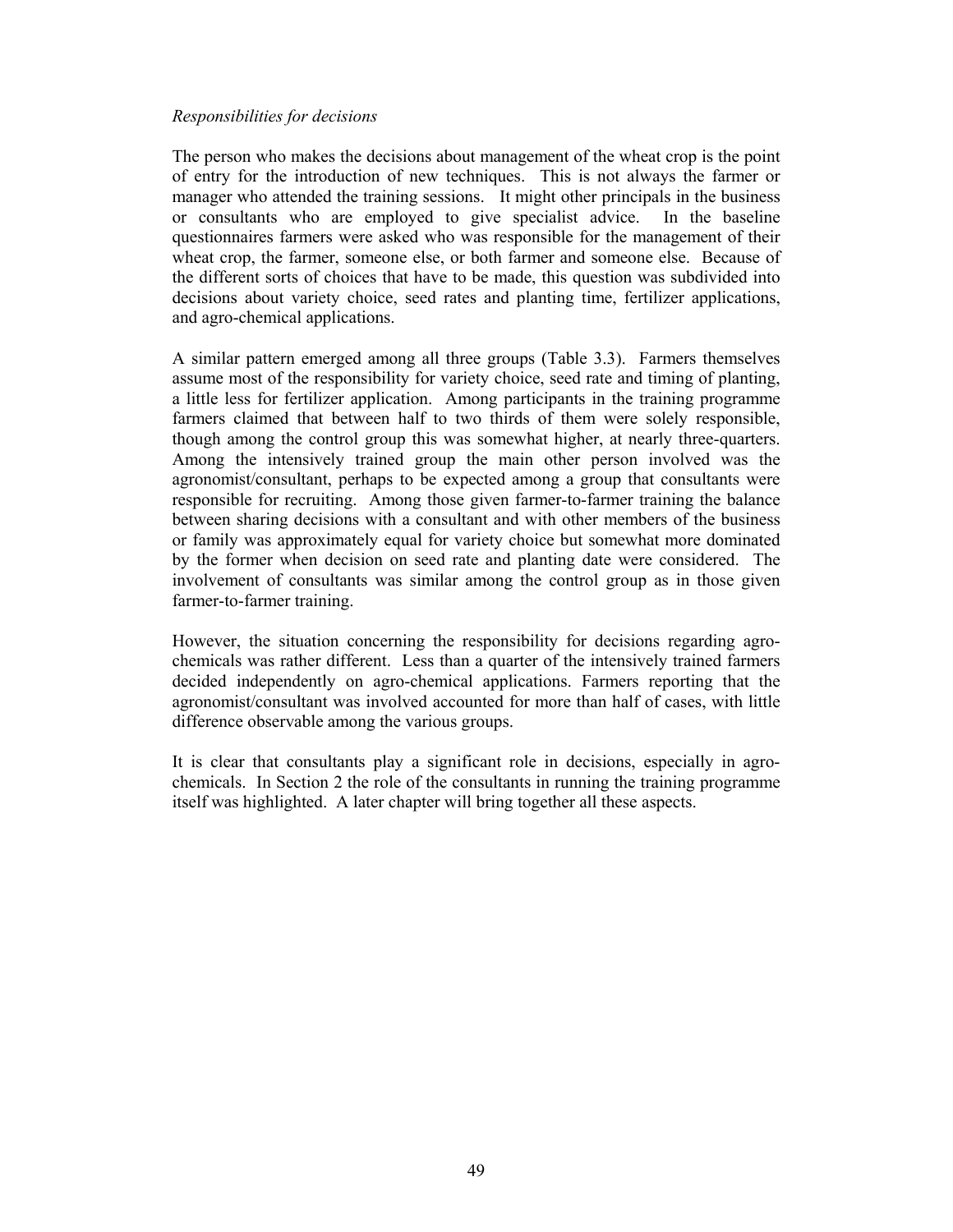|                                              |                |             | Farmer-to-     | Farmer-to-      |
|----------------------------------------------|----------------|-------------|----------------|-----------------|
|                                              | <b>Control</b> | Intensively | farmer trained | farmer trained  |
|                                              | Group          | trained     | Group 1        | Group 2<br>105  |
| <b>Number</b>                                | 1,274          | 32          | 167            |                 |
| Role of respondent                           | $\%$           | $\%$        | $\frac{0}{0}$  | $\frac{1}{2}$   |
| Respondent was Farmer                        | 78             | 72          | $85*$          | $\overline{77}$ |
| Respondent was Manager                       | 16             | 28          | 13             | 22              |
| Other                                        | 6              | 0           | $\overline{2}$ | 1               |
| <b>Responsibilty for:</b>                    | %              | $\%$        | $\%$           | $\frac{1}{2}$   |
| <b>Variety Choice</b>                        |                |             |                |                 |
| Farmer/Manager alone                         | 71             | 63          | 58*            | 65              |
| With Family member/Partner                   | 8              | 6           | 15             | 6               |
| With Agronomist/Consultant                   | 14             | $31*$       | 14             | 15              |
| with Other                                   | $\overline{7}$ | 0           | 13             | 14              |
|                                              |                |             |                |                 |
| <b>Seed Rate and Planting</b><br><b>Date</b> |                |             |                |                 |
| Farmer/Manager alone                         | 72             | 56          | 63*            | 66              |
| With Family member/Partner                   | 8              | 6           | 14             | 4               |
| With Agronomist/Consultant                   | 15             | $34*$       | 13             | 19              |
| with Other                                   | 6              | 3           | 10             | 12              |
|                                              |                |             |                |                 |
| <b>Fertilizer Applications</b>               |                |             |                |                 |
| Farmer /Manager alone                        | 63             | 50          | 56             | 60              |
| With Family member/Partner                   | $\overline{7}$ | 6           | 12             | $\overline{4}$  |
| With Agronomist/Consultant                   | 23             | 38          | 22             | 22              |
| with Other                                   | $\overline{7}$ | 6           | 10             | 14              |
|                                              |                |             |                |                 |
| <b>Agro-chemical Applications</b>            |                |             |                |                 |
| Farmer /Manager alone                        | 24             | 22          | 19             | 24              |
| With Family member/Partner                   | 4              | 3           | $\overline{7}$ | 9               |
| With Agronomist/Consultant                   | 58             | 62          | 58             | 53              |
| with Other                                   | 14             | 13          | 16             | $\overline{19}$ |
|                                              |                |             |                |                 |

## **Table 3.3 Responsibilities for decisions concerning various aspects of wheat management**

\* significantly different from control group

#### *3.2 Recognition of terms*

In Section 1.5 a number of "flag" terms were described and a set of "flag" procedures were listed that are relevant to the new management techniques for the wheat crop. Each group was asked in its baseline survey whether it recognised the "flag" terms and whether it already carried out the "flag" procedures.

An attempt was made to assess the degree of recognition and a score built up over the 10 terms that could reach 30. All three groups scored similarly overall  $(17 - 19)$ (Table 3.4). Despite the criteria by which farmers had been selected for intensive training, this group did not appear to be particularly more familiar with the terms. Rather surprisingly, the control group was a little ahead of the either of the trained groups. It is difficult to explain this in terms of positive choice by consultants of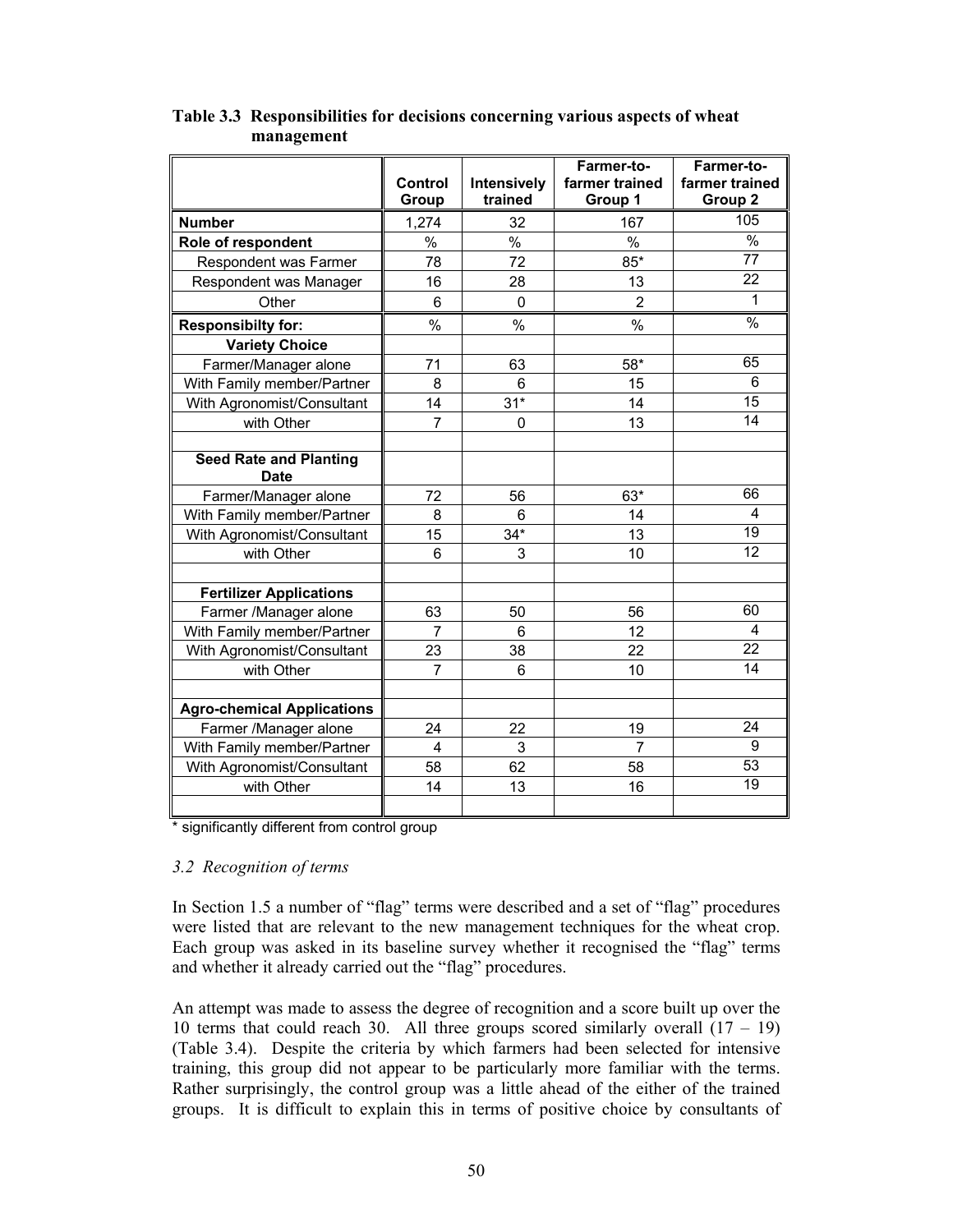clients who were less than typically informed. Perhaps the pattern indicates that those selected for inclusion in the training programme (at both levels) may have been somewhat more circumspect in their answers, as they would be aware that that their understanding may have been tested in some way during the course of training. It is worth noting that the IT groups made no 'low' scores (Table 3.4).

|                                 | Control group | Intensively<br>trained | Farmer-to-farmer<br>trained |
|---------------------------------|---------------|------------------------|-----------------------------|
| <b>Number</b>                   | 1274          | 32                     | 167                         |
| Average Recognition<br>Score/30 | 18.6          | 18.3                   | 16.9                        |
| <b>Recognition Level</b>        | $\%$          | $\%$                   | $\%$                        |
| High $(21 - 30)$                | 34            | 28                     | 15                          |
| Medium $(11 – 20)$              | 61            | 72                     | 80                          |
| Low (0 – 10)                    | 5             |                        | 5                           |
|                                 |               |                        |                             |

**Table 3.4 Recognition scores by group of farmer (baseline)** 

Table 3.5 shows the pattern of recognition in more detail, including how they were ranked and where statistical difference (from the controls) was reached. For several of the terms the farmer-to-farmer trainees were significantly worse at recognition or familiarity than the controls. When recognition was ranked, with a few variations the three groups had the same 'top' five and the same 'bottom' five. 'Benchmark Value' and 'Valley of Optimum Control" were rarely recognised. More of the controls claimed recognition of the latter rarely encountered term, perhaps some indication of the validity of their other claims. It will be shown later that, when the recognition questions were posed to consultants *before* they took part in the training programme, their scores reached almost 100%.

## *3.3 Wheat management practice*

Perhaps of greater relevance in the present context is what actually happened on the farms of growers. In the baseline survey scores were given for each of the 10 "flag" procedures undertaken by growers. On a practice score of  $1 - 10$  again, surprisingly, the control group came out marginally ahead of farmers selected for intensive training, with those that formed the groups chosen to receive the farmer-to-farmer training scoring least (Table 3.6).

|                           | <b>Control group</b> | Intensively<br>trained | Farmer-to-farmer<br>trained |
|---------------------------|----------------------|------------------------|-----------------------------|
| <b>Number</b>             | 1.274                | 32                     | 167                         |
| Average Practice Score/10 | 4.0                  | 3.5                    | 3.1                         |
| <b>Practice Level</b>     | %                    | %                      | %                           |
| High $(7 - 10)$           | 14                   |                        |                             |
| Medium $(4-6)$            | $4^{\circ}$          | 4                      | 31                          |
| Low $(0 - 3)$             | 45                   | 50                     | 61                          |

**Table 3.6 Practice scores by group of farmers (baseline)**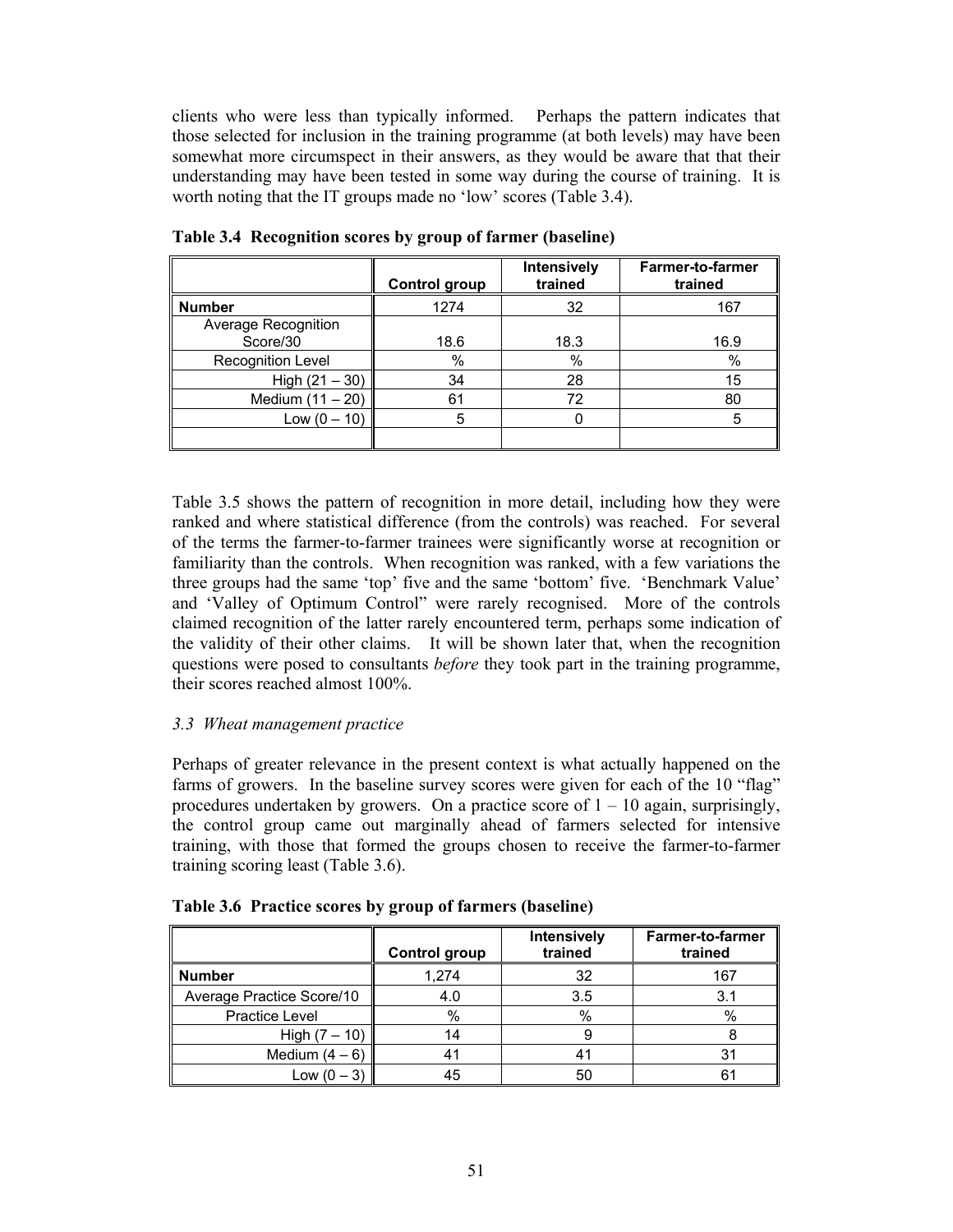|                                  | <b>Controls</b> |                | <b>Intensively trained</b> |                         | <b>Farmer-to-farmer</b><br>trained |                |
|----------------------------------|-----------------|----------------|----------------------------|-------------------------|------------------------------------|----------------|
| <b>Wheat Management Terms</b>    | % recog         | Rank           | % recog                    | Rank                    | $%$ recog                          | Rank           |
| Recognise                        |                 |                |                            |                         |                                    |                |
| Canopy Nitrogen Requirement      | 53              | 1              | 50                         | $3=$                    | 55                                 | $4=$           |
| Canopy Management                | 51              | $\overline{2}$ | 69                         | $\overline{2}$          | 70                                 | 1              |
| Green Leaf Area Retention        | 48              | 3              | 50                         | $3=$                    | 55                                 | $4=$           |
| Green Area Index                 | 46              | $4=$           | 50                         | $3=$                    | 58                                 | 3              |
| Root Anchorage                   | 46              | $4=$           | 72                         | $\mathbf 1$             | 65                                 | $\overline{2}$ |
| Harvest Index                    | 42              | 6              | 39                         | 6                       | 46                                 | $6=$           |
| Soluble Stem Reserves            | 41              | $\overline{7}$ | 38                         | $\overline{7}$          | 46                                 | 6              |
| Shoot Leverage                   | 30              | 8              | 31                         | 8                       | 35                                 | 8              |
| <b>Benchmark Value</b>           | 20              | 9              | 28                         | 9                       | 16                                 | 9              |
| Valley of Optimal Control        | 10              | 10             | 3                          | 10                      | $\overline{7}$                     | 10             |
| <b>Familiar With</b>             |                 |                |                            |                         |                                    |                |
| Canopy Nitrogen Requirement      | 31              | 5              | 19                         | 6                       | 12                                 | 7              |
| Canopy Management                | 46              | $\overline{2}$ | 28                         | 3                       | 21                                 | $\overline{2}$ |
| Green Leaf Area Retention        | 40              | 3              | 25                         | $\overline{\mathbf{4}}$ | 16                                 | 4              |
| Green Area Index                 | 34              | 4              | 38                         | 1                       | 15                                 | 5              |
| Root Anchorage                   | 47              | 1              | 22                         | 5                       | 27                                 | 1              |
| Harvest Index                    | 26              | 6              | 16                         | 7                       | 14                                 | 6              |
| Soluble Stem Reserves            | 19              | 7              | 31                         | 2                       | 20                                 | 3              |
| Shoot Leverage                   | 20              | 8              | 9                          | 9                       | 11                                 | 8              |
| <b>Benchmark Value</b>           | $\overline{7}$  | 9              | 13                         | 8                       | $\overline{\mathbf{4}}$            | 9              |
| Valley of Optimal Control        | 3               | 10             | 0                          | 10                      | 1                                  | 10             |
| <b>Recognise + Familiar With</b> |                 |                |                            |                         |                                    |                |
| Canopy Nitrogen Requirement      | 84              | 4              | 69                         | $5=$                    | 68*                                | 5              |
| Canopy management                | 97              | 1              | 97                         | 1                       | $91*$                              | $\overline{2}$ |
| <b>Green Leaf Area Retention</b> | 88              | 3              | 75                         | $\overline{\mathbf{4}}$ | $71*$                              | 4              |
| Green Area Index                 | 80              | 5              | 88                         | 3                       | 86                                 | 3              |
| Root Anchorage                   | 91              | $\overline{2}$ | 94                         | $\overline{2}$          | 92                                 | 1              |
| Harvest Index                    | 68              | 6              | 55                         | $\overline{7}$          | 60                                 | $\overline{7}$ |
| Soluble Stem Reserves            | 60              | $\overline{7}$ | 69                         | $5=$                    | 66                                 | 6              |
| Shoot Leverage                   | 50              | 8              | 40                         | 8                       | 45                                 | 8              |
| <b>Benchmark Value</b>           | 27              | 9              | 41                         | 9                       | $19*$                              | 9              |
| Valley of Optimal Control        | 13              | 10             | 3*                         | 10                      | 8                                  | 10             |
| <b>Not Recognise</b>             |                 |                |                            |                         |                                    |                |
| Canopy Nitrogen Requirement      | 16              | 7              | 31                         | $5=$                    | 33                                 | 6              |
| Canopy management                | 3               | 10             | 3                          | 10                      | 9                                  | 9              |
| <b>Green Leaf Area Retention</b> | 12              | 8              | 25                         | $\overline{7}$          | 29                                 | $\overline{7}$ |
| Green Area Index                 | 20              | 6              | 13                         | 8                       | 14                                 | 8              |
| Root Anchorage                   | $\overline{7}$  | 9              | 6                          | 9                       | 8                                  | 10             |
| Harvest Index                    | 32              | 5              | 45                         | 4                       | 40                                 | 4              |
| Soluble Stem Reserves            | 40              | 4              | 31                         | $5=$                    | 34                                 | 5              |
| Shoot Leverage                   | 49              | 3              | 59                         | $2=$                    | 54                                 | 3              |
| <b>Benchmark Value</b>           | 73              | 2              | 59                         | $2 =$                   | 81                                 | $\overline{2}$ |
| Valley of Optimal Control        | 81              | 1              | 97                         | 1                       | 92                                 | 1              |

# **Table 3.5 Recognition of individual "flag" terms by group of farmer (baselines)**

\* significantly different from control group; only tested for "Recognise + familiar with"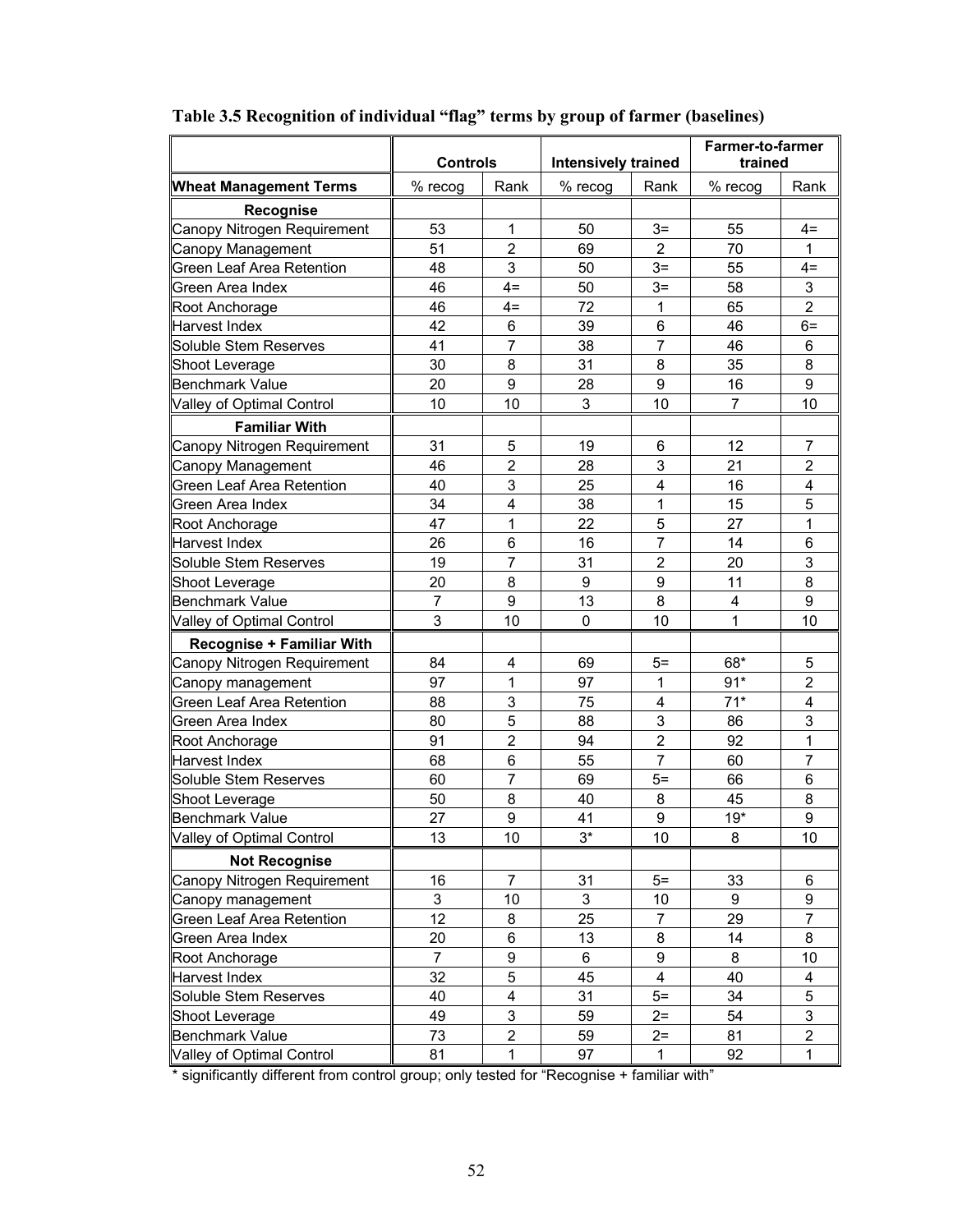When declarations concerning the individual practices are examined (Table 3.7) the controls were shown to claim more activity in relation to most of them compared with the other groups. For 7 of the 10 practices the percentages of controls claiming to carry them out were significantly above the levels of farmer-to-farmer trainees, and for two (calculating soil nitrogen reserves, and adjusting fungicide rates in relation to measuring shoot numbers) the controls claimed significantly greater percentages than farmers selected for intensive training. However, a high degree of conformity of ranking is apparent between the groups. "Considering Tillering Characteristics" when choosing a variety and "Adjusting Fungicide Rates relative to canopy size" were the most frequently claimed practices. With the exception of these, the other practices were carried out by less than half the farmers.

The questions on practice were directed at the farmer (*Do you currently carry out any of these practices with the wheat crop*). This is not, however, a complete guide as to whether these practices took place on the farm, because some may have been carried out by consultants with or without awareness by the farmer of precisely what had gone on to form the basis of the advice he was given. Thus among the control group the higher degree of responsibility of the farmer for decisions may have been reflected in their higher claimed activity rates, and the higher involvement of consultants in the decisions of the programmes'trainees may be compatible with the lower activity rates that these farmers reported. When we come to study consultants later, it will be shown that they carried out considerably more of all the practices than growers claimed for themselves. But their ranking of practices was not very different from that of the farmer groups, with the exception of "Measuring canopy size before the main N applications". This was ranked first by consultants but last or last-but-one by farmers.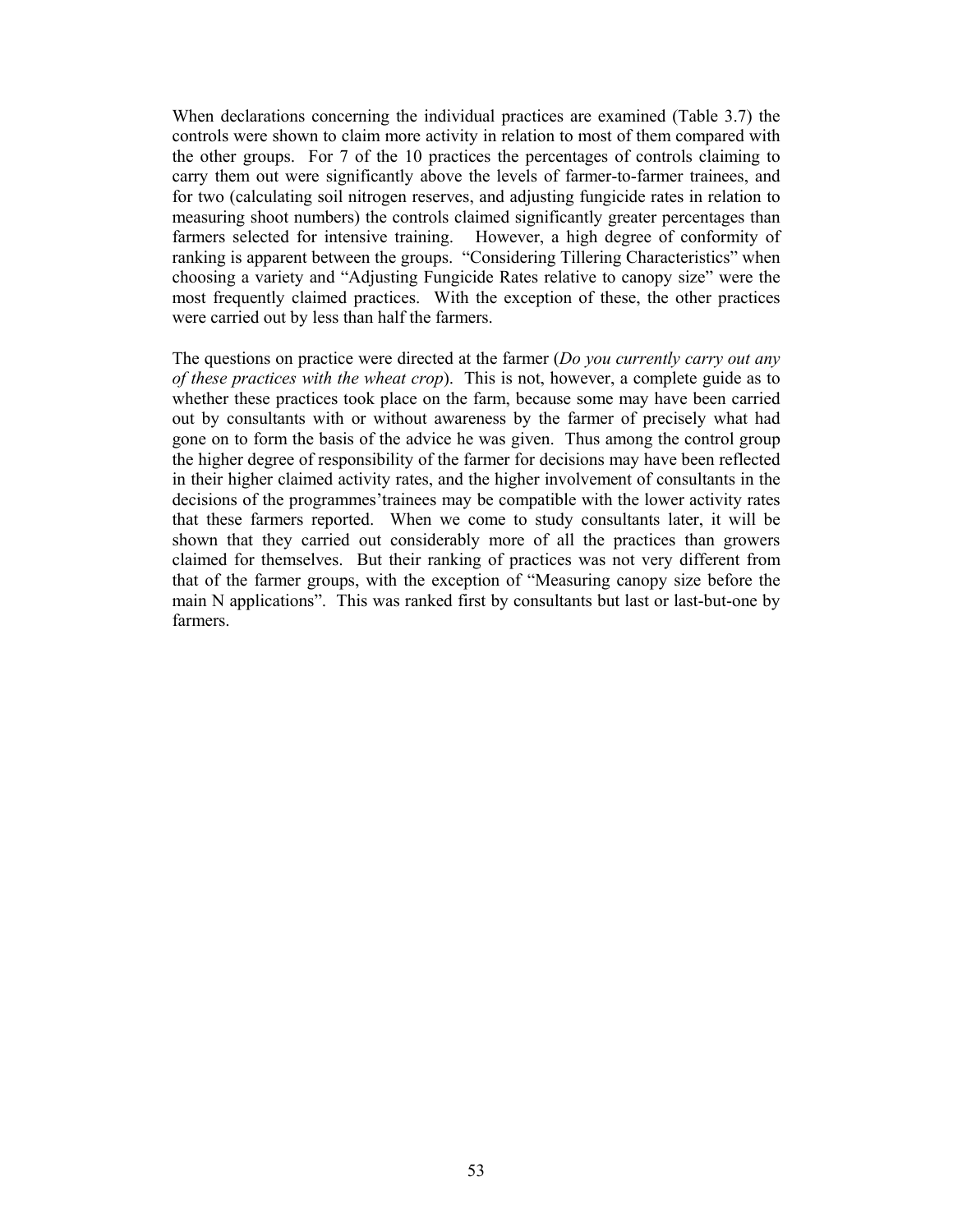| <b>Wheat Crop Practices</b>                      | <b>Controls</b> |                  | <b>Intensively trained</b> |                | Farmer-to-farmer<br>trained |                |
|--------------------------------------------------|-----------------|------------------|----------------------------|----------------|-----------------------------|----------------|
|                                                  | %               | Rank             | $\%$                       | Rank           | $\%$                        | Rank           |
| List order                                       |                 |                  |                            |                |                             |                |
| Consider earliness of flowering                  | 27              | 8                | 25                         | 7              | 29                          | 4              |
| Consider tillering characteristics               | 70              | 1                | 72                         | 1              | 67                          | 1              |
| Calculate soil nitrogen reserves                 | 55              | 3                | $34*$                      | 4              | 43*                         | 3              |
| Measure shoot nos before first N application     | 37              | 6                | 31                         | $5=$           | $20*$                       | 8              |
| Measure canopy size before main N application    | 20              | $\boldsymbol{9}$ | $3^*$                      | 10             | $13*$                       | $9=$           |
| Adjust N rate/timing re measuring shoot nos      | 39              | 5                | $22*$                      | $8=$           | $25*$                       | 6              |
| Measure plant nos before deciding on PGRs        | 42              | 4                | 47                         | 3              | $28*$                       | 5              |
| Estimate root anchorage re PGR use               | 34              | $\overline{7}$   | 31                         | $5=$           | $23*$                       | $\overline{7}$ |
| Adjust fungicide rates relative to canopy size   | 60              | $\overline{2}$   | 59                         | $\overline{2}$ | $45*$                       | $\overline{2}$ |
| Consider stem reserves re ear sprays             | 13              | 10               | 22                         | $8=$           | 13                          | $9=$           |
|                                                  |                 |                  |                            |                |                             |                |
| Ranked (by controls)                             |                 |                  |                            |                |                             |                |
| Consider tillering characteristics               | 70              | 1                | 72                         | 1              | 66                          | 1              |
| Adjust fungicide rates relative to canopy size   | 60              | $\overline{2}$   | 59                         | $\overline{2}$ | 45                          | $\overline{2}$ |
| Calculate soil N reserves                        | 56              | 3                | 34                         | 4              | 43                          | 3              |
| Measure plant nos before deciding on PGRs        | 42              | 4                | 47                         | 3              | 28                          | 5              |
| Adjust N rate/timing re measuring shoot nos      | 39              | 5                | 22                         | $8=$           | 25                          | 6              |
| Measure shoot numbers before first N application | 37              | $6\phantom{1}$   | 31                         | $5=$           | 20                          | 8              |
| Estimate root anchorage re PGR use               | 34              | 7                | 31                         | $5=$           | 23                          | $\overline{7}$ |
| Consider earliness of flowering                  | 27              | 8                | 25                         | $\overline{7}$ | 29                          | 4              |
| Measure canopy size before main N application    | 21              | 9                | 3                          | 10             | 13                          | $9=$           |
| Consider stem reserves re ear sprays             | 13              | 10               | 22                         | $8=$           | 13                          | $9=$           |
|                                                  |                 |                  |                            |                |                             |                |
| * Significantly different from the control group |                 |                  |                            |                |                             |                |

#### **Table 3.7 Individual practices declared by group of farmer**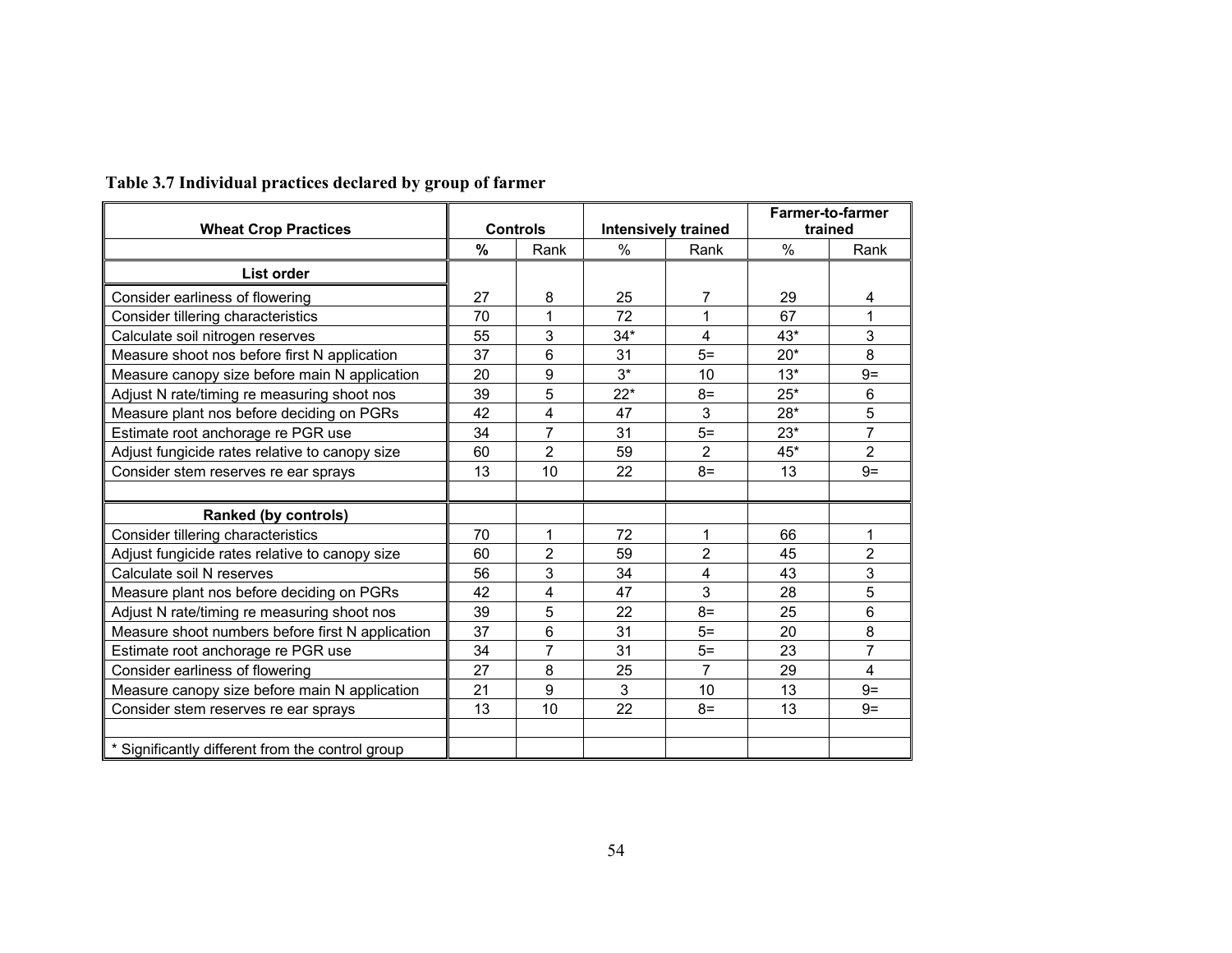# **4 Management of the wheat crop, and changes associated with the Sector Challenge project**

The central issue in the evaluation is whether the project caused a change in the management of the wheat crop. The main focus is on farmers who were either intensively trained or who were trainees in the farmer-to-farmer phase. The causal links between training and practice are not too difficult to establish, though the evaluation must bear in mind that information may well be reaching participants from other directions.

The greater spread to the wider population of growers from the project is not part of this evaluation (see the objectives stated earlier). It would be far less easy to establish. While some information about new management techniques may have reached the controls from direct contact with farmers that the project trained, it is more likely that it did not. A question was included in the repeat survey to the control group as to whether they knew a farmer who had participated; only 2% did so. Probably some of the publicity about the techniques, for example appearing in he farming press, was the indirect result of the project, but this publicity was not an integral part of the training. Consequently, it will be assumed that any changes seen in the control group emanate from outside the training programme.

## **4.1 Changes in practices of the control group**

The purposes of the control group were to provide a background against which the farmers selected for training could be judged and to enable changes in that background to be assessed. Changes were of two sorts. First were those resulting from the general spread throughout the farming industry of information about cereal management techniques. Farmers selected for training would not be immune from the general systems of communication by which awareness is disseminated. Second (and much more significant in retrospect) was the short-term variation in growing conditions that might have an impact on the application of some if not all of the practices that formed part of the training programme. In reality the autumn/winter of 2000/1 were abnormally wet, so that season was likely to have disrupted normal management.

As noted in Section 1, the control group was surveyed for its baseline in March 2000 (coinciding with the baseline for the first group of trainees of the farmer-to-farmer part of the programme) and followed up in July 2001 (pre-harvest) to cover the practices that had taken place in the 2000/1 season. Table 4.1 contains only those replies from the constant cohort of growers who were both in the baseline and repeat surveys. It can be seen that the percentages reporting each of the 10 activities for the 2000/1 season fell below the baseline, most noticeably (and statistically significantly) in the adjustment of the N rate or timing in relation to shoot numbers, perhaps a reflection of the urgency to act when weather and soil conditions became suitable. The average activity score fell from 4.0 to 3.4, a drop of 15%. The behaviour of trained farmers must be viewed in the light of the conditions that caused this retraction in management activity for growers in general. However, the possibility should not be ruled out that the repeat survey to a selected subset of the controls may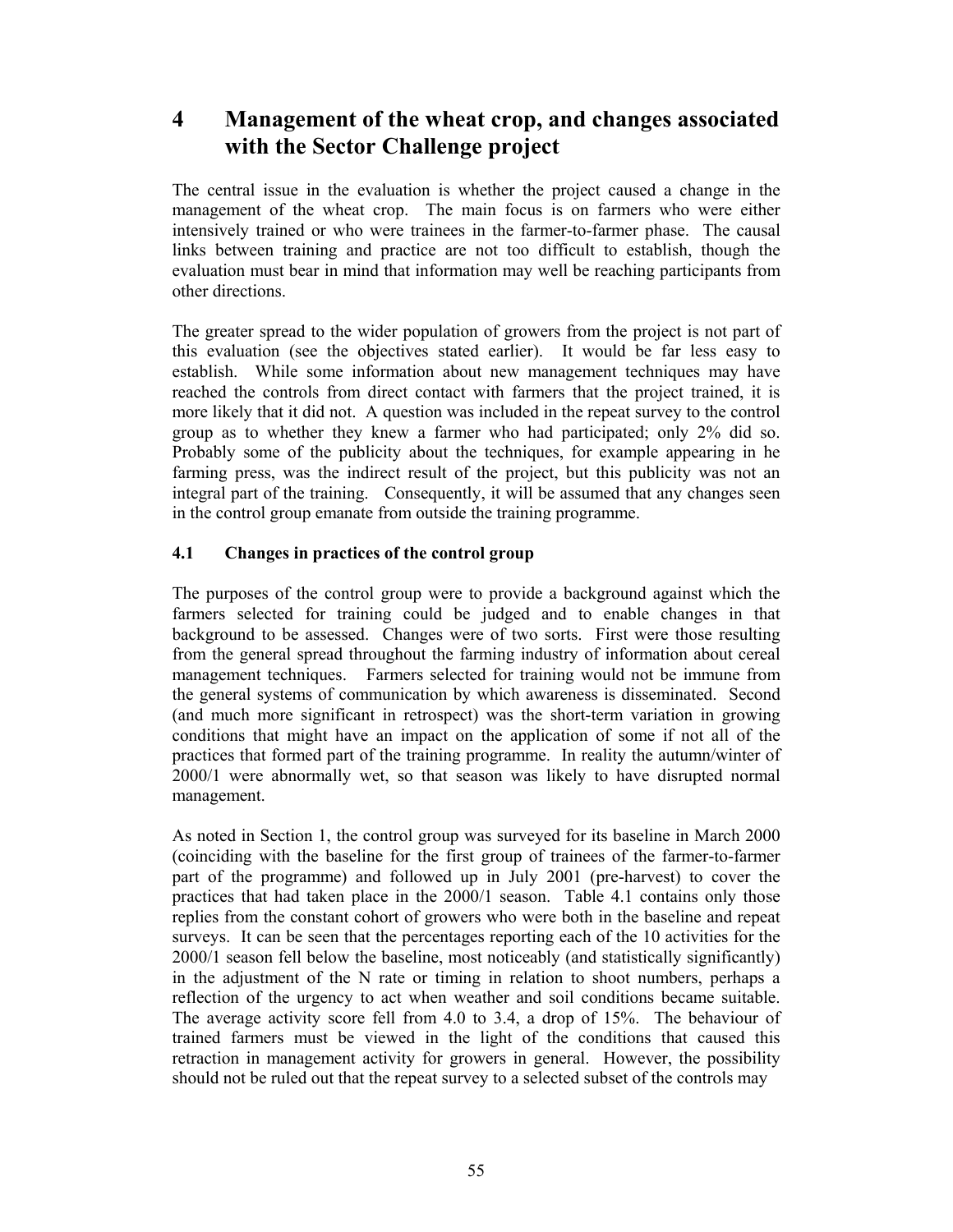| <b>Wheat Crop Practices</b>                         |            |                  |
|-----------------------------------------------------|------------|------------------|
|                                                     | March 2000 | <b>July 2001</b> |
|                                                     | Yes %      | Yes %            |
| Consider earliness of flowering                     | 29         | 23               |
| Consider tillering characteristics                  | 71         | 64               |
| Calculate soil nitrogen reserves                    | 56         | 49               |
| Measure shoot nos before first N applic             | 40         | $27*$            |
| Measure canopy size before main N applic            | 18         | 15               |
| Adjust N rate/timing re measuring shoot<br>nos      | 44         | 26*              |
| Measure plant nos before deciding on<br><b>PGRs</b> | 40         | 37               |
| Estimate root anchorage re PGR use                  | 34         | 33               |
| Adjust fungicide rates relative to canopy<br>size   | 57         | 56               |
| Consider stem reserves re ear sprays                | 14         | 11               |
| Average activity score                              | 4.0        | 3.4              |

**Table 4.1 Practices of control group (constant sample of 265)** 

\* statistically significant difference between the periods

have elicited answers that were somewhat more realistic than they gave to the baseline.

#### **4.2 Changes in practice of the intensively trained farmers**

The first stage of this technology transfer programme involves the uptake of new techniques by the intensively trained farmers. If this does not happen it would be highly unlikely that the next stage – in which their experiences are passed on to others – would be effective. The upper part of Table 4.2 shows what the farmers in the first intensively trained group (IT1) did before training and what they did in each of the two years following training. Results relate to a cohort of 10 farmers who remained in the programme throughout the period.

There was a clear impact on behaviour in the first year after training. Where practices were never normally carried out, or by only a small minority of the group (20% or less), there was a dramatic increase. Only where the majority of growers were already doing something was the impact zero (consideration of tillering characteristics, adjusting fungicide rates relative to canopy size) or more modest (calculate soil nitrogen reserves). The average activity score more than doubled.(from 3.2 to 8.2)

The second year saw a mixed pattern. On the one hand, there may have been a growing confidence that encouraged greater use of new techniques, but on the other there were the adverse growing conditions that perhaps made their use less appropriate or enlarged risks. In the second season of this cohort some procedures were more used for at least part of the crop, but these were outnumbered by practices that were used less. The pattern was similar when looking at the application to all the crop; in the second year there was a rise in 7 of the procedures being applied to all the crop, and 3 cases where it fell.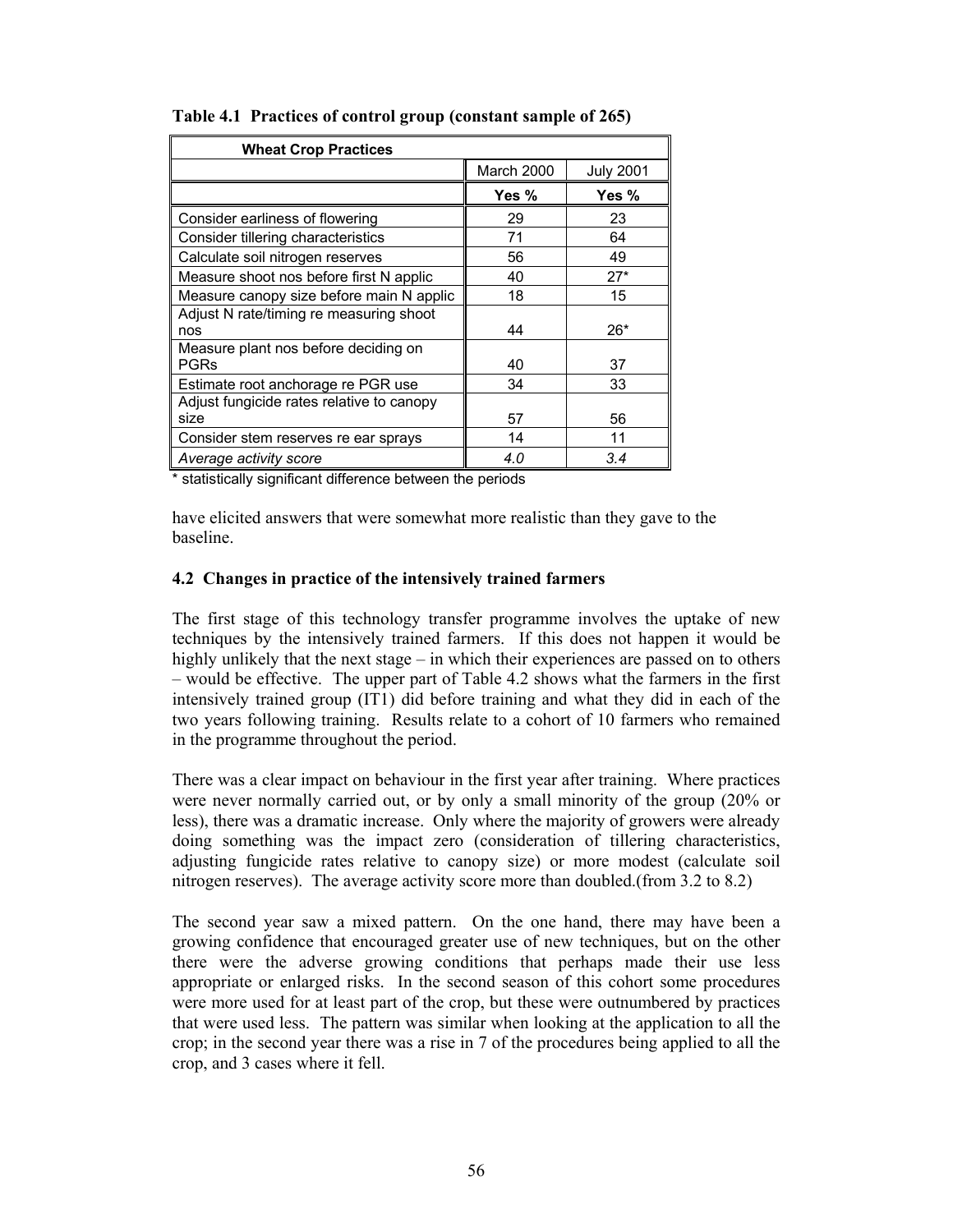| <b>Wheat Crop Practices</b>                    |     | <b>Before</b>    |    |                  | Action Year 1 (1999/2000) |      |             |           |               | <b>Action Year 2 (2000/01)</b> |      |              |
|------------------------------------------------|-----|------------------|----|------------------|---------------------------|------|-------------|-----------|---------------|--------------------------------|------|--------------|
| * significantly different from the "before"    | %   | $\%$             | %  | $\%$             | $\%$                      | $\%$ | $\%$        | $\%$      | $\frac{0}{0}$ | $\frac{0}{0}$                  | %    | $\%$         |
|                                                | No  | Yes              | No | Yes              | some                      | most | all         | <b>No</b> | Yes           | some                           | most | all          |
| <b>IT1 (10 cases)</b>                          |     |                  |    |                  |                           |      |             |           |               |                                |      |              |
| Consider earliness of flowering                | 100 | $\mathbf 0$      | 30 | $70*$            | 30                        | 20   | 20          | 20        | 80*           | 40                             | 30   | 10           |
| Consider tillering characteristics             | 40  | 60               | 40 | 60               | 20                        | 40   | $\mathbf 0$ | 30        | 70            | 30                             | 20   | 20           |
| Calculate soil nitrogen reserves               | 30  | 70               | 0  | 100*             | 30                        | 50   | 20          | 0         | 100*          | 10                             | 40   | 50           |
| Measure shoot numbers pre first N applic       | 80  | 20               | 10 | $90*$            | 0                         | 40   | 50          | 20        | $80*$         | 10                             | 50   | 20           |
| Measure canopy size pre main N applic          | 100 | $\mathbf{0}$     | 0  | 100*             | 10                        | 40   | 50          | 10        | $90*$         | 10                             | 40   | 40           |
| Adjust N rate /timing re measuring shoot no's  | 80  | 20               | 10 | $90*$            | 0                         | 40   | 50          | 20        | $80*$         | 10                             | 50   | 20           |
| Measure plant no's pre deciding on PGRs        | 80  | 20               | 0  | 100*             | 10                        | 70   | 20          | 22        | 78*           | 33                             | 44   | $\mathbf{0}$ |
| Estimate root anchorage re PGR use             | 70  | 30               | 30 | 70               | 20                        | 40   | 10          | 11        | 89*           | 57                             | 33   | $\mathbf 0$  |
| Adjust fungicide rates relative to canopy size | 30  | 70               | 30 | 70               | 0                         | 60   | 10          | 10        | 90            | 30                             | 30   | 30           |
| Consider stem reserves re ear sprays           | 70  | 30               | 50 | 50               | 30                        | 10   | 10          | 40        | 60            | 30                             | 30   | $\mathbf{0}$ |
| Average activity score                         |     | $\overline{3.2}$ |    | $\overline{8.2}$ |                           |      |             |           | 8.0           |                                |      |              |
| <b>Standard Deviation</b>                      |     | 1.52             |    | 1.14             |                           |      |             |           | 2.45          |                                |      |              |
| IT2 (12 cases)                                 |     |                  |    |                  |                           |      |             |           |               | Action Year 1 (2000/01)        |      |              |
| Consider earliness of flowering                | 67  | 33               |    |                  |                           |      |             | 33        | 67            | 25                             | 25   | 17           |
| Consider tillering characteristics             | 25  | 75               |    |                  |                           |      |             | 17        | 83            | 17                             | 17   | 50           |
| Calculate soil nitrogen reserves               | 75  | 25               |    |                  |                           |      |             | 8         | $92*$         | 25                             | 8    | 58           |
| Measure shoot numbers pre first N applic       | 42  | 58               |    |                  |                           |      |             | 8         | 92            | 42                             | 8    | 42           |
| Measure canopy size pre main N applic          | 92  | 8                |    |                  |                           |      |             | 8         | $92*$         | 33                             | 25   | 33           |
| Adjust N rate /timing re measuring shoot no's  | 67  | 33               |    |                  |                           |      |             | 8         | $92*$         | 42                             | 8    | 42           |
| Measure plant no's pre deciding on PGRs        | 42  | 58               |    |                  |                           |      |             | 0         | 100*          | 33                             | 25   | 42           |
| Estimate root anchorage re PGR use             | 67  | 33               |    |                  |                           |      |             | 25        | 75            | 25                             | 25   | 25           |
| Adjust fungicide rates relative to canopy size | 42  | 58               |    |                  |                           |      |             | 33        | 67            | 42                             | 25   | 0            |
| Consider stem reserves re ear sprays           | 83  | 17               |    |                  |                           |      |             | 33        | $67*$         | 33                             | 25   | 8            |
| Average activity score                         |     | 4.0              |    |                  |                           |      |             |           | 8.26          |                                |      |              |
| <b>Standard Deviation</b>                      |     | 2.34             |    |                  |                           |      |             |           | 2.09          |                                |      |              |

# **Table 4.2 Practices of Intensively Trained farmers – Group 1 (IT1, constant 10 cases) and Group 2 (IT2, constant 12 cases)**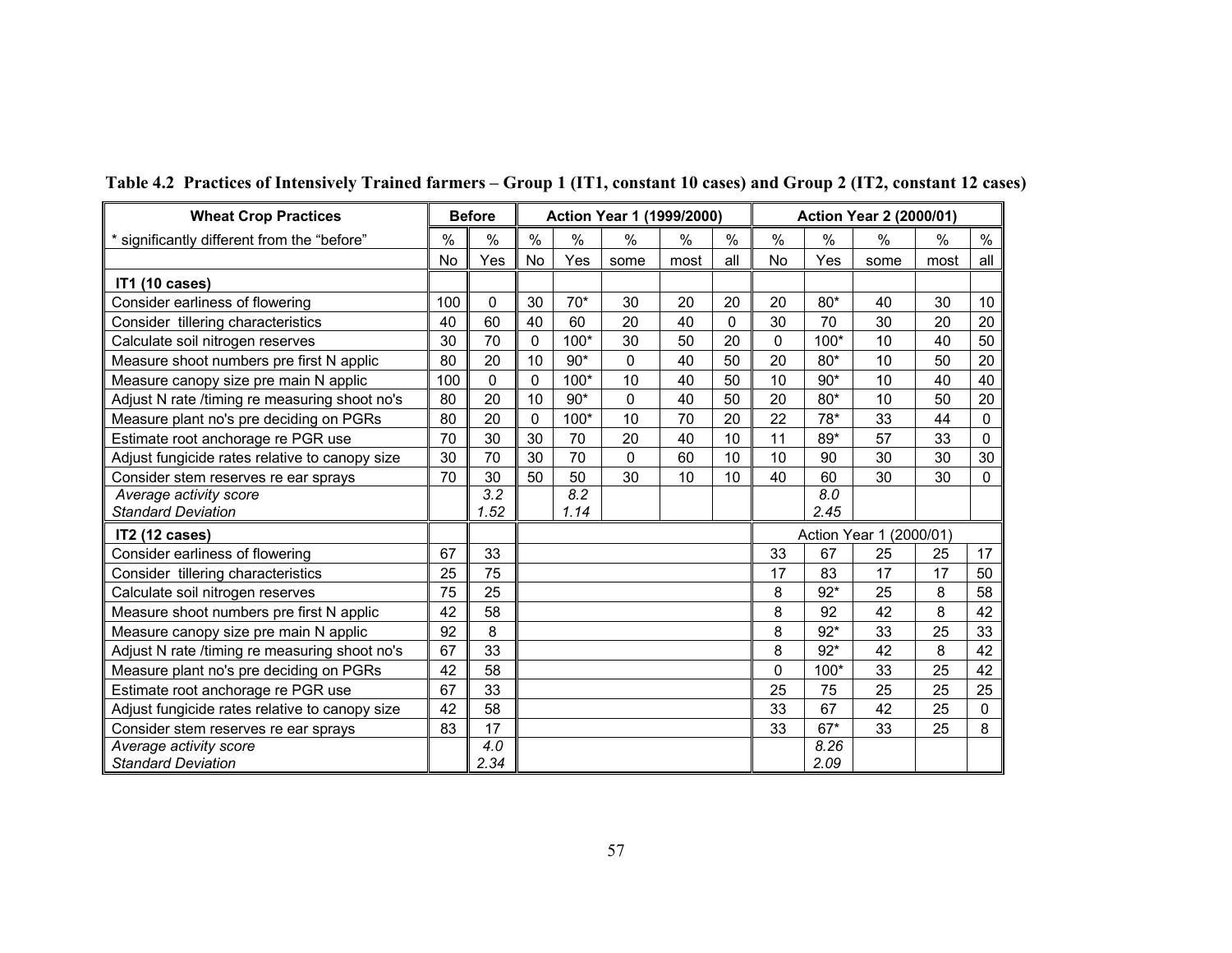However, despite the difficult 2000/01 season, the proportion of growers using each technique had expanded substantially from the 1999 baseline situation, except in "considering tillering characteristics" when selecting a variety, where the activity was already used by more than half of the growers (60%). Most of the changes from the "before" situation achieved statistical significance. The average activity score was still more than double the base-line score.

The lower part of Table 4.2 shows the situation for the second intensively trained group (IT2), who were faced with difficult conditions in the first year of trying the new procedures. The baseline survey found some differences compared with the IT1 group in terms of what growers were currently doing when managing their wheat crop and a somewhat higher score in the flagged activities, though perhaps this is not surprising as quite small numbers of cases were involved. The more important feature is that, despite the difficult weather, after training there were increases in the percentages of growers using each technique, even among those which were found to be the most widely used in the baseline survey. "Measuring canopy size" and "Considering stem reserves when applying ear sprays" came from being used at a very low level to usage by a substantial majority of growers. Many of the changes reached statistical significance, despite the small number of cases. At least two-thirds of growers used each of the 10 procedures and five of them were used by more than nine growers out of ten. The average activity score again more than doubled.

The conclusion must be that training appeared to have a substantial impact on the practices of *Intensively trained farmers*, at least within the timeframe of this evaluation. While the controls saw a static or retreating position concerning practices and a falling activity score, the intensively trained farmers saw an increased use of almost all the practices and a large rise in the average activity score.

## **4.3 Changes in practice of farmers given Farmer-to-Farmer Training (FFT)**

The critical test in the evaluation of the Sector Challenge Project's training programme is whether the new management techniques are taken up by farmers who receive the second stage Farmer-to-Farmer Training (FFT). The baseline of these trainees, reported above, found that they scored less in terms of "flag" practices carried than the control group or those selected for intensive training.

The evaluation timetable was such that only the first group of FTF trained farmers could be followed through to the first year in which they had the opportunity of applying the new procedures. Numbers of cases become an issue here. The target was to recruit 270 trainees. In reality, only about 190 were trained, of which usable baseline (before training) records exist for 167. After training the survey of intentions to apply the techniques contained only 99 records, despite follow-ups. The survey of trainees after their first year of application contained only 54 cases, again despite follow-up. Thus the conclusion on the effectiveness of the training system as a whole has to depend on quite a small number of observations, and conclusions must be viewed in this light.

Table 4.3 shows for the 54 cases that remained in the cohort throughout, the practices reported in their baseline survey and after their first year's experience of application. It should be recalled that this season (2000/01) suffered particularly adverse weather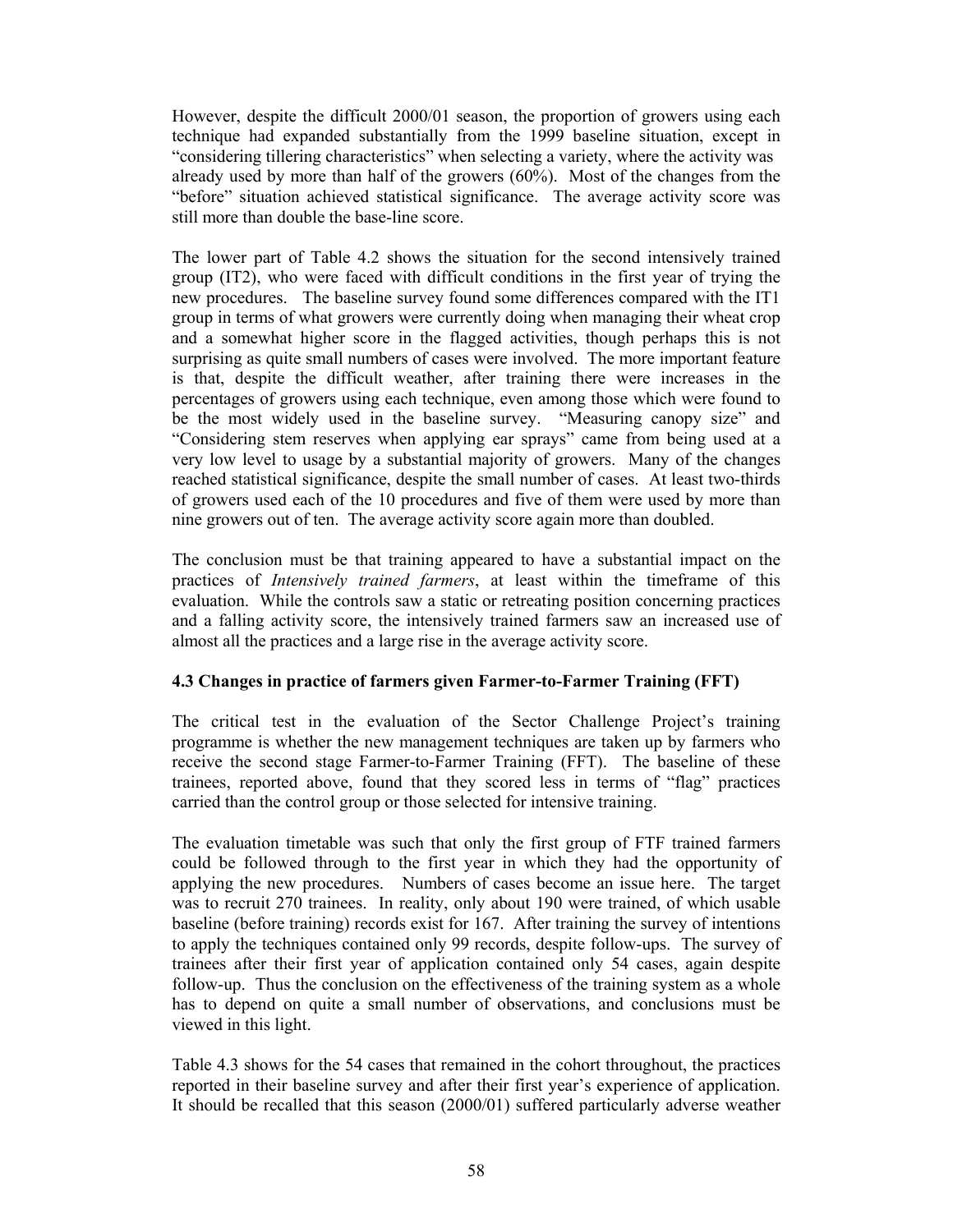conditions. For 8 of the 10 "flag" practices, the numbers using them increased after training, especially among those involving adjusting the use and timing of N (in relation to shoot numbers and canopy size) where the changes reached statistical significance. For 2 they fell, though only marginally. Before training, 6 out of the 10 techniques were used by less than a third of the growers. After training all but one of the "flag" procedures were used by between one third and two thirds of farmers, the exception being "Consider stem reserves in relation to ear sprays", used by only a fifth. The average activity score increased by about a half (53%), a much more modest change than among the intensively trained farmers, though the fall of 15% among the control group over the same period must be borne in mind.

| <b>Wheat Crop Practices</b>                      |      | <b>Before</b> |      | <b>Action Year 1 (2000/01)</b> |      |      |      |  |  |
|--------------------------------------------------|------|---------------|------|--------------------------------|------|------|------|--|--|
|                                                  | $\%$ | $\%$          | $\%$ | $\%$                           | $\%$ | $\%$ | $\%$ |  |  |
|                                                  | No   | Yes           | No.  | Yes                            | some | most | all  |  |  |
| 54 cases                                         |      |               |      |                                |      |      |      |  |  |
| Consider earliness of flowering                  | 76   | 24            | 65   | 35                             | 19   | 12   | 4    |  |  |
| Consider tillering characteristics               | 43   | 57            | 37   | 63                             | 28   | 24   | 12   |  |  |
| Calculate soil nitrogen reserves                 | 56   | 44            | 35   | 65                             | 28   | 20   | 18   |  |  |
| Measure shoot numbers pre first N<br>application | 76   | 24            | 42   | $58*$                          | 29   | 12   | 17   |  |  |
| Measure canopy size pre main N application       | 89   | 11            | 34   | 66*                            | 32   | 17   | 17   |  |  |
| Adjust N rate /timing re measuring shoot<br>no's | 72   | 28            | 42   | $58*$                          | 29   | 12   | 17   |  |  |
| Measure plant no's pre deciding on PGRs          | 57   | 43            | 58   | 42                             | 12   | 21   | 10   |  |  |
| Estimate root anchorage re PGR use               | 72   | 28            | 65   | 35                             | 18   | 10   | 8    |  |  |
| Adjust fungicide rates relative to canopy size   | 50   | 50            | 56   | 44                             | 23   | 12   | 10   |  |  |
| Consider stem reserves re ear sprays             | 87   | 13            | 81   | 19                             | 8    | 6    | 6    |  |  |
| Average activity score                           |      | 3.22          |      | 4.94                           |      |      |      |  |  |
| <b>Standard Deviation</b>                        |      | 2.13          |      | 2.57                           |      |      |      |  |  |

**Table 4.3 Practices of farmers given Farmer-to-Farmer Training (FFT1) – first group (constant 54 cases)** 

\* significantly different from the "before" situation

#### **4.4 Relative changes among intensively trained, farmer-to-farmer trained, and controls**

One of the aims of the evaluation, cited above, was to explore any relationship between the level of inputs to training and the response observed. One way of looking at this is to see the intensive and farmer-to-farmer training programmes as two levels of input.

At this stage it is useful to bring together the before and after training situations for the three groups. To reduce the impact of inter-year differences in weather conditions, the practices in 2000/01 are compared, though this means taking a year that was not typical. This season is common to the *second* intensively trained group, the *first* farmer-to-farmer group and to the controls.

 Table 4.4 shows the percentage of growers carrying out each practice before and after training, and the change in what happened in the control group. Average activity scores are also given. Table 4.5, derived from this, shows the absolute change in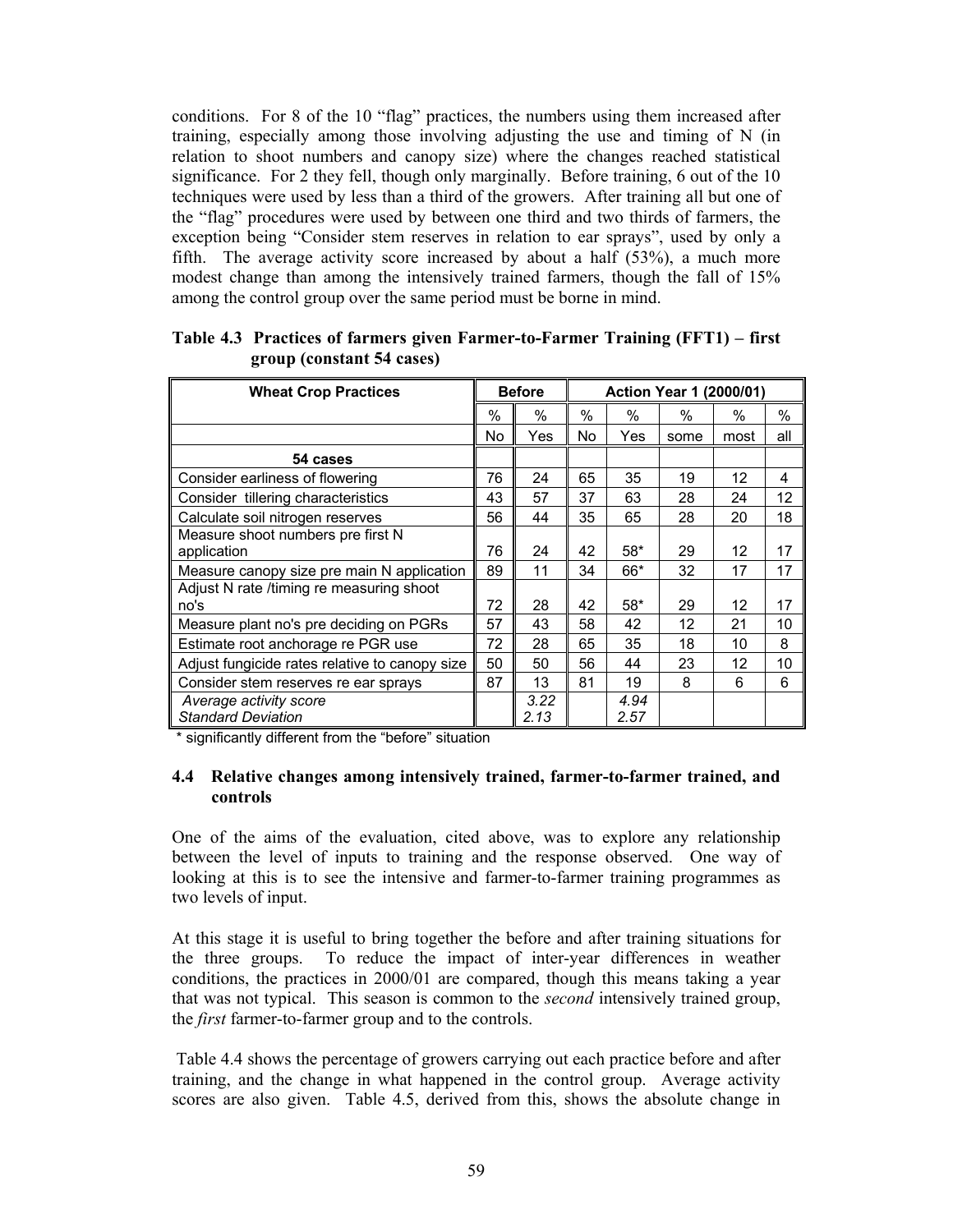percentages using individual procedures, activity scores, and the changes compared with the initial levels.

It can be seen that the changes in the use of procedures (increases in absolute percentages) was, for all practices, greater among the intensively trained growers than those given the farmer-to-farmer training. In turn, the increases among this group were greater than among the control group; for most practices the proportion of farmer-to-farmer trained growers using them increased whereas among the control group they all declined. The changes in activity scores followed this pattern, the biggest occurring among the intensively trained farmers, less among those given farmer-to-farmer training but still positive, viewed against the negative movements witnessed among the controls. All this is suggestive that there was a positive relationship between intensity of training and uptake of these new management techniques.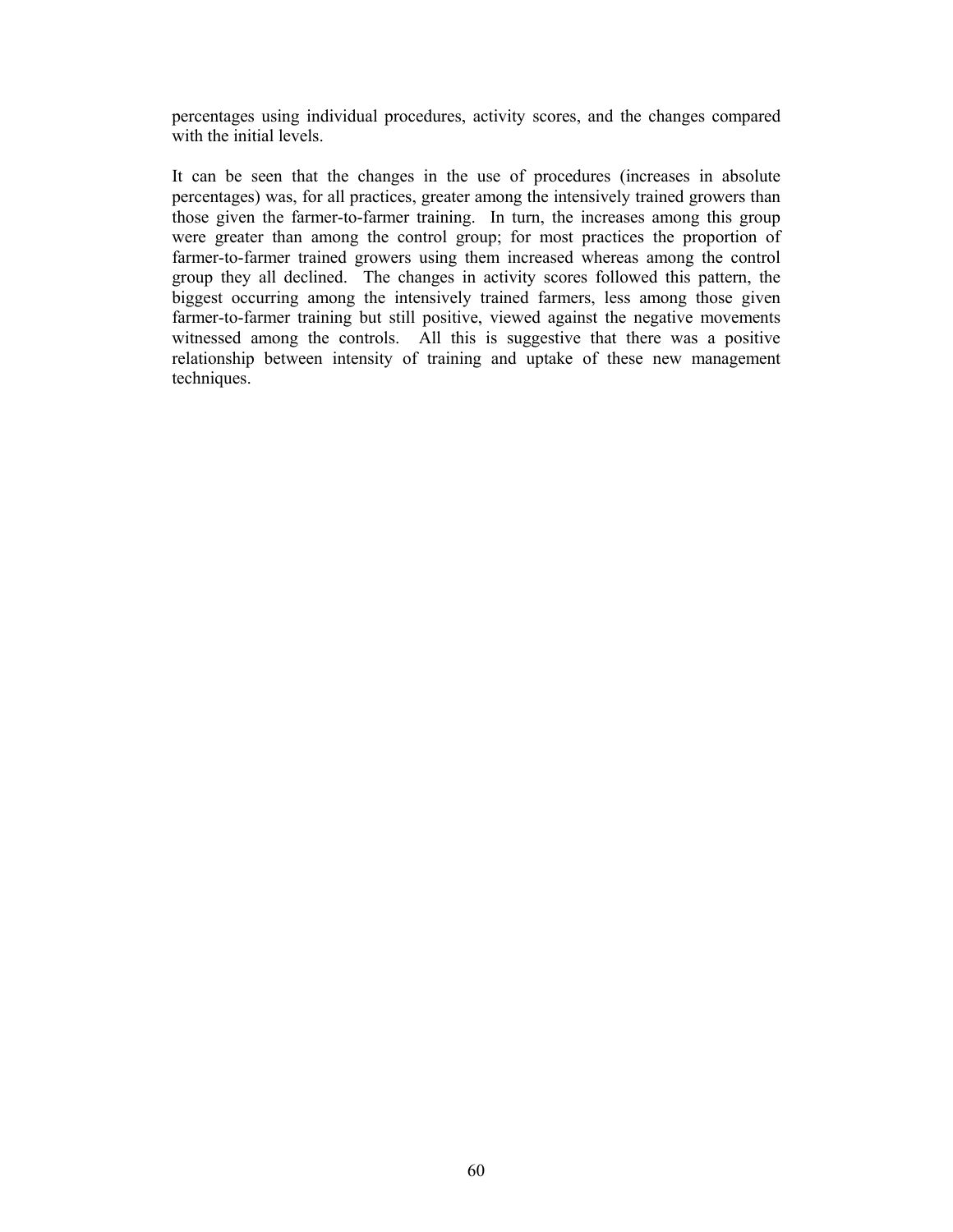|                                                   |               | <b>Intensively Trained</b><br><b>IT2 (12 cases)</b> |                         | <b>Farmer-to-Farmer</b><br><b>Trained</b><br>FFT1 (54 cases) | <b>Controls</b><br>(265 cases)    |                         |                      |              |
|---------------------------------------------------|---------------|-----------------------------------------------------|-------------------------|--------------------------------------------------------------|-----------------------------------|-------------------------|----------------------|--------------|
| <b>Wheat Crop Practices</b>                       | <b>Before</b> | <b>Action Year 1</b><br>(2000/01)                   |                         | <b>Before</b>                                                | <b>Action Year 1</b><br>(2000/01) |                         | <b>March</b><br>2000 | July<br>2001 |
|                                                   | %             | $\%$<br>%                                           |                         | $\%$                                                         | $\%$                              | %                       | $\%$                 | $\%$         |
|                                                   | Yes           | Yes                                                 | Of<br>which<br>most/all | Yes                                                          | Yes                               | Of<br>which<br>most/all | Yes                  | Yes          |
|                                                   |               |                                                     |                         |                                                              |                                   |                         |                      |              |
| Consider earliness of flowering                   | 33            | 67                                                  | 42                      | 24                                                           | 35                                | 16                      | 29                   | 23           |
| Consider tillering characteristics                | 75            | 83                                                  | 67                      | 57                                                           | 63                                | 36                      | 71                   | 64           |
| Calculate soil nitrogen reserves                  | 25            | 92                                                  | 66                      | 44                                                           | 65                                | 38                      | 56                   | 49           |
| Measure shoot numbers pre first N applic          | 58            | 92                                                  | 50                      | 24                                                           | 58                                | 29                      | 40                   | 27           |
| Measure canopy size pre main N applic             | 8             | 92                                                  | 58                      | 11                                                           | 66                                | 34                      | 18                   | 15           |
| Adjust N rate /timing re measuring shoot<br>no's  | 33            | 92                                                  | 50                      | 28                                                           | 58                                | 29                      | 44                   | 26           |
| Measure plant no's pre deciding on PGRs           | 58            | 100                                                 | 67                      | 43                                                           | 42                                | 31                      | 40                   | 37           |
| Estimate root anchorage re PGR use                | 33            | 75                                                  | 50                      | 28                                                           | 35                                | 18                      | 34                   | 33           |
| Adjust fungicide rates relative to canopy<br>size | 58            | 67                                                  | 25                      | 50                                                           | 44                                | 22                      | 57                   | 56           |
| Consider stem reserves re ear sprays              | 17            | 67                                                  | 33                      | 13                                                           | 19                                | 12                      | 14                   | 11           |
| Average of the above                              | 40            | 53                                                  | 51                      | 32                                                           | 49                                | 27                      | 40                   | 34           |
| SD of the above                                   | 21            | 13                                                  | 14                      | 16                                                           | 16                                | 9                       | 18                   | 18           |
| Average activity score                            | 4.0           | 8.25                                                |                         | 3.22                                                         | 4.94                              |                         | 4.0                  | 3.4          |
| <b>Standard Deviation</b>                         | 2.34          | 2.09                                                |                         | 2.13                                                         | 2.54                              |                         | 2.42                 | 2.32         |

# **Table 4.4 Percentage of the group conducting "flag" practices before and after training**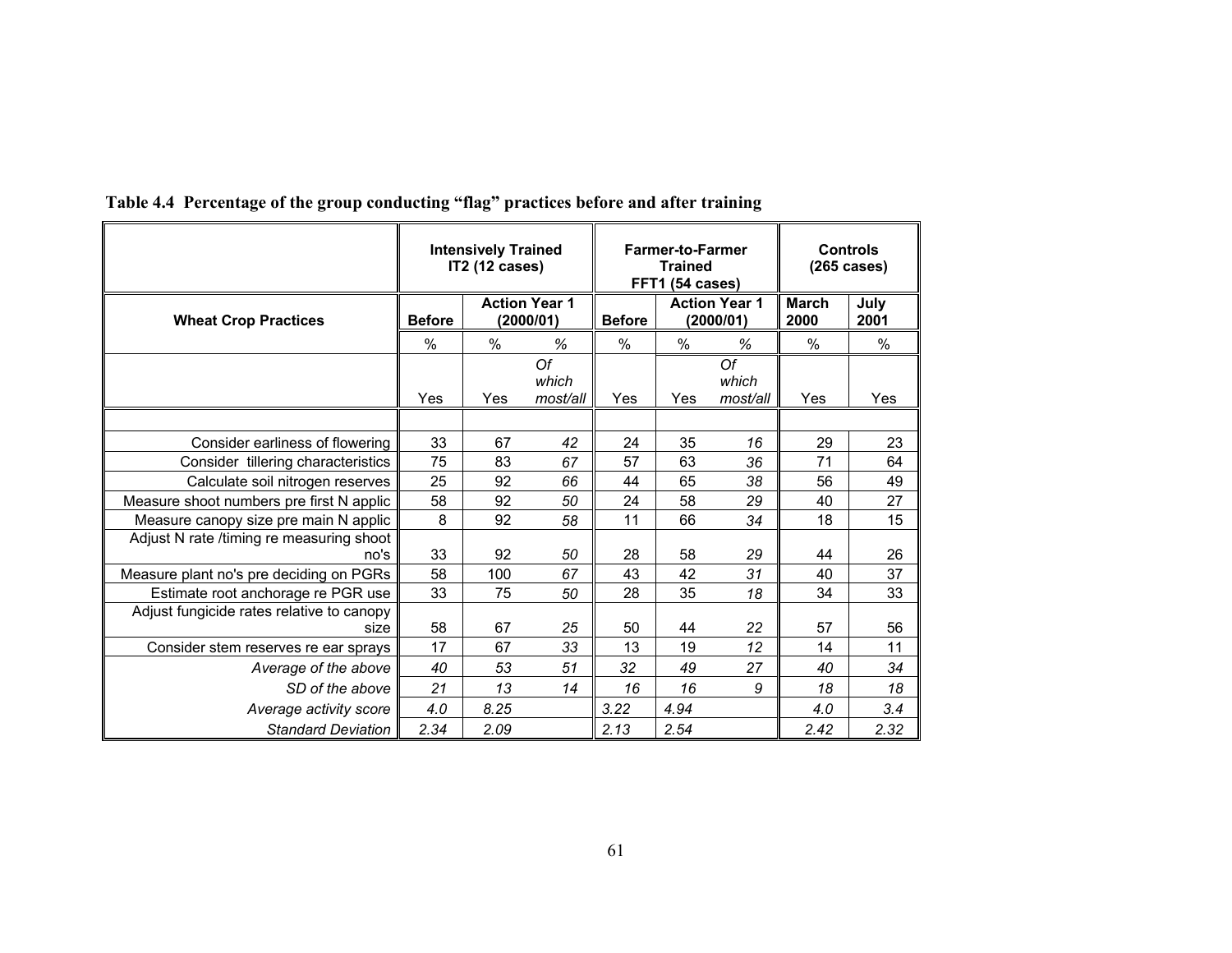|                                                   | <b>Intensively Trained</b><br><b>Farmers</b><br><b>IT2 (12 cases)</b> |                                   |                           |               | <b>Farmer-to Farmer</b><br><b>Trained</b><br>FFT 1 (54 cases) |                           | Control<br>(265 cases) |                          |                |  |
|---------------------------------------------------|-----------------------------------------------------------------------|-----------------------------------|---------------------------|---------------|---------------------------------------------------------------|---------------------------|------------------------|--------------------------|----------------|--|
| <b>Wheat Crop Practices</b>                       | <b>Before</b>                                                         | <b>Action Year 1</b><br>(2000/01) |                           | <b>Before</b> | <b>Action Year 1</b><br>(2000/01)                             |                           | <b>March</b><br>2000   | <b>July 2001</b><br>$\%$ |                |  |
|                                                   | %                                                                     | $\%$                              |                           | $\%$          | %                                                             |                           | $\%$                   | $\%$                     |                |  |
|                                                   | Yes                                                                   | Abs.<br>change                    | $\overline{\%}$<br>change | Yes           | Abs.<br>change                                                | $\overline{\%}$<br>change | Yes                    | Abs.<br>change           | $\%$<br>change |  |
|                                                   |                                                                       |                                   |                           |               |                                                               |                           |                        |                          |                |  |
| Consider earliness of flowering                   | 33                                                                    | 34                                | 103                       | 24            | 11                                                            | 46                        | 29                     | $-6$                     | $-21$          |  |
| Consider tillering characteristics                | 75                                                                    | 8                                 | 11                        | 57            | 6                                                             | 11                        | 71                     | $-7$                     | $-10$          |  |
| Calculate soil nitrogen reserves                  | 25                                                                    | 67                                | 268                       | 44            | 21                                                            | 48                        | 56                     | $-7$                     | $-13$          |  |
| Measure shoot numbers pre first N applic          | 58                                                                    | 34                                | 59                        | 24            | 34                                                            | 142                       | 40                     | $-13$                    | -33            |  |
| Measure canopy size pre main N applic             | 8                                                                     | 84                                | 1050                      | 11            | 55                                                            | 500                       | 18                     | $-3$                     | $-17$          |  |
| Adjust N rate /timing re measuring shoot<br>no's  | 33                                                                    | 59                                | 179                       | 28            | 30                                                            | 107                       | 44                     | $-18$                    | $-41$          |  |
| Measure plant no's pre deciding on PGRs           | 58                                                                    | 42                                | 72                        | 43            | $-1$                                                          | $-2$                      | 40                     | $-3$                     | -8             |  |
| Estimate root anchorage re PGR use                | 33                                                                    | 42                                | 127                       | 28            | $\overline{7}$                                                | 25                        | 34                     | $-1$                     | $-3$           |  |
| Adjust fungicide rates relative to canopy<br>size | 58                                                                    | 9                                 | 16                        | 50            | -6                                                            | $-12$                     | 57                     | $-1$                     | -2             |  |
| Consider stem reserves re ear sprays              | 17                                                                    | 50                                | 294                       | 13            | 6                                                             | 46                        | 14                     | $-3$                     | $-21$          |  |
| Average of the above                              | 39.8                                                                  | 42.9                              | 217.8                     | 32.2          | 16.3                                                          | 91.0                      | 40.3                   | $-6.2$                   | $-16.7$        |  |
| Standard Deviation of the above                   | 21.4                                                                  | 23.8                              | 308.1                     | 15.5          | 18.7                                                          | 151.4                     | 17.8                   | 5.5                      | 12.6           |  |
| Average activity score                            | 4.0                                                                   | $+5.26$                           | $+131%$                   | 3.22          | $+1.72$                                                       | $+53%$                    | 4.0                    | $-0.6$                   | $-15%$         |  |
|                                                   |                                                                       |                                   |                           |               |                                                               |                           |                        |                          |                |  |

**Table 4.5 Change in percentage of the group conducting "flag" practices before and after training**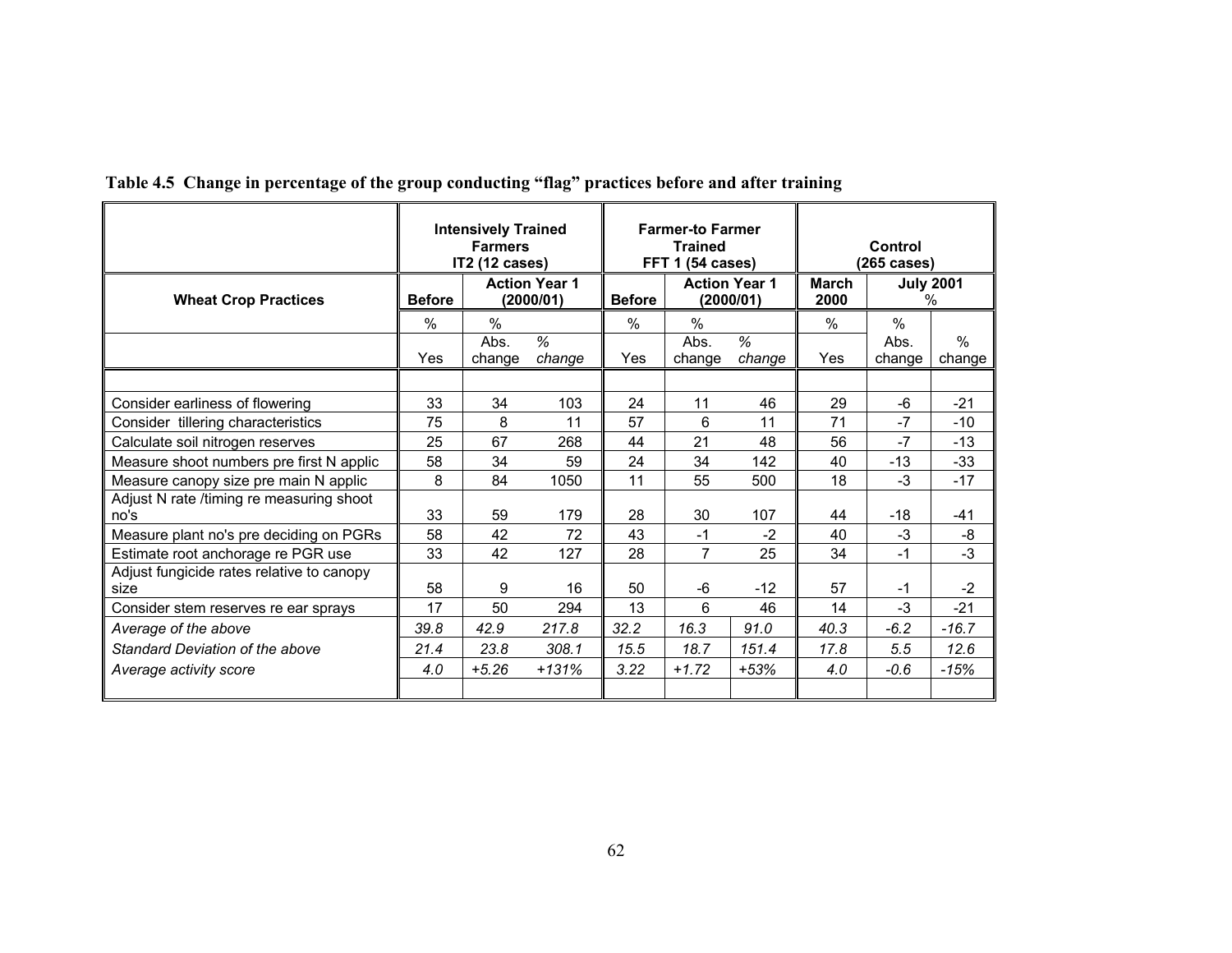#### 4.4 **Impressions of financial implications of adopting the new practices**

Innovation is a profit-seeking (or loss minimising) action, or one that increases profit stability. Hence it would be unlikely that new practices in wheat management would be implemented in the absence of some anticipated financial benefit, perhaps after some initial period of familiarisation. Changes that were likely to reduce profitability or increase risk would be avoided.

This evaluation was not set up to assess the impact on businesses of the new practices. However, the questionnaire distributed after growers had achieved one year's experience of trying them out attempted to collect data on the growers' impressions of the impact on the value of output per ha, the variable costs per ha and the gross margin per ha. This information, in addition to indicating the strength of the impetus behind adoption, was useful in throwing some light on one of the specific criteria for assessing the performance of this Sector Challenge Project – that 75% of the farmers who underwent Farmer-to-Farmer Training accepted that the new approaches had the potential to increase the profitability of the enterprise. While direct questions of expectations were not employed, the out-turn of the intensively trained farmers and the experiences of the first group of the Farmer-to-Farmer trained groups would have been instrumental in creating a climate of opinion.

Among the first group of intensively trained farmers, who grew their first crop in 1999/2000, the balance of opinion (two-thirds of the growers) was that output had not altered much or had increased modestly; more had the impression that output had been increased than that it had fallen (Table 4.6). There was a stronger impression that costs had fallen. The net effect was that for 11 out of the 13 who replied, the perception was that gross margin had been increased by adopting the practices (at least to the extent that farmers had done so). In their second year of experience, corresponding with difficult growing conditions, the balance was slightly more towards a positive affect on output, with again variable costs falling and most (10 out of 14) seeing a rise in gross margin. Experience had not dampened the impression of benefit. For the second tranche of intensively trained farmers, the overall impression in their first year of experience seemed very similar to that of the first tranche's second year.

Among farmers who had undergone Farmer-to-Farmer Training the pattern was again similar. Most reported that output had not altered much as the result of applying the techniques, but outside this category more suggested a positive change than a negative one. While two thirds thought that variable costs had not altered much, there were far more who perceived a fall than a rise. On balance, while almost half had the impression that gross margin had not changed (13 cases out of 29), an equal number thought it had risen and only 3 felt that it had fallen. This suggested a more muted impression of financial gain than came from the intensively trained farmers.

Overall, clearly most farmers perceived a positive financial outcome from using the new management procedures, or at least no deterioration. Thus a necessary condition for their uptake by the substantial sections of the industry appears to be in place.

Of course, the cost of acquiring the training has not been included in the farm-level costs (opportunity costs of time spent being trained, any impact on fees charged by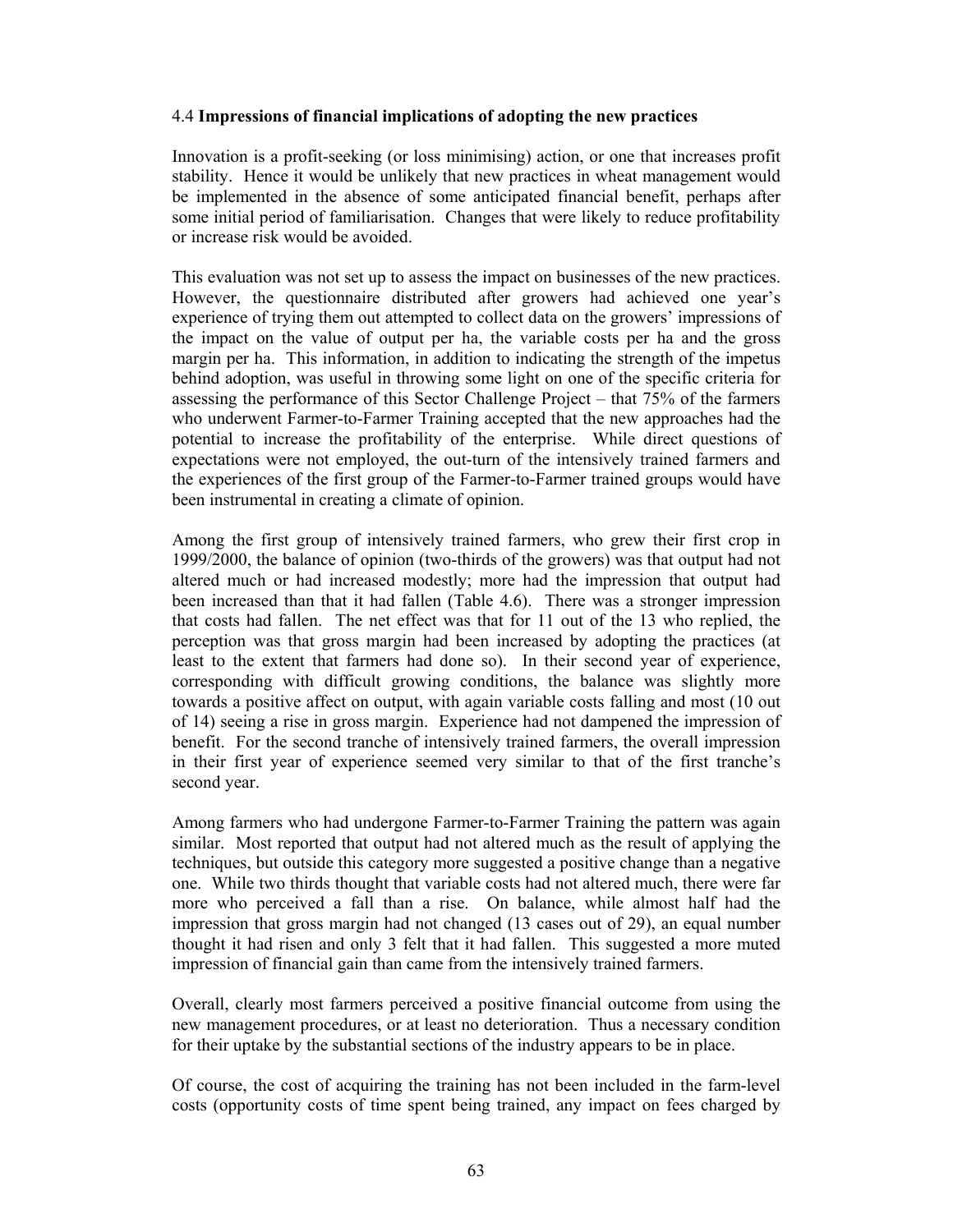consultants etc.). Also, numbers of cases are quite small and the experiences of all but IT1's first year corresponded to the difficult 2000/01 growing season, when impacts of new practices may not have been typical. However, there is sufficient indication of impact to suggest that a fuller and more detailed cost-benefit analysis might be worthwhile.

|                                                           | Down<br>£50 or<br>more   | Down<br>£25 $-$<br>£50 | Down<br>$£10-$<br>£25 | <b>Not</b><br>altered<br>much | Upf10<br>$-£25$       | Up<br>$£25-$<br>£50   | Up<br>more<br>than<br>£50 |
|-----------------------------------------------------------|--------------------------|------------------------|-----------------------|-------------------------------|-----------------------|-----------------------|---------------------------|
| Intensively trained $(ITI)$ – first year of growing       |                          |                        |                       |                               |                       |                       |                           |
| Value of output per<br>hectare                            |                          | 8%<br>1                | 15%<br>$\overline{2}$ | 23%<br>3                      | 46%<br>6              |                       | 8%<br>1                   |
| Variable costs per<br>hectare                             | $\blacksquare$           | 23%<br>3               | 54%<br>$\overline{7}$ | 15%<br>$\overline{2}$         | 8%<br>$\mathbf{1}$    |                       |                           |
| Gross margin per<br>hectare                               | $\overline{\phantom{a}}$ | 8%<br>1                | 8%<br>1               | $\overline{a}$                | 46%<br>6              | 23%<br>$\overline{3}$ | 15%<br>$\overline{2}$     |
| Intensively trained $(TI)$ – second year of growing       |                          |                        |                       |                               |                       |                       |                           |
| Value of output per<br>hectare                            | 7%<br>1                  |                        | 7%<br>1               | 14%<br>$\overline{2}$         | 36%<br>5              | 29%<br>$\overline{4}$ | 7%<br>$\mathbf{1}$        |
| Variable costs per<br>hectare                             | 7%<br>1                  | 13%<br>$\overline{2}$  | 53%<br>8              | 13%<br>$\overline{2}$         | 13%<br>$\overline{2}$ | ä,                    | $\overline{\phantom{0}}$  |
| Gross margin per<br>hectare                               |                          | 7%<br>$\mathbf{1}$     |                       | 21%<br>3                      | 21%<br>3              | 43%<br>6              | 7%<br>$\mathbf{1}$        |
| Intensively trained $(IT2)$ - first year of growing       |                          |                        |                       |                               |                       |                       |                           |
| Value of output per<br>hectare                            |                          |                        |                       | 25%<br>$\overline{2}$         | 50%<br>$\overline{4}$ | 25%<br>$\overline{2}$ | ä,                        |
| Variable costs per<br>hectare                             | $\blacksquare$           | 22%<br>$\overline{2}$  | 44%<br>$\overline{4}$ | 22%<br>$\overline{2}$         | 11%<br>1              | ä,                    | $\blacksquare$            |
| Gross margin per<br>hectare                               | $\blacksquare$           | $\blacksquare$         | $\blacksquare$        | 13%<br>$\mathbf{1}$           | 25%<br>$\overline{2}$ | 38%<br>3              | 25%<br>$\overline{2}$     |
| Farmer-to-farmer trained (FFT1) $-$ first year of growing |                          |                        |                       |                               |                       |                       |                           |
| Value of output per<br>hectare                            |                          | 3%<br>1                |                       | 57%<br>17                     | 33%<br>10             | 7%<br>$\overline{2}$  | $\overline{a}$            |
| Variable costs per<br>hectare                             | $\blacksquare$           |                        | 32%<br>10             | 61%<br>19                     | 7%<br>$\overline{2}$  | $\overline{a}$        | $\blacksquare$            |
| Gross margin per<br>hectare                               | 3%<br>1                  | $\overline{a}$         | 7%<br>$\overline{2}$  | 45%<br>13                     | 41%<br>12             | 3%<br>$\mathbf{1}$    | $\overline{\phantom{a}}$  |

**Table 4.6 Impressions of the financial impact of adopting new practices (some or all)**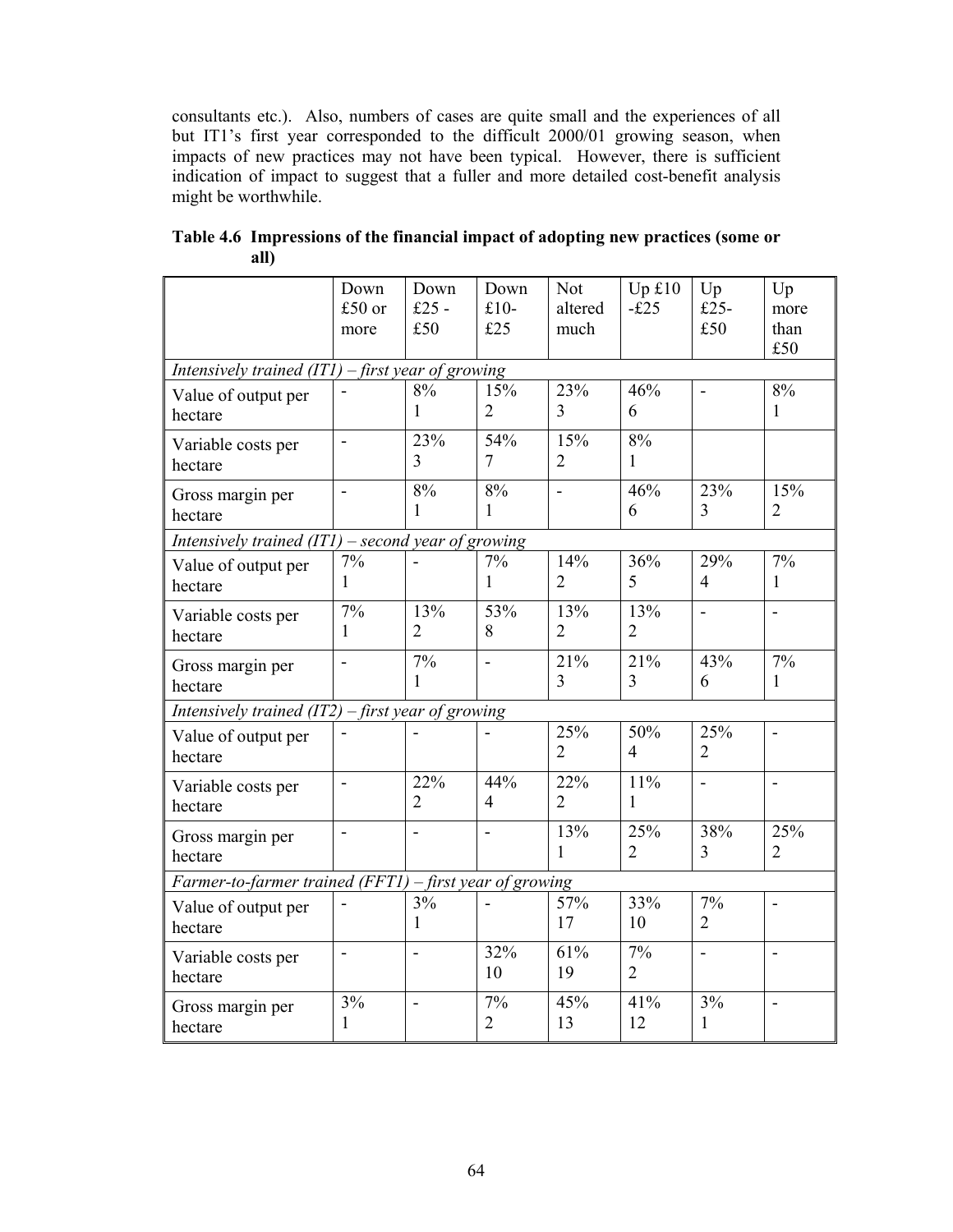# **5 The training programmes and their impact on the acceptance of the new management techniques**

Mental acceptance of an innovation is a critical and necessary step in the process by adoption spreads though the industry. A specific task in the evaluation plan was to assess whether the target that 75% of the farmers who attended the second-tier training programme accepted that the practical adoption of the new approaches to wheat management would lead to crop management decisions that have the potential to increase the profitability of the enterprise.

Both the intensively trained growers and those given farmer-to-farmer training were asked about how the training had influenced their intentions to put into practice the techniques that had been explained and demonstrated to them. Thirteen questions were posed, covering intentions related to variety choice, seed rates, nitrogen application, the use of plant growth regulators, and disease control. The focus was on the changes that resulted from the training. It is clear that the training had a major impact on their intentions, as revealed in the replies.

#### **5.1 Intensively trained farmers as trainees**

Among the intensively trained farmers, the training was associated with a high level of declared intention to put the new techniques into action, as revealed in the responses to questionnaires that were completed after training. Of the 13 specific actions mentioned in the questionnaire (see the Appendix) that were envisaged as being affected, among the first group of farmers 12 (out of 15) replied that there had been a (positive) change resulting from the training for 8 or more of the questions. There were very few cases of the training event *not* having either a "yes" or "not sure" reply. At least some of the "no" response came from farmers who were already undertaking these actions before undergoing training, so their intentions could not be attributed to the training.

## *5.1.1 Quantitative data on intentions*

Over 70% of IT1 farmers intended to adopt most of the new techniques to some degree. In most cases the changes from the baseline before training were statistically significant (Table 5.1). The actions where the training seemed to be less influential in achieving a high level of intentions were

[Specifically as a result of the training events]

- Will you consider targeting more fungicide on leaf 3 (64% "yes")
- Will you consider earliness of flowering when choosing a wheat variety this autumn (47% "yes", though this still represented a statistically significant increase on previous practice)
- Will you take stem reserves into account when considering the application of ear sprays (47% "yes")

The answers to secondary questions ("If so, how much of the crop is likely to be involved") were broadly spread between the "some", "most" and "all" categories, with "most" being generally the most numerous.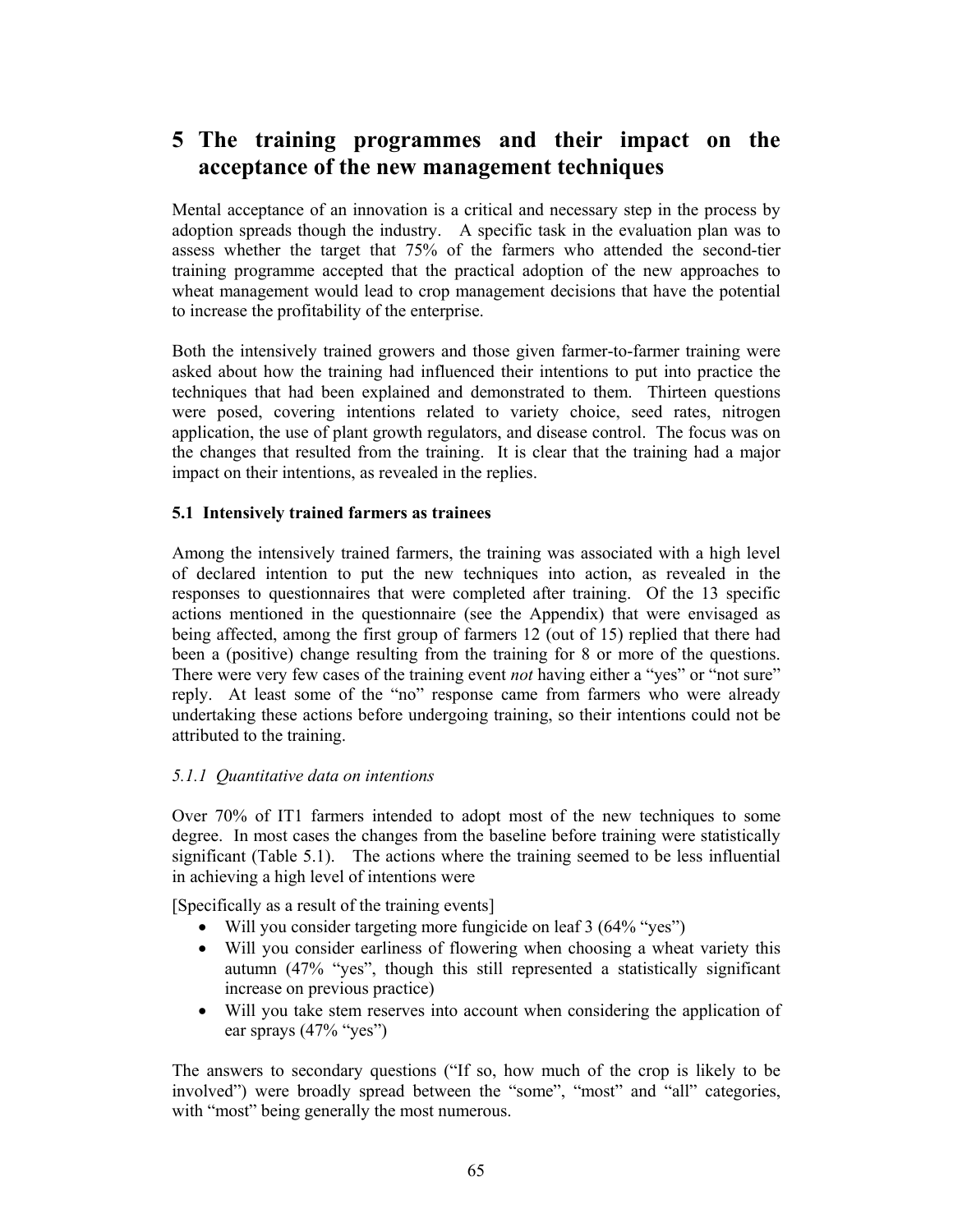| Wheat crop practice                               |               | <b>Activity</b><br>before | Intentions after training |                |        |      |      |      |
|---------------------------------------------------|---------------|---------------------------|---------------------------|----------------|--------|------|------|------|
| <b>FIRST GROUP</b>                                | $\frac{9}{6}$ | $\frac{0}{0}$             | $\frac{0}{0}$             | $\%$           | %      | %    | %    | %    |
| Intensively Trained (IT1) n = 15                  | no            | yes                       | no                        | not sure       | yes    | some | most | all  |
| Variety choice re. rotation or soil               |               |                           | 0                         | 0              | 100    | 20   | 47   | 33   |
| type                                              |               | 13                        | 13                        | 40             | 47*    | 27   | 7    | 13   |
| Consider earliness of flowering                   | 87            |                           |                           |                |        |      |      |      |
| Consider tillering characteristics                | 33            | 67                        | 7                         | 7              | 87     | 27   | 47   | 13   |
| Amend seed rate and/or sowing<br>date             |               |                           | 0                         | 0              | 100    | 13   | 47   | 40   |
| Calculate soil nitrogen reserves                  | 47            | 53                        | 0                         | 7              | $93*$  | 27   | 53   | 13   |
| Measure shoot numbers pre first<br>N applic.      | 80            | 20                        | 0                         | 0              | 100*   | 27   | 47   | 27   |
| Estimate canopy size pre first N<br>application   | 100           | 0                         | 7                         | 0              | $93*$  | 27   | 53   | 13   |
| Adjust N rate/timing re measuring                 |               |                           |                           |                |        |      |      |      |
| shoot no's                                        | 80            | 20                        | 0                         | 0              | $100*$ | 27   | 47   | 27   |
| Measure plant no's pre deciding<br>on PGRs        | 67            | 33                        | 7                         | 13             | $80*$  | 13   | 60   | 7    |
| Examine root anchorage re PGR<br>use              | 73            | 27                        | 0                         | 27             | $73*$  | 7    | 53   | 13   |
| Adjust fungicide rates relative to                |               |                           |                           |                |        |      |      |      |
| canopy size<br>Consider targeting more            | 33            | 67                        | 0                         | 20             | 80     | 33   | 33   | 13   |
| fungicide on leaf 3                               |               |                           | 29                        | 7              | 64     | 14   | 29   | 21   |
| Consider stem reserves re applic<br>of ear sprays | 73            | 27                        | 7                         | 47             | 47     | 13   | 27   | 7    |
| Average of the above                              | 67.3          | 32.7                      | 5.4                       | 12.9           | 81.8   | 21.2 | 42.3 | 18.5 |
| Standard Deviation of the above                   | 22.6          | 22.6                      | 8.3                       | 16.0           | 19.2   | 8.2  | 14.5 | 10.3 |
| <b>SECOND GROUP</b>                               | $\frac{0}{0}$ | $\%$                      | $\frac{0}{0}$             | $\%$           | $\%$   | $\%$ | $\%$ | $\%$ |
| Intensively Trained (IT2) n = 14                  | no            | yes                       | no                        | not sure       | Yes    | some | most | all  |
| Variety choice re. rotation or soil<br>type       |               |                           | 14                        | 0              | 86     | 14   | 43   | 29   |
| Consider earliness of flowering                   | 67            | 33                        | 14                        | 14             | 72     | 36   | 21   | 14   |
| Consider tillering characteristics                | 27            | 73                        | 21                        | 0              | 79     | 14   | 29   | 36   |
| Amend seed rate and/or sowing                     |               |                           |                           |                |        |      |      |      |
| date                                              |               |                           | 14                        | 0              | 86     | 7    | 14   | 64   |
| Calculate soil nitrogen reserves                  | 80            | 20                        | 7                         | $\overline{7}$ | 86*    | 29   | 14   | 43   |
| Measure shoot numbers pre first                   |               |                           |                           |                |        |      |      |      |
| N application                                     | 53            | 47                        | 0                         | 0              | $100*$ | 7    | 29   | 64   |
| Estimate canopy size pre first N<br>applic        | 93            | 7                         | 21                        | 0              | 79*    | 36   | 0    | 43   |
| Adjust N rate/timing re measuring<br>shoot no's   | 73            | 27                        | 0                         | 0              | $100*$ | 7    | 29   | 64   |
| Measure plant no's pre deciding<br>on PGRs        | 40            | 60                        | 7                         | 0              | $93*$  | 14   | 29   | 50   |
| Examine root anchorage re PGR                     |               |                           |                           |                |        |      |      |      |
| use                                               | 60            | 40                        | 21                        | 0              | 79     | 7    | 21   | 50   |
| Adjust fungicide rates relative to<br>canopy size | 33            | 67                        | 7                         | 21             | 64     | 7    | 21   | 43   |
| Consider targeting more<br>fungicide on leaf 3    |               |                           | 29                        | 21             | 50     | 7    | 0    | 43   |
| Consider stem reserves re applic<br>of ear sprays | 80            | 20                        | 0                         | 43             | 57     | 0    | 14   | 36   |
|                                                   |               |                           |                           | 8.2            |        |      |      |      |
| Average of the above                              | 60.6          | 39.4                      | 11.9                      |                | 79.3   | 14.2 | 20.3 | 44.5 |
| Standard Deviation of the above                   | 22.0          | 22.0                      | 9.4                       | 13.3           | 15.3   | 11.8 | 12.1 | 14.5 |

# **Table 5.1 Intentions after intensive training**

\* statistically different from the actual "before" situation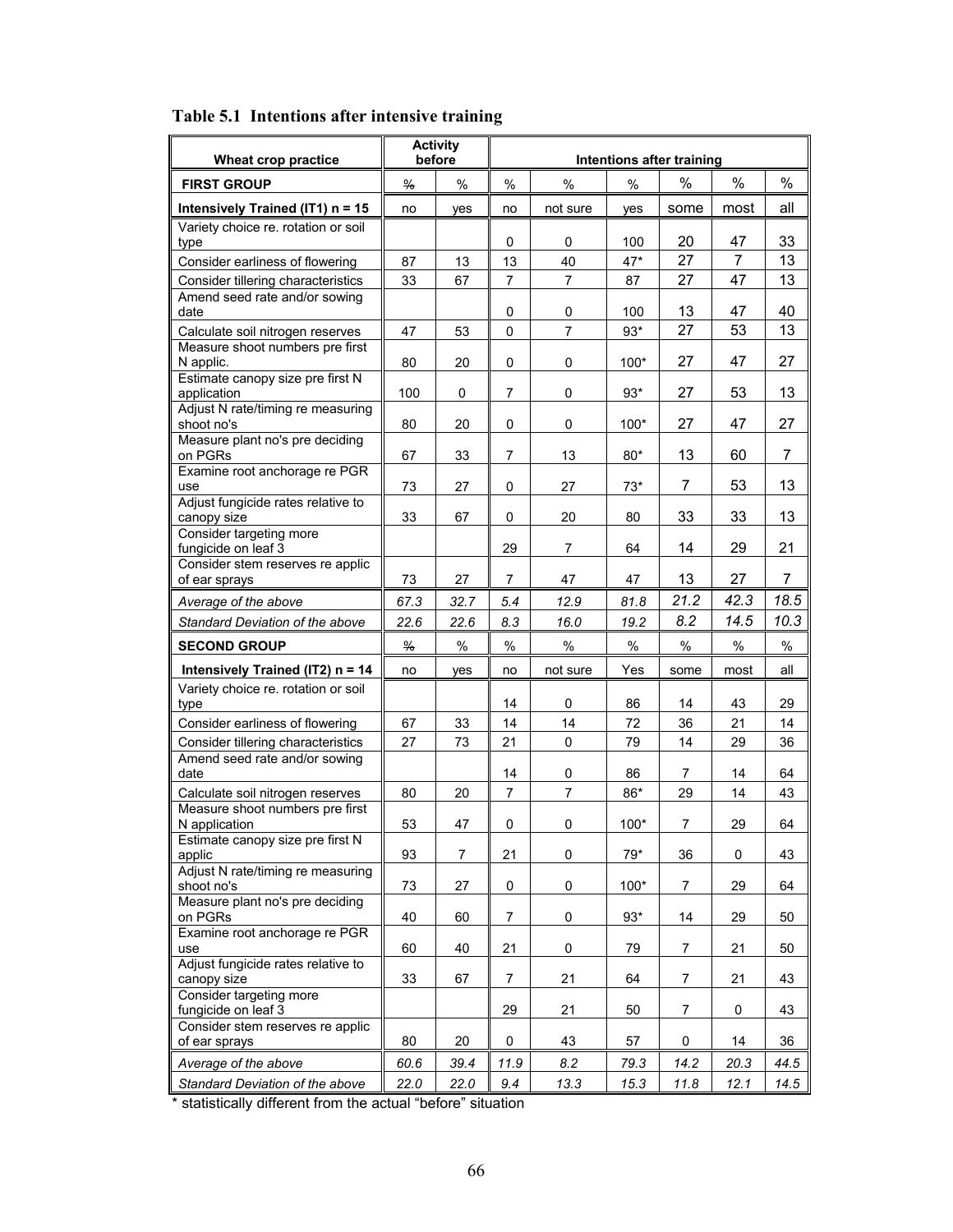Among the second intensively trained group (IT2) responses were even more positive in terms of a high level of intention (Table 5.1b). Over 70% intended to adopt *all* the techniques, other than the group of three related to fungicide use (adjusting fungicide rates relative to canopy size; consider targeting more fungicide on leaf 3; and relating ear sprays to stem reserves), but neither of these fell below 50%. Compared with the first group, the intentions of the second was less stimulated in some techniques, with somewhat fewer changes between the activity before training and intentions after training reaching statistical significance, but the small numbers of cases mean that nothing systematic can be detected. Also there may have been changes in how the material was presented to the each of the two tranches that may form part of the explanation.

**Later analyses confined attention to the 10 questions that could be directly related to actions about which information was collected in the baseline surveys, so that the correspondence between intentions and actual practice could be followed up. The three questions on intentions that were not taken further were:** 

# **[Specifically as a result of the training events]**,

- will you consider choosing varieties according to the position in the rotation or to the soil type
- will you amend your seed rate and / or sowing date to a greater extent than you did previously
- will you consider targeting more fungicide protection on leaf 3 than in the past.

### *5.1.2 Qualitative reactions to training*

Intensively trained farmers were invited by open-ended questions to give their impressions of the training they had received. These are listed in the Annex to this chapter. Generally these suggest a very positive response. Commonly mentioned factors were how the practical sessions served to bring together the theory, and the anticipated consolidation that experience of growing would provide, in preparation for explaining to others.

It became apparent when monitoring the training sessions that information was being passed in two directions, in line with modern perceptions of technology transfer. Not only were ADAS scientists passing their expertise to farmers and associated crop consultants, but that the scientist valued the contact with practical growers. Though not formally part of this evaluation, the benefit to the science community flowing from this particular form of technology transfer should not be overlooked.

#### **5.2 Intensively trained farmers as trainers**

An essential part of this Sector Challenge Project was the training provided to other farmers by those that had been intensively trained by ADAS (the Farmer-to-Farmer Training). Immediately after their course of intensive training farmers were asked about their confidence to explain the new approach to the various aspects of wheat management to their fellow farmers. A further questionnaire was sent to each intensively trained farmer after their first year's experience of applying the new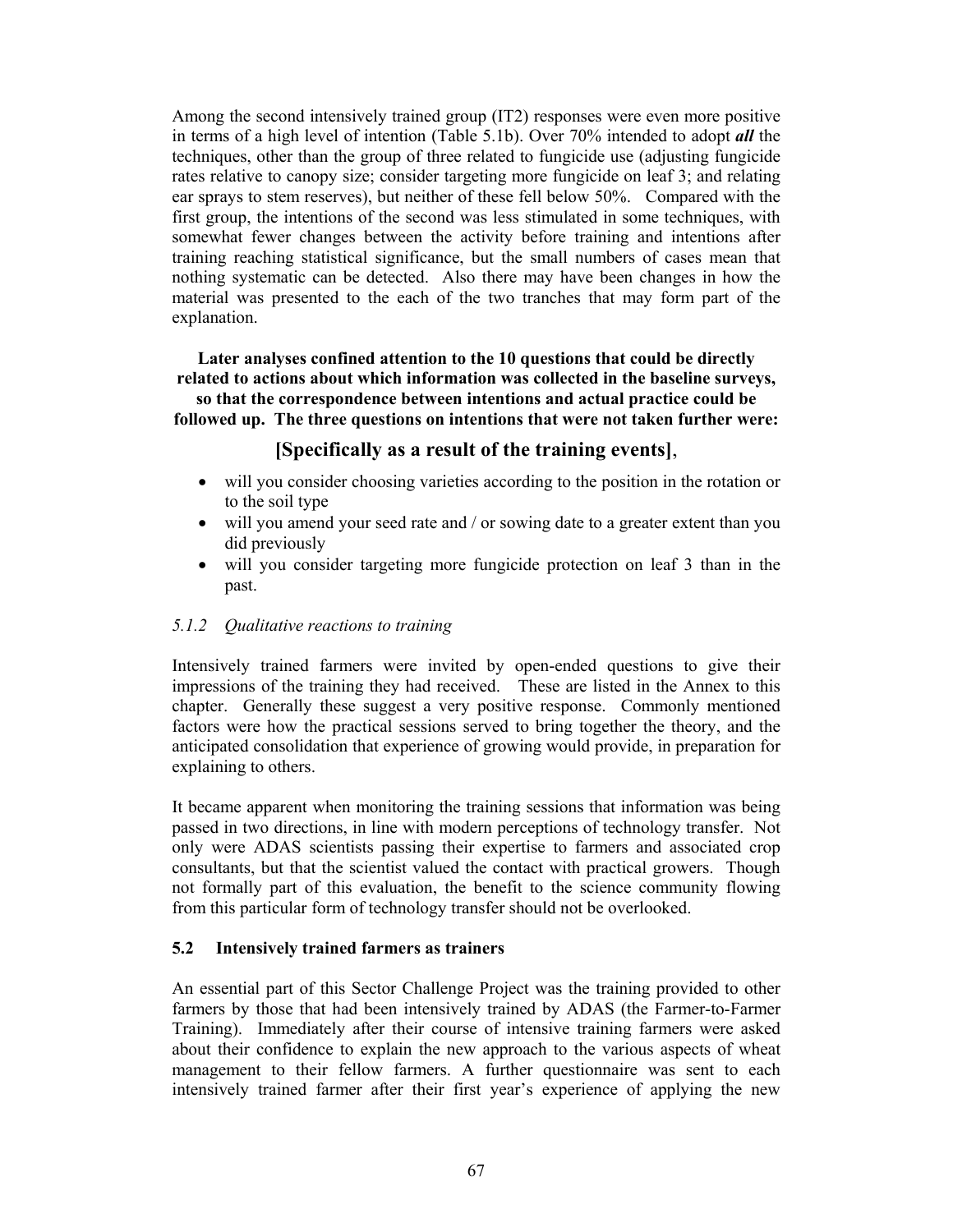management procedures, during which they were also providing training to the groups they had assembled.

## *5.2.1 Confidence about acting as trainers before carrying it out*

When farmers who had been intensively trained were asked about their confidence to deliver the material in the subsequent farmer-to-farmer training, the levels reported were generally high, implying the perception of a firm grasp of the underlying principles (Table 5.2). Confidence was highest with seed rate and planting date issues, with more than a half in both groups (IT1 and IT2) declaring themselves "very confident". Only among the use of plant growth regulators and fungicides did there appear to be many farmers who considered themselves "not at all" confident, but these were still in the minority. How much of this confidence came from the training and how much from previous knowledge and experience is not possible to ascertain.

| IT <sub>1</sub>                | Very       | Quite     | Not at all |
|--------------------------------|------------|-----------|------------|
| $N = 15$                       | Confident  | Confident | Confident  |
| <b>Variety Choice</b>          | 33%        | 60%       | 7%         |
|                                | 5          | 9         | 1          |
| Seed Rate and                  | 67%        | 33%       |            |
| <b>Planting Date</b>           | 10         | 5         |            |
| <b>Fertilizer Applications</b> | 13%        | 73%       | 13%        |
|                                | 2          | 11        | 2          |
| <b>Plant Growth Regulators</b> | 13%        | 80%       | 7%         |
|                                | 2          | 12        |            |
| Fungicides                     | <b>20%</b> | 47%       | 33%        |
|                                | 3          | 7         | 5          |
|                                |            |           |            |
| IT <sub>2</sub>                | Very       | Quite     | Not at all |
| $N = 14$                       | Confident  | Confident | Confident  |
| Variety choice                 | 21%        | 64%       | 14%        |
|                                | 3          | 9         | 2          |
| Seed rate and                  | 57%        | 36%       | 7          |
| planting date                  | 8          | 5         |            |
| Fertilizer applications        | 29%        | 64%       | 7%         |
|                                | 4          | 9         |            |
| <b>Plant Growth Regulators</b> | 14%        | 64%       | 21%        |
|                                | 2          | 9         | 3          |
| Fungicides                     | 29%        | 50%       | 21%        |

**Table 5.2 Confidence of Intensively Trained farmers to act as trainers** 

## *5.2.2 Forming and maintaining groups to which to explain and demonstrate*

As noted in chapter 2, when the first group of intensively-trained farmers acted as trainers to others, all but one of the 'trainers' said that they had little difficulty in choosing a group or arranging the visits, though almost all were smaller than the target 15. Maintaining attendance was obviously trickier with 9 'trainers', 70% of the group, finding it quite difficult or worse.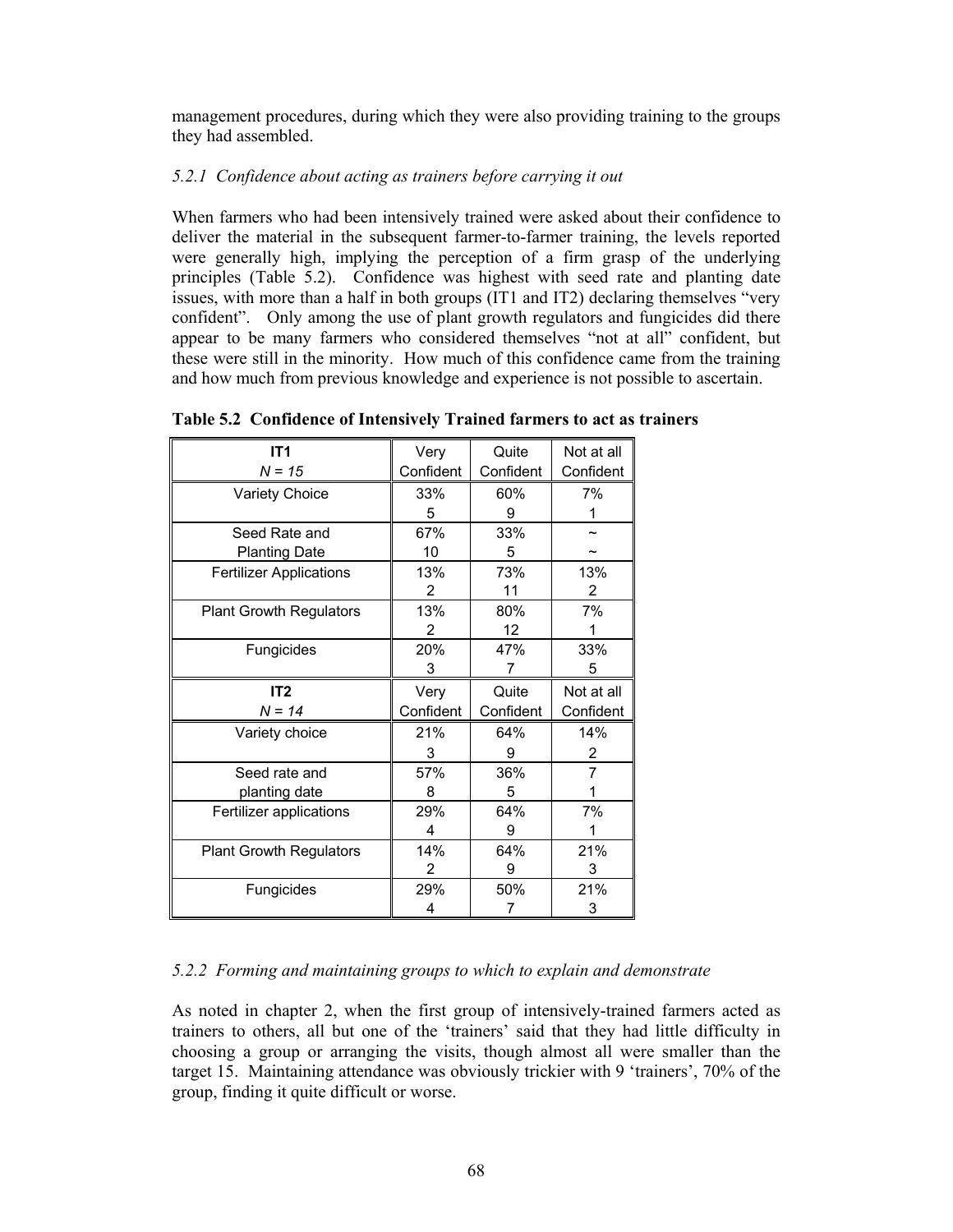Training imparted by the second group (IT2), planned for the 2000/01 season, was seriously disrupted by weather conditions and Foot and Mouth disease outbreak. However, of those (10) who formed groups to train, half said it was not difficult to choose the group, 3 had a little difficulty and 2 found it difficult. Arranging visits posed problems for 4 of the 8 who got that far with the training. Among IT1 presenting the subject matter appeared to pose only slight problems if any, probably related to the fact that three quarters of the group had had at least some previous experience of making presentations. Among IT2 it was found not at all difficult by 1 farmer, a little difficult by most (5), and very difficult by 1 farmer. 5 had had some previous presentation experience. The majority of farmers (60% or more in IT2) were very confident or quite confident in putting over the different aspects of the information

#### *5.2.3 Experiences of giving training*

Among members of the first intensively trained group (IT1), the impression from the 13 returned questionnaires is that the exercise worked well with no serious problems. However the input of ADAS was rather more positive than had been foreseen at the outset of the evaluation, in particular through the active participation of its crop management experts. This is discussed more fully in the section on consultants

The level of (post-experience) confidence about having been able to put the new concepts across varied between activities (Table 5.3, where allowance was made for two degrees of low confidence). Most 'trainers' in IT1 were confident with variety choice and seed rates, rather fewer with fertilizer applications and less still with PGR's and fungicides, where 39% were not confident. (This reflects the willingness to apply the measures expressed in earlier questionnaires and may have some bearing on the success of putting over/understanding these topics in the intensive training sessions).

If the table from Question 14 in Questionnaire B (Table 5.2) is compared with that of Question 29 of Questionnaire C/D (Table 5.3) it is possible to see how the earlier level of confidence to impart the knowledge compared with the confidence they actually felt when they were training. Differences were not large but a slight movement is detectable away from "very confident", although only one farmer actually felt 'not at all confident' when training others. Fungicide use was still the one where there was some doubt.

Most 'trainers' in both groups felt they did not need more preparation. Those in the first group who felt they did require it (3 out of the 10 who replied) failed to suggest which particular aspects could have been improved. Most in the second group (7 out of 8) felt they did not need any more preparation.

Among the first group ADAS support was rated as very satisfactory in almost all cases and the visual materials that were provided 'satisfactory' or better by 90% (all but one) of the 'trainers'. Among the second group ADAS support was also rated satisfactory or very satisfactory by 90% and the visual materials provided satisfied 8 out of the ten.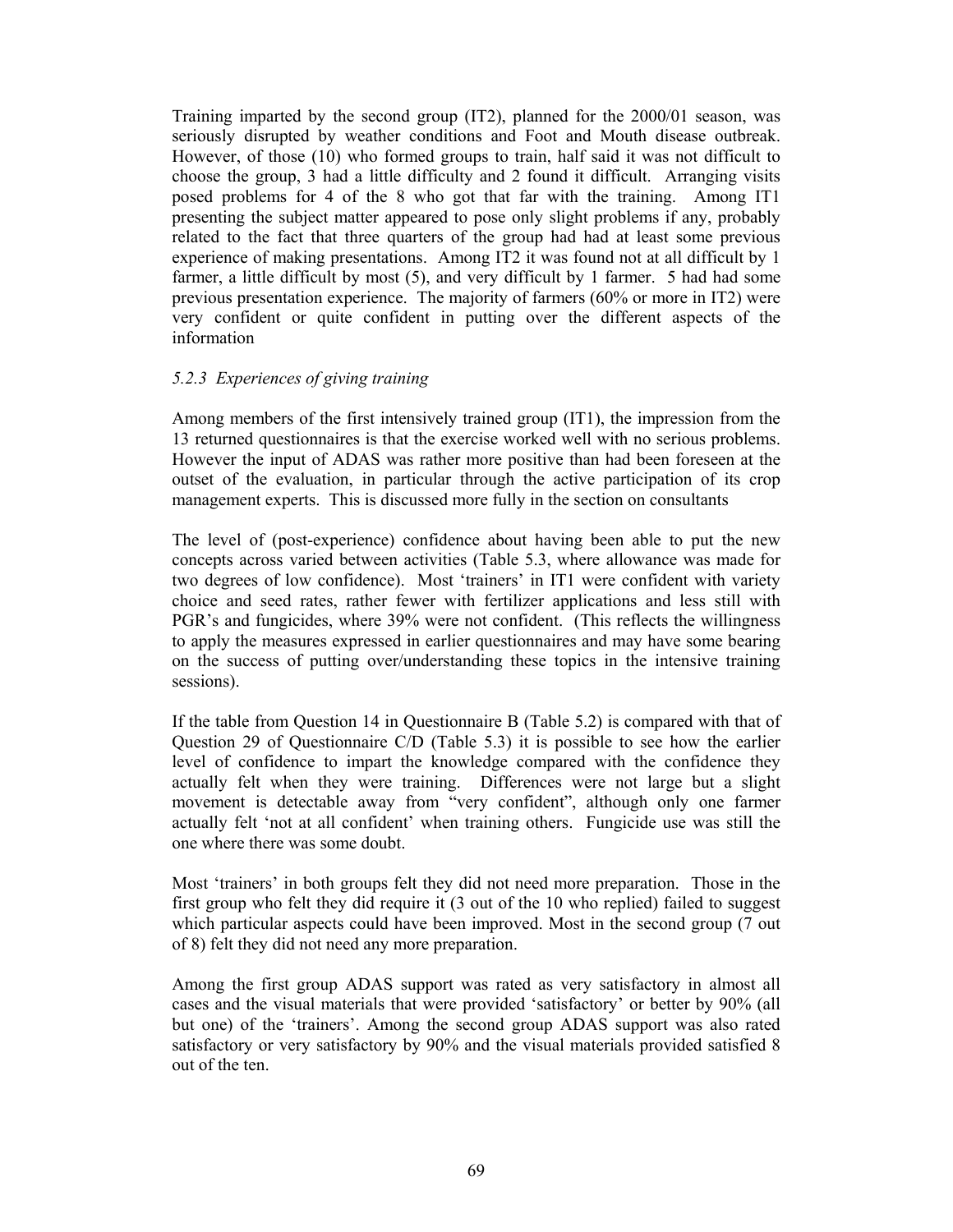| IT <sub>1</sub>                | Very      | Quite     | Not very  | Not at all |
|--------------------------------|-----------|-----------|-----------|------------|
| $N = 13$                       | Confident | Confident | Confident | confident  |
| Variety choice                 | 23%       | 62%       | 15%       |            |
|                                | 3         | 8         | 2         |            |
| Seed rate and                  | 46%       | 39%       | 15        |            |
| planting date                  | 6         | 5         | 2         |            |
| Fertilizer applications        | 15%       | 54%       | 31%       |            |
|                                | 2         | 7         | 4         |            |
| <b>Plant Growth Regulators</b> | 15%       | 46%       | 39%       |            |
|                                | 2         | 6         | 5         |            |
| Fungicides                     | 31%       | 31%       | 31%       | 8          |
|                                | 4         | 4         | 4         |            |
|                                |           |           |           |            |
| $IT2*$                         | Very      | Quite     | Not Very  | Not at all |
| $N = 7/8$                      | Confident | Confident | Confident | Confident  |
| Variety Choice                 |           | 63%       | 37%       |            |
|                                |           | 5         | 3         |            |
| Seed rate and                  | 37%       | 37%       | 25        |            |
| planting date                  | 3         | 3         | 2         |            |
| Fertilizer applications        | 14%       | 57%       | 29%       |            |
|                                |           | 4         | 2         |            |
| <b>Plant Growth Regulators</b> |           | 71%       | 29%       |            |
|                                |           | 5         | 2         |            |
| Fungicides                     | 14%       | 57%       | 29%       |            |

**Table 5.3 Post-experience confidence about having put across new concepts** 

\* Some IT2 farmers did not carry out any farmer-to-farmer training

Five of the first group 'trainers' felt that they could not have managed without ADAS at the on-farm meetings, six felt that ADAS support was desirable to some degree. Only two felt that they could almost certainly have managed perfectly well without ADAS involvement. Notwithstanding the lesser role planned for consultants among the second group, ADAS staff helped with the presentation with 7 out of 8 groups. Most (6) of ten farmers felt they could not have managed without ADAS help while 4 felt less reliant on it. This role of the consultant is taken up later.

#### **5.3 Farmer-to-Farmer trainees**

As noted above, the numbers of farmers who underwent Farmer-to-Farmer training in the first year of the programme's operation was substantially smaller than had been anticipated. Intentions following training were collected from only 99 of the first group of trainee farmers (FFT1) (in contrast with an anticipated number about double this). Because of disruption to the second replicate arising mainly from Foot  $\&$ Mouth Disease, numbers were even smaller, with intentions gathered from only 40 farmers.

On the whole, the response to farmer-to-farmer training carried out by the intensively trained farmers (together with their consultants) was positive. Following training the level of intentions varied between practices. For example 76% intended to consider tillering characteristics when choosing a wheat variety but only 31% were going to take stem reserves into account when considering the application of ear sprays (see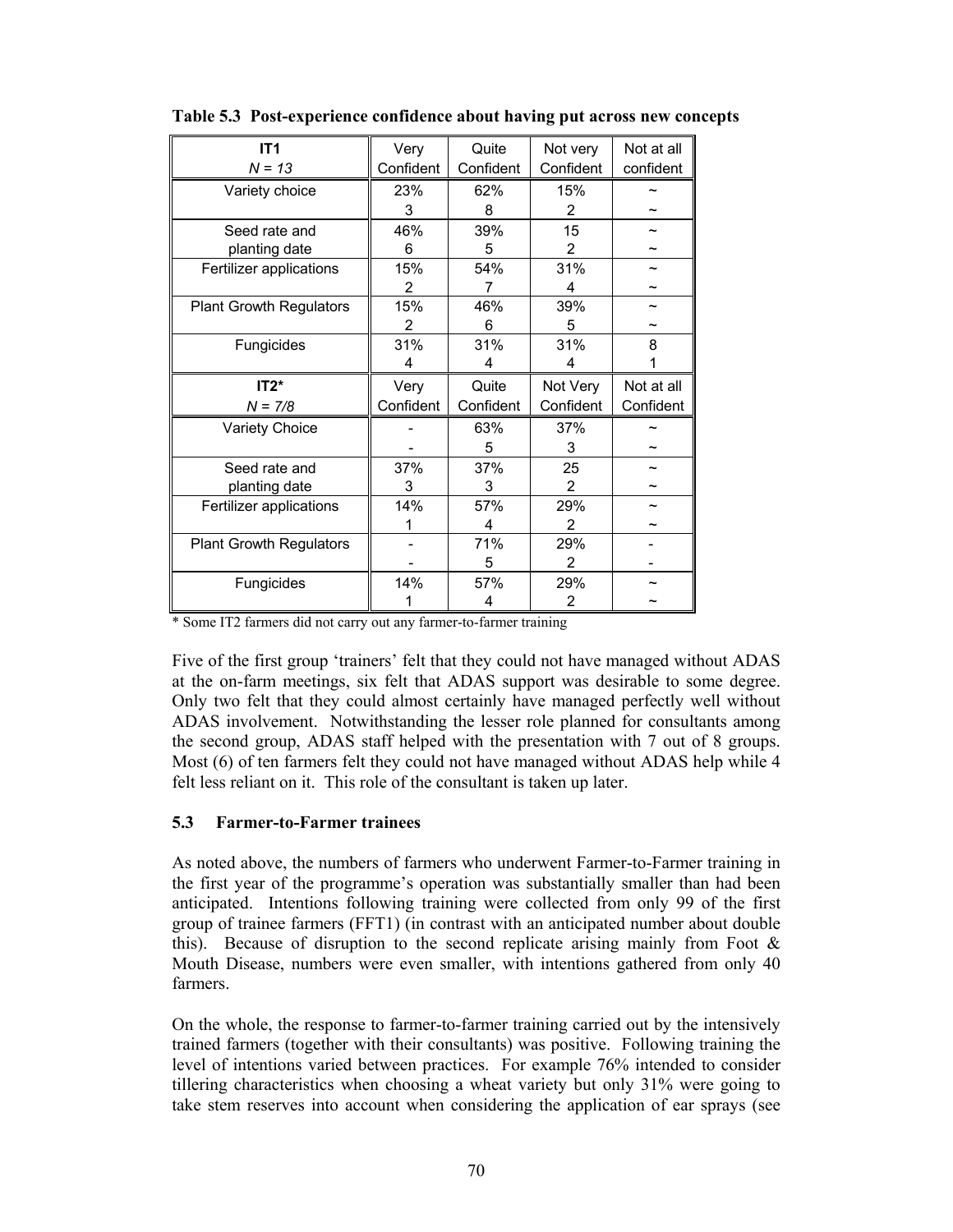Table 5.4). However, the absolute level of intentions after training should be distinguished from whether the training appeared to have a statistically significant impact on those levels, as reflected in extent to which the declared intentions were above the actual practice recorded in the baseline survey.

Training made a statistically significant difference to intentions for the same group of actions for both groups of trainees who underwent farmerto-farmer training.

- Measuring shoot numbers before the first N application
- Estimating canopy size before the first N application
- Adjusting N rate / timing in relation to measuring shoot numbers
- Measuring plane numbers before deciding on PGRs
- Examining root anchorage in relation to PGR use
- Considering stem reserves in relation to the application of ear sprays

The actions where training had least influence on intentions were as follows:

"[Specifically as a result of the training events]

- will you consider earliness of flowering when next choosing a wheat variety
- do you intend to calculate soil nitrogen reserves
- will you examine root anchorage when considering the use of PGRs
- and the set relating to disease control. (adjusting fungicide rates, targeting more fungicide protection on leaf, and taking stem reserves into account)".

In most of these cases however a substantial proportion of farmers were 'not sure' rather than wholly negative. In some cases the farmer was already carrying out the activity (so the attribution of actions to the training may have been invoked) but the apparent lack of positive intentions flowing from training cannot wholly be explained by this.

It is worth noting that the intensively trained farmers (IT1) were also less likely to declare that their training had affected their intentions in regard to some of the same actions (the first above and two of the three related to disease control). It is possible (though not tested here) that IT1 farmers transmitted their own doubts about certain of the actions to their own trainees. Or these particular actions may be contentious or difficult to carry out. On the question of how much of the crop would be involved 'some' and 'most' predominated among the farmer-to-farmer trainees, which is much the same as for the IT1 group at the same stage.

The qualitative comments of the FFT1 trainees, and a smaller number from FFT2 trainees, are listed in Annex 2 of Chapter 5. They were generally positive, though it is clear that some saw themselves already doing what was been demonstrated to them and, in some instances, were technically in advance of what the intensively trained farmer was doing.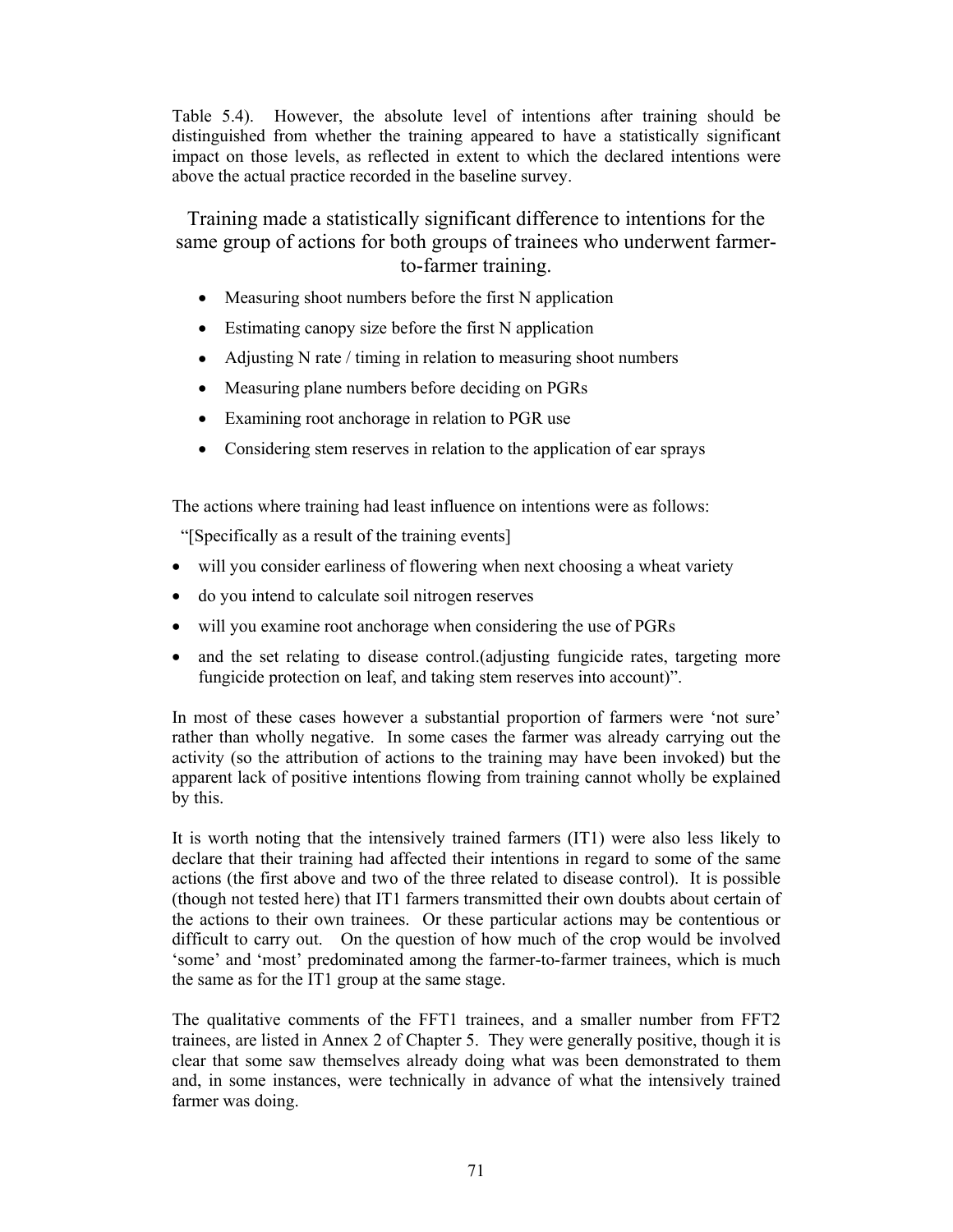| Wheat crop practice                                                 |               | <b>Activity</b><br>before | Intentions after training |          |              |      |      |      |  |  |
|---------------------------------------------------------------------|---------------|---------------------------|---------------------------|----------|--------------|------|------|------|--|--|
| * difference from the "before"                                      |               | 167 Farmers               |                           |          | 99 Farmers   |      |      |      |  |  |
| situation statistically significant                                 | $\frac{0}{0}$ | $\%$                      | $\%$                      | $\%$     | $\%$         | $\%$ | $\%$ | $\%$ |  |  |
| <b>Farmer to Farmer (FTF1)</b>                                      | no            | yes                       | no                        | not sure | Yes          | some | most | all  |  |  |
| Variety choice re. rotation or soil                                 |               |                           |                           |          |              |      |      |      |  |  |
| type                                                                |               |                           | 11                        | 7        | 82           | 33   | 35   | 14   |  |  |
| Consider earliness of flowering                                     | 71            | 29                        | 43                        | 22       | 34           | 21   | 4    | 9    |  |  |
| Consider tillering characteristics                                  | 33            | 67                        | 16                        | 6        | 76           | 34   | 24   | 18   |  |  |
| Amend seed rate and/or sowing<br>date                               |               |                           | 17                        | 8        | 74           | 19   | 39   | 14   |  |  |
| Calculate soil nitrogen reserves                                    | 58            | 42                        | 29                        | 20       | 51           | 21   | 17   | 13   |  |  |
| Measure shoot numbers pre first<br>N application                    | 80            | 20                        | 13                        | 17       | $70*$        | 23   | 27   | 20   |  |  |
| Estimate canopy size pre first N                                    |               |                           |                           |          |              |      |      |      |  |  |
| applic                                                              | 87            | 13                        | 7                         | 18       | $75*$        | 25   | 29   | 21   |  |  |
| Adjust N rate/timing re measuring<br>shoot no's                     | 75            | 25                        | 13                        | 17       | $70*$        | 23   | 27   | 20   |  |  |
| Measure plant no's pre deciding                                     |               |                           |                           |          |              |      |      |      |  |  |
| on PGRs                                                             | 72            | 28                        | 23                        | 16       | $61*$        | 14   | 28   | 19   |  |  |
| Examine root anchorage re PGR<br>use                                | 77            | 23                        | 25                        | 28       | $47*$        | 15   | 21   | 11   |  |  |
| Adjust fungicide rates relative to                                  |               |                           |                           |          |              |      |      |      |  |  |
| canopy size                                                         | 55            | 45                        | 17                        | 25       | 58           | 22   | 20   | 15   |  |  |
| Consider targeting more<br>fungicide on leaf 3                      |               |                           | 24                        | 32       | 44           | 17   | 14   | 13   |  |  |
| Consider stem reserves re applic                                    |               |                           |                           |          |              |      |      |      |  |  |
| of ear sprays                                                       | 87            | 13                        | 27                        | 42       | $31*$        | 12   | 14   | 5    |  |  |
| Average of the above                                                | 69.5          | 30.5                      | 20.4                      | 19.8     | 59.5         | 21.5 | 23.0 | 14.8 |  |  |
| Standard Deviation of the above                                     | 16.6          | 16.6                      | 9.5                       | 10.3     | 16.8         | 6.6  | 9.4  | 4.8  |  |  |
| <b>Farmer to Farmer (FTF2)</b>                                      |               | 105 Farmers               |                           |          | 40 Farmers   |      |      |      |  |  |
|                                                                     | no            | yes                       | no                        | not sure | Yes          | some | most | all  |  |  |
| Variety choice re. rotation or soil                                 |               |                           | 5                         | 10       | 85           | 28   | 28   | 28   |  |  |
| type                                                                |               |                           |                           |          |              |      |      |      |  |  |
| Consider earliness of flowering                                     | 79            | 21                        | 57                        | 20       | 23           | 5    | 10   | 8    |  |  |
| Consider tillering characteristics<br>Amend seed rate and/or sowing | 32            | 68                        | 32                        | 13       | 55           | 18   | 30   | 8    |  |  |
| date                                                                |               |                           | 15                        | 0        | 85           | 23   | 38   | 25   |  |  |
| Calculate soil nitrogen reserves                                    | 62            | 38                        | 24                        | 33       | 43           | 10   | 18   | 15   |  |  |
| Measure shoot numbers pre first<br>N applic.                        | 78            | 22                        | 13                        | 30       | $58^{\star}$ | 15   | 21   | 21   |  |  |
| Estimate canopy size pre first N                                    |               |                           |                           |          |              |      |      |      |  |  |
| application                                                         | 92            | 8                         | 12                        | 18       | $70*$        | 25   | 20   | 25   |  |  |
| Adjust N rate/timing re measuring<br>shoot no's                     | 74            | 26                        | 13                        | 30       | $58*$        | 15   | 21   | 21   |  |  |
| Measure plant no's pre deciding                                     |               |                           |                           |          |              |      |      |      |  |  |
| on PGRs                                                             | 65            | 35                        | 26                        | 15       | $59*$        | 16   | 19   | 24   |  |  |
| Examine root anchorage re PGR<br>use                                | 73            | 27                        | 28                        | 23       | 49*          | 16   | 8    | 22   |  |  |
| Adjust fungicide rates relative to                                  |               |                           |                           |          |              |      |      |      |  |  |
| canopy size<br>Consider targeting more                              | 49            | 51                        | 18                        | 31       | 51           | 13   | 18   | 21   |  |  |
| fungicide on leaf 3                                                 |               |                           | 31                        | 40       | 29           | 3    | 11   | 16   |  |  |
| Consider stem reserves re applic                                    | 96            | 4                         | 26                        | 47       | $26*$        | 8    | 5    | 13   |  |  |
| of ear sprays                                                       |               |                           |                           |          |              |      |      |      |  |  |
| Average of the above                                                | 70.0          | 30.0                      | 23.1                      | 23.8     | 53.2         | 15.0 | 19.0 | 19.0 |  |  |
| Standard Deviation of the above                                     | 19.2          | 19.2                      | 13.2                      | 13.0     | 19.9         | 7.4  | 9.3  | 6.5  |  |  |

# **Table 5.4 Intentions after training – Farmer-to-Farmer trainees**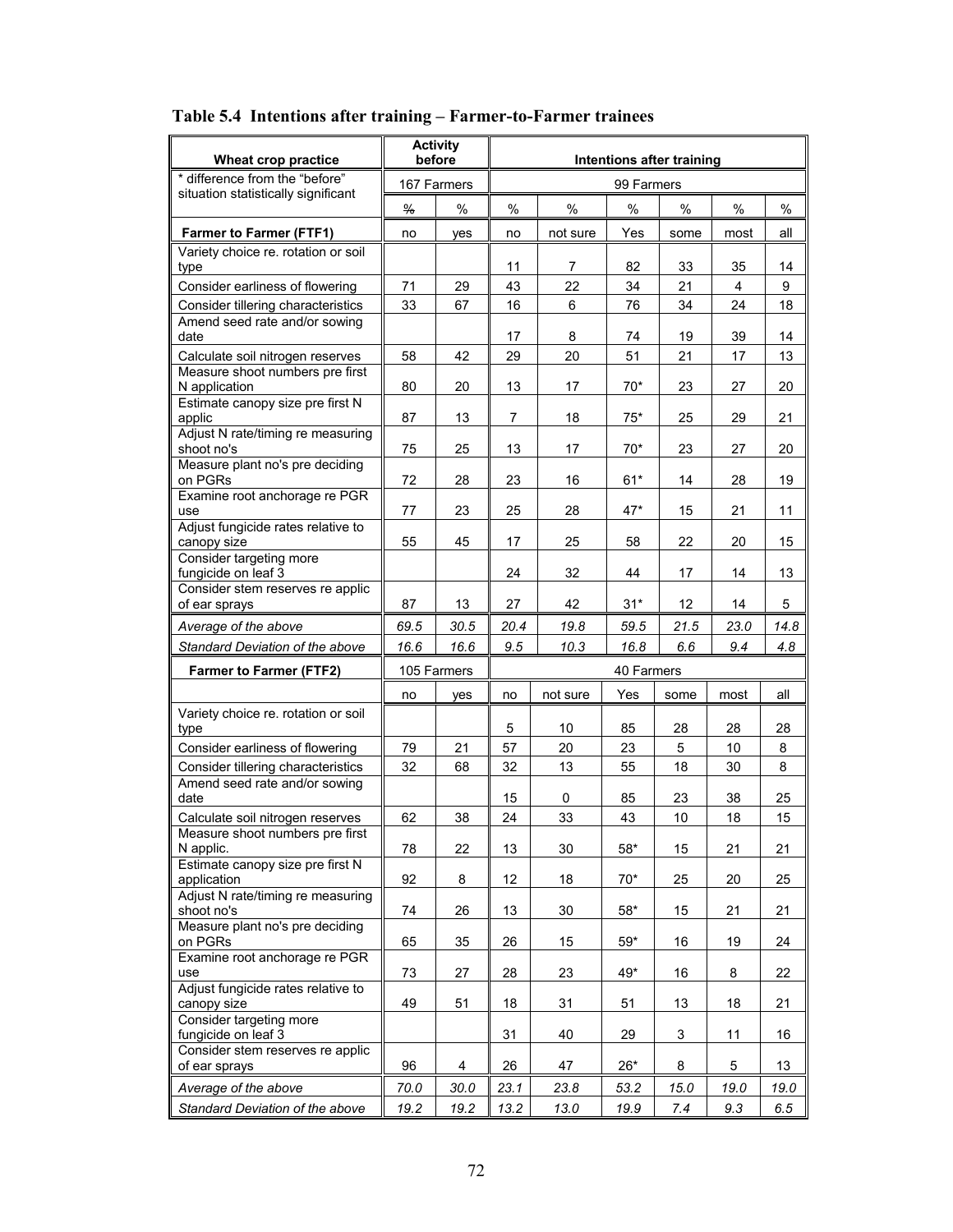### **5.4 Training levels and degrees of response**

One of the objectives of the evaluation was to find out if there was a relationship between the level of training input and the level of response

Comparing the two sets of responses, IT1 and FFT1, to the Post Training Questionnaire (B) shows that overall the *Farmer to Farmer transfer did not have the same impact on the intentions of farmers as the original training sessions given to the IT1 farmers themselves.*

For example, in response to the question whether variety choice would be varied according to the position in the rotation or soil type as a result of the training (Question 1), 100% of IT1 farmers, but only 82% of FFT1 farmers, answered 'yes'. And while 80% of IT1 farmers were going to apply this aspect of training to most or all of their crop, only 60% of FFT1 farmers who said 'yes' were. This pattern was repeated throughout the 13 Questions; this can be seen in Table 5.5 which is assembled from the upper parts of Tables 5.1 and 5.4.. It cannot be explained by FFT1 farmers already carrying out the activity and hence not responding to the training, as IT1 farmers overall carried out more of the practices beforehand.

The precise explanation for the different levels of response is not self-evident but is consistent with a view that the impact of training lessen as it passes from one tier to another. However, differences in the nature of the individual being trained may enter into the picture.

#### **5.5 Information coming from outside the training programme**

Some of the information reaching trainees about new wheat crop management and which influenced their decisions to adopt them is likely to have come from sources other than the training delivered by this project. Hopefully this would have reinforced messages coming from the training or may have filled gaps, though there is a possibility of contradiction or confusion if the source was not of high quality.

The events attended by trainees, their sources of literature and discussion that were not part of the training programme are shown in Table 5.6. This also contains; for farmer-to-farmer trainees, the number of session within the training programme that were attended. It is apparent that relevant information was coming to them from a wide range of sources. Intensively trained farmers appeared to attend more events than those invited for farmer-to-farmer training, but both received literature from several sources, with only the HGCA seeming to be markedly more important for the IT1 and IT2 groups than for the farmers they trained. Discussion with an agronomist / consultant was common among intensively trained farmers, reinforcing the prominence of these professionals already noted, but rather less so among the other farmers. The intensively trained farmers also seemed to be ready discussers of the new approach with other farmers, especially those not using it (yet).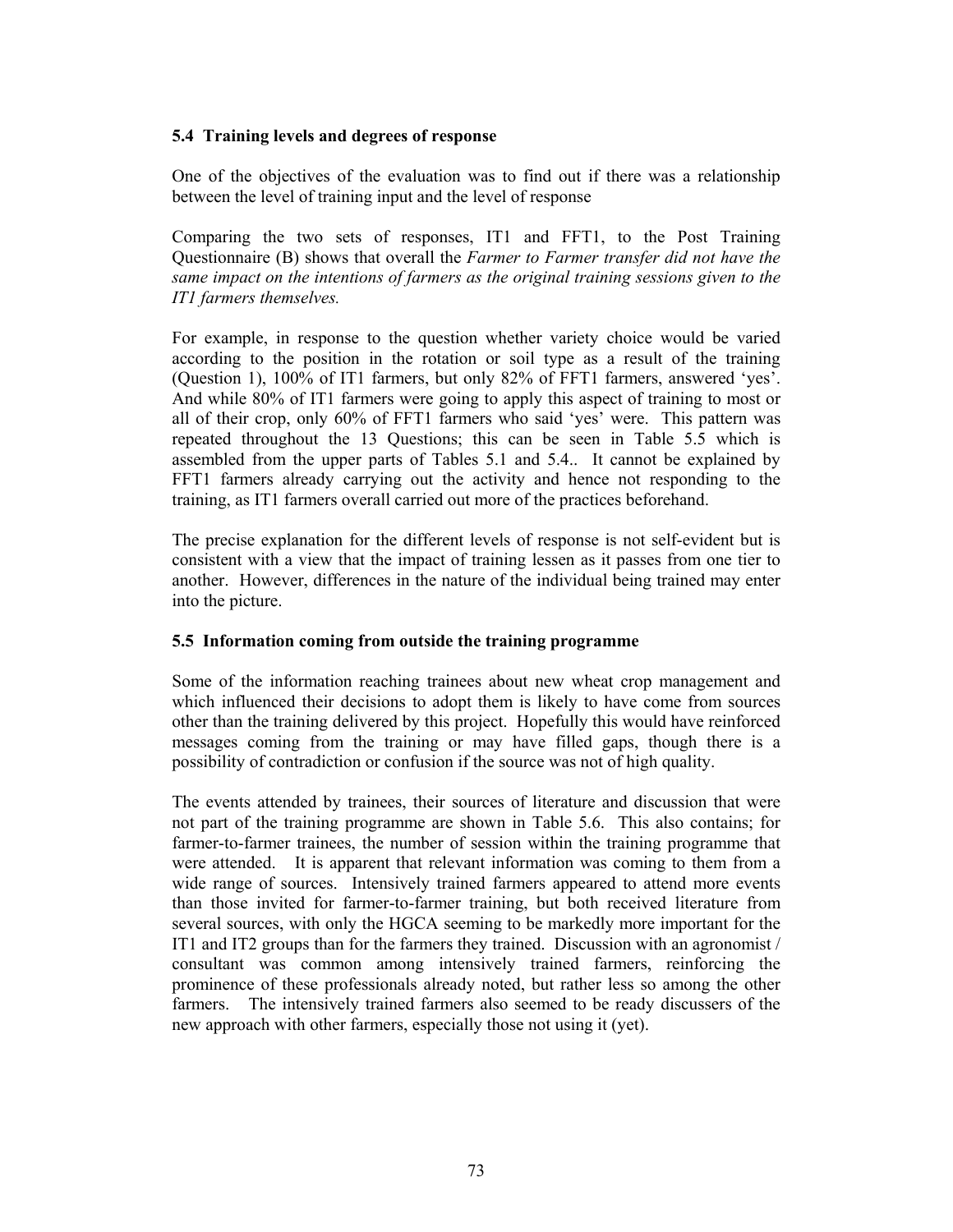| Wheat crop practice                                    | <b>Activity</b><br>before |             | Intentions after training |                |            |      |      |      |
|--------------------------------------------------------|---------------------------|-------------|---------------------------|----------------|------------|------|------|------|
| <b>Intensively Trained (IT1)</b>                       | $\frac{0}{0}$             | $\%$        | $\%$                      | $\%$           | $\%$       | $\%$ | $\%$ | $\%$ |
|                                                        |                           |             |                           |                |            |      |      |      |
| $n = 15$                                               | no                        | yes         | no                        | not sure       | yes        | some | most | all  |
| Variety choice re. rotation or soil<br>type            |                           |             | 0                         | 0              | 100        | 20   | 47   | 33   |
| Consider earliness of flowering                        | 87                        | 13          | 13                        | 40             | 47         | 27   | 7    | 13   |
| Consider tillering characteristics                     | 33                        | 67          | 7                         | $\overline{7}$ | 87         | 27   | 47   | 13   |
| Amend seed rate and/or sowing<br>date                  |                           |             | 0                         | 0              | 100        | 13   | 47   | 40   |
| Calculate soil nitrogen reserves                       | 47                        | 53          | 0                         | $\overline{7}$ | 93         | 27   | 53   | 13   |
| Measure shoot numbers pre first<br>N application.      | 80                        | 20          | 0                         | 0              | 100        | 27   | 47   | 27   |
| Estimate canopy size pre first N<br>application        | 100                       | 0           | 7                         | $\pmb{0}$      | 93         | 27   | 53   | 13   |
| Adjust N rate/timing re measuring<br>shoot no's        | 80                        | 20          | 0                         | 0              | 100        | 27   | 47   | 27   |
| Measure plant no's pre deciding                        |                           |             |                           |                |            |      |      |      |
| on PGRs                                                | 67                        | 33          | $\overline{7}$            | 13             | 80         | 13   | 60   | 7    |
| Examine root anchorage re PGR<br>use                   | 73                        | 27          | 0                         | 27             | 73         | 7    | 53   | 13   |
| Adjust fungicide rates relative to<br>canopy size      | 33                        | 67          | 0                         | 20             | 80         | 33   | 33   | 13   |
| Consider targeting more<br>fungicide on leaf 3         |                           |             | 29                        | 7              | 64         | 14   | 29   | 21   |
| Consider stem reserves re<br>application of ear sprays | 73                        | 27          | 7                         | 47             | 47         | 13   | 27   | 7    |
| Average of the above                                   | 67.3                      | 32.7        | 5.4                       | 12.9           | 81.8       | 21.2 | 42.3 | 18.5 |
| Standard Deviation of the above                        | 22.6                      | 22.6        | 8.3                       | 16.0           | 19.2       | 8.2  | 14.5 | 10.3 |
| <b>Farmer to Farmer Trained</b>                        |                           |             |                           |                |            |      |      |      |
| (FTF1)                                                 |                           | 167 Farmers |                           |                | 99 Farmers |      |      |      |
| Variety choice re. rotation or soil<br>type            |                           |             | 11                        | 7              | 82         | 33   | 35   | 14   |
| Consider earliness of flowering                        | 71                        | 29          | 43                        | 22             | 34         | 21   | 4    | 9    |
| Consider tillering characteristics                     | 33                        | 67          | 16                        | 6              | 76         | 34   | 24   | 18   |
| Amend seed rate and/or sowing                          |                           |             |                           |                |            |      |      |      |
| date                                                   |                           |             | 17                        | 8              | 74         | 19   | 39   | 14   |
| Calculate soil nitrogen reserves                       | 58                        | 42          | 29                        | 20             | 51         | 21   | 17   | 13   |
| Measure shoot numbers pre first                        |                           |             |                           |                |            |      |      |      |
| N application<br>Estimate canopy size pre first N      | 80                        | 20          | 13                        | 17             | 70         | 23   | 27   | 20   |
| application                                            | 87                        | 13          | $\overline{7}$            | 18             | 75         | 25   | 29   | 21   |
| Adjust N rate/timing re measuring<br>shoot no's        | 75                        | 25          | 13                        | 17             | 70         | 23   | 27   | 20   |
| Measure plant no's pre deciding<br>on PGRs             | 72                        | 28          | 23                        | 16             | 61         | 14   | 28   | 19   |
| Examine root anchorage re PGR                          |                           |             |                           |                |            |      |      |      |
| use                                                    | 77                        | 23          | 25                        | 28             | 47         | 15   | 21   | 11   |
| Adjust fungicide rates relative to<br>canopy size      | 55                        | 45          | 17                        | 25             | 58         | 22   | 20   | 15   |
| Consider targeting more<br>fungicide on leaf 3         |                           |             | 24                        | 32             | 44         | 17   | 14   | 13   |
| Consider stem reserves re applic                       |                           |             |                           |                |            |      |      |      |
| of ear sprays                                          | 87                        | 13          | 27                        | 42             | 31         | 12   | 14   | 5    |
| Average of the above                                   | 69.5                      | 30.5        | 20.4                      | 19.8           | 59.5       | 21.5 | 23.0 | 14.8 |
| Standard Deviation of the above                        | 16.6                      | 16.6        | 9.5                       | 10.3           | 16.8       | 6.6  | 9.4  | 4.8  |

# **5.6 Response through the tiers of training**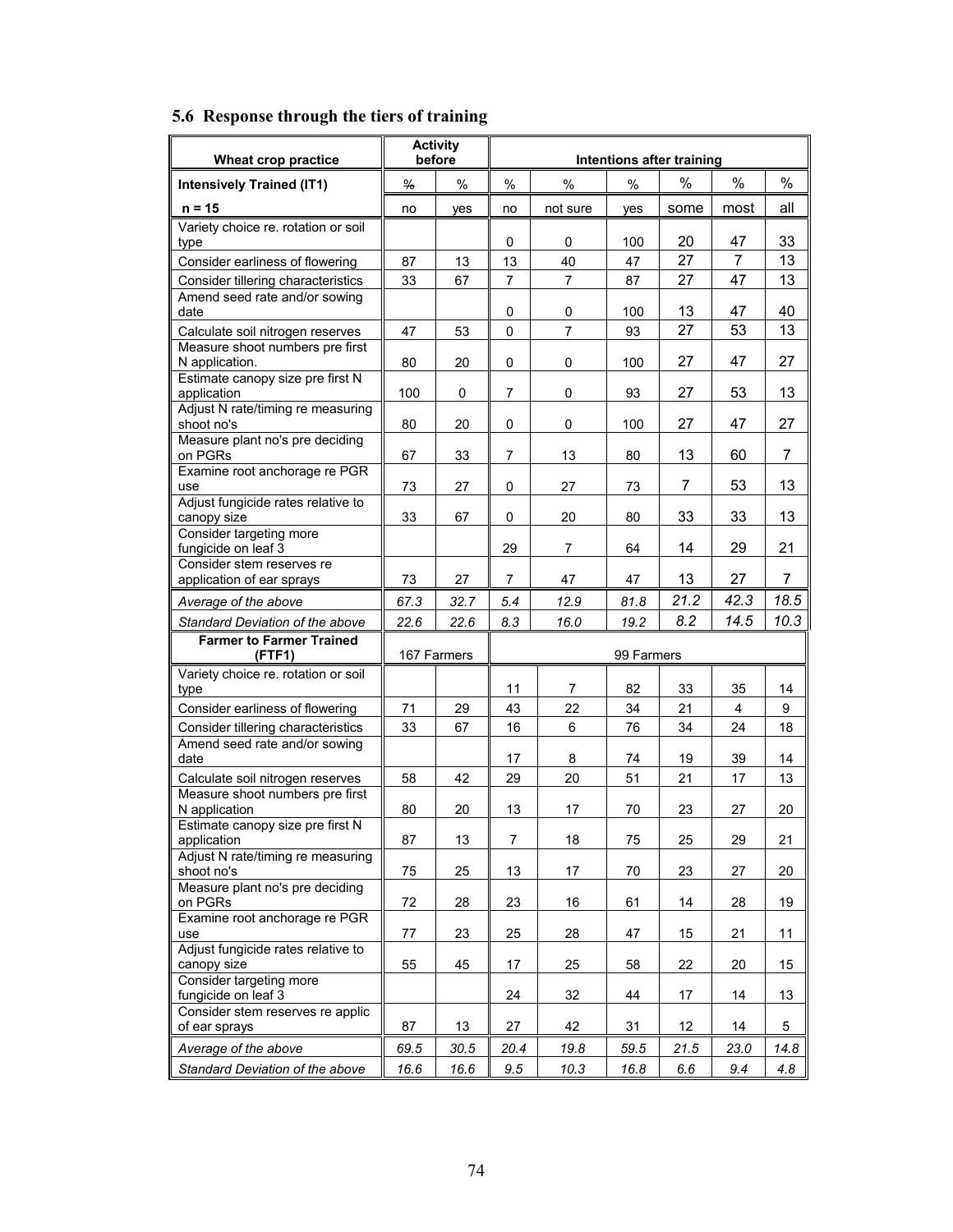The main point is that this evaluation cannot ignore the possibility that these sources of information may have had a bearing on the acceptance and adoption of the new management practices. The effectiveness of the project's training must bear this in mind.

Table 5.7 shows the sources of information coming to the control group, gathered from 265 cases that were resurveyed rather more than a year after their baseline. Bearing in mind the problems encountered during the period covered, figures for the attendance at events are likely to be representative of normality. Although a surprisingly high proportion claimed to have attended farm demonstrations of some aspects of new wheat management (almost a third), this was a rather imprecise category. Where closer parallels existed between the control group and trainees (access to literature and discussions) the controls seemed to be relatively well informed. The proportion of controls reporting literature was higher for each category than that of the intensively trained farmers, and much higher than for those selected for farmer-to-farmer training. HGCA literature was particularly commonly reported among the controls, though this is not surprising in view of the way the control group was assembled (HGCA distribution lists). Nine out of ten controls claimed to have discussed wheat management with a consultant / agronomist, much higher than the farmer-to-farmer participants (a fifth for FFT1) and even more than the intensively trained farmers. Though over half had discussed wheat management with another farmer, only 2% were aware that they had had a discussion with a farmer who had been trained by this Sector Challenge project. While by no means conclusive, this suggests that the diffusion of new management practices beyond the project's participants has only been small as yet, a point relevant to the project's evaluation

It would seem unlikely that the farmers selected for farmer-to-farmer training were chosen because they were particularly poorly informed compared with farmers in general (or technologically behind the controls, as was found in the base-line surveys). Part of the possible explanation for the rather high absolute figures for the controls may be that, in the absence of any obvious opportunity for their replies to be verified within the system of training, they presented rather optimistic estimates.

Nevertheless, the general picture is one in which there is a stream of information reaching wheat growers from a range of sources by which messages about new techniques may be carried. One again there is an underlining of the significance of consultants / agronomists (high incidence of discussions, and receipt of associated literature) in the process of managing the wheat crop.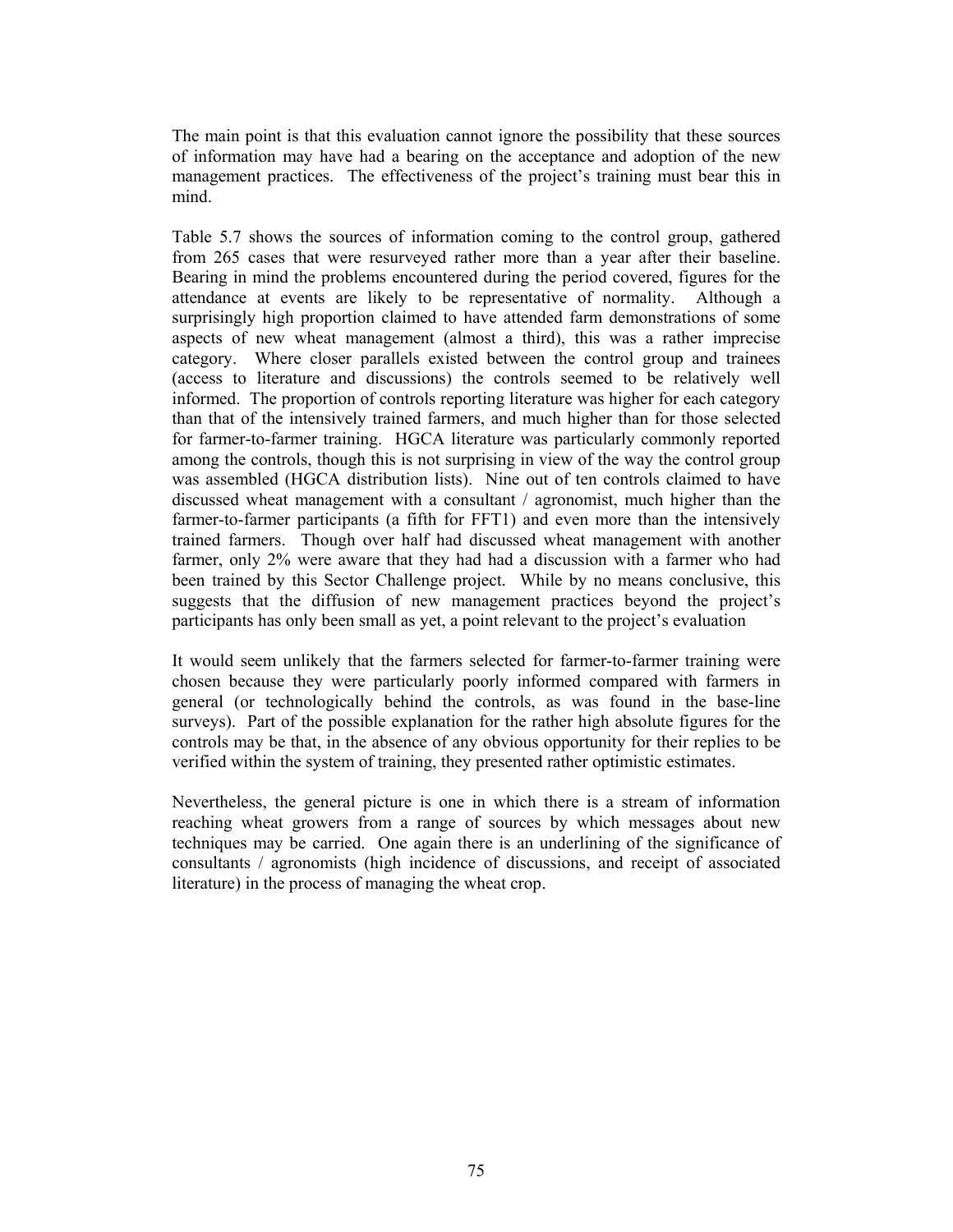|                                             | IT <sub>1</sub> | IT <sub>1</sub> | FFT1           | FFT1           | IT <sub>2</sub> | IT <sub>2</sub>         | FFT <sub>2</sub> | FFT <sub>2</sub> |
|---------------------------------------------|-----------------|-----------------|----------------|----------------|-----------------|-------------------------|------------------|------------------|
|                                             | $\%$            | Number          | $\frac{0}{0}$  | Number         | $\frac{0}{0}$   | Number                  | $\%$             | Number           |
| Events - in the project                     |                 |                 |                |                |                 |                         |                  |                  |
| FFT Initial introduction                    |                 |                 | 100            | 99             |                 |                         | 84               | 36               |
| FFT One subsequent                          |                 |                 |                |                |                 |                         |                  |                  |
| farm visit                                  |                 |                 | 75             | 74             |                 |                         | 65               | 28               |
| FFT Second farm visit                       |                 |                 | 53             | 53             |                 |                         | 23               | 10               |
| Events - outside the project                |                 |                 |                |                |                 |                         |                  |                  |
| Any further farm visits                     |                 |                 | 16             | 16             |                 |                         | 16               | $\overline{7}$   |
| Visit ADAS research                         |                 |                 |                |                |                 |                         |                  |                  |
| centre                                      | 50              | $\overline{7}$  | 8              | 8              | 8               | 1                       | $\overline{7}$   | 3                |
| <b>ADAS Crop Centre</b>                     |                 |                 |                |                |                 |                         |                  |                  |
| meeting                                     | 43              | 6               | 20             | 20             | 33              | 4                       | $\overline{2}$   | 1                |
| <b>HGCA Roadshow</b>                        | 36              | $\overline{5}$  | 12             | 12             | 42              | 5                       | 12               | 5                |
| <b>HGCA Cambridge</b>                       |                 |                 |                |                |                 |                         |                  |                  |
| Conference                                  | 14              | $\overline{2}$  | $\overline{2}$ | $\overline{2}$ | 8               | 1                       | na               | na               |
| Other                                       | 93              | 13              | 52             | 51             | 42              | 5                       | $\overline{2}$   | 1                |
| <b>Origins of Literature</b>                |                 |                 |                |                |                 |                         |                  |                  |
| ADAS (for IT farmers,                       |                 |                 |                |                |                 |                         |                  |                  |
| in addition to the                          |                 |                 |                |                |                 |                         |                  |                  |
| guide issued to                             |                 |                 |                |                |                 |                         |                  |                  |
| growers)                                    | 79              | 11              | 87             | 86             | 58              | $\overline{7}$          | 76               | 32               |
| From agronomist or                          |                 |                 |                |                |                 |                         |                  |                  |
| consultant                                  | 57              | 8               | 51             | 50             | 33              | $\overline{\mathbf{4}}$ | 31               | 13               |
| Information from trade                      |                 |                 |                |                |                 |                         |                  |                  |
| or commerce                                 | 57              | 8               | 43             | 43             | 42              | 5                       | 17               | $\overline{7}$   |
| <b>HGCA literature</b>                      | 79              | 11              | 16             | 16             | 75              | 9                       | $\overline{7}$   | $\mathbf{3}$     |
| Farming press                               | 93              | 13              | 78             | 77             | 75              | 9                       | 60               | 25               |
| Other                                       | 7               | 1               | 11             | 11             | 17              | $\overline{2}$          | $\overline{7}$   | 3                |
| Discussion (outside training sessions) with |                 |                 |                |                |                 |                         |                  |                  |
| Agronomist/consultant                       | 71              | 10              | 22             | 22             | 83              | 10                      | 67               | 28               |
| Commercial/trade                            |                 |                 |                |                |                 |                         |                  |                  |
| representative                              | 43              | 6               | 56             | 56             | 33              | $\overline{\mathbf{4}}$ | 0                | 0                |
| Another farmer using                        |                 |                 |                |                |                 |                         |                  |                  |
| the new approach to                         |                 |                 |                |                |                 |                         |                  |                  |
| wheat management                            | 43              | 6               | 54             | 54             | 50              | 6                       | 29               | 12               |
| Any other farmer                            | 93              | 13              | 45             | 45             | 75              | 9                       | 38               | 16               |
| Family member /                             |                 |                 |                |                |                 |                         |                  |                  |
| business partner                            | 43              | 6               | 79             | 78             | 67              | 8                       | 21               | 9                |
| Anyone else                                 | 21              | $\overline{3}$  | 10             | 10             | 8               | 1                       | 5                | $\overline{2}$   |

**Table 5.6 Sources of trainees' information on managing the wheat crop – events attended, literature seen and discussions held**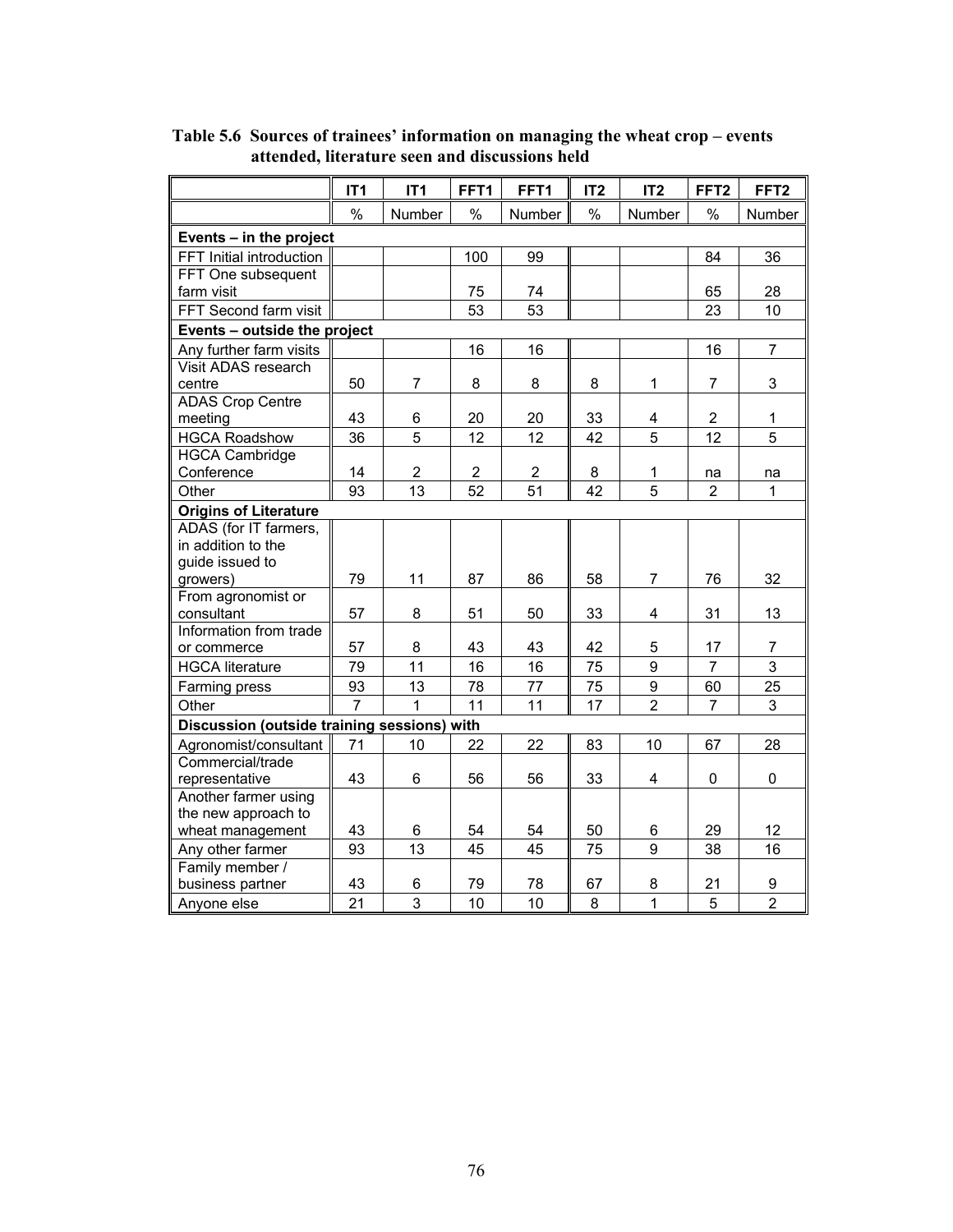| <b>Information source</b>      | %    | <b>Number</b> |      |
|--------------------------------|------|---------------|------|
|                                |      |               |      |
| <b>Events attended</b>         |      |               |      |
| Farm demonstration             | 32.5 | 86            |      |
| Visit to research centre       | 15.8 | 42            |      |
| <b>HGCA Roadshow</b>           | 10.9 | 29            |      |
| Other                          | 23.8 | 63            |      |
| Average no. of events attended |      |               | 0.83 |
| <b>Origins of literature</b>   |      |               |      |
| <b>ADAS</b>                    | 39.6 | 105           |      |
| Agronomist or consultant       | 75.1 | 199           |      |
| Trade or commerce              | 75.8 | 201           |      |
| <b>HGCA literature</b>         | 90.2 | 239           |      |
| Farming press                  | 94.3 | 250           |      |
| Other                          | 30.2 | 80            |      |
| Average information sources    |      |               | 4    |
| <b>Discussion with</b>         |      |               |      |
| Agronomist or consultant       | 89.8 | 238           |      |
| Trade or commercial rep.       | 53.2 | 141           |      |
| <b>Trained farmer</b>          | 2.3  | 6             |      |
| Any other farmer               | 56.6 | 150           |      |
| Family member / business       |      |               |      |
| partner                        | 42.3 | 112           |      |
| Anyone else                    | 18.5 | 49            |      |
| Average no. of discussions     |      |               | 2.6  |
|                                |      |               |      |

# **Table 5.7 Control group\* – sources of information on managing the wheat crop**

\* Relates to 265 cases that were resurveyed.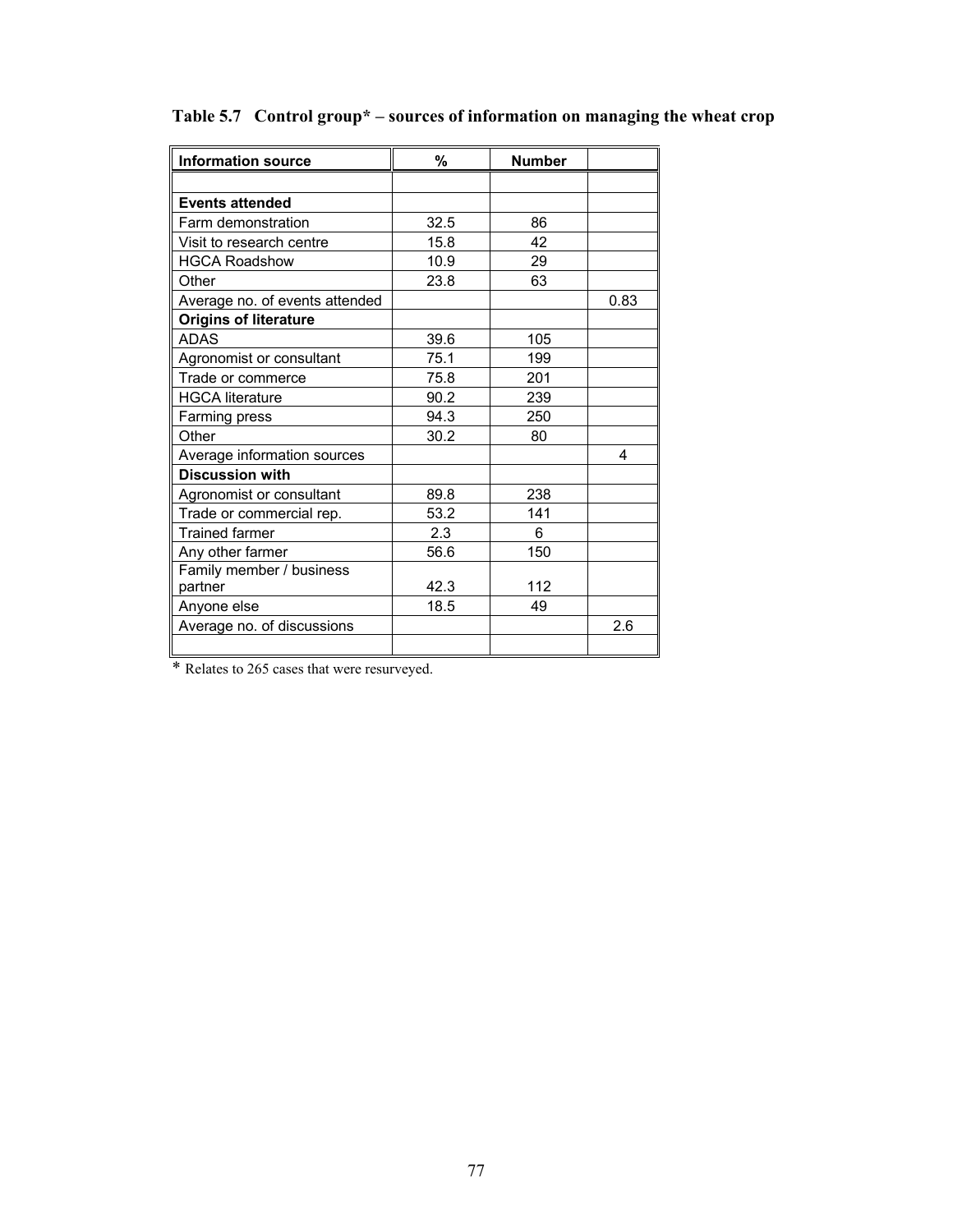### **Annex 1 to Chapter 5**

#### **Responses by Intensively Trained farmers to the question "Have you any other comments about …the training you received in wheat management?"**

# Intensively Trained Group 1( IT1)

- Gained far greater understanding of wheat husbandry. Still not very confident to train others – need help from my agronomist.
- Intend to put some of it into practice in close liaison with my crop advisor. Most of what we were told related to what we are doing already. Confident of being able to transfer some of the knowledge I have acquired – particularly on the practical side. With help from my agronomist will be OK
- Notes are the key to bringing it all together should have been available at the sessions. Some of training, eg. Nitrogen, was very complex and relied on great assumptions. Therefore some of approaches will be tried on a limited scale to assess commercial viability. Growing a crop and seeing results on own farm will give confidence/ experience to communicate it to others. Working with agronomist goves confidence. A structured set of training notes, slides etc which are uniform and consistent, from the course, combined with our own farmer input will ensure the message is effectively communicated and not diluted by disparate strands. E-mail and on-line regularly updated notes and pictures, given the adequate technology will assist greatly by being able to discuss with fellow farmers on the course.
- Not enough information on growing crops on a chalk soil. Feel fairly confident to pass it on. Although probably not suitable for chalk soils it has made us look at crop structure very closely and gives pointers.
- Notes needed as well as training.
- Notes needed while the training is fresh in the mind. Confident to communicate it assuming it will be in combination with ADAS advisor and the notes will be available.
- Concepts interesting but practical application more difficult. Complicated Nitrogen assessment will need some simplification if it is to be communicated successfully.
- Training good but would like to do it again to really grasp it all. Expect time and experience will accumulate knowledge. Not a confident speaker but could explain the basic principles and offer my personal experience with enthusiasm.
- N-rates could work out too low following some break crops eg. OSR, main crop potatoes. How old is the data? It should be put across to other farmers in such a way that they feel they will be falling behind if they do not use it. Then our task will be easy.
- Worthwhile but some was revision. Some presentations muddled and aimed at researchers rather than lay people. With help from agronomist communication should be possible. Communication less of a problem than the technology.
- Growth stages could have been shown more thoroughly. More confident having an ADAS consultant to help relay info. than having to do it on my own.
- Enjoyed the course. Some points need clarifying re Nitrogen (Canopy assessment at different GS, in relation to tiller survival and final crop canopy); Seed rates (early and late drilling dates defined for different areas); Varieties (info. on variety characteristics). Not particularly confident to train, waiting for notes to clarify and condense. Expect decisions will be clearer when we have put them into practice on our own farms for a year – looking forward to trying.
- Excellent training some new some not but it put it all together. Altered the way I look at growing wheat. Might have benefited from some training in teaching/passing on that did not seem patronising.
- Need to be more aware of general farm picture- multiple enterprises, time constraints. Should have been some cost/benefit information.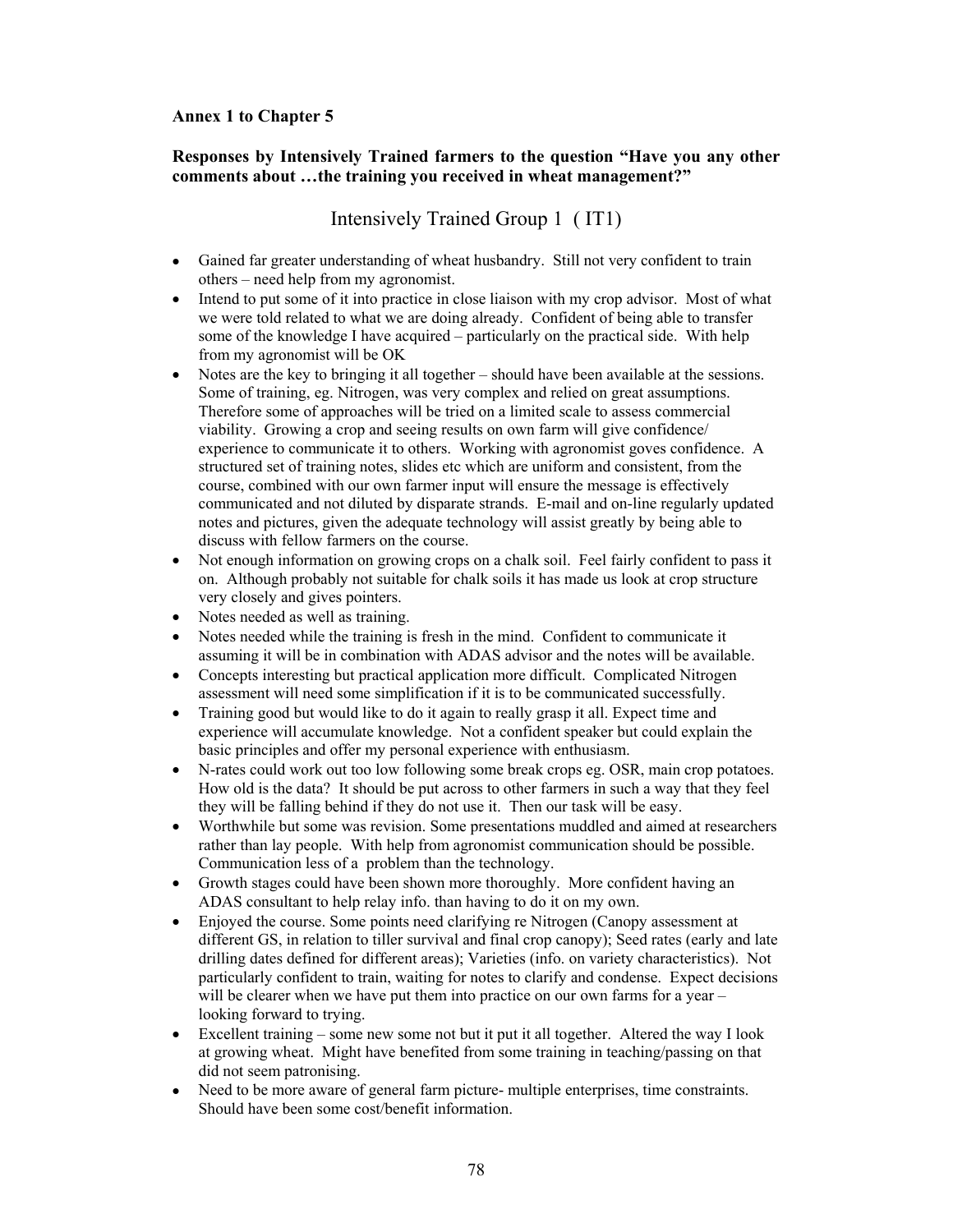# Intensively Trained Group 2 (IT2)

- Good but too intense. Farmers sceptical- need help from advisor to put it over.
- Training needs more structure-group of 15 rather unruly. Looking forward to challenge of teaching –going to a visit on another Sector Challenge farm to pick up a few hints.
- This format is a good way of transferring technology. Practical exercises useful in emphasising the value of individual crop assessment. Logistics of organising and planning meetings is onerous – ADAS could help here.
- Over last three years have been edging my way into this system and the training has given me the confidence to pursue it on a farm scale. Communication is not my strong point.
- Have been doing a lot of it for years. I like the emphasis on canopy management. ADAS consultant will be doing most of the talking, we will be hosting the party.
- Good reinforcement, as I am using concepts such as low seed rates and early drilling. Not confident of showing others particularly on my own.
- It will take a lot of effort to persuade others. We will get lots of "it won't work on my farm".
- Concerned that the research was carried out under favourable conditions. Communication not discussed at training days. Feel that the group should have been formed and then the farmer to be intensively trained selected.
- Aware of most aspects but training reinforced my knowledge and put some science to it.
- Useful but some members of the group dominated and slowed down progress. Need trials data for further north (Scotland) and some detailed costings and demonstrable financial gains.
- Already affecting my wheat management and applying it is helping my understanding. All made sense only after final session and discussion. Canopy assessment needs more work or a different approach. Nervous of appearing to be telling experienced farmers their job. Will we be able to pass on the knowledge in the time other farmers can spare to be taught the system?
- More information needed for making decisions when soil or establishment conditions are poor. Our local group is being run by an ADAS fieldsman, although I am quite happy to participate.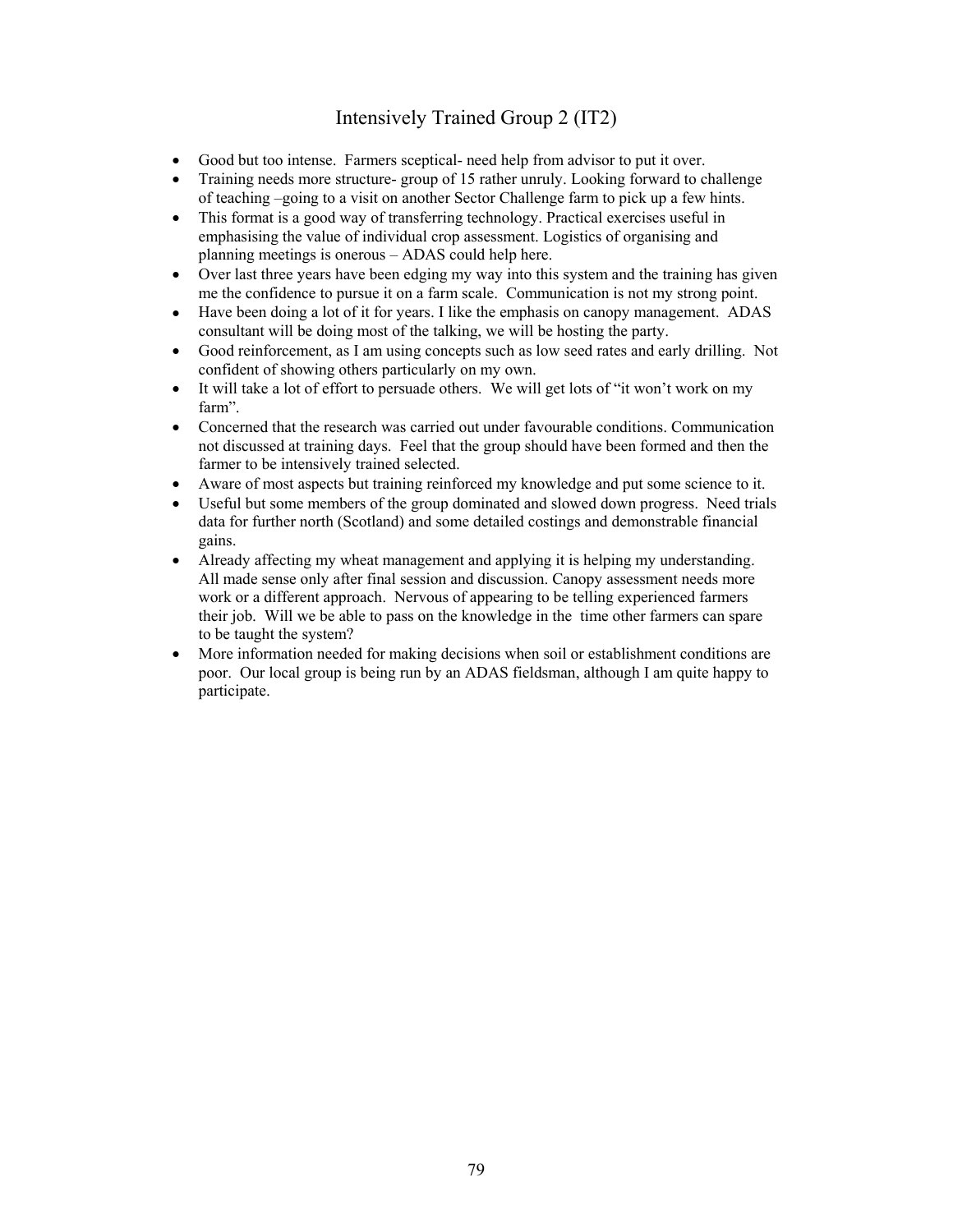## **Annex 2 to Chapter 5**

## **Responses by farmers given Farmer-to-Farmer Training to the question "Have you any other comments about …the training you received in wheat management?"**

Comments made after Training by FFT1:

- It was a good way of passing on information as the practical side could be looked at all through the growing season.
- While not adopting canopy management wholeheartedly I feel certain aspects of it will be taken on board and used in future.
- The project encouraged people to think a little more deeply into how they grow a crop and the reasons and implications of many of our inputs.
- For us it was 1-2 years late as we are already trying low seed rates, minimum N etc but it was still a good summary and revision.
- A Grower's Guide to Wheat' is a very good booklet
- It is a brave grower who changes his whole cropping/growing system at someone else's suggestion! I am happy to be a solvent imitator, but I do not wish to be a bankrupt innovator!
- The information received was mainly from the ADAS advisors present and very little from the farmer.
- We studied the crops involved but it was difficult to draw any specific conclusions other than slight visual differences
- Both farm meetings seemed rushed and drawing conclusions was difficult.
- In an effort to take advantage of some of this new work we have reduced our seed rates this autumn and will be reviewing our fungicide programme.
- Altering or lowering seed rates should take into account seedbed conditions.
- Total waste of time. Drill  $\frac{1}{2}$  rate and the slugs will have the rest. No thank you!
- None of this is new. We have been practising these principles for many years now; ADAS have given existing methods some fancy new names.
- New growing concepts can only tinker at the edges. (Given all the other problems)
- We still have weather and slugs to hamper our plans
- With ever-increasing slug population and the struggle to control it coupled with adverse weather conditions I am glad we did not drill at the low seed rates recommended.
- As most of our wheat is grown on 1:4 hills on chalk wold the crop is generally on a fine balance regarding seed rates and PGR's without trying to manipulate it.
- I think I was more experienced at low seed rates than the host farmer.
- Some of the techniques were already being practised because we use ADAS as crop consultants.
- It would not be wise to take on the whole concept in one year. With the weather being such a variable especially this autumn I feel that canopy control will not be our major concern in the Spring.

Comments after training made by FFT2

- It has been well worth the time and effort and the information has been put across very well
- I intend to adapt the plan to my wheat cropping.
- Would like to see concept of lower seed rates trialed on heavier slug-prone land.
- As a farmer I am interested in all developments in technology but rarely get the opportunity to see any information other than printed matter which is hard to apply or seemingly irrelevant. Farmer to farmer training should be encouraged.
- When someone comes up with an accurate March-August weather forecast then we can tailor fungicides and PGR's to suit!
- I do like these farmer groups as a way of learning as practical experience is always an aid to ones understanding and implementation.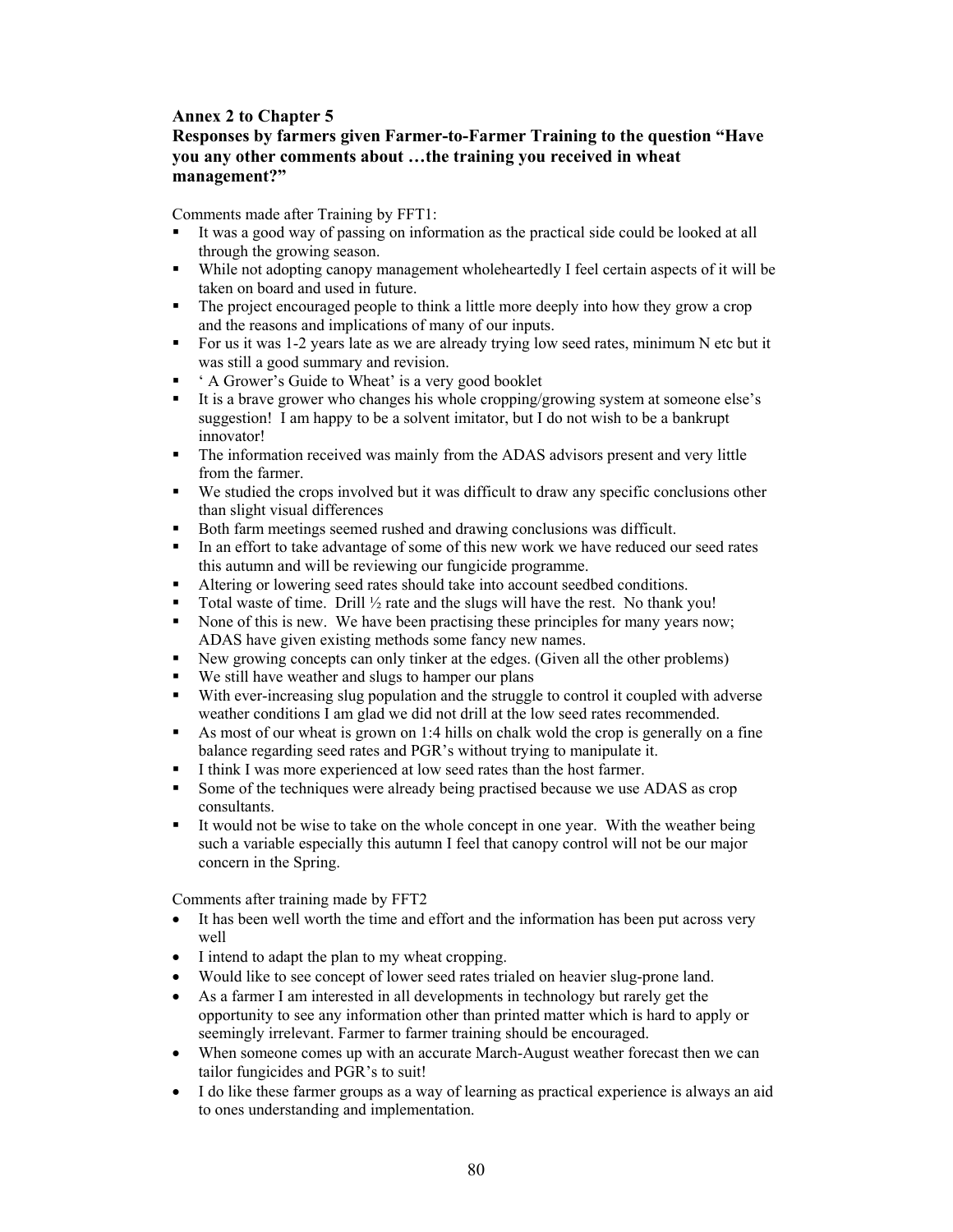# **6 The role of ADAS consultants in the process of farmer-tofarmer technology transfer**

As was described above, although the project was initially portrayed as one of training farmers and of farmer-to-farmer dissemination of information about new management techniques in wheat growing, early in the process of evaluation it became apparent that ADAS consultants were to be heavily involved. The first group of intensively trained farmers (IT1) was chosen largely as a result of their existing links with individual ADAS consultants who in fact accompanied their clients to the intensive training sessions. It was envisaged that the second Intensively Trained group would not necessarily have ADAS consultants but other advisors who would not attend the intensive training sessions. The relationship between consultant and client can be a close one – when the consultant of two farmers in IT1 left ADAS both his clients abandoned the project. Also, it became clear as the project progressed that intensively trained farmers (in both groups) were relying on their consultants for at least some input in the training process by them of other farmers.

### *6.1 Consultants' awareness and practices before training*

Answers to the 'Before Training' questionnaire completed by the intensively trained farmers, the farmer-to-farmer trained farmers and the large control group (see Table 3.3) provided an insight into the role of the consultant in farm decision making relating to the management of the wheat crop. Farmers, very largely, made decisions relating to Variety Choice and Seed Rate and Planting Date, independently of consultants. They took a little more advice on Fertilizer Use but 60% relied on consultants when deciding on Agro-chemical Applications.

Consultants associated with the first Intensively Trained group of farmers (IT1) also completed 'Before' and 'After Training' Questionnaires. Their replies showed, not surprisingly, that they all recognised, or were familiar with, all the 'flag' wheat management terms except Benchmark Value and Valley of Optimal Control, scoring more highly than IT1 famers (Table 6.1a). Consultants also more frequently carried out most of the 10 'flag' wheat crop practices than their clients, the greatest differences being in considering earliness of flowing when making variety choice and in measuring canopy size before making the main N application (Table 6.1b). So although the consultants were aware of the new technology, it was not reflected to an equal extent by their IT1 clients' knowledge or practice before these farmers received intensive training. Why this occurred is worth further investigation.

Referring back, however, to Table 3.3 on decision making, shows that in activities where consultants' advice is little used there is a wide gulf in the level of practice between farmers and consultants. For agro-chemical applications, where consultants' advice *is* used by the majority of farmers, the level of practice was very similar between farmers and consultants. It seems rather obvious to suggest that the influence of consultants in introducing new technology is limited to the areas where their advice is sought and valued.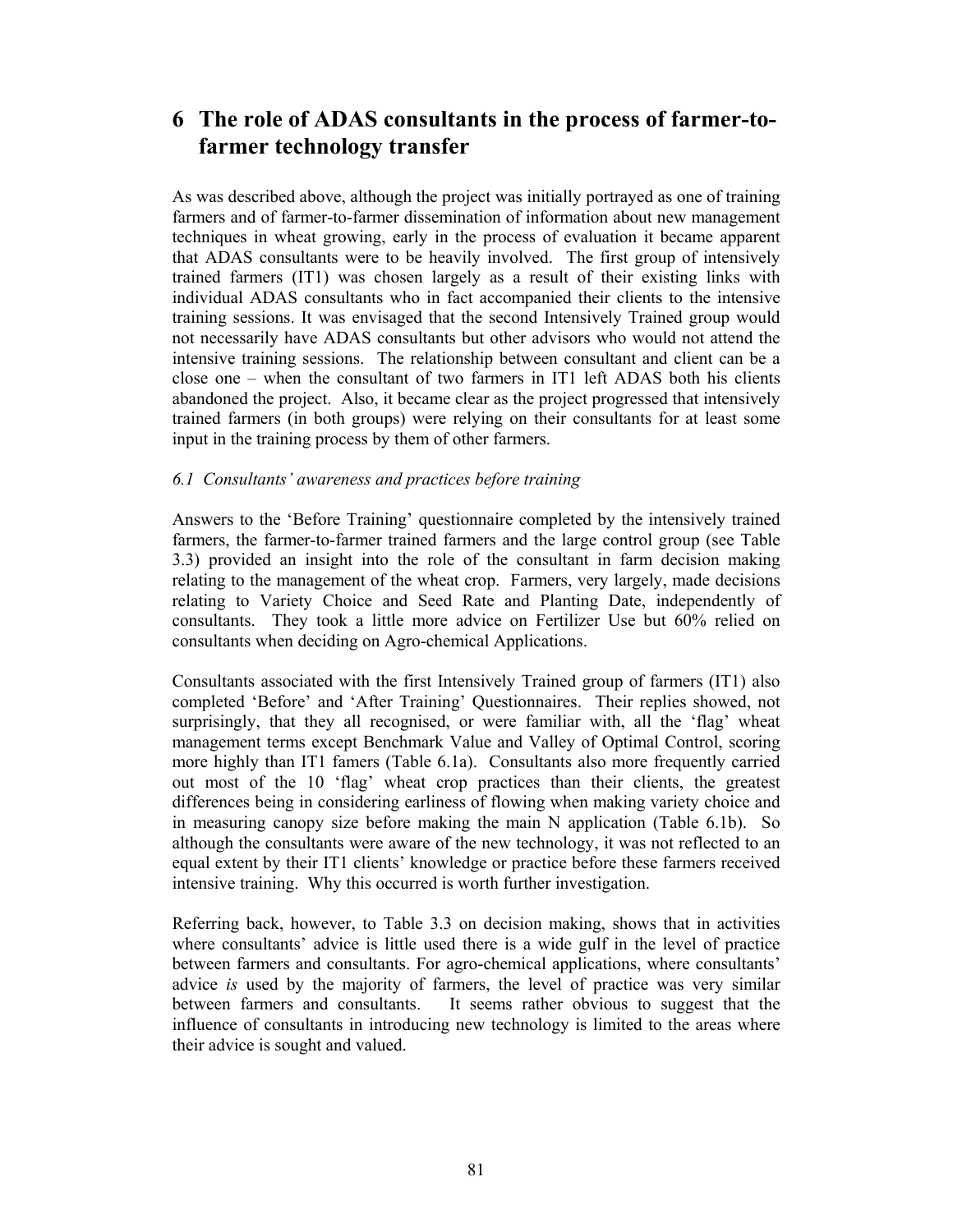# **Table 6.1 Consultants before intensive training**

# **(a) Recognition of terms**

|                                  |                    |                    | IT1             | IT1                     |
|----------------------------------|--------------------|--------------------|-----------------|-------------------------|
|                                  | <b>Consultants</b> | <b>Consultants</b> | <b>Farmers</b>  | <b>Farmers</b>          |
| <b>Wheat Management Terms</b>    | % recog            | Rank               | % recog         | Rank                    |
| <b>Recognise</b>                 |                    |                    |                 |                         |
| Canopy Nitrogen Requirement      | 54                 | 1                  | 41              | 6                       |
| Canopy Management                | 15                 | $6=$               | $\overline{77}$ | $\overline{2}$          |
| Green Leaf Area Retention        | 39                 | $2=$               | 53              | $4=$                    |
| Green Area Index                 | 8                  | $8=$               | 59              | 3                       |
| Root Anchorage                   | 15                 | $6=$               | 88              | 1                       |
| Harvest Index                    | 8                  | $8=$               | 31              | $\overline{7}$          |
| Soluble Stem Reserves            | 8                  | $8=$               | 53              | $4=$                    |
| Shoot Leverage                   | 39                 | $2=$               | 24              | 8                       |
| <b>Benchmark Value</b>           | 33                 | 4                  | 24              | $8=$                    |
| Valley of Optimal Control        | 31                 | 5                  | 6               | 10                      |
|                                  |                    |                    |                 |                         |
| <b>Familiar With</b>             |                    |                    |                 |                         |
| Canopy Nitrogen Requirement      | 46                 | 8                  | 12              | $\overline{7}$          |
| Canopy Management                | 85                 | $4=$               | 23              | $\overline{\mathbf{4}}$ |
| Green Leaf Area Retention        | 62                 | $6=$               | 24              | $2=$                    |
| Green Area Index                 | 92                 | $1 =$              | 29              | 1                       |
| Root Anchorage                   | 85                 | $4=$               | $6\phantom{1}$  | 8                       |
| Harvest Index                    | 92                 | $1 =$              | 13              | 6                       |
| Soluble Stem Reserves            | 92                 | $1 =$              | 24              | $2=$                    |
| Shoot Leverage                   | 62                 | $6=$               | $\mathbf{0}$    | $9=$                    |
| <b>Benchmark Value</b>           | 42                 | 9                  | 18              | 5                       |
| Valley of Optimal Control        | $\overline{0}$     | 10                 | $\mathbf 0$     | $9=$                    |
|                                  |                    |                    |                 |                         |
| <b>Recognise + Familiar With</b> |                    |                    |                 |                         |
| Canopy Nitrogen Requirement      | 100                | $1 =$              | $53*$           | 6                       |
| Canopy management                | 100                | $1 =$              | 100             | 1                       |
| <b>Green Leaf Area Retention</b> | 100                | $1 =$              | $77*$           | $4=$                    |
| Green Area Index                 | 100                | $1 =$              | 88              | 3                       |
| Root Anchorage                   | 100                | $1 =$              | 94              | $\overline{2}$          |
| Harvest Index                    | 100                | $1 =$              | 44*             | $\overline{7}$          |
| Soluble Stem Reserves            | 100                | $1 =$              | $77*$           | 4                       |
| Shoot Leverage                   | 100                | $1 =$              | $24*$           | 9                       |
| <b>Benchmark Value</b>           | 75                 | 9                  | 41              | 8                       |
| Valley of Optimal Control        | 31                 | 10                 | $6*$            | 10                      |
|                                  |                    |                    |                 |                         |

\* significant difference between consultants and IT1 farmers groups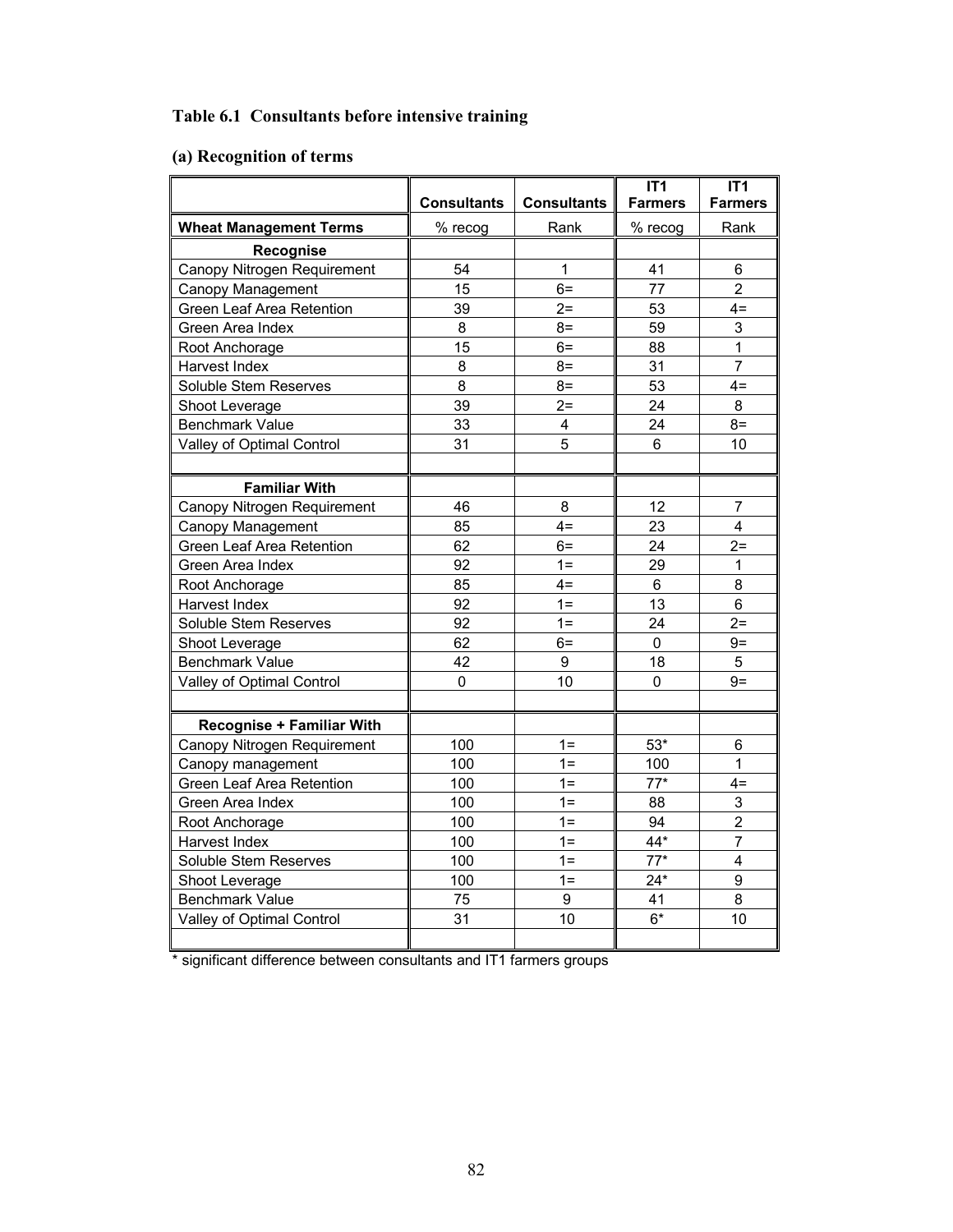#### **(b) Practices**

|                                                    |                    |                    | IT <sub>1</sub> | IT <sub>1</sub> |
|----------------------------------------------------|--------------------|--------------------|-----------------|-----------------|
| <b>Wheat Crop Practices</b>                        | <b>Consultants</b> | <b>Consultants</b> | <b>Farmers</b>  | <b>Farmers</b>  |
|                                                    | %                  | Rank               | %               | Rank            |
| List order                                         |                    |                    |                 |                 |
| Consider earliness of flowering                    | 62                 | 4                  | $18*$           | $7 =$           |
| Consider tillering characteristics                 | 77                 | 3                  | 71              |                 |
| Calculate soil nitrogen reserves                   | 85                 | $\overline{2}$     | 47              | 3               |
| Measure shoot nos before first N<br>application    | 31                 | 9                  | 18              | $7 =$           |
| Measure canopy size before main<br>N application   | 100                | 1                  | $0^*$           | 10              |
| Adjust N rate/timing re measuring<br>shoot numbers | 46                 | $5=$               | 18              | $7=$            |
| Measure plant numbers before<br>deciding on PGRs   | 46                 | $5=$               | 35              | 4               |
| Estimate root anchorage re PGR<br>use              | 39                 | 8                  | 24              | $5=$            |
| Adjust fungicide rates relative to<br>canopy size  | 46                 | $5=$               | 53              | $\overline{2}$  |
| Consider stem reserves re ear<br>sprays            | 23                 | 10                 | 24              | $5 =$           |
|                                                    |                    |                    |                 |                 |

\* significant difference between consultants and IT1 farmers groups

### *6.2 Participation by consultants in Farmer-to-Farmer Training*

ADAS consultants were involved in the Group 1 Farmer-to-Farmer (FFT1) training sessions. Several consultants felt that they would be needed to give at least some 'moral support' to their client and some farmers were clearly banking on having the consultant present to help if necessary.

In practice the role of the consultant in the farmer-farmer training sessions was a very significant one. At the outset the consultants helped the farmer to choose his training group. Of the 15 IT1 training groups for which we had information, the consultant alone chose the group in 2 cases, did it jointly with the farmer in 9 cases and in the remaining 4 they chose some each. In no case was the farmer alone responsible for choosing his training group. Only one consultant suggested that there was any difficulty in recruiting members although in practice the average size of group was smaller than the 15 planned for. The most important criteria used in selection were the ability to understand the material and technical competence. In almost all cases the consultant issued the invitations to join the group and arranged for the first indoor meeting (if it was not on-farm). His contribution to maintaining attendance was important too. When farmers were asked how difficult it was to choose a group, arrange meetings and maintain attendance few found it particularly difficult (See Table 2.2 of Chapter 2). This is understandable since it appears that these tasks were in many cases carried out largely by the consultants.

Once the training programme was under way it was the consultants' view that farmers almost always dropped out of the group due to time pressure and other commitments although a few did not see the relevance or felt they knew the techniques already. At meetings printed handouts were considered very important if not vital.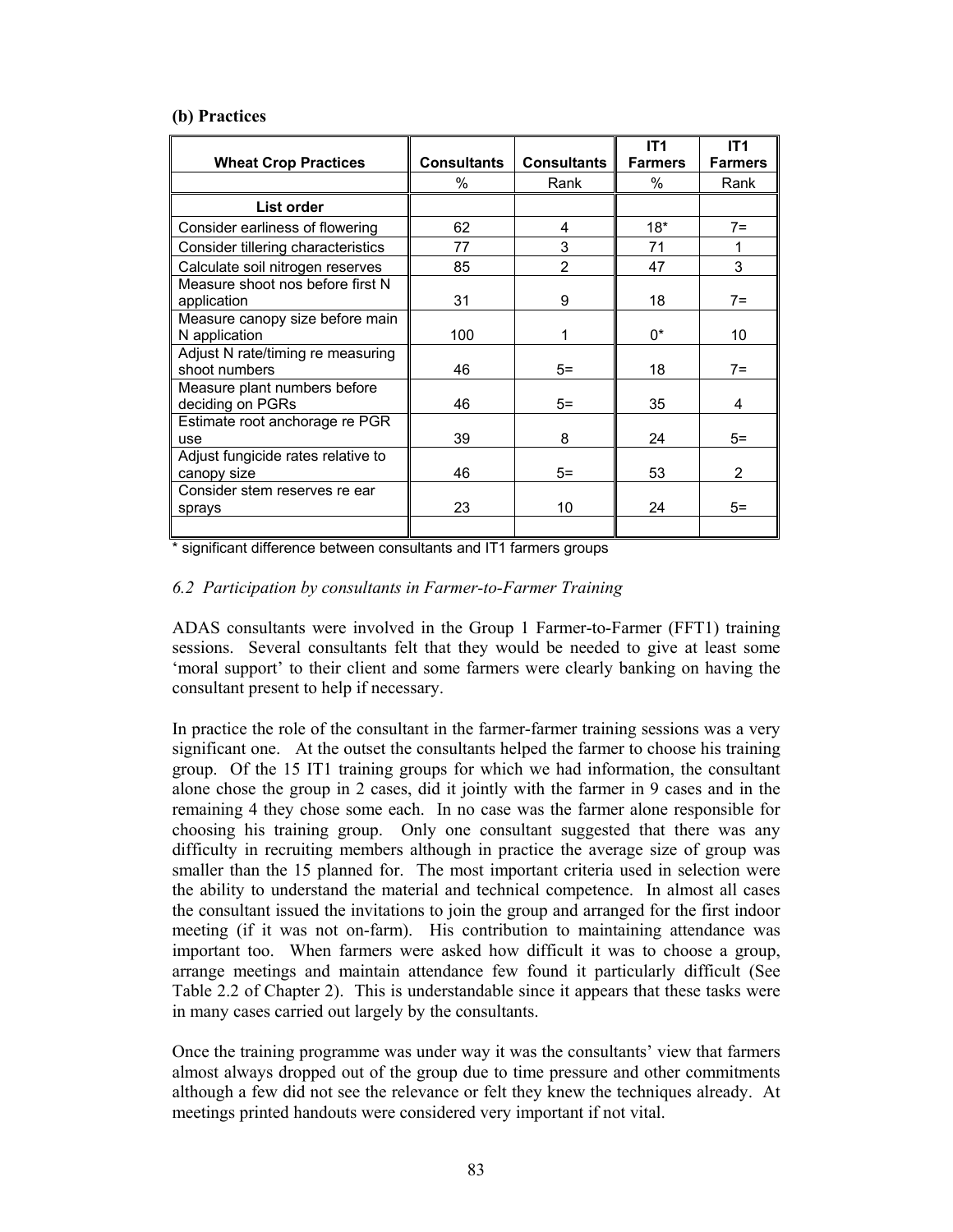The second set of intensively trained farmers encountered severe difficulties because of weather conditions and Foot & Mouth Disease in their first growing and demonstrating season (2000/01). Only three groups were unaffected by disease restrictions, several lost one or two meetings and at least two abandoned the training altogether. Though this second group (IT2) were not accompanied to the intensive training by consultants, all did have consultants to help with their farmer-to-farmer training. However, only 7 replies were received from these consultants, 2 of whom were associated with one training group. Our information is therefore rather limited but on the whole it is very similar to that given by the consultants to the Group 1 farmers.

Only one of the 7 consultants to the IT2 group was not from ADAS (but was probably ex-ADAS). Only one had been wholly responsible for choosing the IT farmer, 4 partially and 2 not at all. Technical competence, understanding the material, size of enterprise and ability to communicate were all cited as important factors in this choice. The majority of groups, 5, were chosen jointly, one by the consultant only and one by the farmer. Only one consultant suggested that recruiting the group was difficult, although the size of several groups was small. The most important criteria used for selection were ability to understand the material, and technical competence. In two thirds of cases the consultant did the inviting. If the first meting was off-farm the consultant was always involved with organisation, and was important in maintaining attendance at all the meetings. Reasons for farmers dropping out were mostly time pressure, but in one case the trainee did not see the relevance and, in another, no further information was needed. Printed handouts were important in all cases.

#### *6.3 Consultants' views of their importance in farmer-to-farmer training*

The role of consultants in the training process can be viewed from the perspective of the farmer and of the consultant. Table 6.2 shows how important the *consultants* felt they were in supporting their intensively trained clients in passing on the information on the different topics in the farmer-to-farmer stage of the programme. In no instance did the consultant feel he was unimportant. He rated his contribution as 'vital' or 'very important' in 80% of cases when Nitrogen Use, PGRs and Disease Control were being discussed. When asked which aspects of crop management stood out as requiring the presence of the consultant there were a variety of suggestions; Green Area Index, Nitrogen Use, Canopy Management, Plant Populations, PGR Use and Disease Control. Almost all agreed that the aspects of crop management best explained and demonstrated by the farmer were site characteristics, soil types, seed rates and establishment.

Among the consultants to the second tranche of intensively trained farmers, at least 5 of the 7 saw their supporting role as vital or very important in all of the topics. The presence of a consultant was most useful to explain Nitrogen Use and Disease Control while farmers best handled site characteristics, and seed rate and establishment and any essentially practical issues.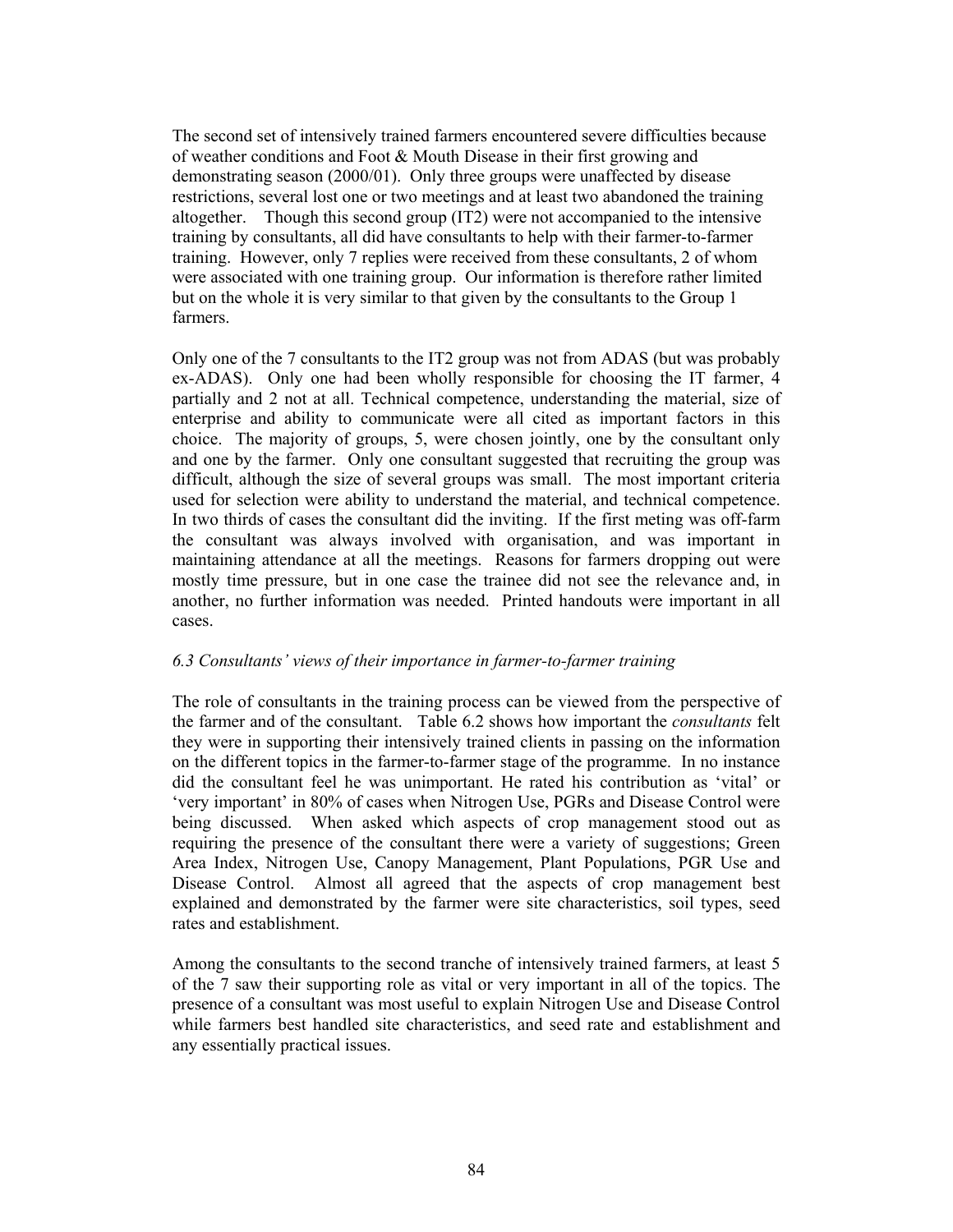| <b>Intensively trained</b> | Vital | Very           | Quite          | Not       |
|----------------------------|-------|----------------|----------------|-----------|
| Group 1                    |       | Important      | Important      | Important |
| Variety Choice             | 7%    | 47%            | 47%            |           |
|                            |       | 7              | $\overline{7}$ |           |
| Seed Rates                 | 7%    | 67%            | 27%            |           |
|                            |       | 10             | 4              |           |
| Nitrogen Use               | 40%   | 47%            | 13%            |           |
|                            | 6     | $\overline{7}$ | $\overline{2}$ |           |
| <b>PGRs</b>                | 27%   | 60%            | 13%            |           |
|                            | 4     | 9              | 2              |           |
| <b>Disease</b>             | 20%   | 60%            | 20%            |           |
| Control                    | 3     | 9              | 3              |           |
| <b>Intensively trained</b> | Vital | Very           | Quite          | Not       |
| Group 2                    |       | Important      | Important      | Important |
| Variety Choice             | 43%   | 29%            | 29%            |           |
|                            | 3     | $\overline{2}$ | $\overline{2}$ |           |
| Seed Rates                 | 43%   | 57%            | ∼              |           |
|                            | 3     | 4              |                |           |
| Nitrogen Use               | 43%   | 57%            |                |           |
|                            | 3     | 4              |                |           |
| <b>PGRs</b>                | 43%   | 43%            | 14%            |           |
|                            | 3     | 3              |                |           |
| Disease                    | 43%   | 43%            | 14%            |           |
| Control                    | 3     | 3              |                |           |

## **Table 6.2 Views of consultants of their role in presentation**

#### *6.3 Farmers' view on the role of consultants*

The IT *farmers*, with only one exception, valued the consultants' input highly; 85% of IT1 and 60% of IT2 found the support very satisfactory (Table 6.3). The majority was also satisfied with the visual materials provided. When asked if they could have managed without an ADAS presence at meetings, again the majority said no, or probably not, although two or three felt that they could have managed without.

From their quoted remarks (see Annexes to this chapter), as well as their answers to the questionnaires, it is clear that the consultants thought that their presence and contribution was essential to the technology transfer process being tested by this project - from the choosing and organising of the groups to putting across much of the information. In some instances the consultant had taken over the presentation entirely. At least one farmer felt that this was his understanding of the project – he provided the location and the consultant did the talking! More than one consultant implied that his contribution had been time consuming and somewhat onerous. On the other hand several suggested that the combination of consultant and farmer was a very good one for putting over new technology.

However, if the technology transfer process being sponsored by the Sector Challenge project is meant to be essentially *farmer-to-farmer* then the apparently pivotal role of the consultant has to be questioned.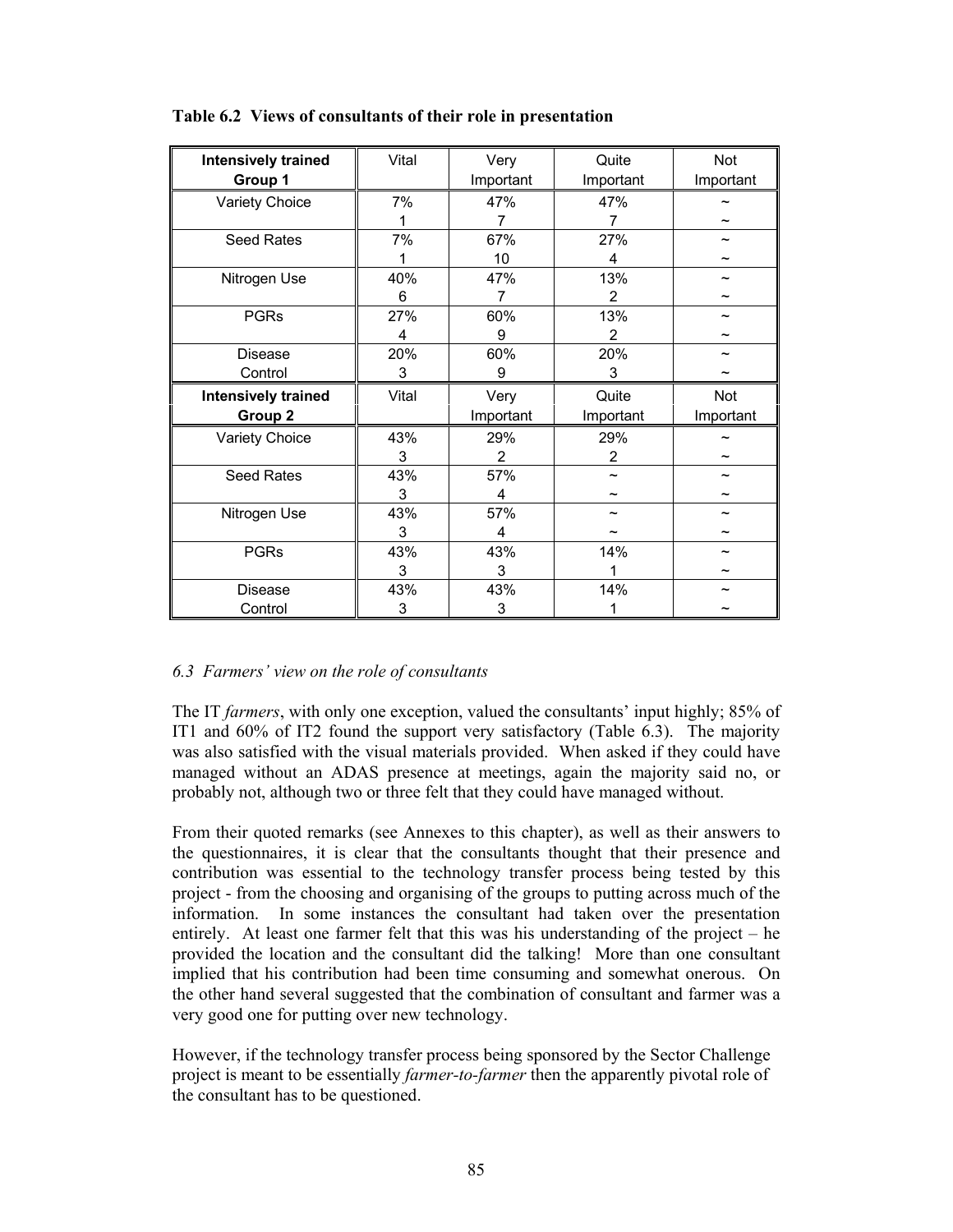| Level of support         |                | IT <sub>1</sub> | IT <sub>2</sub> |                |  |
|--------------------------|----------------|-----------------|-----------------|----------------|--|
|                          | $\%$           | No.             | $\%$            | No.            |  |
| Very poor                |                |                 | 10              | 1              |  |
| Poor                     |                |                 |                 |                |  |
| Satisfactory             | 15             | $\overline{2}$  | 30              | 3              |  |
| Very satisfactory        | 85             | 11              | 60              | 5              |  |
|                          |                |                 |                 |                |  |
| Visual material provided |                |                 |                 |                |  |
|                          | $\%$           | No.             | $\%$            | No.            |  |
| Very poor                |                |                 | 10              |                |  |
| Poor                     | 7              |                 | 10              |                |  |
| Satisfactory             | 57             | 8               | 40              | 4              |  |
| Very satisfactory        | 36             | 5               | 40              | 4              |  |
|                          |                |                 |                 |                |  |
| <b>ADAS</b> contribution |                |                 |                 |                |  |
|                          | %              | No.             | $\%$            | No             |  |
| Absolutely No 1          | 36             | 5               | 60              | 6              |  |
| 2                        | 14             | $\overline{2}$  |                 |                |  |
| 3                        | $\overline{7}$ | $\mathbf{1}$    |                 |                |  |
| 4                        | 14             | $\overline{2}$  |                 |                |  |
| 5                        | 14             | $\overline{2}$  | 20              | $\overline{2}$ |  |
| 6                        |                |                 | 10              | 1              |  |
| 7                        |                |                 |                 |                |  |
| 8                        |                |                 | 10              |                |  |
| 9                        | 14             | $\overline{2}$  |                 |                |  |
| Absolutely Yes 10        |                |                 |                 |                |  |

#### **Tabe 6.3 Perceptions by intensively trained farmers of support provided by consultants and ADAS**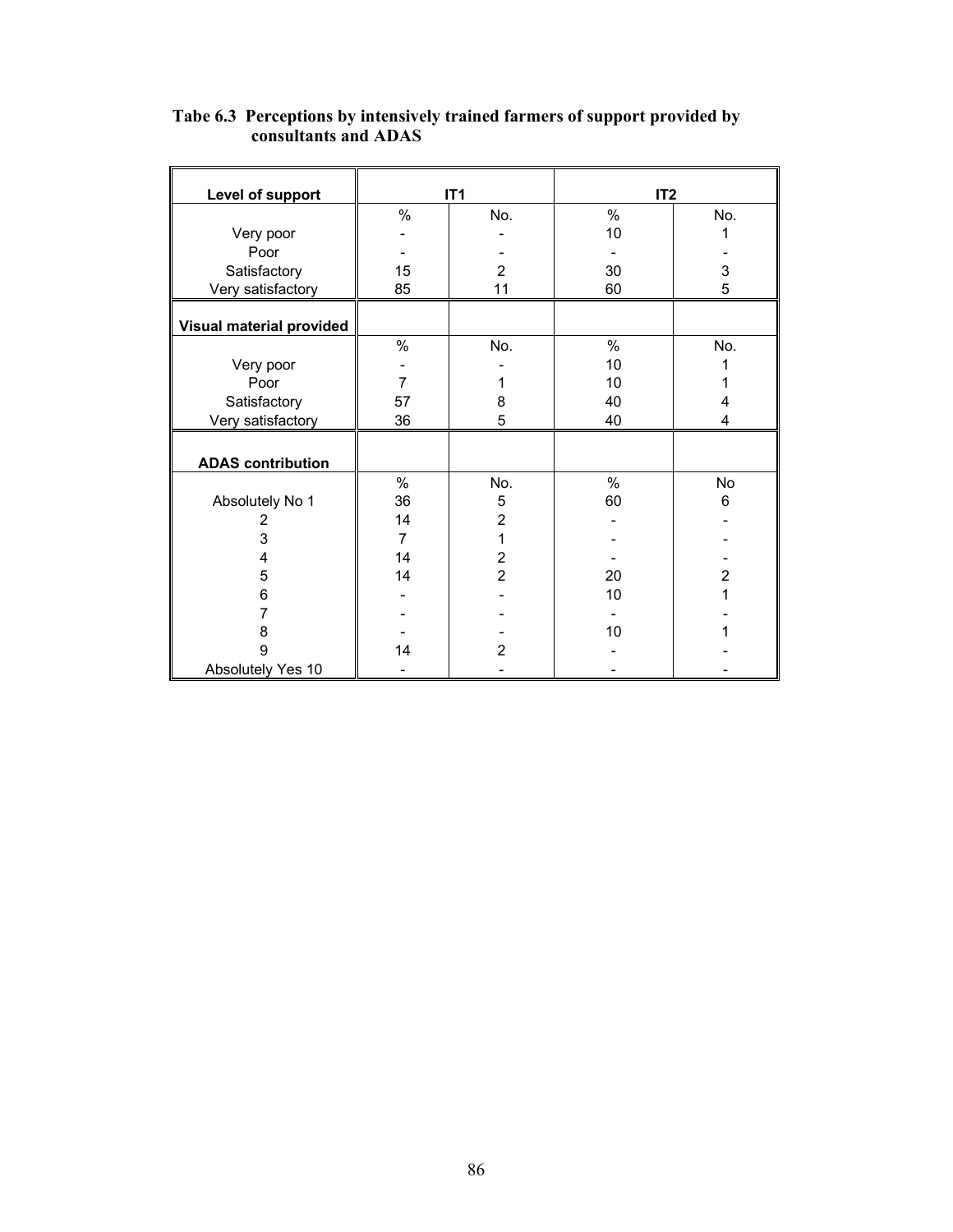# Annex 1 to Chapter 6

# Consultants' comments after participating in (intensive) training sessions

"The extent to which the training would enable farmers to communicate the new approach to other wheat growers"

- The farmer with whom I am involved is keen to grow at least one crop in accordance with the new guidelines although questions have arisen which indicate the training needs to be backed up by further input from a consultant or more notes should be provided.
- They have the theory and are keen to try it. They will be more confident after trying what they have leant in putting it across to other farmers. Farmers are quite good communicators and their consultants are always there to help out. My farmer has fully taken the concepts on board together with most of the technical detail and should be in a apposition to pass on this knowledge well.
- Due to the fact that the techniques were relatively new there were no strong 'take home' messages or 'blueprints'. Some growers might find trying to communicate he ideas in the training difficult because of the time lag between training and implementation.
- Need a measurement system for Crop Area Index. Not just by eye.
- The course failed to provide a single clearly defined message on what it was all about and I feel the farmers would struggle. This might be rectified by the notes. Need an overview of the purpose of this form of crop management with each section starting with a summary of how it fits into the wider picture.
- There are clear messages that will be easily communicated by the farmer. Anything less easy will become clearer once it has been put into practice on the farm. A greater emphasis on how the new principles differ from the standard practice will allow the farmers to communicate the message more effectively.
- Main task will be remembering details but with the own field examples it should be easier.
- With the assistance of their local consultant and the training guide I think they will be able to do it well.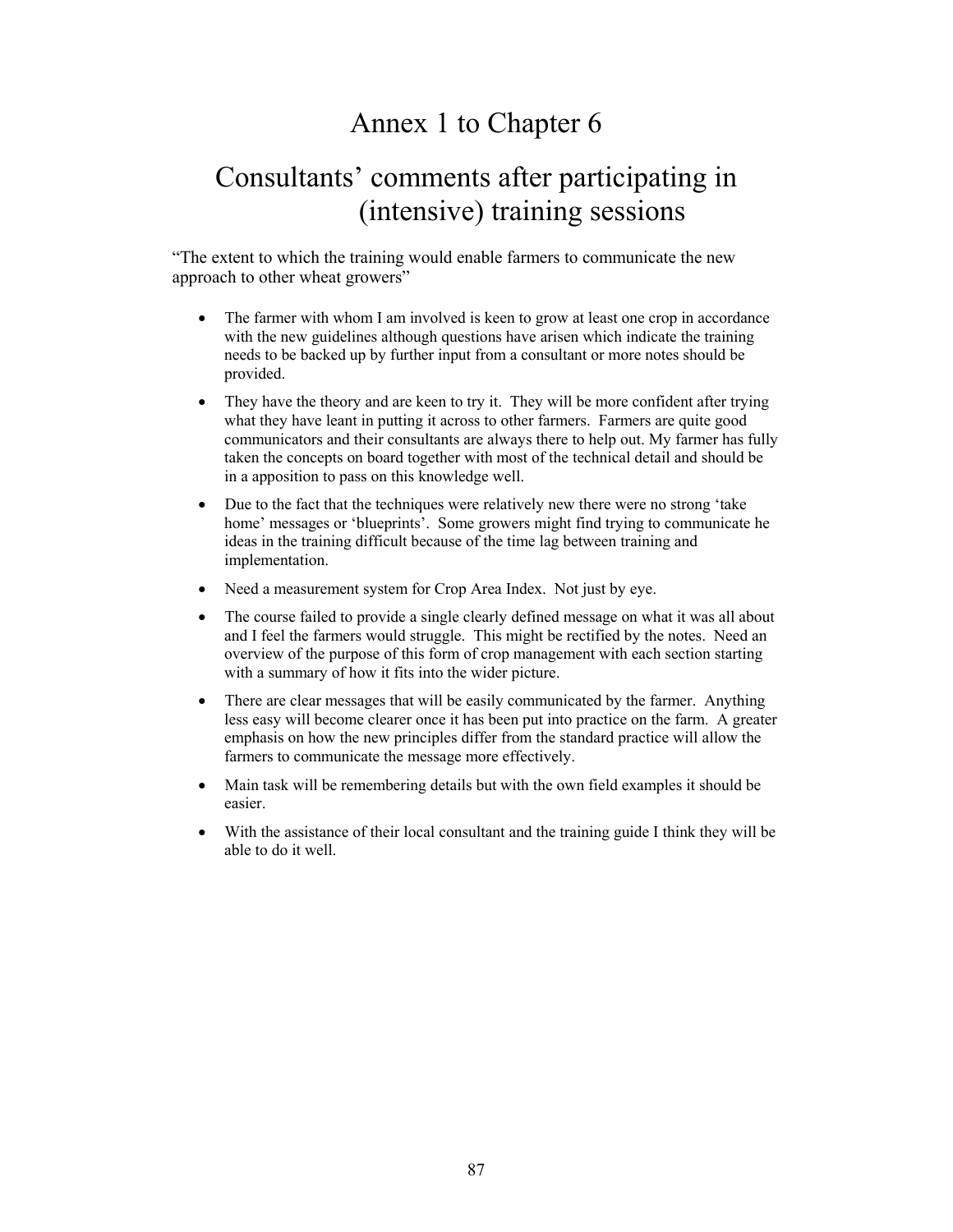# Annex 2 to Chapter 6

# Consultants' Impressions after Farmer-to-Farmer Training Sessions

#### **Group 1**

- The concept is good as a means of training but due to the complex nature of the subject I think a lot was asked of the lead farmers in view of the poor quality of the training they received. Thus the consultant had to provide a lot more input than was originally planned.
- As a method of information transfer the project works very well. Having the combination of a local group (which must be technically competent to start with) and a trained lead farmer with consultant back up, transfers information well and allows group members to apply that information more effectively that any other format I have experienced.
- Both groups went well with good attendance at the first, indoor, meeting and the April outdoor meeting. The important June meetings, when it was possible to see the 'proof of the pudding' in the demonstration crops, were only 50% attended due to pressure of work, holidays and drop in interest, but possibly also due to a fear of it being a success and therefore necessary to implement. I have communicated the favourable harvest results to group members and I hope this will encourage them to try the techniques. I suspect the full uptake will be poor. Many will perhaps reduce seed rates a bit and hope that everything else will come right as a consequence.
- On the whole the project has been well received by farmers attending the meetings. It would perhaps have been useful for the consultant and client of each group to meet after each meeting to discuss feed back and areas of difficulty.
- I wish I had chosen all the farmers. I spent a lot of time organising the meetings preparing power points etc and then attendance was poor. The people I had invited came but those chosen by the farmer himself were unreliable.
- Rightly or wrongly I felt responsible for running the whole thing. I undertook most of the organisation- group selection, invitations, providing refreshments etc and conducted the meetings. I don't believe the lead farmer expected to take on responsibility for the training sessions. (I had inherited the project when the original consultant left ADAS).
- I believe that the most technically competent larger farmers are becoming less and less keen to help other farmers to improve their business. They will be competing directly with those they have trained. This may well affect this type of information transfer.

#### Group 2

- I was fortunate enough to have an enthusiastic host farmer and attendance was good throughout the 3 meetings. The group requested a  $4<sup>th</sup>$  meeting just before harvest to see how the demonstration crop had developed I felt that this was a very effective way of getting a technical message across to farmers who were keen to learn. Most of the group are using the training in their crop management this season.
- Although generally well received the overall feeling of scepticism as to whether the project objectives would work for all attending seemed to be the overriding factor.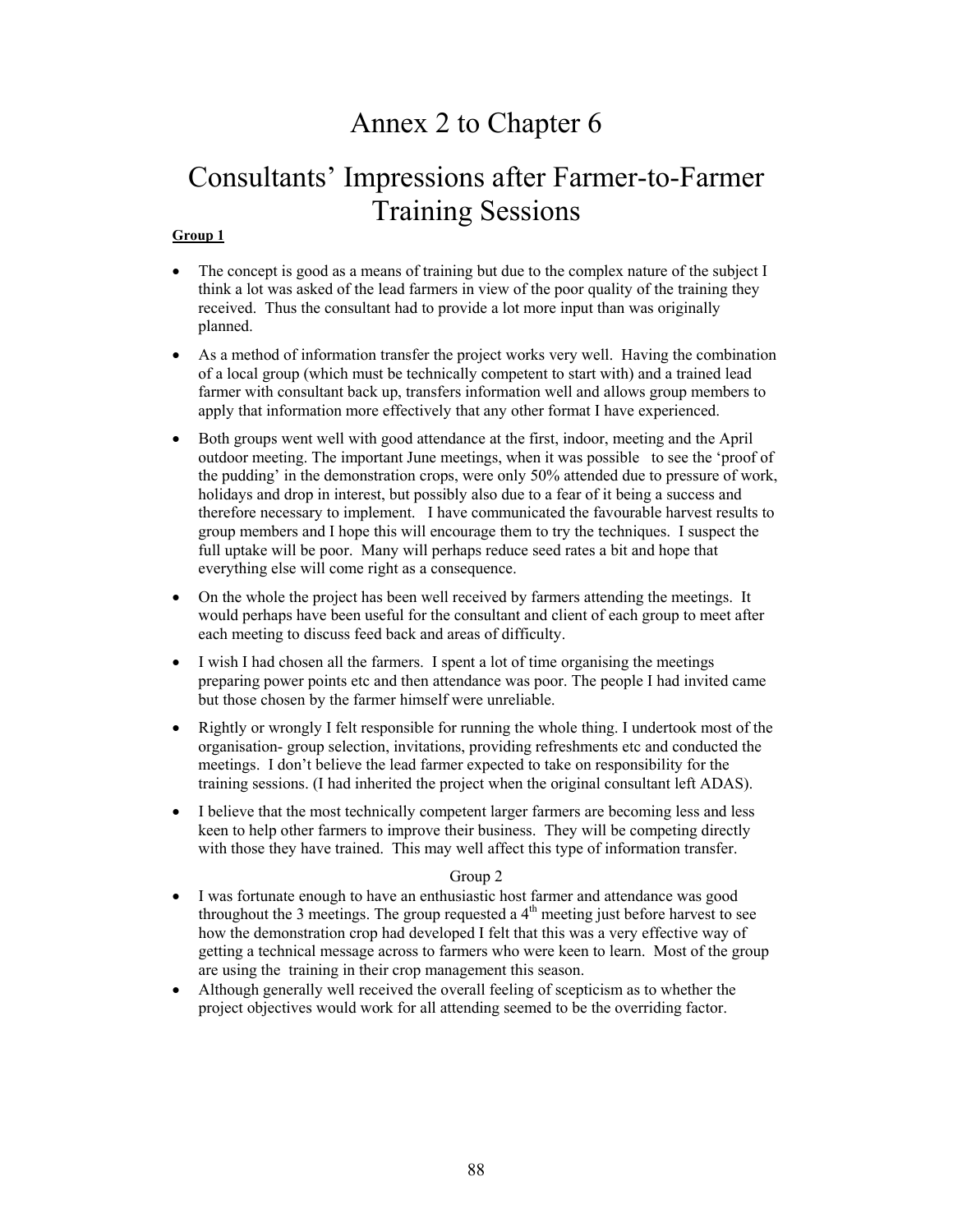# **7 Conclusions of the evaluation**

Here the major points emerging from the evaluation of various aspects of this Sector Challenge project, established in earlier chapter, are grouped together to produce an overall view. The Executive Summary that appears at the start of this report is essentially a condensed version of this chapter.

## **7.1 The nature of this project and its evaluation**

The purpose of this evaluation was to study the *effectiveness* of the two stage training programme. The efficiency with which the resources were used, and the economy of delivering the outcome were beyond the terms of reference. Nevertheless, some issues were raised that pertain to these other facets, and these are mentioned below.

As a subject for evaluation, this project has some features that make it a particular challenge, including the following.

- It related to a raft of new techniques, not just one; many are complex and they could be adopted partially or entirely and applied to some or all of the wheat crop on each farm.
- There was a potential for techniques to develop or new ones to emerge during the course of the project, which itself was rather long, extending for three years (plus six months of pre-project design and a period afterwards for writing up).
- Some of these techniques were already in use by some farmers before training, and by the industry in general. Hence questions on whether the training had changed intensions or practices could receive a negative response if this "new" technique was already in use.
- The flow of information to farmers came not only from involvement in the programme but also from other sources, some of which (such as the farming press) may have been stimulated by this particular training programme.
- The uptake of new technology (including management practices) could be expected to take a number of years, yet the evaluation was restricted to a relatively short period with only a small number of cases followed for more than one growing season.
- The role of consultants as part of the management unit of the wheat crop on the farms participating in training did not seem to have been fully appreciated in the planning stage of the evaluation. Had this been so, perhaps the nature of the evaluation, and perhaps the design of the project, may have been different.
- The design of the system was modified during the period, resulting in smaller numbers of cases on which the evaluation could be based.
- The difficult weather conditions in the autumn/winter of 2000 and the disruption to the planned farmer-to-farmer training caused by Foot & Mouth Disease restrictions further severely reduced the number of cases.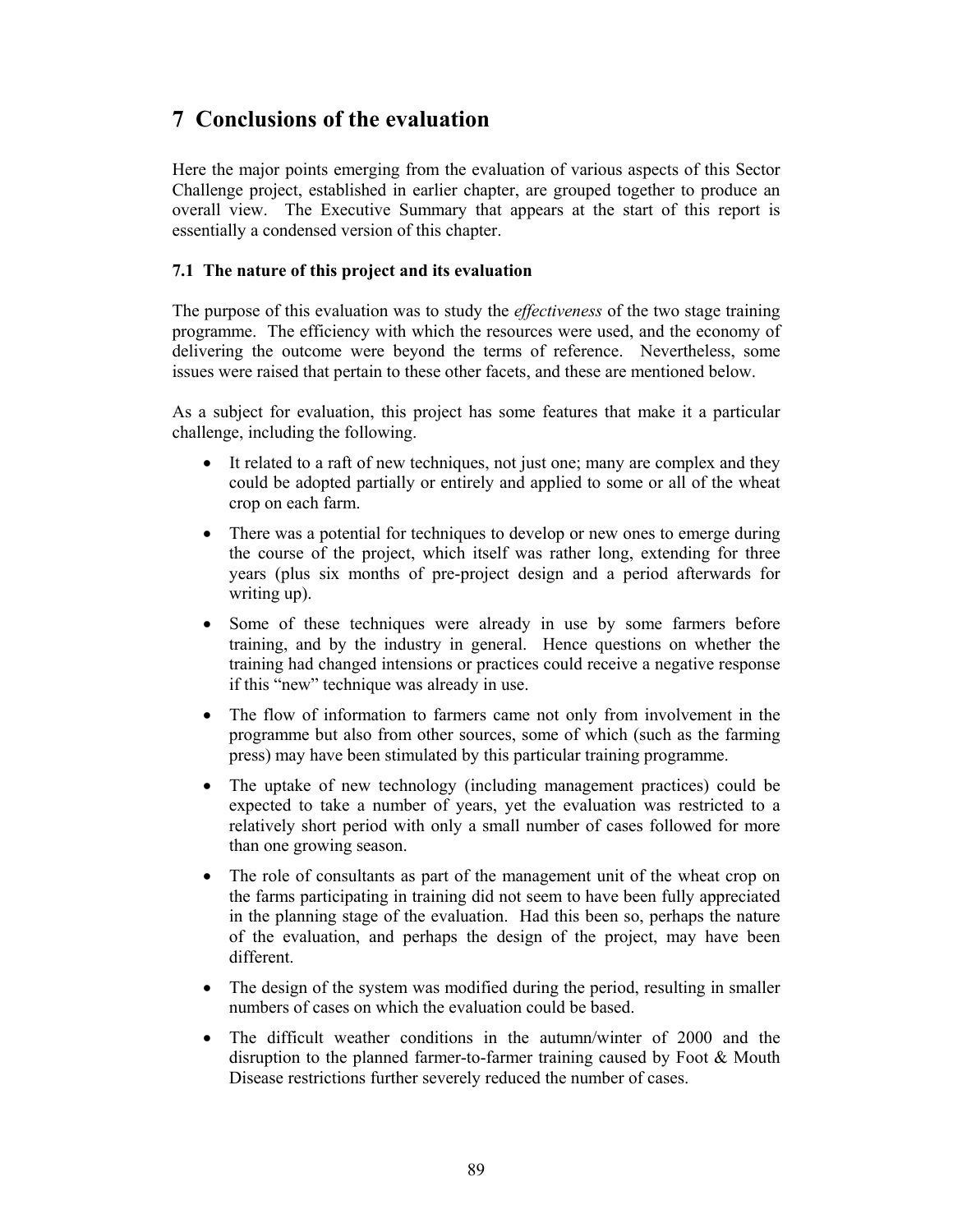#### **7.2 Meeting the objectives set in the evaluation plan**

The five objectives set in the evaluation plan (see para 1.3 above) appear to have been broadly met by the project. In direct response to each of them, it is the view of the evaluators that, within the limitations imposed by the relatively small number of cases,

*(a) the first-tier intensively trained farmers appear to have understood the new concepts and were in a position to transfer this knowledge to other groups of farmers through group activity.* 

 After training, 70% or more of both groups of intensively trained farmers intended to adopt most of the new techniques (Section 5.1). The levels of confidence about giving farmer-to-farmer training was high both before and after the experience of doing so, though for some practices there was greater reserve (Section 5.2).

*(b) the farmers who attended the second-tier training programme appeared to accept that the practical adoption of the new approaches to wheat management would*  lead to crop management decisions that have the potential to increase the *profitability of the enterprise.* 

On the whole, response to farmer-to-farm training was positive. After training the level of intension to carry out actions varied between practices, being lower with some (such as disease control) than with others (such as considering tillering characteristics when choosing a variety)(Section 5.3). However, the training increased the intensions compared with past practice in almost all situations, often significantly and even when the final level was not high.

- *(c) a positive relationship existed between the levels of information made available to potential adopters of techniques (as reflected in intensive or farmer-to-farmer training) and the degree of response of these adopters.*
- *(d) though an assessment of the effectiveness of the various forms of information/training was not carried out in detail, including the cumulative nature of these forms, it was evident that intensive training was more effective at influencing intentions and practice than farmer-to-farmer training, and that the availability of a hard-copy growers' guide was a powerful supplement to verbal instruction and practical demonstrations.*

Changes associated with intensive training were greater than with farmer-tofarmer training (Section 4.4).

(e) *there was evidence that this form of transfer process provided additionality to the awareness of potential adopters who were involved in the project. There was no evidence that there was any impact on wheat growers who were not directly involved as trainees and did not visit the farms of trainee.*

While the practices of the control group appeared to regress in the difficult conditions of 2000/01, there was an advance in their use among those that had been intensively trained and, to a lesser extent, those who received farmer-tofarmer training (Section 4.4). However, any spill-over effect to the industry at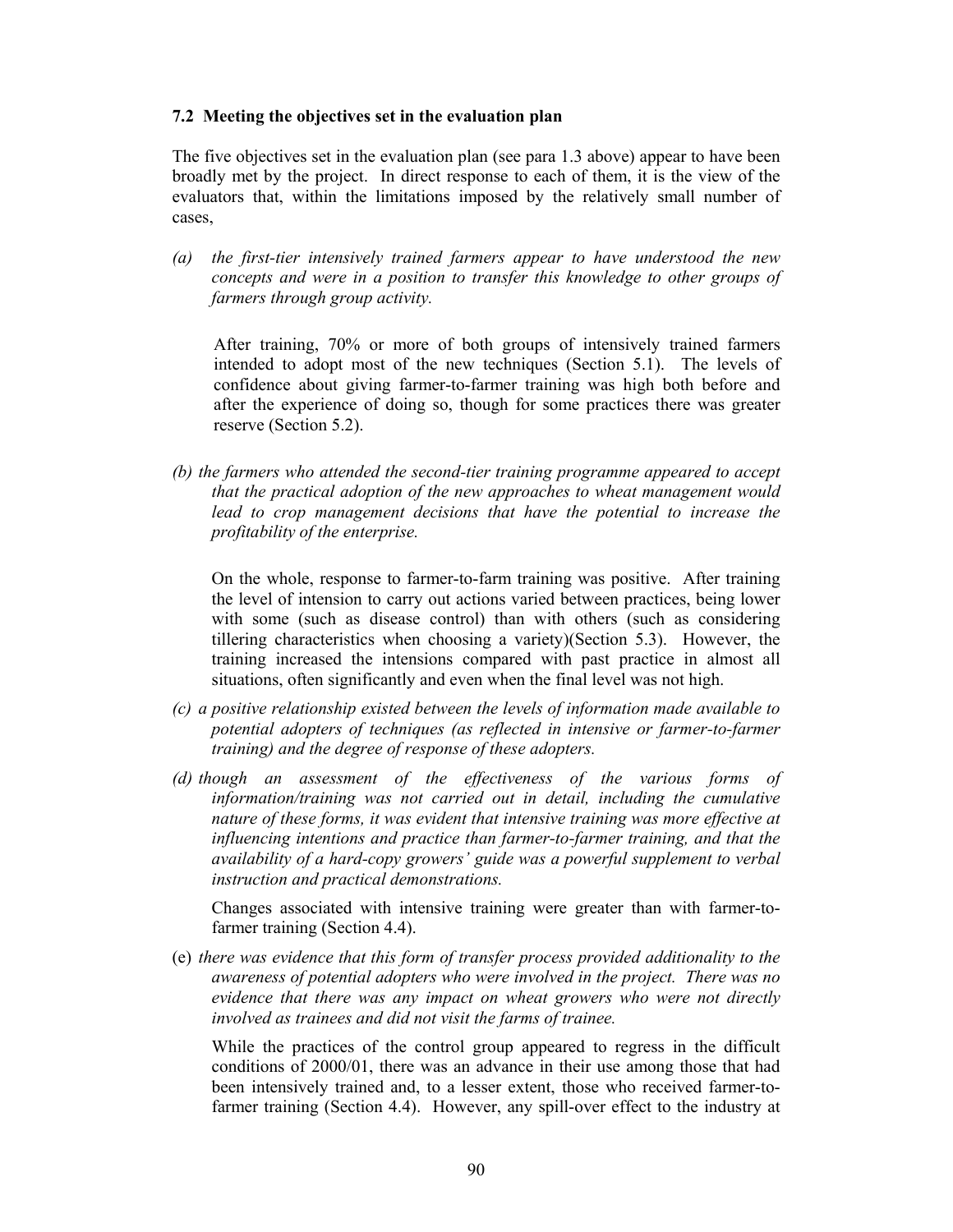large was likely to only have been very small, if present at all. Within the timespan of the project only a very small percentage of control group farmers (some 2%) were aware of having had contact with any trainee of either stage.

## **7.3 The mechanics of group formation and maintenance**

Though at the outset attention was focused on the effectiveness of the two forms of training, in reality the practicalities of assembling and, in particular, the maintenance of numbers in groups proved a challenge. Selecting farmers for intensive training used rather loose criteria, of which familiarity to an ADAS consultant was pivotal, at least for the first group. While the intensively trained farmers reported no great difficulty in choosing groups for farmer-to-farmer training (though in practice consultants were heavily involved), in reality numbers per group were smaller than intended. Keeping up attendance was not easy. Chapter 2 dealt with these issues.

This project was not designed to investigate the optimum size of group for intensive or (perhaps more pertinent) for farmer-to-farmer training, and the evaluation has not evidence to contribute. The choice of 15 participants per group was indicated at the outset, but the achievement of this did not constitute a central aim for the project. However, it is obvious if numbers of farmers per group are small, the opportunity for the intensive training to be diffused to the next level is reduced. The efforts and resources used in the first tranche of the programme resulted in about 20 farmers being intensively trained and about 200 being given farmer-to-farmer training (compared with the 270 projected). In the second tranche (where there were disrupting external factors), numbers were 14 and about 117 (out of a projected 225) respectively. In both tranches training may have been delivered to rather more farmers than the number of baseline questionnaires indicate. This could be because some farmers may have joined after the initial "indoor" session at which these questionnaires were distributed, or completed questionnaires may not have been collected from all present. However, these are unlikely to be numerous and to alter the general picture.

To improve this aspect of the project, a more systematic approach might be considered for any future application. For example, would it be possible to select farmers for intensive training according to characteristics that might predispose them to be effective trainers (such as educational qualifications, participation in training courses etc.)? Perhaps more significant, could an incentive system be involved that made payments to intensively trained farmers that were conditional on reaching targets of numbers attending farmer-to-farmer sessions?

## **7.2 Impressions about the training programmes from recipients**

The training programmes appear to have been successful in the sense that farmers developed the intentions to use most of the new practices (Section 5.1). Among the intensively trained farmers a high level of acceptance (of the order of 70% and more) applied to all but a few techniques, such as those relating to disease control. Written guidance notes were widely valued. The level of confidence about giving the farmerto-farmer training was high, few suggesting that more preparation was needed, though there was variation between topic areas (Section 5.2). The level of confidence was only moderated a little by the experience of carrying it out, though again there was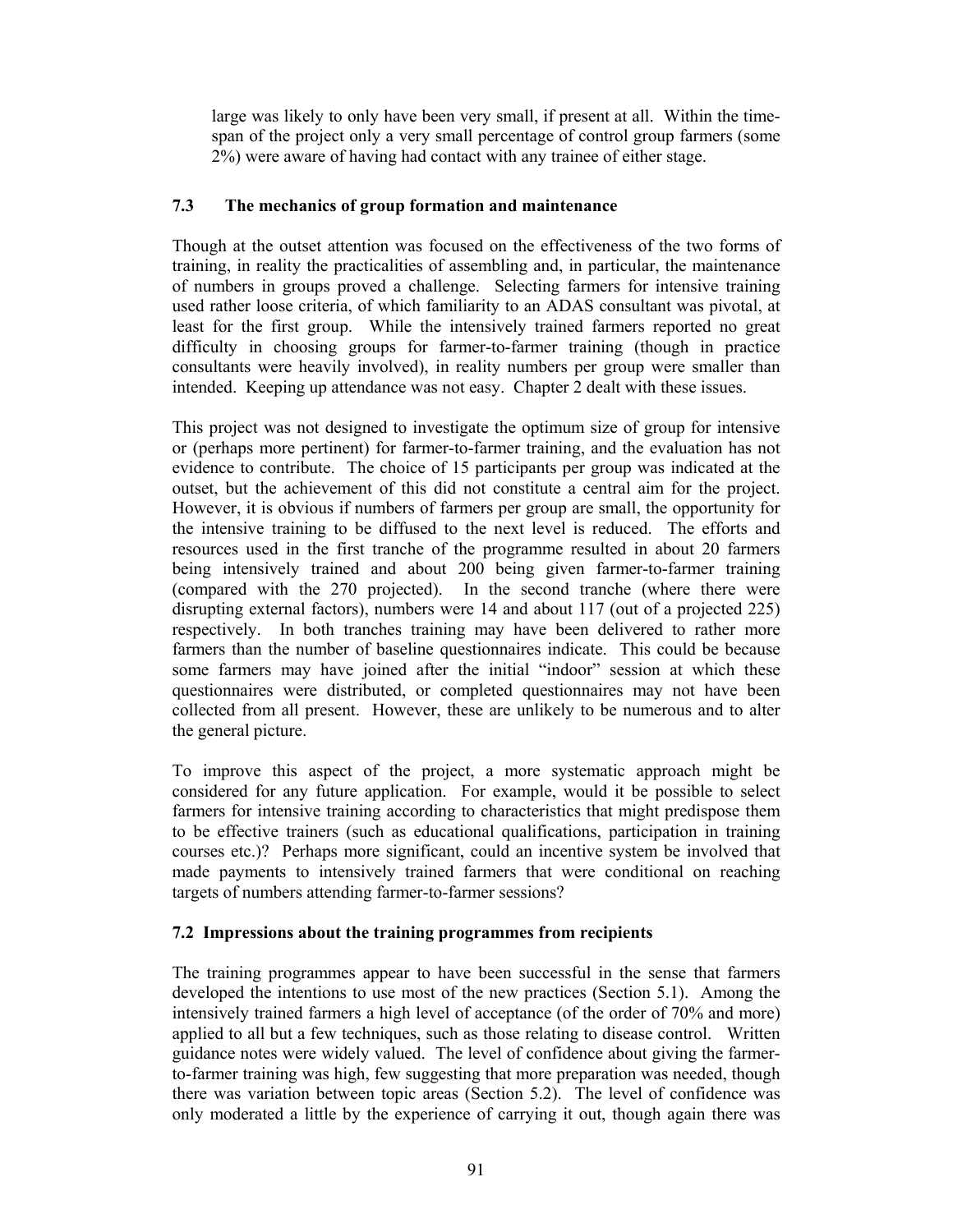variation between topics. However, the involvement of the consultant in delivering the training was, in many cases, major, with few farmers feeling that they could have done it by themselves.

There were also positive responses to farmer-to-farmer training from those who underwent it, though intentions were changed less than by intensive training. Again there were variations between practices, with disease control again being among the least influenced. Where intensive farmers were less accepting and less confident in their ability to pass on information, there was a tendency for the messages to be less effectively passed on. How much is due to the nature of the issues and how much to the confidence of those delivering the message is difficult to disentangle. Nevertheless, this part of the project is judged to have been successful, at least partially.

The pattern suggests that, while some topic areas and new practices can be relatively easily spread by the type of training programme under trial here, it may be less suitable for others.

An interesting spin-off from the intensive training sessions was the benefit that at least some of the scientist-trainers appeared to obtain from the close contact with groups of practical farmers, judged by comments they offered to the evaluation team. This falls outside the terms of the evaluation being reported here, which looks at only the effectiveness of the training programme. But it is consistent with the literature on technology transfer, which sees the process as a two-way flow of information. In any broader assessment of the Sector Challenge Project's costs and benefits this flow from farmer to scientist should be recognised and included.

## **7.3 Adoption of new practices**

Tracing patterns of acceptance through to application was constrained by the project's time horizon and the disruption to the 2000/01 growing season. Adoption of a new management technique is not likely to be complete at the first opportunity to apply it. Only for the first group of intensively trained farmers did data relate to more than one application.

Within the limitations of the project, it appeared that the training resulted in an increase in the use of the "new" management techniques to which the training related (Section 4). The rise among the intensively trained farmers was more than among those given farmer-to-farmer training, but both were positive. In contrast, the use of these practices declined among the control group, a change probably associated with the season's difficult growing conditions. Thus there is evidence for additionality arising from the training programme.

But farmers are not, by themselves, responsible for all decisions about wheat crop management, even by their own admission. In particular, decisions on agro-chemicals appear to be taken predominantly in association with a consultant / agronomist, and a large minority of fertilizer application too (Section 3.1). Agro-chemical applications formed a management subject in which farmers seemed relatively unwilling to apply the results of the training, something perhaps explained by the predominant role in these decisions played by crop consultants.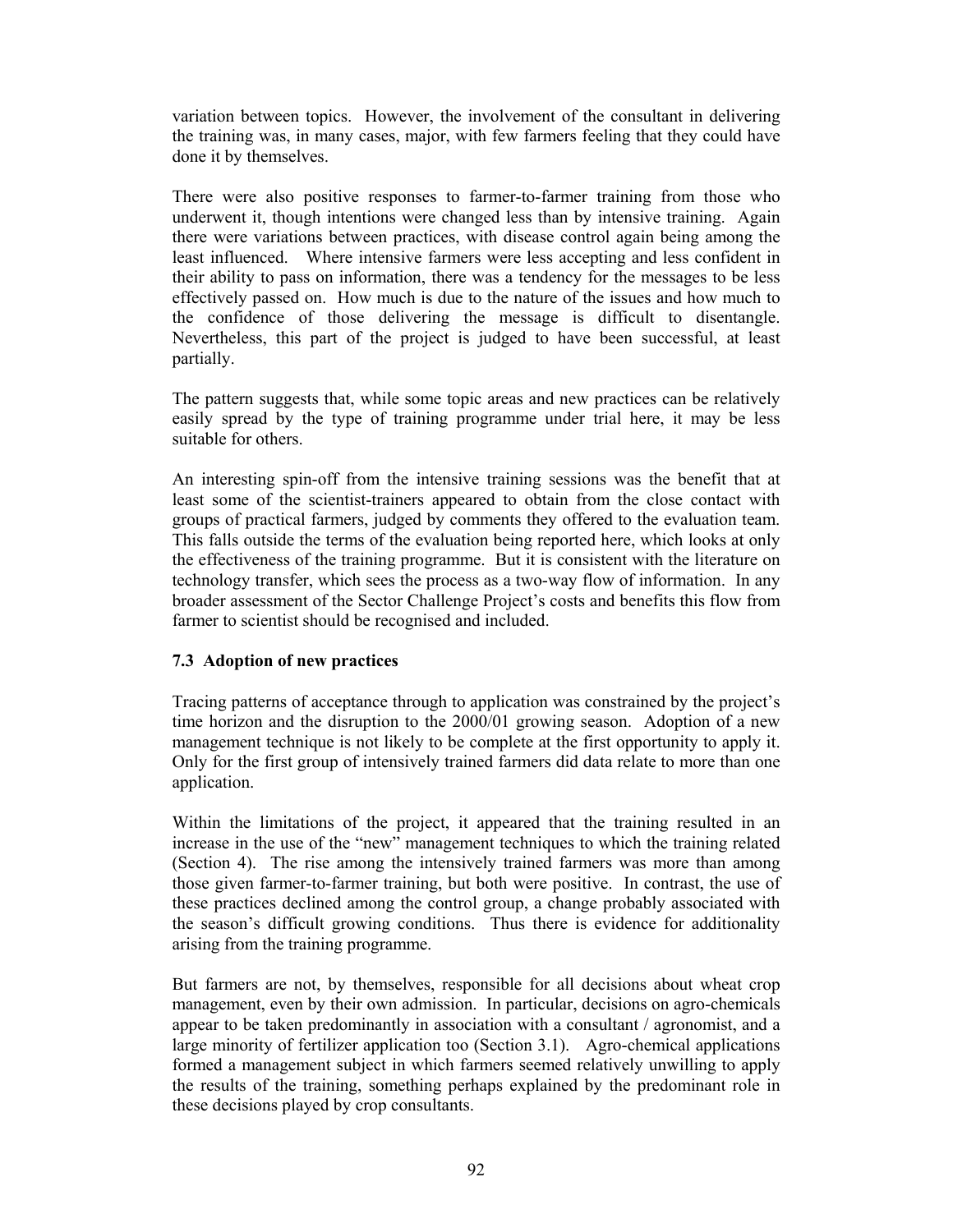The perceptions by farmers of the financial implications of adopting the new techniques was that, on balance, in the first year there was an improvement in gross margin per ha.. Thus conditions seem to be in place for continued use (Section 4.4).

## **7.5 The role of the consultant**

Although this Sector Challenge Project started out as one to train farmers (though soon modified in the face of the reality of how decisions about wheat growing are made), the involvement of their crop consultants throughout had a major impact;

- Consultants were (and are) responsible to some degree for crop management, particularly certain aspects such as disease control.
- In the first round of intensive training consultants and farmers were trained alongside each other. In practice, training was being delivered to the grower's "management team"
- Consultants were heavily involved in assembling and managing groups for farmer-to-farmer training, and in many cases for delivering the training in part or, in some cases, in whole.

The presence of consultants thus seems integral to the training programme *as it was organised.* Though intensive training was possible without consultants being present (the IT2 group was trained in this way), few farmers could have carried out the farmer-to-farmer part of the programme unaided. The dominant view among consultants was also that they were vital or essential to most of the training activity, especially concerning the use of Nitrogen and agro-chemicals. Evaluation must involve them.

Heavy involvement by consultants raises some other interesting issues. The survey of consultants found that the terms used by the new techniques were familiar to them even before training. They also claimed to be widely using the techniques, often more than found in the replies from their client farmer, though this varied between practices. This leads on to a question about why such a disparity might exist; would a consultant knowingly not use new process of crop management that could enhance profitability?

Explanations for the situation might come in various forms. Perhaps the consultant was using the techniques without explicitly telling the client how the recommendations for management were reached. Or the consultant may have been less than completely familiar with the processes, so that they were not implemented. Or, less likely, the client might not be willing for the new management practices to be applied.

## *7.6 An over-view of the effectiveness of the training programmes*

In part the benefit from the training programmes seems to come from providing farmers with a firmer understanding of the scientific basis of decisions they are already making. Changes in seed rates or variety choice according to soil type might be examples. However, many aspects of wheat crop management seem to involve a mix of farmer and consultant inputs.